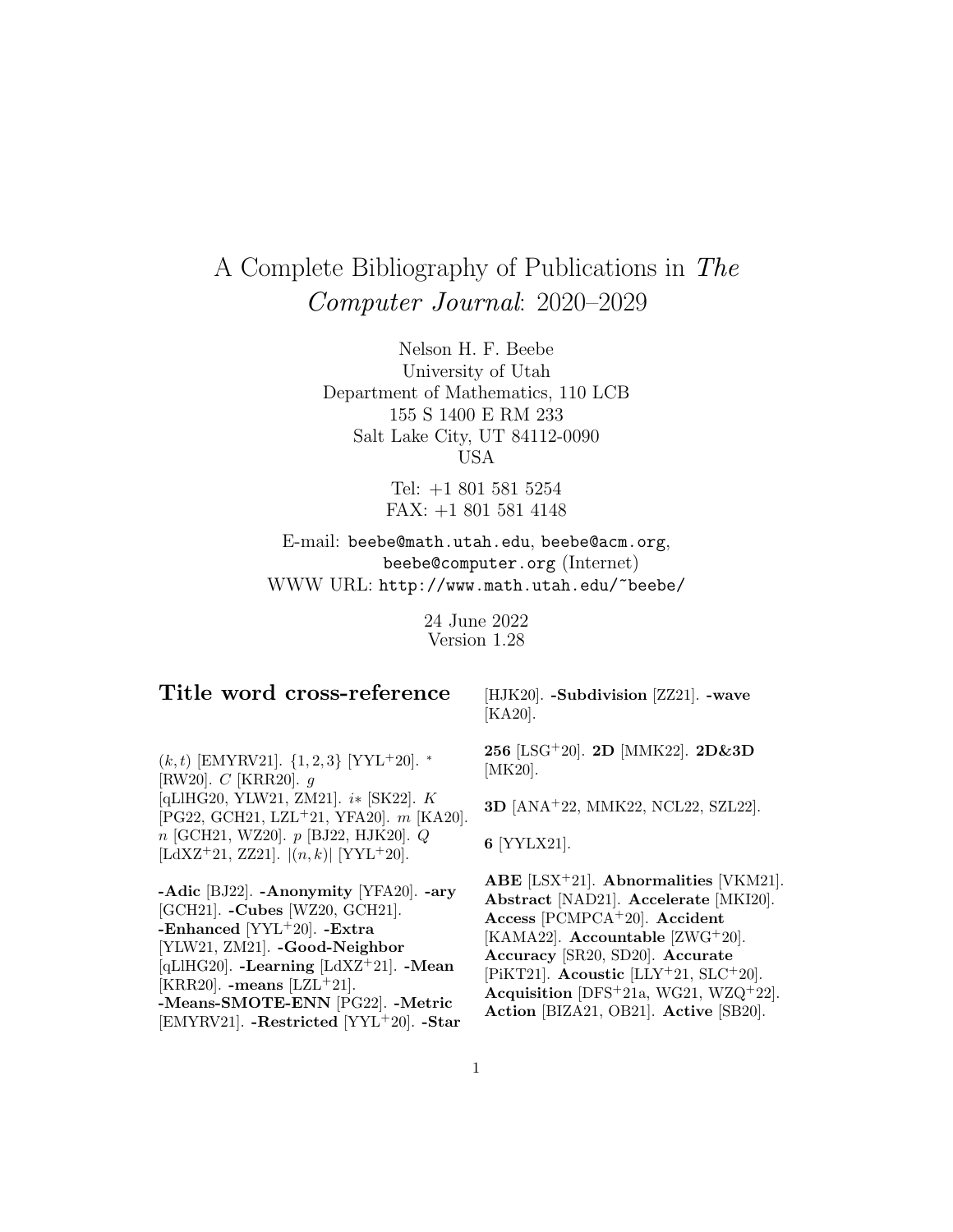**Adaptability** [BYYS21]. **Adaptive** [AKI20, AKA<sup>+</sup>21, HZW21, LZL20, MS20, RD20, WWY<sup>+</sup>20b, XCC20, YWY21]. **Adaptively** [LZ20b]. **Additional** [PMMS22]. **Adic** [BJ22]. **Adjustment** [Gan20, RA22b]. **Adopting** [AHI22]. **Advanced** [MFHhK21]. **Adversarial** [ASPB22]. **Adversary** [Ala20]. **AE** [ZLD<sup>+</sup>20]. **AFDX** [TBH21]. **Affect** [WSA22]. **Against** [Ala20, LWS<sup>+</sup>21, LMH<sup>+</sup>21, LHW21, YWHY20, LZX<sup>+</sup>22, YCL<sup>+</sup>20]. **Age** [SAR<sup>+</sup>22]. **Age-invariant** [SAR<sup>+</sup>22]. **Agricultural** [DFS<sup>+</sup>21a]. **Agriculture** [SP20a]. **Aided** [ASSA21, Gök21, ML20]. **Algebra** [HPV<sup>+</sup>21]. **Algeria** [DH21]. **Algorithm** [ASSA21, AKA<sup>+</sup>21, BRA21, BGHG22, CZH<sup>+</sup>21, CKA21, DFS<sup>+</sup>21b, EO21, FSN21, GS22, GG22, JZD21, KA20, KSG22, KKK21, LC20, LYK<sup>+</sup>20, LdXZ<sup>+</sup>21, LHL21, LL21, LPP21, LZL<sup>+</sup>21, Nar22, OMG22, PTH<sup>+</sup>21, PiKT21, Rat20, SRC20, SP20b, SJ22, SLC<sup>+</sup>20, TTPD21, VB21, YSH<sup>+</sup>22]. **Algorithm-Based** [Rat20, SP20b]. **Algorithm-Switching-Based** [LYK<sup>+</sup>20]. Algorithms  $[LWL+22, QGL+22, SZX20,$ YCZ<sup>+</sup>22, YFA20]. **Allocation** [DY21, JCY<sup>+</sup>20, JTGJ20, SGGM21]. **Almost** [MH21]. **Alternating** [GHC21, HLX22]. **Always** [QXZZ21]. **AmBC** [ZZL20]. **Amount** [AA20]. **Amplification** [QYZ<sup>+</sup>21]. **Analogy** [WBG21]. **Analogy-Centered** [WBG21]. **Analysis** [AÖ21, BRA21, ÇÖİ21, DH21, GKK22, GHC21, HCZ<sup>+</sup>21, HZY21, KAMA22, LWS<sup>+</sup>21, LHLY20, MK20, MKS<sup>+</sup>22, PC22, PGV<sup>+</sup>22, SR20, SK22, XG22, Zar20, ZZL20, ZTK21, SGGM21]. **Analytics** [SV22]. **Android** [ErEE20, YAHVC20]. **Anisotropic** [BSM21]. **Anomaly** [PVFP22a, PVFP22b, WHL22, WGL<sup>+</sup>22]. **Anonymity** [YFA20]. **Anonymous** [MH21].

**Antennas** [WWY20a]. **Antioxidant** [GR21]. **AODV** [KSG20b]. **Application** [HJ20, LZL20, MA20, PS20]. **Applications** [ErEE20, GHC20, HLJW22, JZD21, KCLH21, LWX22, RK21, RMSMAH<sup>+</sup>20, WtZLS20, WZXX20]. **Applying** [BFM22]. **Appraisal** [TEGB22]. **Approach** [AKA<sup>+</sup>22, ASM<sup>+</sup>21, AKD<sup>+</sup>21, AR21, BFG<sup>+</sup>21, DAR22, FFH22, HLML21, HPV<sup>+</sup>21, HAWA<sup>+</sup>22, HH22, KGA22, KSG20b, KP20, MNN20, PDO22, RMSMAH<sup>+</sup>20, SA22, SSMS22, SB20, WLZ20, YFA20]. **Approximate** [FPT22]. **Arabic** [TEGB22]. **Arbitrary** [SIT20]. **Arbitrary-Shaped** [SIT20]. **Architecture** [KKM21, LYK<sup>+</sup>20, PAO20, SR20]. **Architectures** [MNN20]. **Area** [BRA21, PMMS22]. **Argumentation** [NAD21]. **Arguments** [YD21]. **Armed** [AV20]. **Array** [HCZ<sup>+</sup>21]. **Arrays** [BKS21]. **Artifact** [ANA<sup>+</sup>22]. **Artificial** [EO21, Gok22, HH22, KS20a, KKK21, KTK21, LH20, OMG22, SD20]. **Ary** [WZ20, GCH21]. **Aspect** [LHLY20, LH21]. **Aspect-based** [LHLY20]. **Asperger** [aBWH<sup>+</sup>22]. **Assess** [Meg20, PK20, PK22]. **Assessment** [MG22, NCL22, ZHP21]. **Assets** [PAO20]. **Assignment** [BC22]. **Assisted** [MM21, SSMS22, SS22]. **Associated** [PCMPCA<sup>+</sup>20]. **Assortativity** [Meg20]. **Assumption** [LLGC20]. **Asymptotic** [ZY21]. **Asynchronous** [DLP<sup>+</sup>21]. **Attack** [JLH20, LMH<sup>+</sup>21]. **Attacks** [AAJ<sup>+</sup>20, LWS<sup>+</sup>21, LSG<sup>+</sup>20, LZX<sup>+</sup>22, MG21, WCD21, YWHY20, YCL<sup>+</sup>20, ZLD<sup>+</sup>20, ZZD<sup>+</sup>21]. **Attention** [HHLL22, ZWM22]. **Attribute** [CLG<sup>+</sup>20, LHW21]. **Attribute-Based** [CLG<sup>+</sup>20, LHW21]. **Attributed** [LSH<sup>+</sup>22]. **Auditor** [MHAR20]. **Augmented** [GCH21, WZ20]. **Auscultation** [Gök21]. **Authentic** [HAWA<sup>+</sup>22]. **Authenticated** [SJHL21]. **Authentication** [CHWM21]. **Authority** [ZWG<sup>+</sup>20]. **Authorization**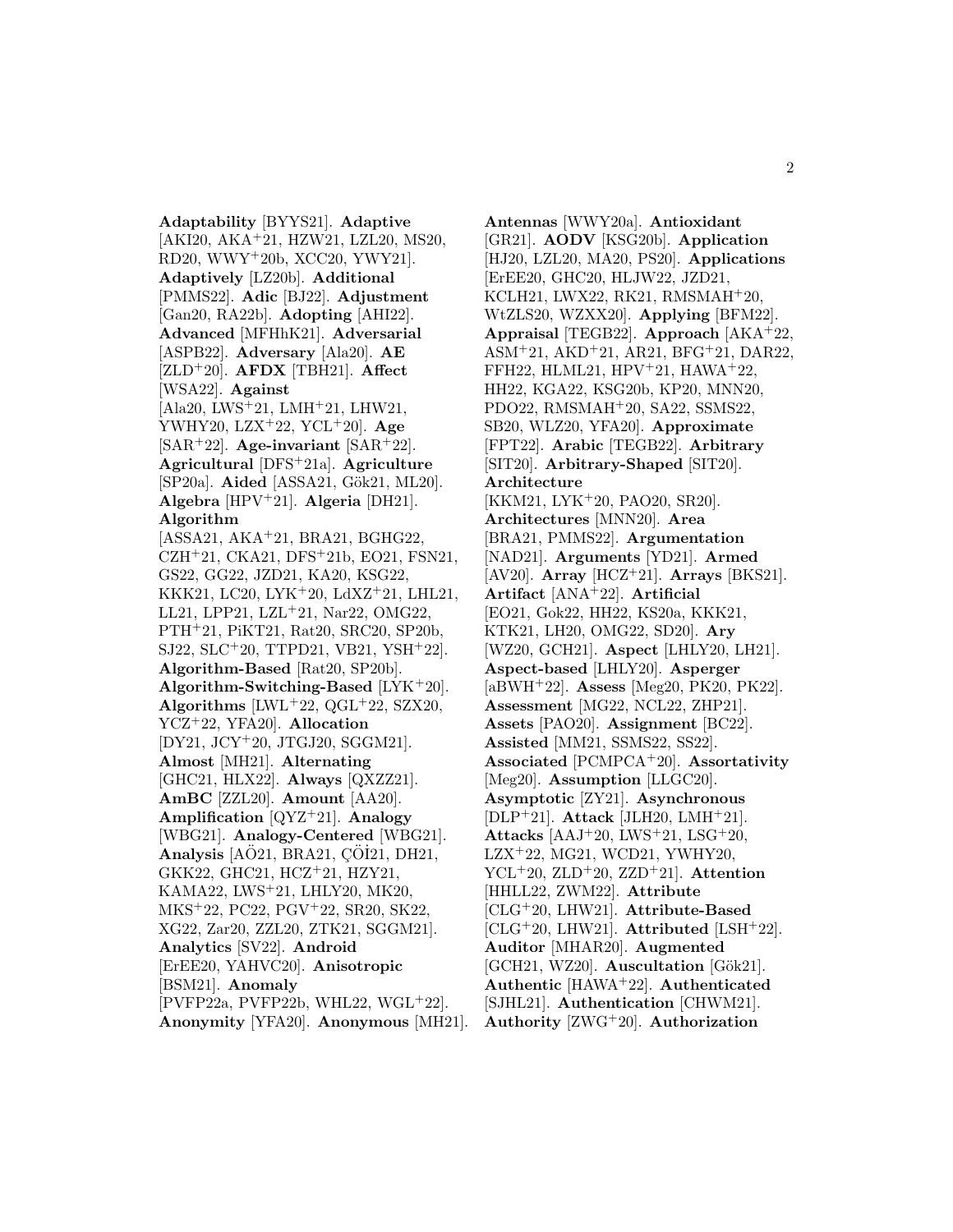[LZG<sup>+</sup>21b]. **Authorship** [FYH20]. **Autism** [GCD21]. **Auto** [SII22]. **Auto-Scale** [SII22]. **Automata** [MMR22]. **Automated** [SSS<sup>+</sup>22]. **Automatic**  $[JMV22, MA20, RMSMAH<sup>+</sup>20].$ **Automation** [CDCN21]. **Availability** [GQL<sup>+</sup>20]. **Aware** [AKD<sup>+</sup>21, CHWM21, Gan20, LZL20, LZY20, LSC<sup>+</sup>22, NJ21, DY21, SGGM21].

**Bag** [PG22]. **Bag-Boost** [PG22]. **Balanced** [GCH20]. **Balancing** [CLM<sup>+</sup>20, HZZ20, LWL<sup>+</sup>22]. **Band** [WWY<sup>+</sup>20b]. **Bandit** [AR21]. **Bandits** [AV20]. **Bandwidth** [VD20]. **Bankruptcy** [ASM<sup>+</sup>21]. **Based** [ASPB22, ANA<sup>+</sup>22, AEZ20, ASSA21, AHI22, AVA21, AA20, aBWH<sup>+</sup>22, BGHG22, CHT20, CLG<sup>+</sup>20, CDCN21, DFS<sup>+</sup>21b, EO21, FZH21, FGM21, GK21, GZL<sup>+</sup>21, GSFS21, GS22, GG22, HLML21, HWS21, HFT22, HSL<sup>+</sup>22, JCY<sup>+</sup>20, KS21, KGA22, KSG22, KS20a, KYAN21, KKM21, KP20, KRR20, LYK<sup>+</sup>20, LLG<sup>+</sup>20, LLGC20, LHL21, LL21, LZQL22, LSQ20, LWM<sup>+</sup>22, LMH<sup>+</sup>21, LH20, LPP21, LTH21, LHW21, LZL<sup>+</sup>21, LDC<sup>+</sup>21, MS20, MYB20, MM20, MMK22, NB21, NCL22, PK22, PS20, PTH<sup>+</sup>21, PJ20, QGL<sup>+</sup>22, QZTZ21, Rat20, RAD20, RKA<sup>+</sup>22, SP20b, SCH<sup>+</sup>20, SJHL21, SV22, SD20, SSMS22, SS20, SZX20, SJ20, TEHG22, VKM21, WG21, WQZ<sup>+</sup>22, WZQ<sup>+</sup>22, WGL<sup>+</sup>22, WBG21, WZG<sup>+</sup>20, XDZ22, YDS<sup>+</sup>20, YCZ<sup>+</sup>22, YFA20, ZM21, ZWG<sup>+</sup>20, ZZL20, ZYW<sup>+</sup>20, CZLY21, ÇÖİ21, CKA21, DFS<sup>+</sup>21a, HZZ20, JMV22, LHLY20, MG22, RD20, SS22, Sha21, SIT20]. **Bayesian** [AR21, MM20, PJ20]. **Bayesian-Based** [MM20]. **BC** [LSG<sup>+</sup>20]. **BCDC** [LCF<sup>+</sup>21]. **BD** [PJ20]. **Be** [GGJM21, LHW21]. **Beamforming** [WWY20a]. **Bee** [EO21, KKK21, OMG22]. **Beetle** [KB22]. **Behavior** [GKK22, PC22]. **Behavioral** [SCH<sup>+</sup>20]. **Behaviour** [BJ22].

**Belief** [BGHG22, PXWL22, Sha21]. **Best** [JZD21, NJ21]. **Best-Worst** [NJ21]. **Better** [ASM<sup>+</sup>21, CPN<sup>+</sup>21]. **Between** [LLF<sup>+</sup>21, YLW21]. **Biased** [AM20]. **Bidirectional** [LH22]. **Big** [WQZ<sup>+</sup>22, SGGM21]. **Bike** [HSL<sup>+</sup>22]. **Bike-Sharing** [HSL<sup>+</sup>22]. **Bilinear** [ZYW<sup>+</sup>20]. **Binary** [FGC22, KP20, WSA22]. **Binding** [WZXX20]. **Biomarkers** [KD21]. **Biomedical** [KGA22]. **Biometric** [ANG20, Gok22, WSA22]. **Birds** [HHLL22]. **Biterm** [ZZC<sup>+</sup>22]. **Black** [ZWG<sup>+</sup>20]. **Black-Box** [ZWG<sup>+</sup>20]. **Blind** [DST20, LLG<sup>+</sup>20, Nar22, SLC<sup>+</sup>20]. **Block** [HLJW22, YLZ20]. **Blockchain**  $[ATZ+21, AVA21, LWL+22, YLZ20].$ **Blockchain-Based** [AVA21]. **Blog** [BS21]. **Body** [BRA21]. **Boost** [PG22]. **Both** [LWX22]. **Bounded** [LZH<sup>+</sup>20]. **Box** [ZWG<sup>+</sup>20, LZX<sup>+</sup>22]. **boxes** [HLJW22]. **Brain** [CKA21, KB22, NBTB20]. **Breast** [RA22b, SRL20]. **Broad** [LWM<sup>+</sup>22]. **BSO** [KYAN21]. **Budget** [LZY20]. **Budget-Feasible** [LZY20]. **Building** [SD20]. **Buildings** [LHL21]. **Bumps** [SZL22]. **Byte2vec** [YAHVC20].

**Cache** [LYK<sup>+</sup>20, SV22]. **Cache-Enabled** [SV22]. **CalBehav** [SCH<sup>+</sup>20]. **Calendar** [SCH<sup>+</sup>20]. **Call** [DFS<sup>+</sup>21a]. **Camera** [ZZJZ20]. **Cancer** [ASPB22, GG22, RA22b, SRL20, SSS<sup>+</sup>22]. **Cancerous** [SSS<sup>+</sup>22]. **Capabilities** [PMMS22]. **Capability** [LLY<sup>+</sup>21]. **Captions** [PK20]. **Capture** [LH22]. **Cardinality** [BCS22]. **Carrying** [YCZ<sup>+</sup>22].  $Case [C\ddot{O}121, DFS+21b]$ . **Case-Based** [DFS<sup>+</sup>21b]. **Categorization** [VS21]. **Categorizing** [Wan21]. **Cavity** [SSS<sup>+</sup>22]. **Cayley** [LX20, RW20]. **CCA** [MH20, MH21]. **CCA-Almost-Full** [MH21]. **CCA2** [LSX<sup>+</sup>21]. **Cell** [FSN21]. **Cement** [Sha21]. **Center** [DFS<sup>+</sup>21a, HZZ20, LCF<sup>+</sup>21]. **Centered**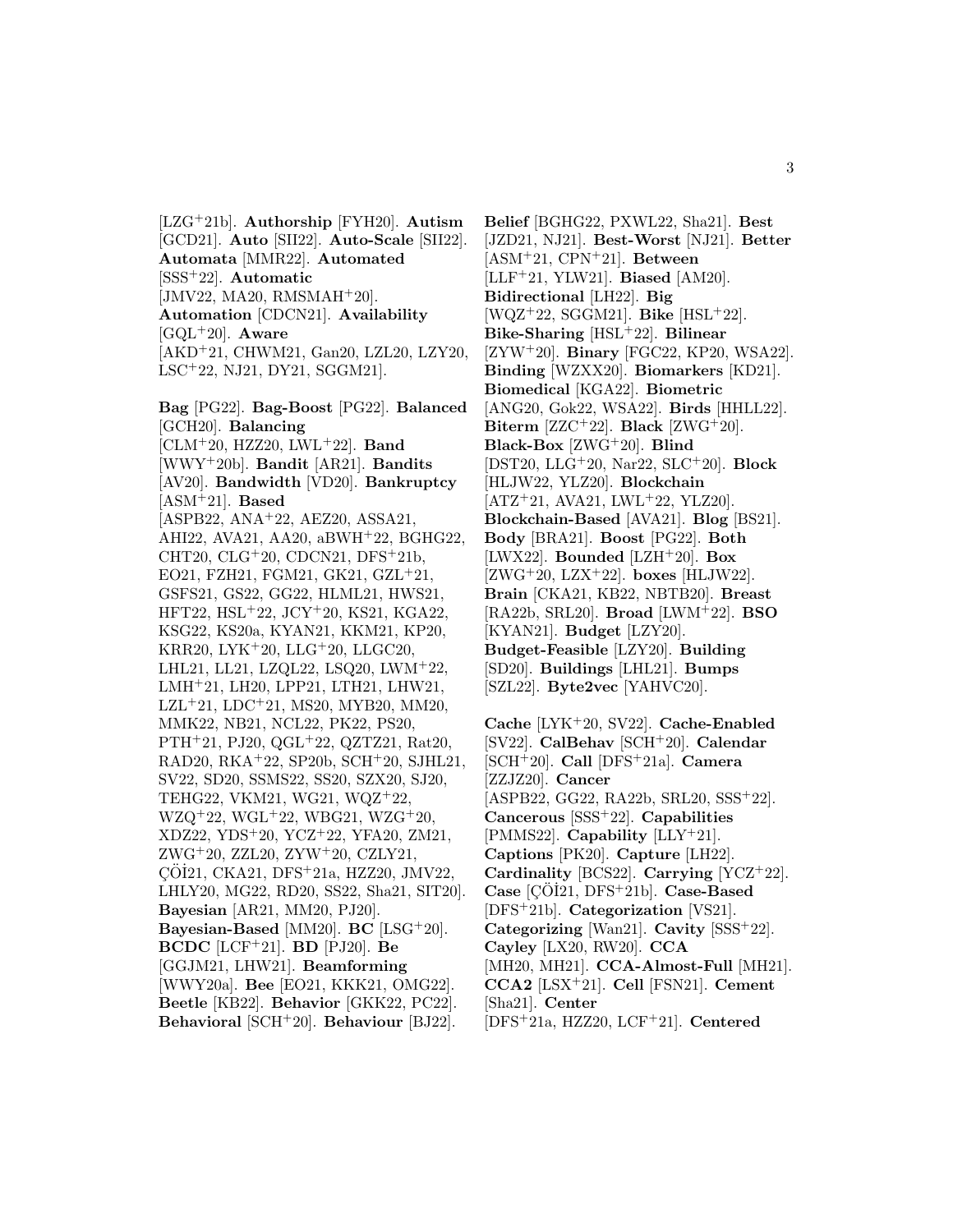[WBG21]. **Central** [HSL<sup>+</sup>22]. **Centrality** [JMV22, LZ20a, QZTZ21]. **Centrality-based** [JMV22]. **Centric** [Zar20]. **Certificate** [ZYW<sup>+</sup>20]. **Certificate-Based** [ZYW<sup>+</sup>20]. **Certificateless** [LSY<sup>+</sup>20, LWS<sup>+</sup>21, YWHY20]. **Cervical** [GG22]. **CFTP** [VD20]. **CGH** [TTPD21]. **Chain** [KSG20b, LTH21]. **Change** [KRR20]. **Changes** [MYB20]. **Channel** [ANA<sup>+</sup>22, MM20, RM22]. **Chaotic** [ANG20]. **Character**  $[GZL+21, LPP21, RKA+22].$ **Characteristics** [MA20]. **Characterization** [LZH<sup>+</sup>20]. **Charging** [CHT20]. **Checking** [MKI20, PDO22]. **Chest** [PXWL22]. **Chicken** [CKA21]. **Children** [GCD21]. **China** [DFS<sup>+</sup>21a]. **Choice** [SWJkL20]. **Chronic** [Gök21]. **Cipher** [JLH20, MG21]. **Ciphers** [HLJW22]. **Cities** [HJ20]. **City** [AKA<sup>+</sup>22, HJ20]. **Class** [PG22]. **Classification** [ASPB22, ATZ<sup>+</sup>21, CZH<sup>+</sup>21, CKA21, GG22, GCD21, KB22, LHL21, LH21, MK20, NB21, NBTB20, OMG22, PKLK21, WQZ<sup>+</sup>22]. **Classifier** [BIZA21]. **Clauses** [Wil22]. **Closed** [PK20, PXWL22]. **Closure** [MMR22]. **Cloud**  $[ANKZ+22, AHI22, GS22, GQL+20,$ JCY<sup>+</sup>20, LZL20, LZG<sup>+</sup>21b, MHAR20, NJ21, PAO20, QMR<sup>+</sup>20, RK21, SRC20, SSMS22, SZX20, TEHG22, SGGM21]. **cloud-aware** [SGGM21]. **Cloud-Based** [AHI22]. **Cloud-Edge** [JCY<sup>+</sup>20]. **Clouds** [CLM<sup>+</sup>20, LZQL22, SII22]. **Cluster** [KYAN21, KP20, ZZL20]. **Cluster-Based** [KYAN21, KP20]. **Clustering** [aBWH<sup>+</sup>22, KAMA22, KRR20, PS20, PJ20, VB21, WtZLS20, WZC<sup>+</sup>21, YFA20]. **Clustering-Evolutionary** [aBWH<sup>+</sup>22]. **CMA** [SLC<sup>+</sup>20]. **CMT** [CZH<sup>+</sup>21]. **CNFs** [Wil22]. **CNN** [MSH22]. **CO** [RD20]. **CO-OFDM** [RD20]. **Coarse** [LSC<sup>+</sup>22].

**Coarse-Grained** [LSC<sup>+</sup>22]. **Code** [YYLX21]. **Codes** [BKS22, KP20]. **Cognitive** [MM20, QAA<sup>+</sup>22]. **Coherence** [SC22]. **Collaborative** [ASSA21, DY21, LZL20]. **Colony** [EO21, KKK21, OMG22]. **Colony-Based** [EO21]. **Color** [PS20]. **Combination** [MMR22, NCL22, XCC20]. **Combined** [DFS<sup>+</sup>21b]. **Combining** [ANG20, RM22]. **Commitment** [WZXX20]. **Communication** [GAK20, SLC<sup>+</sup>20, ZZJZ20]. **Communications** [WWY20a]. **Communities** [HZY21]. **Community**  $[MYB20, Nar21]$ . **Companies**  $[A\ddot{O}21]$ . **Comparative** [PGV<sup>+</sup>22, SAR<sup>+</sup>22]. **Comparison** [JCY<sup>+</sup>20, MMR22]. **Competency** [RM20]. **Competitive** [OMG22]. **Compiler** [GCG<sup>+</sup>22]. **Complete** [RW20]. **Complex** [Meg20, QZTZ21]. **Complexity** [YD21]. **Component**  $[GCH20, LLF+21, XG22, ZLC+22].$ **Composite** [SZX20]. **Comprehensive** [MK20]. **Compressed** [BKS21]. **Compression** [FGM21, QGL<sup>+</sup>22, Wil22]. **Compressive** [Sha21]. **Computation** [HLML21]. **Computational** [AKA<sup>+</sup>22, GG22]. **Compute** [AR21]. **Computer** [Gök21, TTPD21]. **Computer-Aided** [Gök21]. **Computer-Generated** [TTPD21]. **Computing** [GCH20, JCY<sup>+</sup>20, JTGJ20, MHAR20, MFHhK21, NAD21, PAO20, SRC20, TEHG22, WG21]. **Concurrence** [LH21]. **Concurrence-Words** [LH21]. **Conditional** [EI21, qLlHG20, LX20, LCF<sup>+</sup>21, ZM21]. **Conditioning** [LHL21]. **Conflicting** [SK22]. **Congestion**  $[AKA+22, AKA+21, VD20].$ **Congestion-Free** [VD20]. **Conjunctive** [CLG<sup>+</sup>20]. **Connectedness** [GCH21]. **Connectivities** [GCH20]. **Connectivity** [LLF<sup>+</sup>21, LX20, WZ20, XG22, YYL<sup>+</sup>20,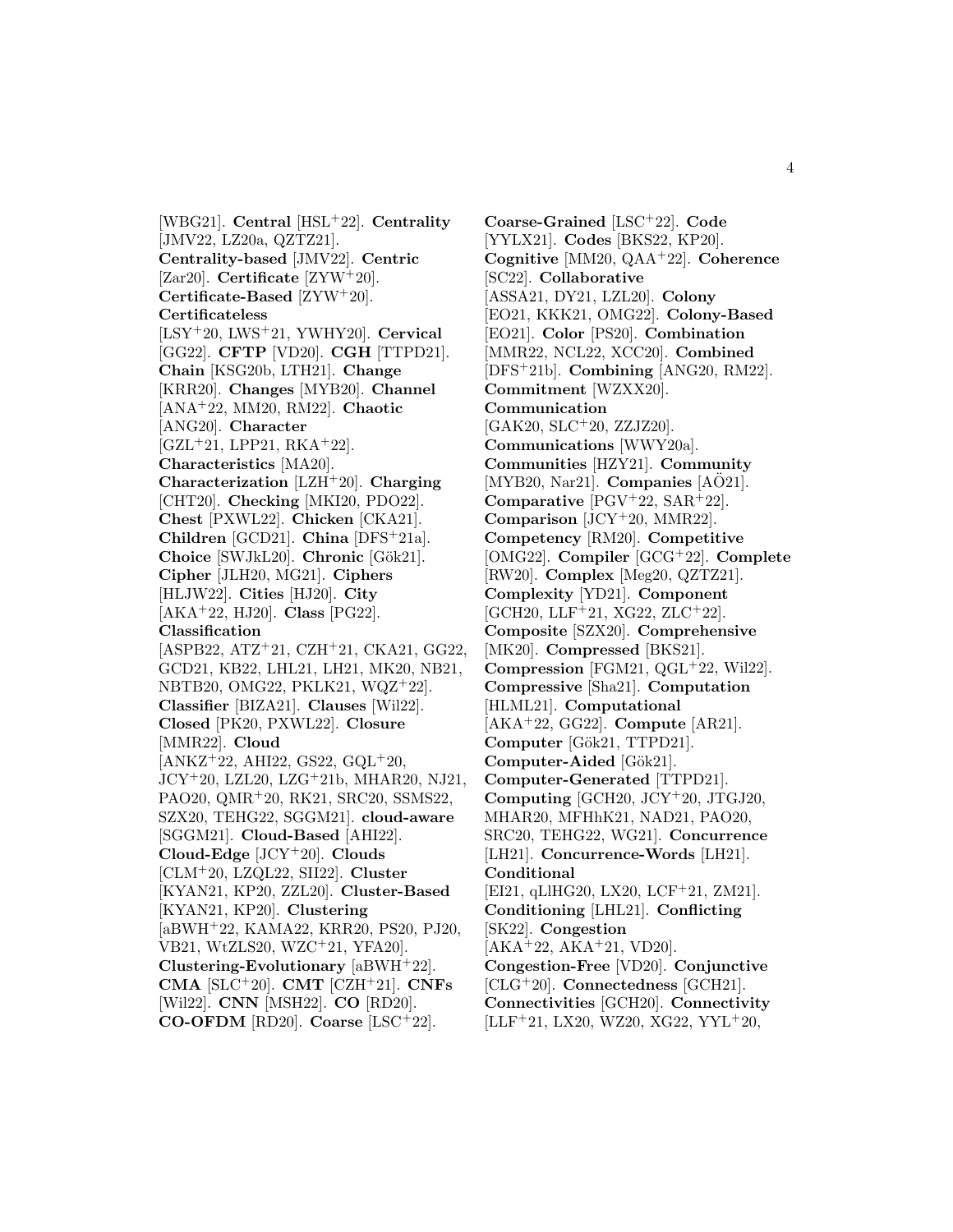YLW21, Zar20]. **Conquer** [PDO22]. **Consecutive** [HYZ<sup>+</sup>20]. **Considering** [LSC<sup>+</sup>22]. **Constant** [FGC22]. **Constant-Size** [FGC22]. **Constraints** [BCS22, RAD20]. **Construction** [AA20, TLD<sup>+</sup>20, WZG<sup>+</sup>20]. **Constructors** [HCZ<sup>+</sup>21]. **Consumption** [SHL22]. **Contact** [Nar21]. **Content** [DK22, GSFS21, HZY21, PS20]. **Content-Based** [GSFS21, PS20]. **Contention** [BRA21, RS21]. **Context** [AKD<sup>+</sup>21, BKS22, BYYS21, FGM21,  $GZL+21$ ,  $LSC+22$ ,  $TGZ+21$ ]. **Context-Aware** [AKD<sup>+</sup>21, LSC<sup>+</sup>22]. **Continual** [HYZH22]. **Continuous**  $[LTH21, QYZ<sup>+</sup>21, ZYW<sup>+</sup>20].$ **Continuous-Time** [LTH21]. **Contourlet** [WWY<sup>+</sup>20b]. **Contraction** [YCZ<sup>+</sup>22]. **Contradiction** [PS22]. **Contrast** [CYH<sup>+</sup>20]. **Control** [AKA<sup>+</sup>22, AKA<sup>+</sup>21, BRA21, BHJ20, PTH<sup>+</sup>21]. **Controllers** [TBH21]. **Controlling** [SSMS22]. **Convergence** [PMMS22]. **Convolutional** [FZH21, OB21, PKLK21, PVFP22a, PVFP22b, RA22a, Rat20, WZQ<sup>+</sup>22]. **Coordinate** [LZZZ21]. **Copy** [KSG22]. **Copy-Move** [KSG22]. **Core** [TK22]. **Corporate** [ASM<sup>+</sup>21]. **Corpus** [CBEBPPZM20]. **Correction** [DAR22]. **Correlation** [GYY<sup>+</sup>20, ZZC<sup>+</sup>22]. **Corrigendum** [PVFP22a]. **Cosine** [ASPB22]. **Cost** [LZQL22, WBG21]. **Cost-** [LZQL22]. **Cotton** [DFS<sup>+</sup>21b]. **Counting** [YSH<sup>+</sup>22]. **Coupled** [SZL22]. **Couplet** [GZL<sup>+</sup>21]. **Coupling** [CZZW21]. **Cover** [KCLH21]. **Coverage** [HCZ<sup>+</sup>21, WWY20a]. **Covering**  $[HCZ+21]$ . **CP**  $[LSX+21]$ . **CP-ABE** [LSX<sup>+</sup>21]. **CPLM** [GK21]. **CPLM-Based** [GK21]. **CRAFT** [MA20]. **Creation** [LZL20]. **Crick** [MMR22]. **criteria** [TEHG22]. **Crop** [SJ22]. **Cross** [HHLL22, RMSMAH<sup>+</sup>20, SC22, YWY21]. **Cross-Domain** [SC22]. **Cross-Lingual** [YWY21]. **Cross-Modal** [HHLL22].

**Cross-Platform** [RMSMAH<sup>+</sup>20]. **Crossing** [BFG<sup>+</sup>21]. **Crowd** [LZY20, Rat20]. **Crowdsourcing** [DY21]. **Cryptographic** [CHWM21]. **Cryptosystem** [YCL<sup>+</sup>20]. **CT** [ASPB22]. **Cubes** [KCLH21, qLlHG20, WZ20, GCH21]. **Cuckoo** [LdXZ<sup>+</sup>21]. **Current** [ATZ<sup>+</sup>21]. **Curve** [BJ22]. **CutTheTail** [PiKT21]. **Cyber** [BHJ20, SS22]. **Cyberbullying** [EO21]. **CyberEyes** [FZH21]. **Cybersecurity** [FZH21]. **Cycle** [KCLH21].

**D2D** [GAK20]. **DA-VAPR** [Gan20]. **Data** [AVA21, BC22, BJ22, CZLY21, CYH<sup>+</sup>20,  $\rm QO$  $i$ 21, CPN<sup>+</sup>21, GAK20, GKK22, GQL<sup>+</sup>20, HZZ20, HJ20, KSA20, LH22, LZQL22, LWL<sup>+</sup>22, LCF<sup>+</sup>21, MFHhK21, MM21, MG22, PKLK21, PG22, SRC20, SRL20, SCH<sup>+</sup>20, SJ22, TBH21, WQZ<sup>+</sup>22, YYLX21, ZTK21, SGGM21]. **Database** [CBEBPPZM20]. **Dataset** [RK21]. **DCT** [TCY<sup>+</sup>20]. **DD LMS** [SLC<sup>+</sup>20]. **Decision** [SHL22, TEHG22]. **Decision-Making** [TEHG22]. **Decoder** [GZL<sup>+</sup>21]. **Decomposition** [HJK20, KSG22, KSG20a]. **Decoupling** [FGM21]. **Decryption** [CPN<sup>+</sup>21]. **Deep** [AÖ21, AAJ+20, ÇÖİ21, DAR22, LPP21, MSZ<sup>+</sup>20, MSH22, PXWL22, PVFP22a, PVFP22b, RA22a, Rat20, RKA<sup>+</sup>22, SP20a,  $SAR+22$ ,  $SSS+22$ ,  $Sha21$ ,  $XCC20$ . **DeepDetect** [AAJ<sup>+</sup>20]. **Defined** [GP21]. **Delivery** [MM21]. **Demand** [HSL<sup>+</sup>22]. **Dendritic** [FSN21]. **Dengue** [SSMS22]. **Denial** [AAJ<sup>+</sup>20]. **Denoising** [MS20, WWY<sup>+</sup>20b]. **Density** [KAMA22, MW21]. **Deoxys** [LSG<sup>+</sup>20]. **Deoxys-BC-256** [LSG<sup>+</sup>20]. **Dependences** [RLIK21]. **Deployment** [LZQL22, QMR<sup>+</sup>20]. **Depth** [Gan20]. **Derived** [OMG22]. **Deriving** [BHJ20]. **Descent** [Rat20]. **Descriptors** [EI21]. **Design** [PAO20, WLZ20]. **Designed** [DAR22]. **DESL** [JZD21]. **Despeckling**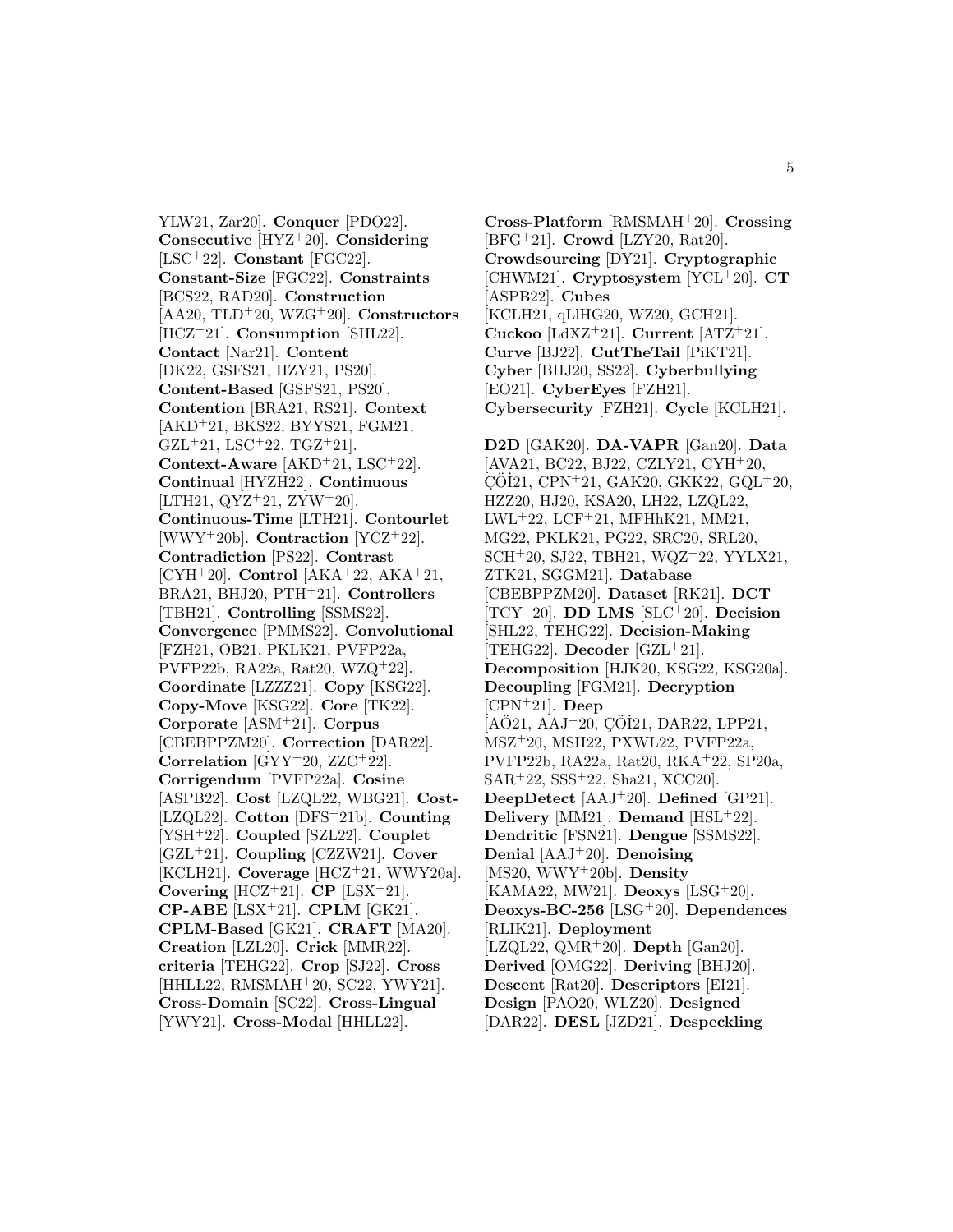[BSM21]. **Destination** [HZY21]. **Detecting** [QAA<sup>+</sup>22]. **Detection** [ASPB22, AAJ<sup>+</sup>20, FSN21, GCD21, HCZ<sup>+</sup>21, KSA20, KSG20a, KSG22, KS20b, KRR20, Lee20, LWM<sup>+</sup>22, MMK22, PVFP22a, PVFP22b, PTH<sup>+</sup>21, RA21, RA22a, SSS<sup>+</sup>22, SJL20, VKM21, VS21, WHL22, WGL<sup>+</sup>22, ZZL20]. **Detector** [HWS21]. **Determine** [JLH20]. **Determining** [HSL<sup>+</sup>22, HH22, MW21]. **Developing** [GR22, RMSMAH<sup>+</sup>20]. **Development** [HLML21, RM20]. **Diabetes** [HH22, NGS22]. **Diagnosabilities** [LZH<sup>+</sup>20]. **Diagnosability**  $[LLC+21, qL]HG20, RW20, SZL+20, WZ20,$ YLW21, ZLC<sup>+</sup>22]. **Diagnosis**  $[aBWH<sup>+</sup>22, DFS<sup>+</sup>21b, Gök21, GG22,$ RA22b, Sar20, SSS<sup>+</sup>22, WQZ<sup>+</sup>22]. **Diagnostic** [LZC<sup>+</sup>21]. **Differential** [CZLY21, JZD21, MA20, WBG21, KSG20a]. **Differential/Linear** [JZD21]. **Differentially** [WL20]. **Diffusion** [BSM21]. **Digital** [SHL22]. **Dimension** [EMYRV21]. **Dimensional** [BJ22, TGZ<sup>+</sup>21, WZC<sup>+</sup>21]. **Direction** [SIT20]. **Direction-based** [SIT20]. **Disaster** [KS20b]. **Disasters** [SS22]. **Disclosure** [GKK22]. **Discovery** [NGS22, XXM<sup>+</sup>22]. **Discrete** [MKI20]. **Discrete-Time** [MKI20]. **Discriminative** [GYY<sup>+</sup>20]. **Disease** [DFS<sup>+</sup>21b, Gök21, Sar20]. Disjoint [KCLH21]. **Disk** [CZZW21, YYLX21]. **Distance** [LPH21, GPR20]. **Distances** [AEZ20, ZZ21]. **Distinguisher** [ZY21]. **Distributed** [AAJ<sup>+</sup>20, LZQL22, YLZ20]. **Distribution** [TBH21]. **Divide** [PDO22]. **Division** [HLJW22]. **DNFs** [Wil22]. **DNS** [ARDP21]. **Document** [BFM22, VB21]. **DolLion** [GR22]. **Domain** [BSM21, SC22]. **Domination** [LZG21a]. **Double** [LL21, LTH21]. **Double-Layer** [LL21, LTH21]. **DQcube** [ZM21]. **Dragonfly** [KRR20, PK21]. **Drawings** [BFG<sup>+</sup>21]. **Drive** [CZZW21]. **Driven** [ANKZ<sup>+</sup>22, RA22a]. **Driving** [HHX<sup>+</sup>20].

**Dropout** [MSZ<sup>+</sup>20]. **Drought** [KS20a]. **Drug** [GR21]. **DSDV** [KSG20b]. **DSR** [KSG20b]. **Dual** [ARDP21, CZZW21]. **Dual-Mode** [CZZW21]. **Dual-Stack** [ARDP21]. **During** [DH21, GGJM21, VD20, SS22]. **Dynamic** [EI21, GP21, KKM21, MNN20, NJ21, PKLK21, SJL20, TK22, ZWM22, MNN20]. **Dynamic-SoS** [MNN20].

**E-Learning** [AHI22]. **Early** [NGS22, SSS<sup>+</sup>22]. **Earthworm** [SJ20]. **Edge** [GCH20, JCY<sup>+</sup>20, LZL20, LZ20a]. **Edges** [RW20]. **Editorial** [Ano22]. **EEG**  $[ANA+22, MK20, MMK22, QAA+22].$ **Effective** [MPL21, OMG22, WtZLS20]. **Effectiveness** [AHI22]. **Effects** [KD21, LZ20a]. **Efficiency** [LZQL22, LWX22]. **Efficient** [CZH<sup>+</sup>21, GAK20, KYAN21, KKM21, Lee20, LC20, LMH<sup>+</sup>21, LWL<sup>+</sup>22, MHAR20, OFMH22, PTH<sup>+</sup>21, PiKT21, SS22, XDZ22, YSH<sup>+</sup>22]. **Elastic** [ANKZ<sup>+</sup>22]. **Electrostatic** [WSCL22]. **Electrovibration** [SZL22]. **Element** [GR21]. **Elephant** [ZZD<sup>+</sup>21]. **Email** [FYH20]. **EmailDetective** [FYH20]. **Embedding** [HFT22, KCLH21, LL21, MPL21, Nar22]. **Emojis** [Wan21]. **Emotion** [AEZ20, DH21, HZY21, Rat20]. **Emotions** [AEZ21]. **Empirical** [Gök21]. **Empowered** [AKA<sup>+</sup>21]. **Enable** [LLY<sup>+</sup>21]. **Enabled** [GK21, Gok22, PVFP22a, PVFP22b, RM22, SV22, VB21]. **Enabling** [AKA<sup>+</sup>22, LHW21]. **Encoder** [GZL<sup>+</sup>21]. **Encrypted** [KSA20, RK21]. **Encryption** [Ala20, FGC22, HYZH22, LZG<sup>+</sup>21b, LMH<sup>+</sup>21, LZ20b, LHW21, MH20, QYZ<sup>+</sup>21, WCD21, ZYW<sup>+</sup>20]. **Energy** [ECE20, KYAN21, SS22, YSH<sup>+</sup>22]. **Energy-Efficient** [KYAN21, YSH<sup>+</sup>22]. **Engine** [SP20b]. **English** [HAWA<sup>+</sup>22]. **Enhance** [ANG20, KGA22]. **Enhanced** [BKS22, HHLL22, NBTB20, WSCL22,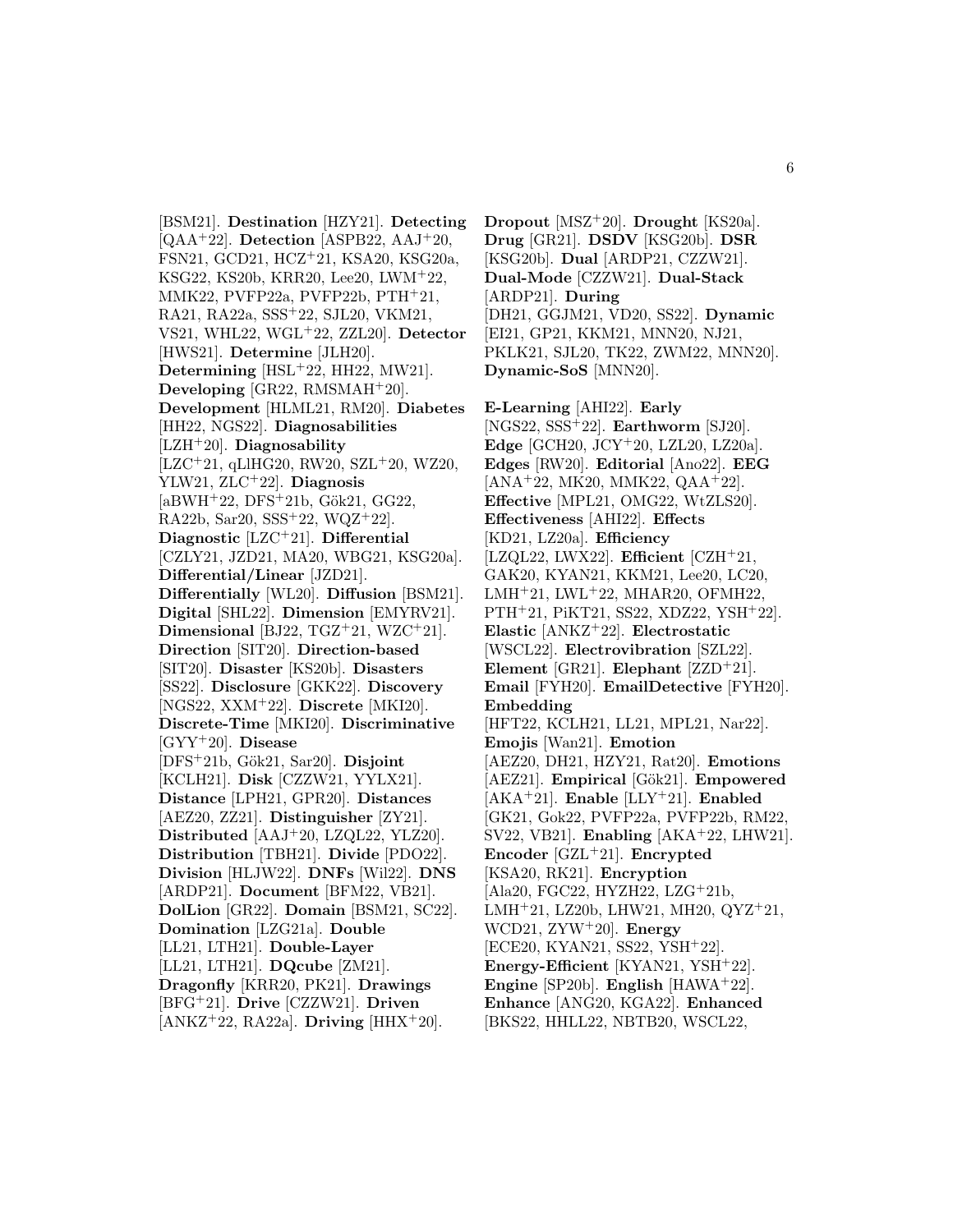XG22, YYL<sup>+</sup>20]. **Enhancement** [AK20, BSM21, CYH<sup>+</sup>20, HWS21, PK21]. **ENN** [PG22]. **Enriching** [SC22]. **Ensemble** [AA20, aBWH<sup>+</sup>22, CK21, GR21, GG22, PG22, SRL20]. **Ensemble-Based** [GG22]. **Ensembles** [BIZA21]. **Entity** [FZH21]. **Entropy** [LZL<sup>+</sup>21, QZTZ21]. **Enumerating** [YCZ<sup>+</sup>22]. **Environment** [BC22, GS22, TEHG22]. **Environments** [MHAR20]. **Equality**  $[LSX+21, LZG+21b, LMH+21].$ **Equalization** [SLC<sup>+</sup>20]. **Equalizer** [RD20]. **Equilibrium** [AR21]. **Error** [Lee20]. **Estimate** [ErEE20]. **Estimating** [SA22]. **Estimation** [KAMA22, MM20, RM22, WBG21, ZY21]. **Evacuation** [SS22]. **Evaluate** [PK22]. **Evaluation** [CK22, DAR22, Gan20, LCF<sup>+</sup>21, PCMPCA<sup>+</sup>20]. **Even** [Mer20]. **Event** [TGZ<sup>+</sup>21]. **Evidence** [HZY21]. **Evolution** [LH20, WGL<sup>+</sup>22, WBG21, KSG20a]. **Evolution-Based** [WGL<sup>+</sup>22]. **Evolutionary** [aBWH<sup>+</sup>22, YFA20]. **Evolving** [WHL22, WGL<sup>+</sup>22]. **EWA** [SJ20]. **Exact** [LPH21, MW21]. **Exchange** [SJHL21]. **Exchanged** [qLlHG20]. **Expansion** [HHC22]. **Experimental** [HCZ<sup>+</sup>21]. **Expert** [DFS<sup>+</sup>21a]. **Exploiting** [KAMA22]. **Exploration** [DLP<sup>+</sup>21, WBG21]. **Exponentiation**  $[SZX20]$ . **Exposing**  $[GCG+22]$ . **Expressions** [ZMWL20]. **Extensions** [NAD21]. **Extra** [LLF<sup>+</sup>21, YLW21, ZM21]. **Extract** [PTH<sup>+</sup>21]. **Extraction** [JMV22, SP20b, Sar20]. **Extractive** [BFM22]. **Extractor** [LLGC20]. **Extreme**  $|RKA+22|.$ 

**Face** [SAR<sup>+</sup>22, ZZJZ20]. **Facebook** [ $CÖI21$ , Wan21]. **Factor** [CPN+21]. **Factorization** [GLLZ21]. **Factual** [KTK21]. **Failures** [VD20]. **FANETS** [KSG20b]. **Fast**  $[A\ddot{O}21, LPH21, MSH22, QXZZ21]$ . **Fault** 

 $[HCZ+21, HLX22, Lee20, SM21, SZL+20,$ ZM21]. **Fault-Free** [HLX22]. **Faults** [GHC20]. **Faulty** [ZLC<sup>+</sup>22]. **FCM** [KRR20, RA22a]. **Feasible** [LZY20]. **Feature** [EO21, GK21, GCD21, KKK21, LDC<sup>+</sup>21, MW21, SP20b, WHL22, YAHVC20]. **Feature-Evolving** [WHL22]. **Features** [AEZ20, AA20, BIZA21, Gok22, PTH<sup>+</sup>21, QAA<sup>+</sup>22, WSA22]. **Federated** [AKD<sup>+</sup>21]. **Feedback** [AM20, AR21, MKS<sup>+</sup>22, WSCL22]. **Feedback-Guided** [AM20]. **Fewer** [Mer20]. **Fidelity** [ADF22]. **Fields** [EI21]. **File** [WCD21]. **File-injection** [WCD21]. **Filling** [BJ22]. **Filter** [GYY<sup>+</sup>20, LLG<sup>+</sup>20, MS20]. **Filtering** [ANA<sup>+</sup>22]. **Filters** [CBEBPPZM20]. **Fine** [LSC<sup>+</sup>22]. **Fine-Grained** [LSC<sup>+</sup>22]. **Fingerprint** [LZX<sup>+</sup>22]. **Finite** [MMR22, WCD21]. **Firefly** [KSG22]. **First** [LWS<sup>+</sup>21]. **Fish** [ASPB22]. **FLAKE** [JMV22]. **Flash** [BKS22, CZZW21]. **Floor** [WLZ20]. **Flow** [BGHG22, Ken20, PTH<sup>+</sup>21]. **Flow-Based** [PTH<sup>+</sup>21]. **fMRI** [aBWH<sup>+</sup>22]. **fMRI-Based** [aBWH<sup>+</sup>22]. **Fog** [JTGJ20, SS22, SSMS22]. **Fog-assisted**  $[SS22]$ . **Food**  $[AO21]$ . **Footprint**  $[SHL22]$ . **Force** [SA22]. **Forecast** [HJ20]. **Forecasting** [KS20a]. **Forest** [KD21, LHL21]. **Forgery** [KSG22, VS21, KSG20a]. **Forward** [BG21]. **FR** [NCL22]. **Fractional** [CKA21]. **Fractional-Chicken** [CKA21]. **Framework** [AVA21, GP21, Gok22, JTGJ20, KS20b, MH20, MHAR20, RM20, Sar20, SV22, TEHG22, SGGM21]. **Frameworks** [NAD21]. **Free** [HLX22, LSQ20, VD20]. **Frequency** [FGM21, TK22]. **Full** [MH21]. **Fully** [dAJS22]. **Functional** [LZ20b]. **Functions** [HYZ<sup>+</sup>20, LWX22, LZ20b]. **Fusion** [Gok22, LPP21, LDC<sup>+</sup>21]. **Future** [SJ22]. **Fuzzy** [DFS<sup>+</sup>21b, JMV22, KRR20, LLGC20, LWM<sup>+</sup>22, MS20, PJ20, RD20, SD20].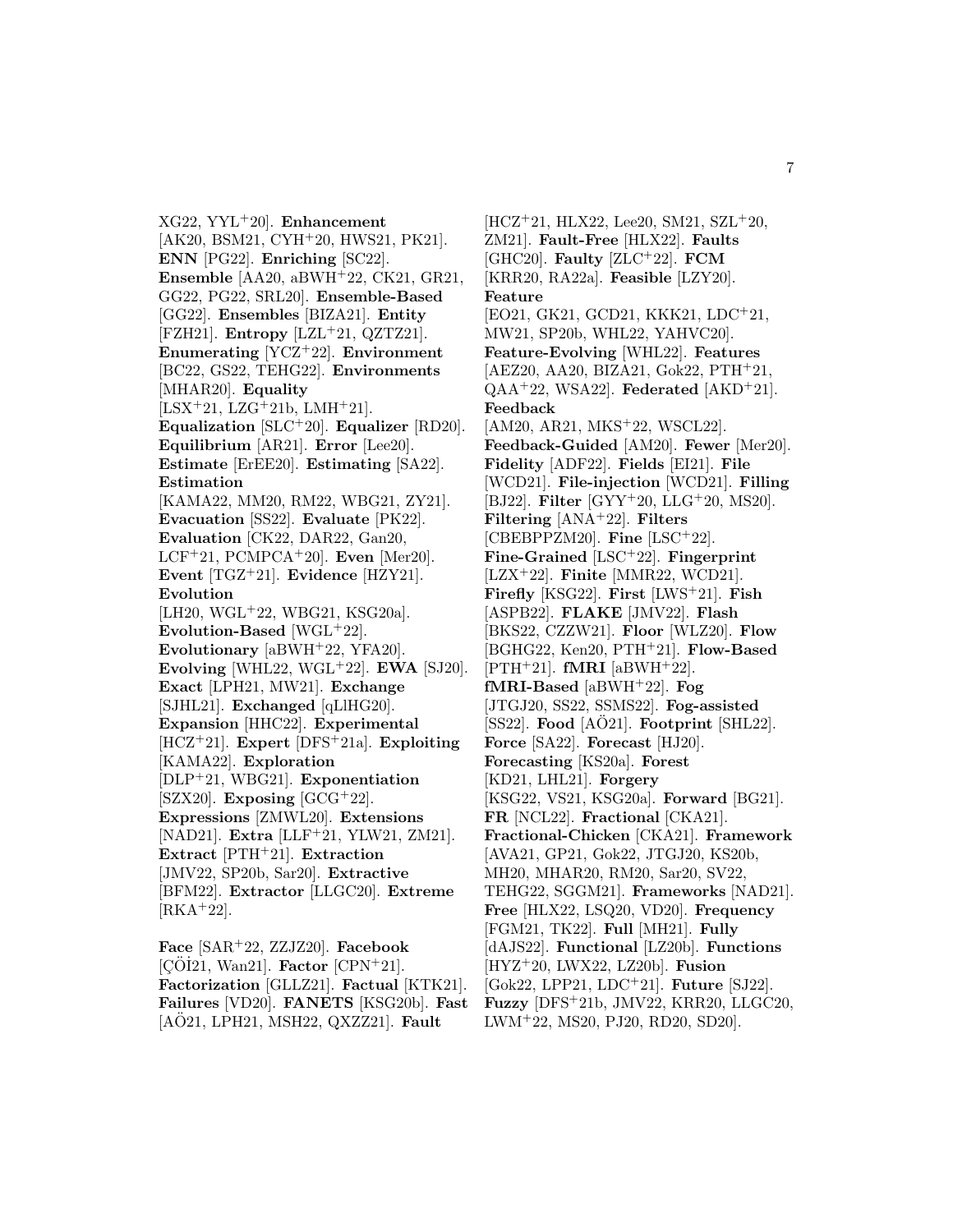**Game** [DAR22]. **Games** [AR21]. **GBE** [TBH21]. **General** [SZL<sup>+</sup>20, WZG<sup>+</sup>20]. **Generalized** [WGL<sup>+</sup>22]. **Generated** [HZY21, LX20, RW20, TTPD21]. Generation<sup>[GZL+21, HHLL22, Lee20,</sup> YWY21, ZMWL20]. **Generative** [ASPB22]. **Generic** [WBG21]. **Genesis** [ADF22]. **Genetic** [SRC20]. **Genetically** [NCL22]. **Geometric** [SZL22]. **Geospatial** [LH22]. **Gestational** [HH22]. **Gestures** [WSCL22]. **GIFT** [JZD21]. **GIS** [KAMA22]. **Global** [Nar21, WZC<sup>+</sup>21]. **Goal** [BYYS21, SK22]. **Goal-oriented** [BYYS21]. **Goals** [BYYS21, SK22]. **Good** [qLlHG20, WZ20]. **Grade** [PK22]. **Gradient** [Rat20]. **Grained** [LSC<sup>+</sup>22]. **Grammar** [LZZZ21, WLZ20]. **Graph** [FZH21, HPV<sup>+</sup>21, HLX22, JMV22, LZZZ21, LPH21, LH21, PKLK21, RW20, SWJkL20, WLZ20]. **Graphs** [BFG<sup>+</sup>21, EMYRV21, GHC21, LZG21a, LZ20a, LZZZ21, LPH21, LX20, QDZZ20, YCZ<sup>+</sup>22, ZZ21]. **Grey** [VB21]. **Grid** [DLP<sup>+</sup>21]. **Grounded** [NAD21]. **Group** [GHC21, HLX22, LSH<sup>+</sup>22, LMH<sup>+</sup>21, MH21, YLZ20]. **Guess** [AM20, JLH20]. **Guess-And-Determine** [JLH20]. **Guided** [AM20]. **Guiding** [NB21].

**Handling** [FFH22, PG22]. **Handshake** [TLD<sup>+</sup>20, TLMY21]. **Haptic** [CDCN21]. **Hard** [CZZW21]. **Hardware** [SWJkL20, SJHL21]. **Hardware/Software** [SWJkL20]. **Harmony** [BFM22]. **Harvesting** [ECE20]. **Hash** [YLZ20]. **Hashing** [TCY<sup>+</sup>20, TYY<sup>+</sup>21]. **Health** [MM21]. **Healthcare** [MM21]. **Hedged** [HYZH22]. **Hercules** [CZZW21]. **Heterogeneous** [BC22, GS22]. **Heuristic** [BFG<sup>+</sup>21, PiKT21, RM22]. **Heuristic-Enabled** [RM22]. **Heuristics** [BCS22]. **Hidden** [GCG<sup>+</sup>22, HZZ20]. **Hiding** [CYH<sup>+</sup>20]. **Hierarchical** [BIZA21, MW21, QDZZ20, SSMS22, VS21, YDS<sup>+</sup>20]. **Hierarchy** [ARDP21, LHLY20]. **High**

 $[BFG+21, BJ22, WZC+21].$ **High-Dimensional** [BJ22, WZC<sup>+</sup>21]. **Higher** [ZY21]. **Hirak** [DH21]. **Histogram** [PK21]. **Hitting** [QDZZ20, ZZ21]. **Hoax** [KTK21]. **Hologram** [TTPD21]. **Homogeneous** [ADF22]. **Homomorphic** [LWX22, LXY<sup>+</sup>20]. **Hops** [AKA<sup>+</sup>22]. **Hotspots** [KAMA22]. **HPC** [CLM<sup>+</sup>20]. **Human** [BIZA21, KTK21, LH22]. **Hunting** [KRR20]. **Hunting-Based** [KRR20]. **Hybrid** [AKA<sup>+</sup>22, ANA<sup>+</sup>22, AEZ20, BC22, FFH22, GAK20, GR22, GCD21, HAWA<sup>+</sup>22, KYAN21, LYK<sup>+</sup>20, LZC<sup>+</sup>21, MG22, PG22, RM22, Sha21, WSA22, GPR20]. **Hybrid-based** [Sha21]. **Hybridized** [PK21]. **Hydrographical** [Ken20]. **Hyper** [ANG20]. **Hyper-Chaotic** [ANG20]. **Hypercubes**  $[GCH20, XG22, YYL<sup>+</sup>20, ZLC<sup>+</sup>22].$ **IaaS** [SII22]. **IBE** [ML20]. **ID** [LSQ20, LMH<sup>+</sup>21]. **ID-Based** [LSQ20, LMH<sup>+</sup>21]. **Ideation** [CK21]. **Identification** [CK22, DK22, FYH20, ZZJZ20]. **Identify** [MKS<sup>+</sup>22]. **Identifying** [QZTZ21]. **Identity** [ML20, WZG<sup>+</sup>20, YDS<sup>+</sup>20, ZWG<sup>+</sup>20]. **Identity-Based** [WZG<sup>+</sup>20, YDS<sup>+</sup>20, ZWG<sup>+</sup>20]. **IID** [WL20]. **Image** [BSM21, CBEBPPZM20, CHWM21, EI21, GR22, HWS21, HHLL22, HZY21, KS21, KP20, MS20, NB21, NBTB20, PS20, PK21, RMSMAH<sup>+</sup>20, TYY<sup>+</sup>21, VS21, WWY<sup>+</sup>20b]. **Image-Based** [NB21]. **Images** [ASPB22, CKA21, KRR20, NGS22, PDRC22]. **ImagIngDev** [RMSMAH<sup>+</sup>20]. **Imbalanced** [PG22]. **Impact** [Meg20]. **Impaired** [NB21]. **Imperialist** [OMG22]. **Implementation** [PCMPCA<sup>+</sup>20, TBH21]. **Imposing** [Wil22]. **Improve** [KSG20b]. **Improved** [FSN21,  $GQL+20$ ,  $LLG+20$ ,  $LSG+20$ ,  $LZX+22$ , MG21, PS20, PG22, SR20, SZL22, WCD21]. **Improvement** [CYH<sup>+</sup>20, OB21].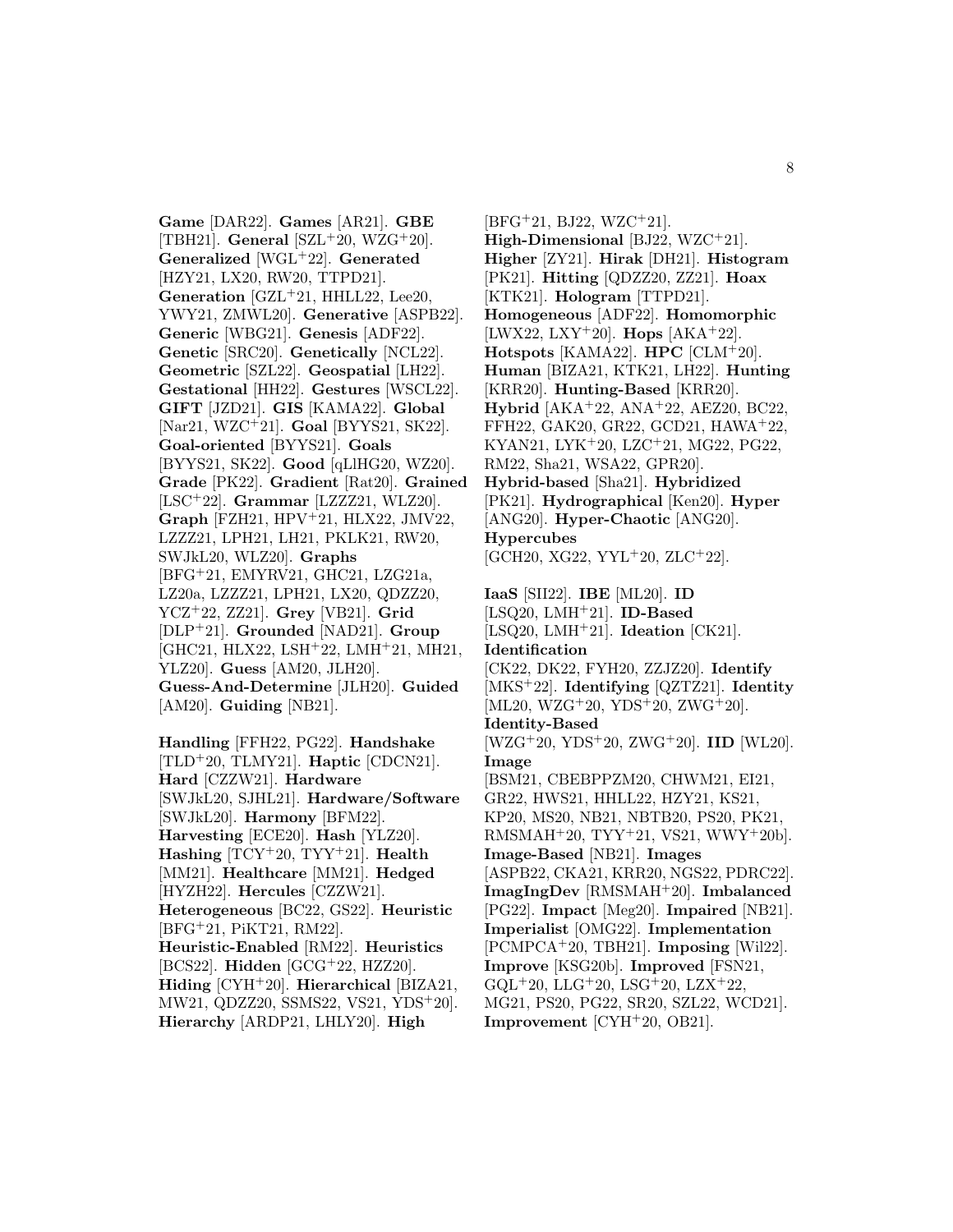#### **Improving**

[BIZA21, JZD21, LZQL22, Sar20]. **In/Out** [WSCL22]. **Incentive** [LZY20]. **Incorporating** [ZZC<sup>+</sup>22]. **Increasing** [MK20]. **IND-CCA** [MH20]. **Index** [HLML21, Meg20]. **Indexing** [KGA22, KP20]. **Indices** [BJ22]. **Individual** [PC22]. **Indoor** [WWY20a]. **Infection** [SSMS22]. **Inference** [RD20]. **Influence** [PiKT21]. **Influential** [QZTZ21]. **Information** [AA20, GSFS21, KGA22, LSY<sup>+</sup>20, LH20, LTH21, LZL<sup>+</sup>21, LSC<sup>+</sup>22, MPL21]. **Infrastructure** [QMR<sup>+</sup>20]. **injection** [WCD21]. **Insider** [LMH<sup>+</sup>21]. **Integer** [BC22]. **Integrated** [KSG20b, RM20]. **Integrating** [BYYS21, LH22]. **Intelligence** [HH22, KS20a, KTK21]. **Intelligence-Based** [KS20a]. **Intelligent** [AKA<sup>+</sup>22, CZZW21, HAWA<sup>+</sup>22, WG21]. **Intensities** [AEZ21]. **Interaction** [HCZ<sup>+</sup>21]. **Interactions** [LH22]. **Interactive** [WSCL22]. **Interconnection** [SM21]. **Interesting** [PJ20]. **Interfaces** [CDCN21]. **Interference** [WWY20a]. **Intermittent** [SZL<sup>+</sup>20]. **International** [HHC22]. **Internet** [Far20, HAWA<sup>+</sup>22]. **Interpolation**  $[ANA+22, MS20, ZZD+21]$ . **Interrelation** [AA20]. **Intra** [RLIK21]. **Intra-Tile** [RLIK21]. **Intrusion** [FSN21, KSA20]. **invariant** [SAR<sup>+</sup>22]. **Inventory** [ $HSL+22$ ]. **IoT**  $[AVA21, AKA+21, PTH+21, SSMS22, SJ20].$ **IoT-Based** [SSMS22]. **Issues** [ATZ<sup>+</sup>21]. **Item** [ADF22].

**Jaya** [VB21]. **join** [HPV<sup>+</sup>21]. **Jr** [ZLD<sup>+</sup>20]. **Jumping** [MMR22].

**K2** [MG21]. **Kernel** [KAMA22, MS20]. **Kernels** [OFMH22]. **Ketje** [ZLD<sup>+</sup>20]. **Key** [Ala20, FGC22, HYZH22, LZG<sup>+</sup>21b, MH20,  $MG21, QYZ+21, SJHL21, ZLD+20$ . **Key-Recovery** [ZLD<sup>+</sup>20]. **Keyword**

[CLG<sup>+</sup>20, JMV22, MH20]. **KGC** [LWS<sup>+</sup>21, YWHY20]. **Kind** [LX20]. **Knee** [SA22]. **Knowledge** [DFS<sup>+</sup>21a, Sar20, WZXX20, WG21, YD21, ZZC<sup>+</sup>22]. **Known** [LSY<sup>+</sup>20]. **KORGAN** [KKM21]. **KPCA** [NBTB20]. **Kravatte** [ZZD<sup>+</sup>21].

**Landslide** [MG22]. **Landslide-Occurring** [MG22]. **Language** [BS21, HAWA<sup>+</sup>22]. **Languages** [RKA<sup>+</sup>22]. **Laplacian** [HZW21]. **Laptops** [LLY<sup>+</sup>21]. **Large** [HLJW22, LSX<sup>+</sup>21, LPH21, ZLC<sup>+</sup>22]. **Large-Scale**  $[ZLC+22]$ . **Last**  $[LYK+20]$ . **Last-Level** [LYK<sup>+</sup>20]. **Latency** [LZL20]. **Latency-Aware** [LZL20]. **Latent** [EI21]. **Latent-Dynamic** [EI21]. **Lattices**  $[{\rm LXY}^+20]$ . **Layer** [LL21, LTH21, MM20, SR20]. **Leadership** [KKK21]. **Leads** [PDO22]. **Leads-to** [PDO22]. **Leakage** [Ala20, HYZ<sup>+</sup>20, HYZH22, LSQ20, LZX<sup>+</sup>22, QYZ<sup>+</sup>21, ZYW<sup>+</sup>20]. **Leakage-free** [LSQ20]. **Leakage-Resilient** [HYZH22, ZYW<sup>+</sup>20]. **Learners** [SRL20]. **Learning**  $[A\ddot{O}21, ASSA21, AHI22, AKD+21, AAJ+20,$ AKA<sup>+</sup>21, CBEBPPZM20, CK21, CK22, ÇÖİ21, FFH22, HHC22, HZW21, LdXZ<sup>+</sup>21, LL21, LWM<sup>+</sup>22, LPP21, LH21, MSH22, PK22, PDRC22, PGV<sup>+</sup>22, RKA<sup>+</sup>22, SAR<sup>+</sup>22, SCH<sup>+</sup>20, SSS<sup>+</sup>22, SR20, SA22, SB20, TK22, TEGB22, WQZ<sup>+</sup>22, XCC20]. **Learning-Based** [ASSA21, PK22, SCH<sup>+</sup>20, ÇÖİ21]. LED [ZZJZ20]. **LEDet** [HWS21]. **Lemuria** [SJ22]. **Lesions** [SSS<sup>+</sup>22]. **Level** [ASPB22, CKA21, LYK<sup>+</sup>20, PK22, PJ20, RLIK21]. **Levels** [DAR22]. **Leveraging** [LLY<sup>+</sup>21]. **LFA** [LZX<sup>+</sup>22]. **LH** [RAD20]. **Lifelong** [RM20]. **Lifetime** [CHT20]. **Light** [HWS21]. **Lightweight** [LZG<sup>+</sup>21b]. **Like** [RKA<sup>+</sup>22]. **Line** [PXWL22]. **Linear** [BC22, JZD21]. **Linearly** [GHC20, LXY<sup>+</sup>20]. **Lingual** [YWY21]. **Link** [MYB20, Meg20, MPL21, VD20]. **Linkable**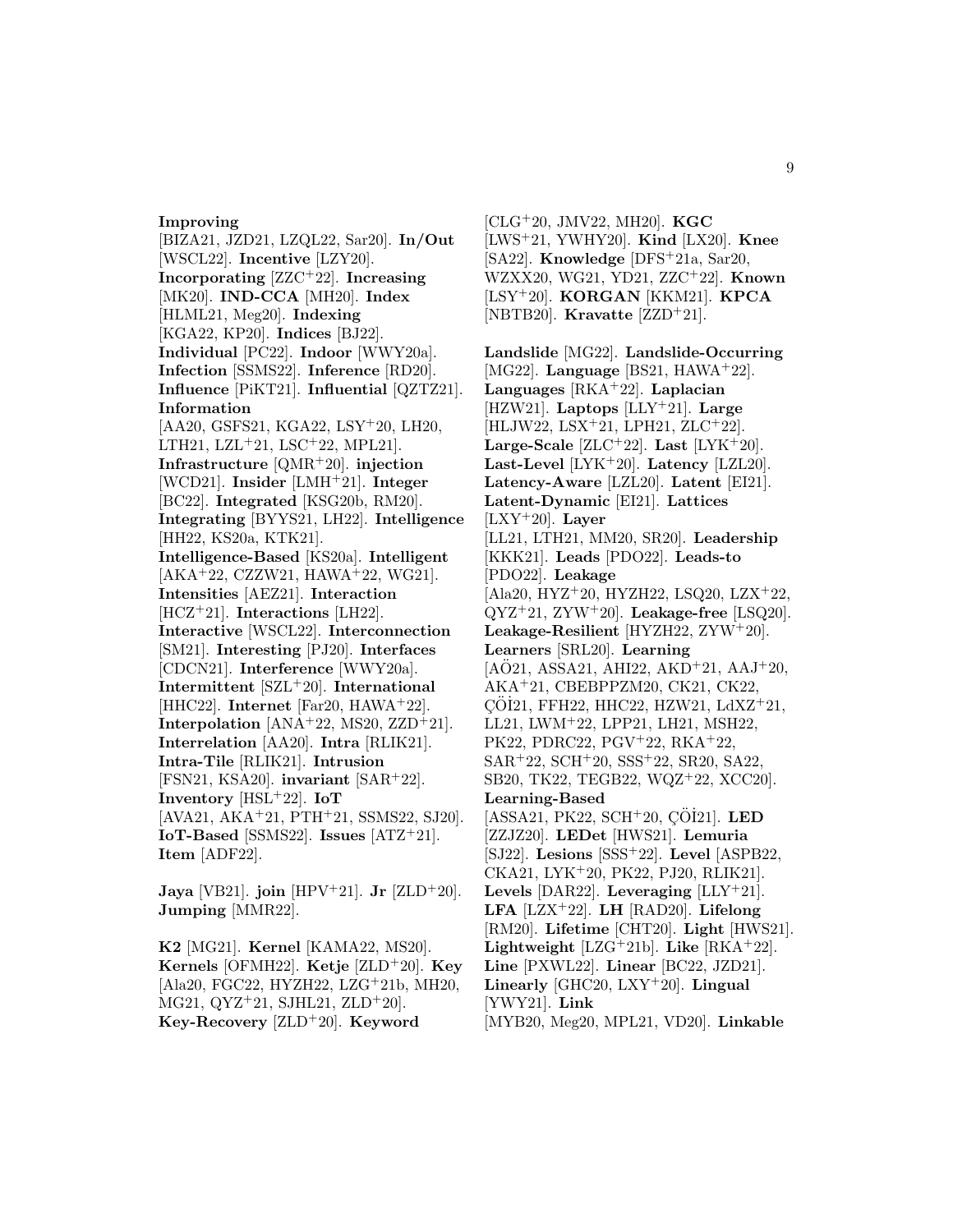[TLD<sup>+</sup>20]. **Literacy** [PK20]. **Load** [AK20, HZZ20, LWL<sup>+</sup>22]. **Local** [GS22, Gok22, LC20, MH21, WZC<sup>+</sup>21]. **Localization** [RA21, RA22a, VKM21]. **Locally** [KCLH21, qLlHG20]. **Location** [Lee20, LLG<sup>+</sup>20, YYLX21]. **Location-Based** [LLG<sup>+</sup>20]. **Logic** [DFS<sup>+</sup>21b, SD20]. **Logic-Based** [SD20]. **Long** [GYY<sup>+</sup>20, LH22]. **Long-Short** [LH22]. **Long-Time** [GYY<sup>+</sup>20]. **Lookback** [AM20]. **Lookback-Guess-Next** [AM20]. **Loops** [RLIK21]. **Lossy** [HYZ<sup>+</sup>20]. **Lost** [GCG<sup>+</sup>22]. **Low** [HWS21, PK20]. **Low-Light** [HWS21]. **Lower** [YD21]. **LPN** [LLGC20]. **LUISA** [FGM21]. **Lung** [ASPB22, PXWL22]. **LWE** [YCL<sup>+</sup>20].

**MAC** [MM20, RS21]. **Machine**  $[AKA+21, aBWH+22, CBEBPPZM20,$ CK21, HHC22, HZW21, PK22, PDRC22, PGV<sup>+</sup>22, RKA<sup>+</sup>22, SCH<sup>+</sup>20, SR20, SA22, TK22, TEGB22, WSA22]. **Machine-Based** [RKA<sup>+</sup>22]. **MACs** [LWX22]. **Main** [LYK<sup>+</sup>20]. **Majority** [AA20]. **Majority-Voting** [AA20]. **Making** [TEHG22]. **Malicious** [LWS<sup>+</sup>21, YWHY20]. **Malicious-But-Passive** [LWS<sup>+</sup>21, YWHY20]. **Malleable** [YD21]. **Malware** [PTH<sup>+</sup>21, YAHVC20]. **Management** [AK20, KS20b, RM20, WG21]. **Managers** [KKK21]. **Manually** [DAR22]. **Many** [GHC20]. **Map** [ANG20]. **Mapping** [AM20]. **MapReduce** [SP20a]. **Marine** [PAO20]. **Market** [GK21]. **Markov** [HZZ20, LTH21, MKI20]. **Masking** [LZX<sup>+</sup>22]. **Mass** [Wan21]. **Massive** [RM22]. **Match** [PJ20]. **Matching** [FPT22, LZG21a, XDZ22]. **Matrix** [GLLZ21]. **Matsui** [JZD21]. **Maximization** [HHX<sup>+</sup>20, PiKT21]. **maximizing** [CZLY21]. **Maximum** [OFMH22]. **MaxSAT** [LC20]. **mCityPASS** [PCMPCA<sup>+</sup>20]. **MDER** [TGZ<sup>+</sup>21]. **Me** [ZZJZ20]. **Meal** [HH22].

**Mean** [KRR20]. **Means** [PG22, LZL<sup>+</sup>21]. **Measures** [PS22]. **Mechanical** [SZL22]. **Mechanism** [CZLY21, LZY20]. **Mechanisms** [Lee20]. **Media** [DK22, LH22, SV22, TGZ<sup>+</sup>21, Wan21]. **Medical** [PDRC22, WQZ<sup>+</sup>22]. **Medium** [HJ20]. **Medium-Sized** [HJ20]. **Meet** [LSG<sup>+</sup>20]. **Meet-in-the-Middle** [LSG<sup>+</sup>20]. **Mellitus** [HH22]. **Memory** [CZZW21, LH22, LYK<sup>+</sup>20]. **Menger** [GCH21]. **Merging** [Mer20]. **Mesh** [NCL22, KGA22]. **MeSH-Based** [KGA22]. **Mesoscopic** [Zar20]. **Messaging** [SV22]. **Metaheuristic** [Gok22]. **Metaheuristic-Enabled** [Gok22]. **Meteorological** [HJ20]. **Method** [ANA<sup>+</sup>22, DFS<sup>+</sup>21b, ErEE20, MYB20, MA20, MG22, NJ21, NBTB20, QGL<sup>+</sup>22, SHL22, WG21, WZQ<sup>+</sup>22, WGL<sup>+</sup>22. **Methods** [MKI20, MFHhK21, OMG22, TEGB22, TEHG22]. **Metric** [EMYRV21, Meg20, PK20]. **Middle** [LSG<sup>+</sup>20]. **Midori** [MA20]. **Migration** [YYLX21]. **Millimeter** [RM22]. **MIMO** [RM22]. **Minimal** [YWY21]. **Minimum** [dAJS22, LZG21a]. **Mining** [BCS22, HLML21, MFHhK21, SRL20, SJ22]. **Mining-Based** [HLML21]. **Missing** [RW20]. **Mixing** [QXZZ21]. **MKSIFT** [KP20]. **MLP** [RA22b, SRL20]. **MM** [RW20]. **MM\*** [YLW21]. **MNVPCS** [CHT20]. **Mobile** [MM21, RMSMAH<sup>+</sup>20]. **Mobile-Assisted** [MM21]. **Mobility** [KSG20b]. **Modal** [HHLL22]. **Mode** [CZZW21]. **Model** [ANKZ<sup>+</sup>22, Ala20, ADF22, AKI20, BSM21, DY21, DH21, FYH20, FZH21, FGC22, FGM21, GK21, GZL<sup>+</sup>21, GR22, GSFS21, HHLL22, HZZ20, HHC22, JCY<sup>+</sup>20, KS20a, KSG20b, KYAN21, LSX<sup>+</sup>21, LdXZ<sup>+</sup>21, LHL21, LZH<sup>+</sup>20, LZC<sup>+</sup>21, LSY<sup>+</sup>20, LH20, LHLY20, LPP21, MH21, MKI20, MSH22, Nar22, PK22, PDO22, PDRC22, RW20, SCH<sup>+</sup>20, Sha21, SA22, SK22, WQZ<sup>+</sup>22, YLZ20, YLW21].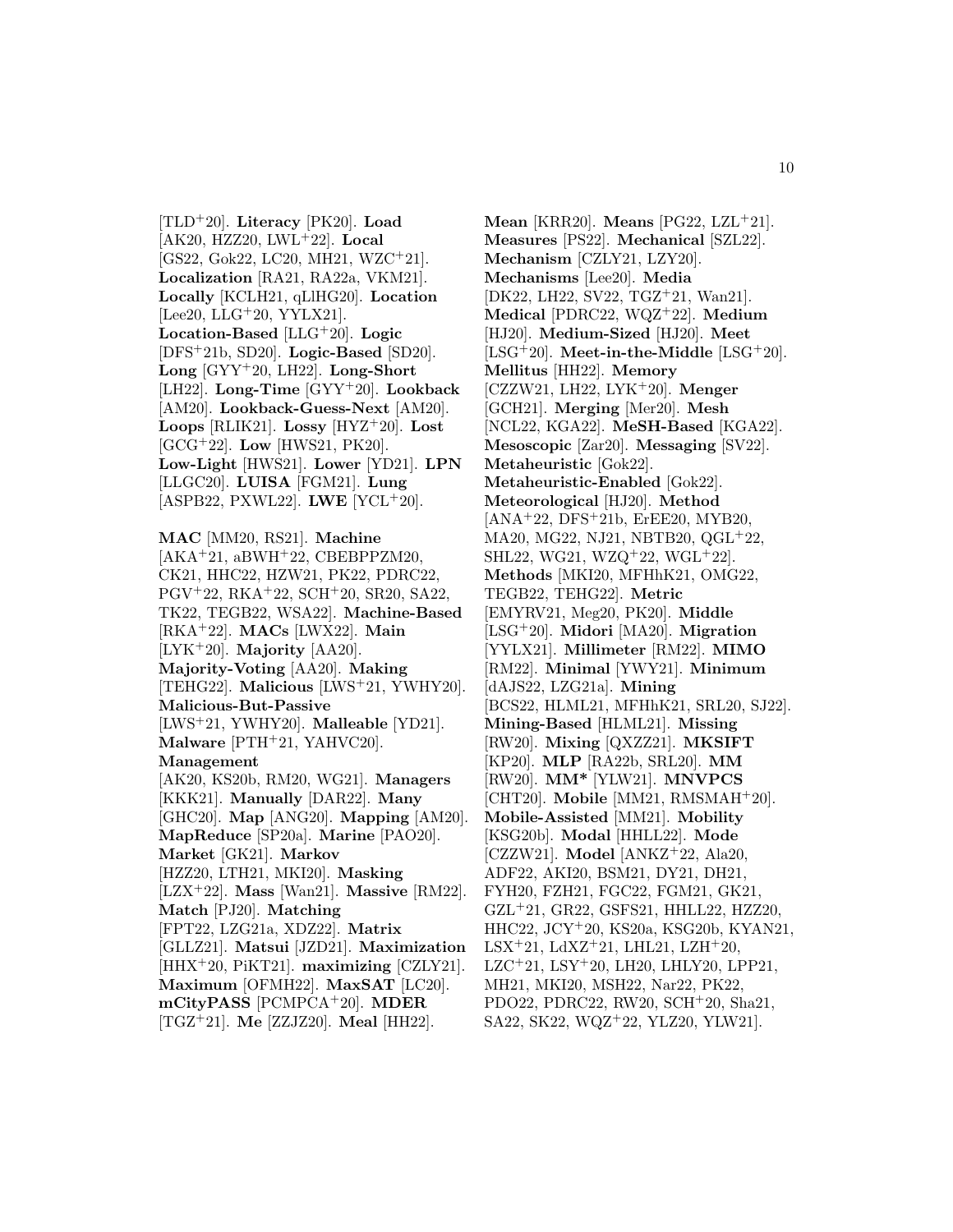**Model-Based** [JCY<sup>+</sup>20, HZZ20]. **Model-Driven** [ANKZ<sup>+</sup>22]. **Modeling** [LTH21, WWY20a, ZZC<sup>+</sup>22]. **Modelling** [Ken20]. **Models** [AÖ21, CK22, LH22, Lee20, MKI20, PGV<sup>+</sup>22]. **Modern** [BG21]. **Modified** [BSM21]. **Modular** [SZX20]. **Modulo** [RAD20]. **Molecules** [GR21]. **Monarch** [SJ20]. **Monarch-Earthworm-Based** [SJ20]. **Monarch-EWA** [SJ20]. **Monetization** [AVA21]. **Monoculus** [PMMS22]. **Moth** [GS22]. **Move** [KSG22]. **Moves** [Mer20]. **MPSoC** [SWJkL20]. **MR** [NBTB20]. **MRI** [CKA21]. **MSVNN** [GR22]. **Multi** [ANA<sup>+</sup>22, AV20, BFM22, DLM20, KB22, LdXZ<sup>+</sup>21, MSH22, PKLK21, PDRC22, RA22b, TEHG22, TGZ<sup>+</sup>21, WWY<sup>+</sup>20b]. **Multi-Armed** [AV20]. **Multi-Band** [WWY<sup>+</sup>20b]. **Multi-Channel** [ANA<sup>+</sup>22]. **Multi-criteria** [TEHG22]. **Multi-Dimensional** [TGZ<sup>+</sup>21]. **Multi-Document** [BFM22]. **Multi-Net** [MSH22]. **Multi-Objective** [KB22, BFM22]. **Multi-Passenger** [DLM20]. **Multi-Stage** [RA22b]. **Multi-Swarm** [LdXZ<sup>+</sup>21]. **Multi-Verse** [KB22]. **Multi-View** [PDRC22, PKLK21]. **Multiantenna** [ZZL20]. **Multichannel** [RS21]. **Multilayered** [WSA22]. **Multilingual** [LHLY20]. **Multimedia** [ZTK21, SGGM21]. **Multimodal** [Gok22, SGGM21]. **Multinode** [CHT20]. **Multiple** [BIZA21, DLM20, SWJkL20, SR20]. **Multiple-Choice** [SWJkL20]. **Multiple-Layer** [SR20]. **Multiscale** [BSM21, LWM<sup>+</sup>22]. **Multispectral** [GR22, WZQ<sup>+</sup>22]. **Multivariate** [DST20]. **Muscle** [SA22]. **Muscular** [ANA<sup>+</sup>22]. **Mutual** [HHLL22]. **My** [GGJM21].

**NARX** [GK21, GPR20]. **Nash** [AR21]. **Nastalique** [RKA<sup>+</sup>22]. **Natural** [BS21, HAWA<sup>+</sup>22]. **Nature** [LH22]. **Negative** [LTH21, GLLZ21]. **Neighbor**

[qLlHG20, WZ20, ZZJZ20]. **Neighborhood** [QZTZ21]. **Nested** [RLIK21]. **Net** [MSH22]. **Network** [ASPB22, FZH21, Gok22, KS21, KSA20, LL21, LH20, LHLY20, LTH21, LWL<sup>+</sup>22, LCF<sup>+</sup>21, MPL21, PKLK21, PXWL22, PVFP22a, PVFP22b, RA21, RA22a, Rat20, RA22b, SP20a, Sha21, SD20, VKM21, WZQ<sup>+</sup>22, GPR20, SS20]. **Networks** [ASSA21, AV20, BRA21, CHT20, DAR22, Gan20, HZZ20, KA20, LLF<sup>+</sup>21, LSH<sup>+</sup>22, LZC<sup>+</sup>21, MSZ<sup>+</sup>20, MW21, MYB20, MM20, Meg20, OB21, QXZZ21, QZTZ21, RS21, SM21, SZL<sup>+</sup>20, WGL<sup>+</sup>22, YFA20, YLW21, ZHP21]. **Neural** [AV20, DAR22, Gok22, KS21, LH20, MSZ<sup>+</sup>20, MPL21, OB21, PVFP22a, PVFP22b, RA22a, Rat20, RA22b, SD20, SS20, VKM21, WZQ<sup>+</sup>22, GPR20]. **Neuro** [RD20]. **Neuro-Fuzzy** [RD20]. **Next** [AM20]. **NMF** [TCY<sup>+</sup>20]. **Node** [YLZ20]. **Nodes** [QZTZ21, ZLC<sup>+</sup>22]. **Noise** [WL20]. **Noisy** [PG22]. **NoisyOffice** [CBEBPPZM20]. **Non** [BSM21, GLLZ21, LZX<sup>+</sup>22, OFMH22, RLIK21, YD21]. **Non-Malleable** [YD21]. **Non-Maximum** [OFMH22]. **Non-negative** [GLLZ21]. **Non-profiled** [LZX<sup>+</sup>22]. **Non-Subsampled** [BSM21]. **Non-Uniform** [RLIK21]. **Nonlinear** [RD20, WZC<sup>+</sup>21]. **Nonuniform** [HLX22]. **Note** [GHC20]. **Notion** [LZM<sup>+</sup>20]. **Novel** [GAK20, HH22, LHLY20,  $QYZ^+21$ , SRL20, SJ22, SLC<sup>+</sup>20]. **NP** [LZX<sup>+</sup>22]. **NP-LFA** [LZX<sup>+</sup>22]. **NuDist** [LC20]. **Number** [DLP<sup>+</sup>21].

**Object** [HWS21, LWM<sup>+</sup>22, NB21, RA21, RA22a, GPR20]. **Objective** [KB22, BFM22]. **Objects** [SIT20]. **Oblivious** [DLP<sup>+</sup>21]. **Observation** [SB20]. **Obstructive** [Gök21]. **OCCI** [ANKZ<sup>+</sup>22]. **Occurring** [MG22]. **Ocular** [ANA<sup>+</sup>22]. **OFDM** [RD20]. **Office** [LHL21]. **Offloading** [ASSA21, GAK20]. **One** [Wil22]. **One-by-One** [Wil22]. **Online**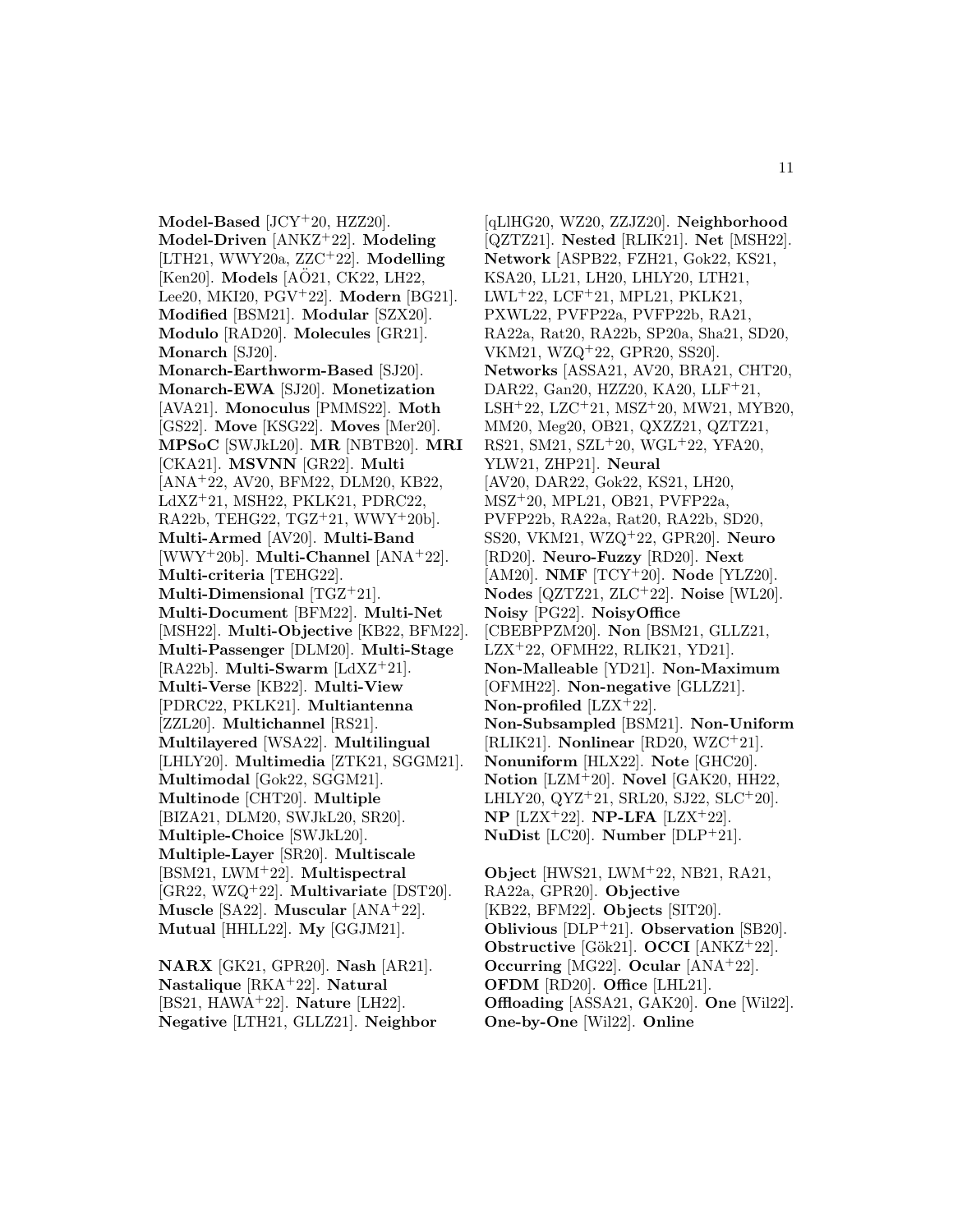[HZY21, LH20, LHLY20, MYB20, YYLX21]. **Only** [MG22]. **Open** [ATZ<sup>+</sup>21, JTGJ20]. **Operations** [RK21]. **Opinion** [DH21, LH20, LTH21, TEGB22]. **Opportunities** [GCG<sup>+</sup>22]. **Optical** [BGHG22, RKA<sup>+</sup>22]. **Optimal** [DLP<sup>+</sup>21, ECE20, GCD21, MM20, PK21, VB21, ZY21, SGGM21]. **Optimization** [ASPB22, AM20, AK20, AR21, BFM22, BC22, CKA21, GCG<sup>+</sup>22, HPV<sup>+</sup>21, Ken20, KYAN21, KB22, MS20, Nar22, OMG22, PVFP22a, PVFP22b, RA22a, RM22, Rat20, SRC20, SS20, VB21]. **Optimization-Based** [MS20, SS20]. **Optimization-driven** [RA22a]. **Optimization-Enabled** [PVFP22a, PVFP22b]. **Optimized** [LZL<sup>+</sup>21, SP20a]. **Optimizer** [AM20]. **Optimizing** [YYLX21]. **Oral** [SSS<sup>+</sup>22]. **Orchestration** [QMR<sup>+</sup>20]. **Order** [LZM<sup>+</sup>20, ZY21]. **Ordered** [DLM20, RS21]. **Oriented** [VB21, BYYS21]. **Orthogonal** [Wil22]. **Outsourced** [LWL<sup>+</sup>22]. **Outsourcing** [SZX20].

**Packet** [CZH<sup>+</sup>21]. **Pages** [PK22, PJ20]. **Pairings**  $[ZYW^+20]$ . **Palm**  $[WZQ^+22]$ . **Palmprint** [PC22]. **Pancyclicity** [KCLH21]. **Panic** [SS22]. **Panic-based** [SS22]. **Paradigms** [TK22]. **Parallel** [BC22, OFMH22, SV22]. **Parallelization** [RLIK21]. **Parameters** [KD21, MW21]. **Partial** [LC20, LZG<sup>+</sup>21b, YLZ20]. **Particle** [Ken20, PK21]. **Partitioning** [SWJkL20]. **Party** [MHAR20]. **Passenger** [DLM20]. **Passive** [LWS<sup>+</sup>21, YWHY20]. **Password** [SJHL21]. **Password-Authenticated** [SJHL21]. **Path** [YCZ<sup>+</sup>22]. **Pathway** [GR21]. **Patterns** [PJ20]. **PBFT** [KKM21]. **Perception** [KKK21, SZL22]. **Perfectly** [RLIK21]. **Performance** [ARDP21, BRA21, CK22, CLM<sup>+</sup>20, CYH<sup>+</sup>20, Gan20, OB21, WSCL22]. **Permission** [BCS22]. **Permission-Role-Usage** [BCS22].

**Persistence** [LZC<sup>+</sup>21]. **Personal** [LHL21]. **Personality** [PC22]. **Personalized** [CZLY21, LHL21, SCH<sup>+</sup>20]. **Persons** [PK20]. **Perspectives** [AK20]. **Perturbation** [SRC20]. **Physical** [BHJ20, SS22]. **Pixel** [KS21]. **PKI** [KKM21]. **Plan** [HH22]. **Plane** [VD20]. **Plans** [WLZ20]. **Platform** [RMSMAH<sup>+</sup>20, WZQ<sup>+</sup>22]. **PLSR** [MK20]. **PMC** [LZH<sup>+</sup>20]. **Point** [CHT20, LDC<sup>+</sup>21, PS20]. **Policies** [JCY<sup>+</sup>20]. **Policy** [AK20]. **Pollination** [GS22]. **Pollination-Based** [GS22]. **Polygonal** [PXWL22]. **Polynomial** [HJK20, LWX22, YDS<sup>+</sup>20]. **Positioning** [Wan21]. **Potential** [AR21]. **Power** [CLM<sup>+</sup>20, MMK22, OCPM20]. **Practical** [CLG<sup>+</sup>20, ZLD<sup>+</sup>20]. **Pre** [OB21, SSS<sup>+</sup>22]. **Pre-Cancerous** [SSS<sup>+</sup>22]. **Pre-trained** [OB21]. **Precise** [LDC<sup>+</sup>21]. **Precoding** [RM22]. **Predict** [KKK21]. **Predicting** [PJ20]. **Prediction** [ASM<sup>+</sup>21, CK21, DH21, FGM21, GK21, GR21, GG22, HFT22, HSL<sup>+</sup>22, KS21, KS20a, KS20b, MYB20, Meg20, MPL21, PGV<sup>+</sup>22, SP20a, SJ22, Sha21, SHL22]. **Prediction-Based** [FGM21, KS21]. **Preference** [SHL22, WtZLS20]. **Preferences** [BYYS21]. **Preservation** [WZC<sup>+</sup>21]. **Preserved** [SRC20]. **Preserving** [LLG<sup>+</sup>20, ZTK21]. **Pressure** [Gan20]. **Prices** [PGV<sup>+</sup>22]. **Primary** [AEZ21]. **Primitives** [CHWM21]. **Print** [WZQ<sup>+</sup>22]. **Prioritization** [BRA21]. **Prioritizing** [MKI20]. **Privacy** [ATZ<sup>+</sup>21, AKD<sup>+</sup>21, CZLY21, CHWM21, CPN<sup>+</sup>21, LLG<sup>+</sup>20, LWX22, SRC20, ZTK21]. **Privacy-Aware** [CHWM21]. **Privacy-Preserving** [LLG<sup>+</sup>20, ZTK21]. **Private** [GKK22, PCMPCA<sup>+</sup>20, RK21, WL20]. **Probabilistic** [MKI20]. **Probabilities** [HLX22]. **Probability** [LPP21]. **Problem** [dAJS22, RAD20]. **Problems** [AM20].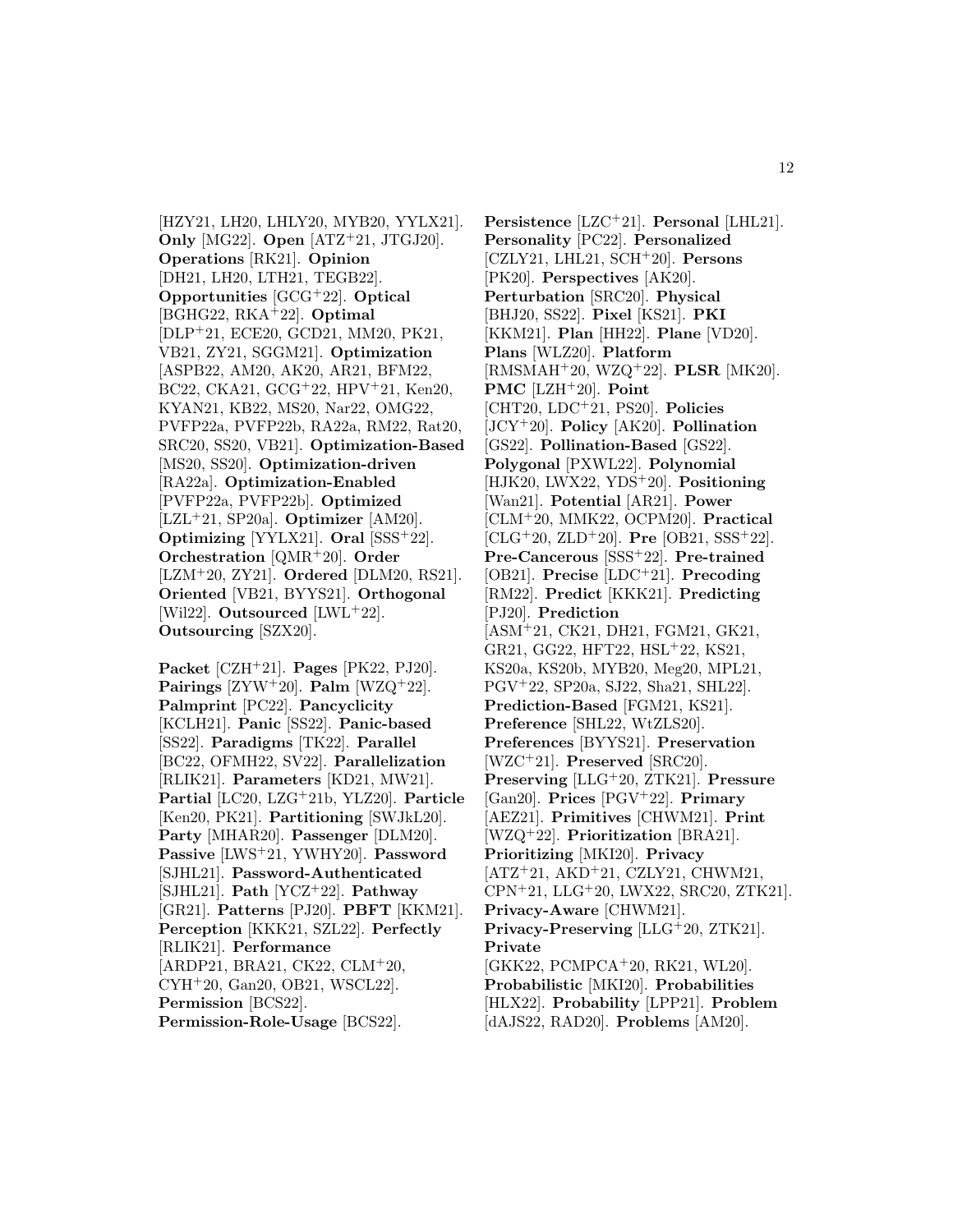**Process** [WBG21]. **Processing** [BS21, BC22, CBEBPPZM20, HAWA<sup>+</sup>22, RMSMAH<sup>+</sup>20, SV22]. **Processor** [TK22]. **Product** [SRC20]. **profiled** [LZX<sup>+</sup>22]. **Profit**  $\left[{\rm CZLY21}, {\rm HHX^+20}\right]$ . **Profit-maximizing** [CZLY21]. **Programming** [BC22]. **Programs** [BHJ20]. **Prolong** [CHT20]. **Proof** [SJHL21]. **Proofs** [GQL<sup>+</sup>20]. **Propagation** [BGHG22, HLJW22, LH20, LTH21]. **Property** [HLJW22]. **Proposed** [HFT22, KKK21, RM22, SGGM21]. **Proprietary** [HHC22]. **Protect** [CPN<sup>+</sup>21]. **Protection** [AKD<sup>+</sup>21]. **Protocol** [Far20, Gan20, KYAN21, LLG<sup>+</sup>20, MM20, PCMPCA<sup>+</sup>20, RS21, SJ20]. **Protocols** [KSG20b]. **Provably** [YWHY20]. **Provisioning** [SII22]. **Proxies** [OCPM20]. **Proxy** [LWS<sup>+</sup>21, YWHY20]. **Pruning** [AV20, MM21]. **Public** [Ala20, FGC22, HYZH22, LZG<sup>+</sup>21b, LH20, LTH21, MH20, QYZ<sup>+</sup>21]. **Public-Key** [Ala20, HYZH22, QYZ<sup>+</sup>21]. **Publishing** [SRC20, WL20]. **Pulmonary** [Gök21]. **Qassim** [AHI22]. **QoS** [AK20, GP21, KSG20b, NJ21]. **QoS-Aware** [NJ21]. **Quality** [NCL22]. **Quantitative**

[Meg20]. **Quaternion** [TYY<sup>+</sup>21]. **Queries** [ARDP21]. **Query** [CZLY21, HPV<sup>+</sup>21, LPH21, GPR20]. **Query-based** [CZLY21]. **query-specific** [GPR20]. **Querying** [LSH<sup>+</sup>22]. **Question** [YWY21]. **Queue** [SV22].

**Radio** [MM20]. **Radiographs** [PXWL22]. **RAID** [YYLX21]. **RAID-6** [YYLX21]. **Rainfall** [SP20a]. **Random** [AM20, aBWH<sup>+</sup>22, EI21, KD21, LHL21, LZ20a, QDZZ20]. **Randomized** [LZ20b]. **Randomly** [KB22]. **Rank** [SP20b]. **ranking** [SP20b]. **Rate** [ZY21]. **Rating** [HFT22]. **Ratings** [ADF22]. **Re** [SP20b]. **Re-ranking** [SP20b]. **Reaction** [Wan21].

**Readability** [PK20, PK22]. **Real** [ECE20, HWS21, MYB20, QXZZ21, SJL20, WSA22]. **Real-Time** [ECE20, HWS21, MYB20, SJL20, WSA22]. **Real-World** [QXZZ21]. **Reasoning** [DFS<sup>+</sup>21b]. **Receiver** [ZZL20]. **Receiving** [HAWA<sup>+</sup>22]. **Rechargeable** [CHT20]. **Recognition** [AEZ20, AEZ21, BIZA21, FFH22, FZH21, Gok22, HZY21, LPP21, MSH22, OB21, RKA<sup>+</sup>22, SAR<sup>+</sup>22, SS20, WSA22, WZQ<sup>+</sup>22, XDZ22, ZWM22]. **Recommendation** [ADF22, GSFS21, HHX<sup>+</sup>20, SC22, SD20, TGZ<sup>+</sup>21]. **Recommendations** [DLM20, LSC<sup>+</sup>22]. **Recommender**  $[ATZ+21, AKD+21, HFT22].$ **Reconfiguration** [GGJM21]. **Reconstruction** [TTPD21]. **Recovery** [MG21, ZLD<sup>+</sup>20]. **Recursive** [SM21]. **Redis** [SV22]. **Redis-Based** [SV22]. **Reduced**  $[LSG+20, ZLD+20, ZZD+21].$ **Reduced-Round** [LSG<sup>+</sup>20]. **Redundancy** [LZY20]. **Redundancy-Aware** [LZY20]. **Region** [XXM<sup>+</sup>22]. **Registration** [LDC<sup>+</sup>21]. **Regret** [GKK22]. **Regular**  $[LZC+21, SZL+20, ZHP21, ZMWL20].$ **Regularizing** [MSZ<sup>+</sup>20]. **Reinforcement** [LL21, XCC20]. **Related** [BS21]. **Relation** [HPV<sup>+</sup>21]. **Relationship** [LLF<sup>+</sup>21, YLW21]. **Relative** [Meg20]. **Reliability** [GHC21, HLX22, LCF<sup>+</sup>21, ZM21, ZHP21]. **Relying** [SB20]. **Remote** [MM21, WWY<sup>+</sup>20b]. **Removal** [ANA<sup>+</sup>22]. **Replica** [LZL20]. **Replication** [AK20, GQL<sup>+</sup>20]. **Representation** [HFT22, LH21, YAHVC20]. **Requirement** [AKI20]. **Rescue** [GGJM21]. **Research** [QGL<sup>+</sup>22]. **Resilient** [HYZH22, ZYW<sup>+</sup>20]. **Resistance** [WL20, ZZ21]. **Resolution** [BFG<sup>+</sup>21, GR22]. **Resource** [JCY<sup>+</sup>20, JTGJ20, SII22, SGGM21]. **Resources** [ANKZ<sup>+</sup>22, YWY21]. **Response** [GR21]. **Restricted** [YYL<sup>+</sup>20]. **Results** [MK20]. **Retrievability** [GQL<sup>+</sup>20].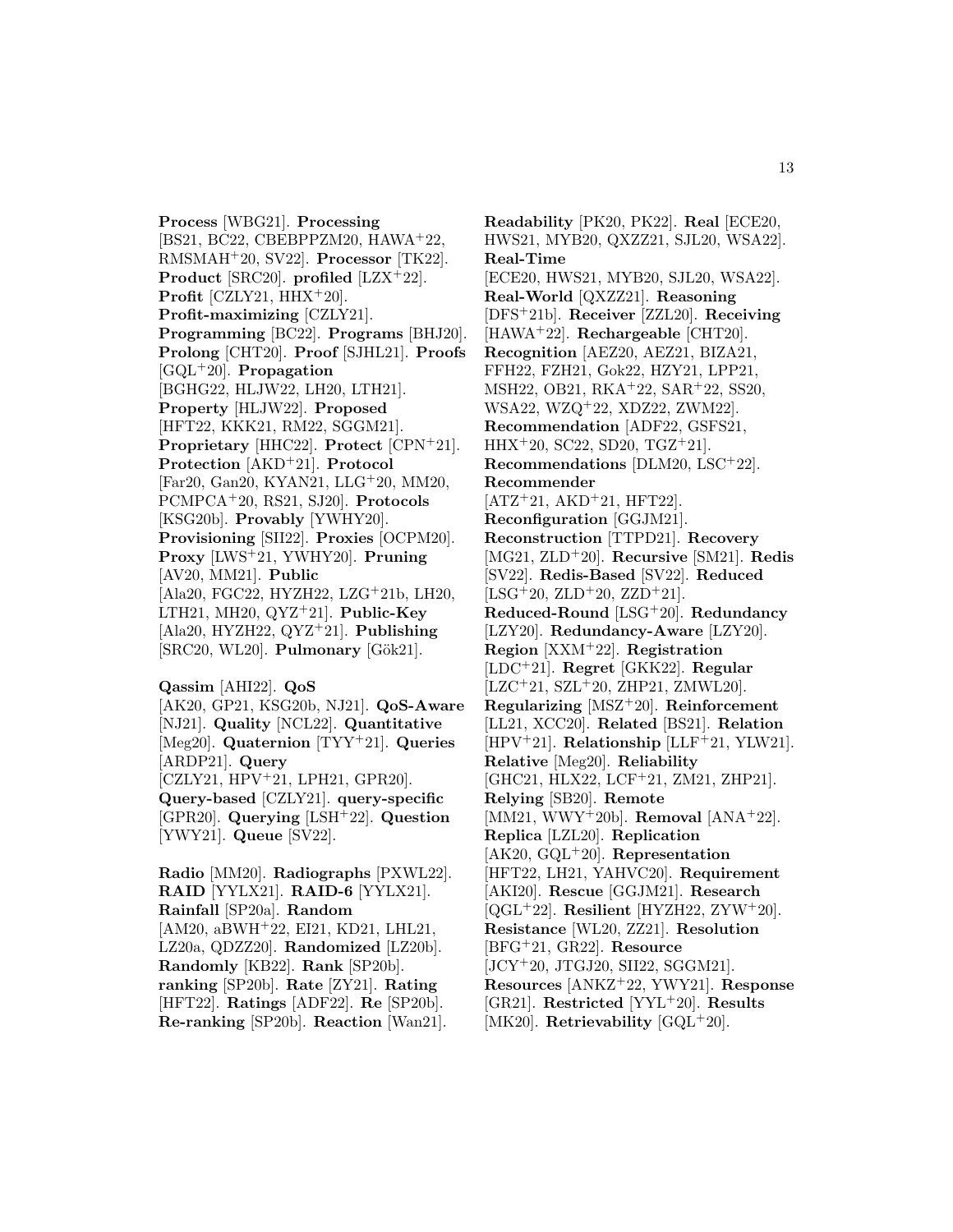**Retrievable** [SRC20]. **Retrieval** [KGA22, KP20, PS20, GPR20]. **Retrieving** [EI21, SIT20]. **Retroactive** [dAJS22]. **Reusable** [LLGC20]. **Reuse** [ML20]. **Reversible** [CYH<sup>+</sup>20, QGL<sup>+</sup>22]. **Review** [HFT22, VS21]. **Review-Based** [HFT22]. **Reviews** [HFT22, SC22]. **Revisited** [LZM<sup>+</sup>20, LSQ20]. **Revisiting** [ARDP21]. **Revocable** [ML20, TLMY21]. **Revocation** [MH21, ZWG<sup>+</sup>20]. **RGIM** [KSG20b]. **Ride** [HHX<sup>+</sup>20]. **Rider** [Nar22, SP20b]. **Rider-Rank** [SP20b]. **Ridesharing** [DLM20]. **Ring** [DST20]. **Rings** [YDS<sup>+</sup>20]. **RIoT** [Far20]. **Risk** [ErEE20]. **River** [Ken20]. **Road** [AKA<sup>+</sup>21, KAMA22]. **Robots** [DLP<sup>+</sup>21, PMMS22]. **Robust** [KSG22, PKLK21, RA21, TYY<sup>+</sup>21, WHL22]. **Role** [BCS22]. **Rotating** [LZX<sup>+</sup>22]. **Roughness** [NCL22]. **Round**  $[LSG+20, YD21, ZLD+20, ZZD+21].$ **Round-Reduced** [ZLD<sup>+</sup>20, ZZD<sup>+</sup>21]. **Route** [HHX<sup>+</sup>20]. **Routing** [Far20, Gan20, KSG20b, KYAN21, RAD20, SJ20]. **Rumor** [DK22].

**S** [GR22, HLJW22, LZX<sup>+</sup>22]. **S-box** [LZX<sup>+</sup>22]. **S-boxes** [HLJW22]. **S-DolLion-MSVNN** [GR22]. **Sail** [ASPB22]. **Saliency** [NCL22]. **Salient** [LWM<sup>+</sup>22]. **SAR** [KRR20]. **Satellite** [GR22, MS20]. **Satisfaction** [NJ21]. **Satisfiability** [RAD20]. **Saving** [OCPM20]. **Scalable** [CZH<sup>+</sup>21, GGJM21, YLZ20]. **Scale** [SII22, WG21, ZLC<sup>+</sup>22]. **Scaled** [BJ22]. **Scaling** [TK22, YYLX21]. **Scheduling** [GS22, LZQL22]. **Scheme** [CHT20, CLG<sup>+</sup>20, DST20, GAK20, HFT22, LLG<sup>+</sup>20, LWS<sup>+</sup>21, LZX<sup>+</sup>22, YWHY20, ZYW<sup>+</sup>20]. **Schemes** [WL20, WZG<sup>+</sup>20]. **Sclera** [XDZ22]. **Scores** [NJ21]. **Script** [RKA<sup>+</sup>22]. **SDN** [VD20]. **SDVoIP** [GP21]. **Search** [AM20, BFM22, CLG<sup>+</sup>20, GS22, JZD21, KP20, LC20, LdXZ<sup>+</sup>21, MH20, MA20, SP20b]. **Searchable** [WCD21].

**Secret** [TLD<sup>+</sup>20, TLMY21]. **Secure** [AKI20, JTGJ20, LZ20b, MH20, PCMPCA $+20$ , SZX20, SJ20, WZG $+20$ , YWHY20]. **Security**  $[ANG20, BG21, CPN<sup>+</sup>21, EFE20, LSY<sup>+</sup>20,$ LWS<sup>+</sup>21, YCL<sup>+</sup>20]. **Seed** [PS20]. **Segmentation** [KB22, LWM<sup>+</sup>22, PXWL22, RA21, XDZ22]. **Selection** [EO21, GAK20, GK21, GCD21, HHC22, KD21, LZL20, NJ21, PS20, YAHVC20]. **Selection-Based** [PS20]. **Selector** [KKK21]. **Self** [HJK20]. **Self-Stabilizing** [HJK20]. **Semantic** [EI21, KGA22, MKS<sup>+</sup>22, PS22, RA21, RM20]. **Semi** [HPV<sup>+</sup>21, HZW21, WQZ<sup>+</sup>22]. **Semi-join** [HPV<sup>+</sup>21]. **Semi-Supervised** [WQZ<sup>+</sup>22, HZW21]. **Sensation** [LHL21]. **Sensing** [LZY20, MM20, WWY<sup>+</sup>20b]. **Sensitive** [BKS22]. **Sensitivity** [SK22]. **Sensor** [ASSA21, CHT20, Gan20, MM20, RS21]. **Sentences** [PS22]. **Sentiment** [AÖ21, ÇÖİ21, LHLY20, LH21, OMG22, SR20, XXM<sup>+</sup>22]. **Sentiment-Specific** [XXM<sup>+</sup>22]. **Sequential** [PJ20]. **Series** [SCH<sup>+</sup>20, WHL22]. **Server** [ML20]. **Server-aided** [ML20]. **Servers** [OCPM20]. **Service** [AAJ<sup>+</sup>20, MM21, NJ21, QMR<sup>+</sup>20, TBH21, WtZLS20]. **Services** [AVA21, LLG<sup>+</sup>20, PCMPCA<sup>+</sup>20]. **Servicing** [ECE20]. **Session** [LSY<sup>+</sup>20]. **Session-Specific** [LSY<sup>+</sup>20]. **Set** [LDC<sup>+</sup>21, RK21, WCD21]. **Severity** [ASPB22, CKA21]. **Severn** [Ken20]. **Shape** [EI21]. **Shaped** [SIT20]. **Shapes** [AEZ20]. **Sharing** [HHX<sup>+</sup>20, HSL<sup>+</sup>22, VD20]. **Shearlet** [BSM21]. **Short** [LH22, YYLX21, ZZC<sup>+</sup>22]. **Short-Code** [YYLX21]. **Shot** [HWS21]. **Sierpiński** [QDZZ20]. **SIFT** [BGHG22]. **SIFT-Based** [BGHG22]. **Signal** [QAA<sup>+</sup>22, ZZL20]. **Signalling** [GR21]. **Signals** [LLY<sup>+</sup>21, MK20]. **Signature**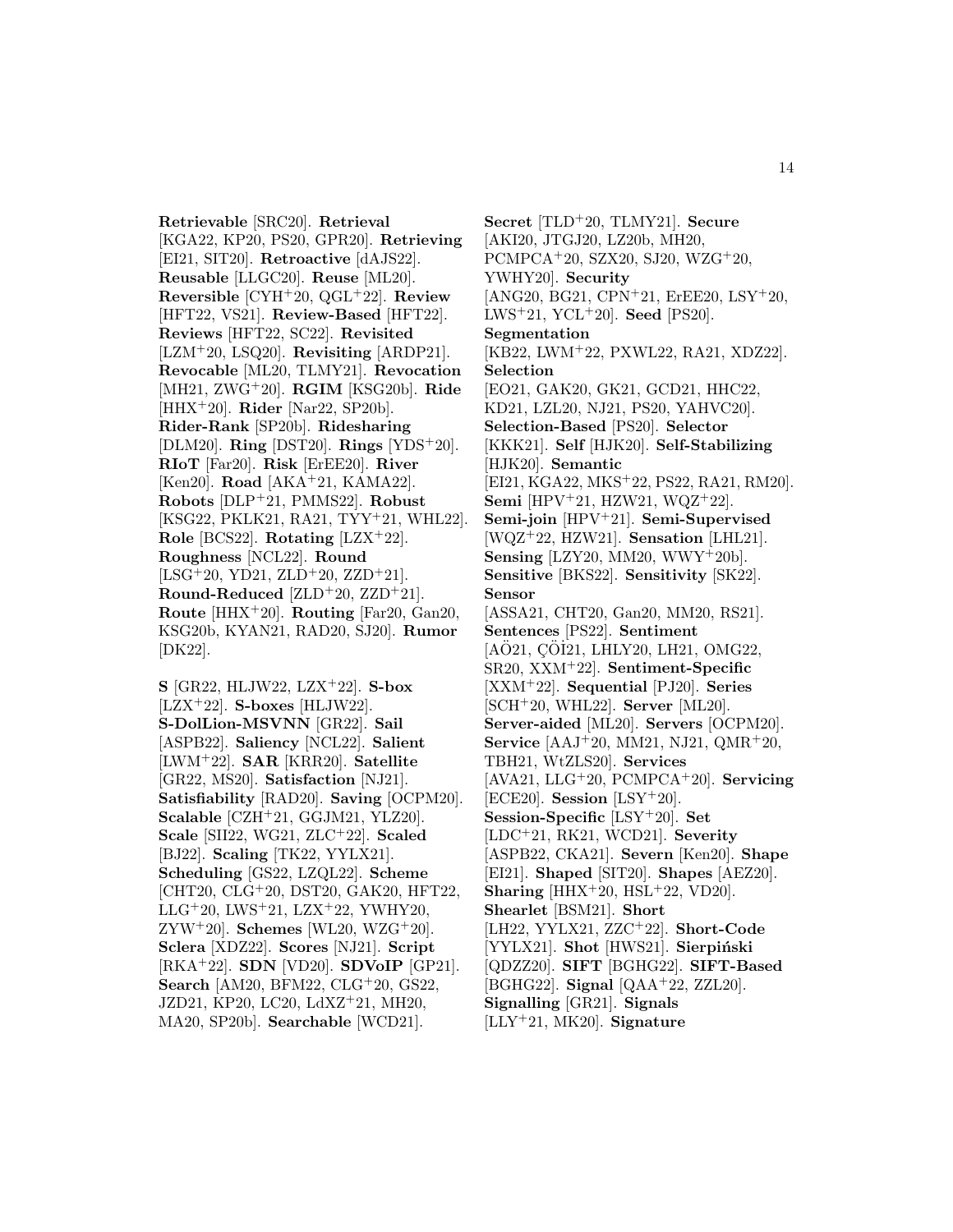[DST20, LSQ20, LWS<sup>+</sup>21, MH21, WZG<sup>+</sup>20, YDS<sup>+</sup>20, YWHY20]. **Signatures** [KKM21, LXY<sup>+</sup>20]. **Signcryption** [LSY<sup>+</sup>20]. **Significant** [XDZ22]. **Silent** [HJK20]. **SIMD** [FPT22]. **Similarity** [PS22, VB21]. **Simplification** [LPH21]. **Simplified** [MG21]. **Simulation** [ANKZ<sup>+</sup>22, MNN20]. **Simulink** [TBH21]. **Simultaneous** [Lee20]. **Sine** [ASPB22]. **Singh** [SRC20]. **Single** [HWS21, SZX20, TK22]. **Single-Core** [TK22]. **Single-Shot** [HWS21]. **Singular** [TYY<sup>+</sup>21]. **SIP** [GP21]. **Site** [KKK21]. **Sites** [GSFS21]. **Situation** [FFH22]. **Size** [FGC22]. **Sized** [HJ20]. **Skills** [PK20]. **SKINNY** [MA20]. **Skyline** [SIT20]. **SkySlide** [MG22]. **Slack** [ECE20]. **Slices** [GGJM21]. **Small** [GR21, HJ20, ZWM22]. **Smaller** [BKS21]. **Smart** [AKA<sup>+</sup>22, AKA<sup>+</sup>21, KS20b, WSA22]. **Smartphone** [SCH<sup>+</sup>20]. **Smartphones** [YSH<sup>+</sup>22]. **SMOTE** [PG22]. **SMT** [RAD20]. **SMT-LH** [RAD20]. **Snap** [KA20]. **Snap-Stabilizing** [KA20]. **SNOW** [JLH20]. **SNOW-V** [JLH20]. **Social** [DK22, LH22, LH20, LHLY20, MYB20, MFHhK21, SV22, TGZ<sup>+</sup>21, WGL<sup>+</sup>22, YFA20]. **Software** [BYYS21, CDCN21, GP21, GSFS21, SWJkL20, WBG21]. **Software-Defined** [GP21]. **Solution** [Nar21]. **Solutions** [ATZ<sup>+</sup>21, MW21]. **Solving** [AM20, RAD20]. **Some** [SZL<sup>+</sup>20, ZHP21]. **SoS** [MNN20]. **Sound** [HHLL22]. **Sounds** [G¨ok21]. **Space** [BJ22, PiKT21]. **Space-Efficient** [PiKT21]. **Spanning** [dAJS22]. **Sparse** [RA22a]. **Sparse-FCM** [RA22a]. **Spatial** [LZZZ21, SIT20]. **Spatiotemporal** [KAMA22]. **Speaker** [SS20]. **Specific** [LSY<sup>+</sup>20, XXM<sup>+</sup>22, GPR20]. **Specification** [LZZZ21]. **Specifications** [BHJ20]. **Specifying** [AKI20]. **Spectra** [ZZ21]. **Spectral** [WZC<sup>+</sup>21]. **Spectrum** [MM20]. **Speech** [DFS<sup>+</sup>21a]. **Spiral** [Nar22]. **splicing** [KSG20a]. **Spline** [ANA<sup>+</sup>22]. **Split** FSN21, GKK22, G¨ok21, HSL<sup>+</sup>22, LZL20,

[GHC21]. **Split-Stars** [GHC21]. **Spread** [DH21]. **SS6** [YYLX21]. **Stabilizing** [HJK20, KA20]. **Stack** [ARDP21]. **Stage** [RA22b]. **Standard** [Ala20, FGC22, LSX<sup>+</sup>21, LSY<sup>+</sup>20, MH21]. **Star** [HJK20]. **Stars** [GHC21]. **Station** [HSL<sup>+</sup>22]. **Station-Based** [HSL<sup>+</sup>22]. **Statistical** [NCL22, PGV<sup>+</sup>22, TEGB22]. **Status** [ATZ<sup>+</sup>21, LZG21a]. **Stealing** [ECE20]. **Steganography** [KS21]. **Step** [Sar20, YSH<sup>+</sup>22]. **Step-Counting** [YSH<sup>+</sup>22]. **Stimuli** [SZL22]. **Stochastic** [Rat20]. **Stock** [GK21, PGV<sup>+</sup>22]. **Stops** [DLM20]. **Storage**  $[GQL+20, LZG+21b, LWL+22, YLZ20].$ **Stored** [ANG20]. **Strategies** [LZL20]. **Strategy** [MSZ<sup>+</sup>20]. **Stream** [JLH20, MG21]. **Strength** [Sha21]. **String** [FPT22, ZMWL20]. **Strong** [Ala20, GCH21]. **Structural** [MW21, WGL<sup>+</sup>22]. **Structure** [LYK<sup>+</sup>20, SM21, WZC<sup>+</sup>21]. **Structured** [WSA22]. **Student** [MKS<sup>+</sup>22]. **Study** [HJ20, NCL22, SAR<sup>+</sup>22]. **Subdivision** [ZZ21]. **Subgraph** [HLX22]. **Subsampled** [BSM21]. **Subtrees** [YCZ<sup>+</sup>22]. **Subversion** [YCL<sup>+</sup>20]. **Success** [ZY21]. **Suffix** [BKS21]. **Suicidal** [CK21, CK22]. **Sum** [WZXX20]. **Summarization** [BS21, BFM22, TEGB22]. **Super** [GR22]. **Super-Resolution** [GR22]. **Supervised** [AKA<sup>+</sup>21, CBEBPPZM20, WQZ<sup>+</sup>22, XXM<sup>+</sup>22, HZW21]. **Support** [aBWH<sup>+</sup>22, HZW21, KS21, SS20, WSA22]. **Supporting** [LZG<sup>+</sup>21b]. **Suppression** [OFMH22]. **Surpassing** [KTK21]. **Surrounding** [SIT20]. **Surveillance** [MSH22, VKM21, WSA22]. **Survey** [ATZ<sup>+</sup>21, CK21, GLLZ21]. **Survivability** [SRL20]. **Susceptibility** [MG22]. **SVD** [TYY<sup>+</sup>21]. **SVM** [MK20, NBTB20]. **Swarm** [CKA21, Ken20, KB22, LdXZ<sup>+</sup>21, PK21]. **Switching** [LYK<sup>+</sup>20]. **Syndrome** [aBWH<sup>+</sup>22]. **System**  $[AEZ20, AKA+21, DLM20, DFS+21a,$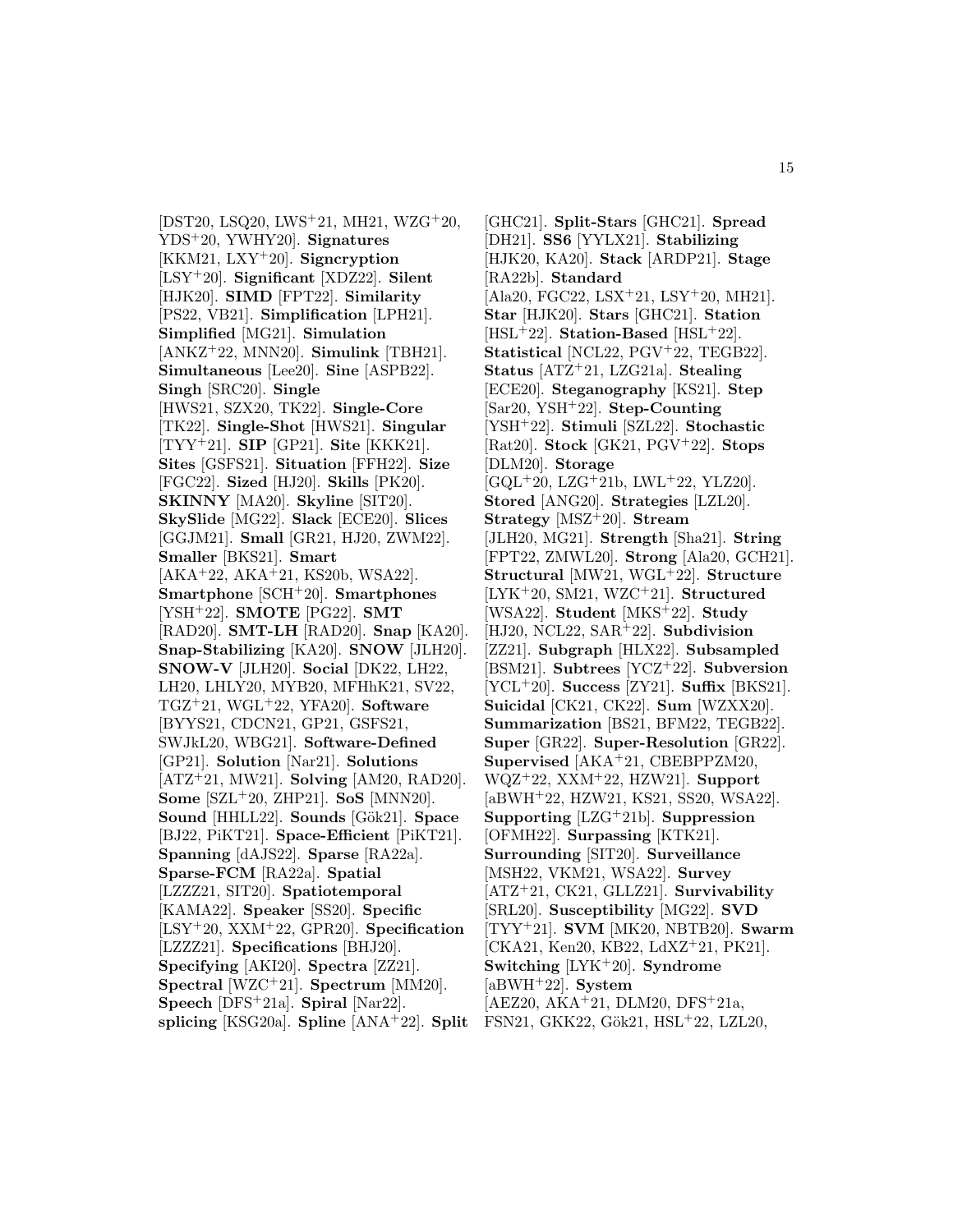LHL21, MS20, PAO20, RD20, RM22,  $RKA+22$ , SS22, WSA22, ZWG+20]. **System-based** [RD20]. **Systems** [ATZ<sup>+</sup>21, AK20, AKD<sup>+</sup>21, AKI20, BYYS21, BHJ20, CDCN21, DFS<sup>+</sup>21a, ECE20, HFT22, MNN20, RD20]. **Systems-of-Systems** [MNN20].

**Table** [HLJW22, YLZ20]. **Tabu** [MSZ<sup>+</sup>20]. **Tactile** [SZL22, WSCL22]. **Tag** [GSFS21]. **Tamper** [SJHL21]. **Tamper-Proof** [SJHL21]. **Target** [HSL<sup>+</sup>22, XCC20, ZWM22]. **Task** [ASSA21, BFM22, DY21, GS22, SWJkL20]. **Task-Graph** [SWJkL20]. **Task-Scheduling** [GS22]. **Technique** [ANA<sup>+</sup>22, AM20, GR21, PG22, RAD20]. **Techniques** [Meg20, RMSMAH<sup>+</sup>20, VS21]. **Technology** [KAMA22]. **Templates** [ANG20]. **Temporal** [MPL21]. **Temporary** [LSY<sup>+</sup>20]. **Tenuous** [LSH<sup>+</sup>22]. **Terahertz** [WWY20a]. **Term** [LH22]. **Terminating** [DLP<sup>+</sup>21]. **Test** [LSX<sup>+</sup>21, LZG<sup>+</sup>21b, LMH<sup>+</sup>21]. **Testbed** [ARDP21]. **Testing** [CDCN21, LZC<sup>+</sup>21, SB20, ZMWL20]. **Text** [BFM22, DK22, DFS<sup>+</sup>21a, HAWA<sup>+</sup>22, VB21]. **Text-to-Speech** [DFS<sup>+</sup>21a]. **Texts** [ZZC<sup>+</sup>22]. **Their** [AEZ21, HCZ<sup>+</sup>21, KCLH21]. **Theme** [HLML21]. **Theoretical** [ZY21]. **Theory** [RAD20, WCD21]. **Theory-Based** [RAD20]. **Thermal** [LHL21, NB21]. **Things** [Far20]. **Third** [MHAR20]. **Thoughts** [CK22]. **Three** [KCLH21, WZ20]. **Three-Ary** [WZ20]. **Threshold** [KKM21]. **Tightly** [WZG<sup>+</sup>20]. **Tile** [RLIK21]. **Time** [ECE20, GYY<sup>+</sup>20, HWS21, LZQL22, LTH21, MYB20, MKI20, RAD20, SCH<sup>+</sup>20, SJL20, WSA22, WHL22, ZWM22]. **Time-Based** [LZQL22]. **Time-Series** [SCH<sup>+</sup>20]. **TimeRider** [VKM21]. **TimeRider-Based** [VKM21]. **Times** [QDZZ20, ZZ21]. **Timeslot** [NJ21]. **TLBO** [KYAN21].

**Tolerance** [SM21]. **Tongue** [NGS22, SSS<sup>+</sup>22]. **Tools** [MFHhK21]. **Top** [TBH21]. **Topic** [SC22, SJL20, ZZC<sup>+</sup>22]. **Topological** [MPL21]. **Touchscreens** [WSCL22]. **Tourism** [SHL22]. **Tourist** [SHL22]. **Touristic** [PCMPCA<sup>+</sup>20]. **Toxicity** [GR21]. **Traceable** [LHW21]. **Tracing** [Nar21]. **Tracking** [BGHG22, GYY<sup>+</sup>20]. **Tracy** [SRC20]. **Trading** [CZLY21]. **Traditional** [LLY<sup>+</sup>21]. **Traffic** [AKA<sup>+</sup>21, Zar20]. **Traffic-Centric** [Zar20]. **Trails** [JZD21]. **Train** [CBEBPPZM20]. **trained** [OB21]. **Traitors** [LHW21]. **Trajectory** [WL20]. **Transfer** [HJ20]. **Transferred** [DFS<sup>+</sup>21a]. **Transferring** [HAWA<sup>+</sup>22]. **Transform** [Gök21, WWY<sup>+</sup>20b]. **Transformation** [WG21]. **Transient** [VD20]. **Transitions** [MMK22]. **Translation** [GCG<sup>+</sup>22]. **Transparency** [LZM<sup>+</sup>20]. **Transportation** [HLML21]. **Trapdoor** [HYZ<sup>+</sup>20]. **Trapezoidal** [GZL<sup>+</sup>21]. **Travel** [HZY21]. **Tree** [FGC22, dAJS22, KA20, SWJkL20, SB20]. **Tricyclic** [YCZ<sup>+</sup>22]. **Truncated** [MA20]. **Truncated-Differential** [MA20]. **Trust** [ADF22, DY21, TEHG22]. **Trust-aware** [DY21]. **Tumor** [CKA21, KB22]. **Turkish** [GÖİ21]. Tweet [GKK22]. Twisted [KCLH21, qLlHG20]. **Twitter** [DH21, GKK22]. **Two** [CPN<sup>+</sup>21, KCLH21, OMG22, PJ20, RLIK21, Sar20, TEGB22, WZ20]. **Two-Disjoint-Cycle-Cover** [KCLH21]. **Two-Factor** [CPN<sup>+</sup>21]. **Two-Good-Neighbor** [WZ20]. **Two-Level** [PJ20, RLIK21]. **Two-Step** [Sar20]. **Type** [MS20]. **Type-2** [MS20]. **Types** [KCLH21]. **UAV** [ASSA21]. **UAV-Aided** [ASSA21].

**UE** [GAK20]. **Ultrasound** [BSM21]. **Unconstrained** [AM20]. **Understanding** [Rat20]. **Underwater** [Gan20, PK21, RS21, SLC<sup>+</sup>20].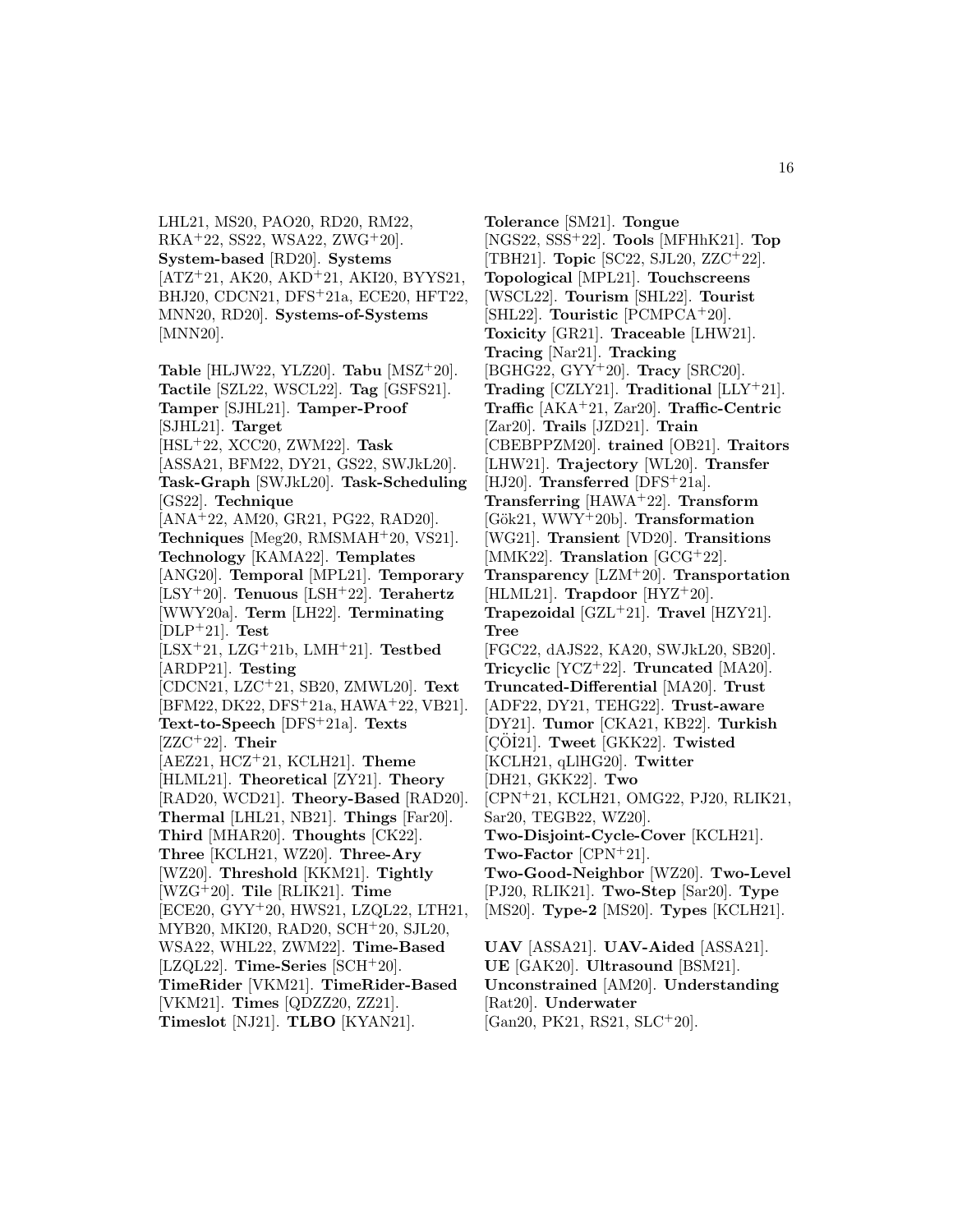**UnfairDuelMerge** [Mer20]. **Uniform** [HLX22, RLIK21]. **Universe** [LSX<sup>+</sup>21]. **University** [AHI22]. **Unlinkable** [TLMY21]. **Unsupervised** [PS20]. **Untrusted** [SZX20]. **Updatable** [HYZ<sup>+</sup>20]. **Update** [XCC20]. **Updated** [KB22, Nar22]. **Uplift** [SD20]. **Urban** [DLM20]. **Urdu** [RKA<sup>+</sup>22]. **Urdu-Like** [RKA<sup>+</sup>22]. **Usage** [BCS22]. **User** [ADF22, GKK22, HZY21, MYB20, WtZLS20]. **User-Generated** [HZY21]. **Users** [*C*Öİ21]. **Using** [ASPB22, AKA<sup>+</sup>22, AV20, AR21, AAJ<sup>+</sup>20, AKA<sup>+</sup>21, BC22, BIZA21, CK21, DAR22,  $DFS+21b, EI21, FSN21, GAK20, Gök21,$ GG22, HFT22, HH22, KSG20b, Ken20, NJ21, OMG22, PVFP22a, PVFP22b, PGV<sup>+</sup>22, PS22, PK21, QAA<sup>+</sup>22, RA21, RA22a, RA22b, RMSMAH<sup>+</sup>20, SRL20, SCH<sup>+</sup>20, SJ22, SSS<sup>+</sup>22, SJHL21, SA22, SZL22, TK22, VD20, VKM21, WSA22, WCD21, Wan21, WSCL22, ZWM22, ATZ<sup>+</sup>21, BSM21, BGHG22, CKA21, KSG20a, MPL21]. **Utilization** [TEHG22].

**V** [JLH20]. **Validation** [WLZ20]. **Validity** [LSX<sup>+</sup>21]. **Value** [ErEE20]. **Values** [TYY<sup>+</sup>21]. **VANETs** [Zar20]. **VAPR** [Gan20]. **Vector** [aBWH<sup>+</sup>22, GZL<sup>+</sup>21, HZW21, KS21, SS20, WSA22, WZXX20]. **Vectorization** [QGL<sup>+</sup>22]. **Vehicle** [RAD20]. **Vehicular** [TBH21]. **Vein** [WZQ<sup>+</sup>22]. **Verification** [DK22, FYH20]. **Verifier** [MH21, SJHL21]. **Verifier-Based** [SJHL21]. **Verse** [KB22]. **Version** [MG21]. **Versus** [TEGB22]. **Vertex** [HLX22, LX20]. **Vessel** [XDZ22]. **Via** [HAWA<sup>+</sup>22]. **Vibration** [SZL22]. **Video** [DAR22, MK20, MMK22, MSH22, PK20, PVFP22b, TCY<sup>+</sup>20, VKM21, GPR20, PVFP22a]. **Videos** [QAA<sup>+</sup>22]. **View** [BG21, PDRC22, PKLK21]. **Violence** [MSH22]. **Virtual** [CHT20, LL21, LLY<sup>+</sup>21, QMR<sup>+</sup>20, YLZ20]. **Virtual-Point** [CHT20]. **Visible** [QGL<sup>+</sup>22].

**Visual** [BGHG22, Gok22, NCL22, ZWM22]. **Visualization** [PDRC22]. **Visually** [NB21]. **VoD** [AK20]. **Void** [Gan20]. **VoIP** [GP21]. **Voting** [AA20]. **VR** [CDCN21]. **VR-Based** [CDCN21]. **VSA** [XXM<sup>+</sup>22].

**Walks** [LZ20a, QDZZ20]. **Warping** [ZWM22]. **Watching** [MK20]. **Watermark** [Nar22]. **Watermarking** [ANG20, HAWA<sup>+</sup>22, QGL<sup>+</sup>22]. **Watson** [MMR22]. **Wave** [RM22, KA20]. **Wavelet** [G¨ok21, KSG22, MPL21, KSG20a]. **Way** [CPN<sup>+</sup>21]. **Weakly** [XXM<sup>+</sup>22]. **Web** [OCPM20, PK22, PJ20, WtZLS20]. **Weblogs** [PJ20]. **Webpages** [SP20b]. **Weighed** [GPR20, VB21]. **Weight** [RA22b]. **Weighted** [LC20, NJ21]. **Weights** [YCZ<sup>+</sup>22]. **Whale** [Rat20, SRC20]. **WHDA** [KRR20]. **WHDA-FCM** [KRR20]. **Wheel** [LX20]. **Who** [ZZJZ20]. **Wildcards** [Wil22]. **Wildfire** [KS20b]. **Window** [RAD20]. **Windows** [SJL20]. **Wireless** [ASSA21, BRA21, CHT20, Gan20, RS21]. **Withdrawn** [Ano22]. **Without** [ZYW<sup>+</sup>20]. **Wolf** [KRR20, VB21]. **Word** [HFT22]. **Words** [LH21]. **Work** [OFMH22]. **Work-Efficient** [OFMH22]. **World** [ASM<sup>+</sup>21, QXZZ21]. **Worst** [NJ21]. **Wrapper** [GK21]. **Wrapper-Enabled** [GK21]. **Wrinkles** [AEZ20]. **Writing** [LLY<sup>+</sup>21]. **WS** [PJ20]. **WS-BD-Based** [PJ20]. **WSN** [KYAN21].

**Xoodoo**  $[ZLD+20]$ . **Xoodoo-AE**  $[ZLD+20]$ . **Xoodyak**  $[ZLD+20]$ . **Xoofff**  $[ZZD+21]$ .

**Young** [GCD21].

**Zero** [WZXX20, YD21]. **Zero-Knowledge** [WZXX20, YD21]. **Zhaoqing** [HJ20]. **Zoom** [WSCL22].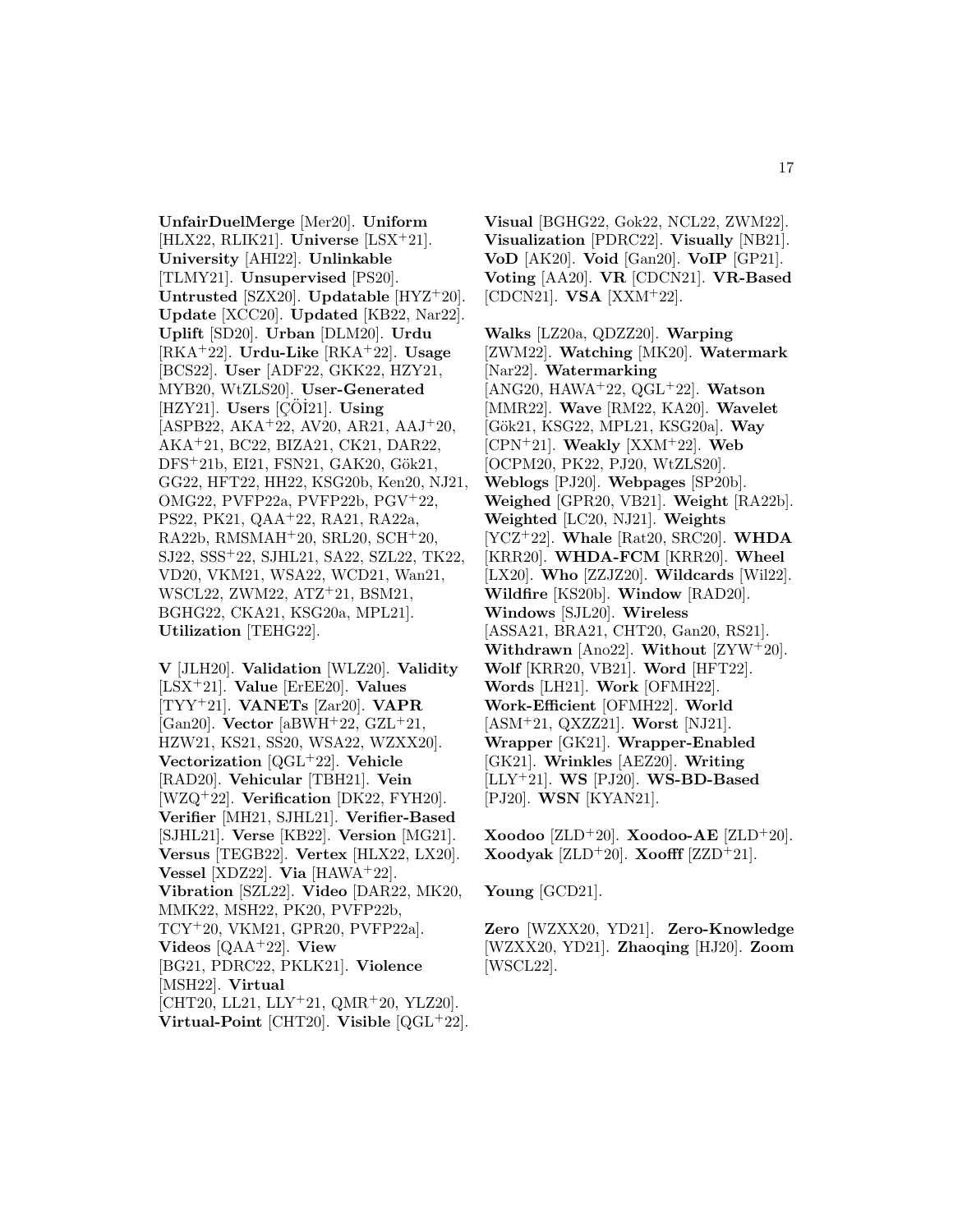# **References**

# **Aydin:2020:CMV**

[AA20] Fatih Aydın and Zafer Aslan. The construction of a majority-voting ensemble based on the interrelation and amount of information of features. The Computer Journal, 63(11):1756–1774, November 2020. CODEN CMPJA6. ISSN 0010-4620 (print), 1460-2067 (electronic). URL http:// academic.oup.com/comjnl/ article/63/11/1756/5625929.

#### **Asad:2020:DDD**

[AAJ<sup>+</sup>20] Muhammad Asad, Muhammad Asim, Talha Javed, Mirza O. Beg, Hasan Mujtaba, and Sohail Abbas. DeepDetect: Detection of distributed denial of service attacks using deep learning. The Computer Journal, 63 (7):983–994, July 2020. CO-DEN CMPJA6. ISSN 0010- 4620 (print), 1460-2067 (electronic). URL http:// academic.oup.com/comjnl/ article/63/7/983/5525444.

## **Bi:2022:CER**

nal, 65(2):251–260, Febru-

[aBWH<sup>+</sup>22] Xia an Bi, Hao Wu, Xi Hu, Yu Fu, and Shaoliang Peng. Clusteringevolutionary random support vector machine ensemble for fMRI-based Asperger syndrome diagnosis. The Computer Jourary 2022. CODEN CM-PJA6. ISSN 0010-4620 (print), 1460-2067 (electronic). URL http:// academic.oup.com/comjnl/ article/65/2/251/5821299.

## **Albert:2022:FHG**

[ADF22] I. Edwin Albert, A. J. Deepa, and A. Lenin Fred. Fidelity homogeneous genesis recommendation model for user trust with item ratings. The Computer Journal, 65(6):1639–1652, June 2022. CODEN CM-PJA6. ISSN 0010-4620 (print), 1460-2067 (electronic). URL http:// academic.oup.com/comjnl/ article/65/6/1639/6572852.

## **Afdhal:2020:ERH**

[AEZ20] Rim Afdhal, Ridha Ejbali, and Mourad Zaied. Emotion recognition by a hybrid system based on the features of distances and the shapes of the wrinkles. The Computer Journal, 63(3):351– 363, March 2020. CODEN CMPJA6. ISSN 0010-4620 (print), 1460-2067 (electronic). URL http:// academic.oup.com/comjnl/ article/63/3/351/5466467.

#### **Afdhal:2021:PER**

[AEZ21] Rim Afdhal, Ridha Ejbali, and Mourad Zaied. Primary emotions and recognition of their intensities. The Computer Journal, 64(12):1848– 1860, December 2021. CO-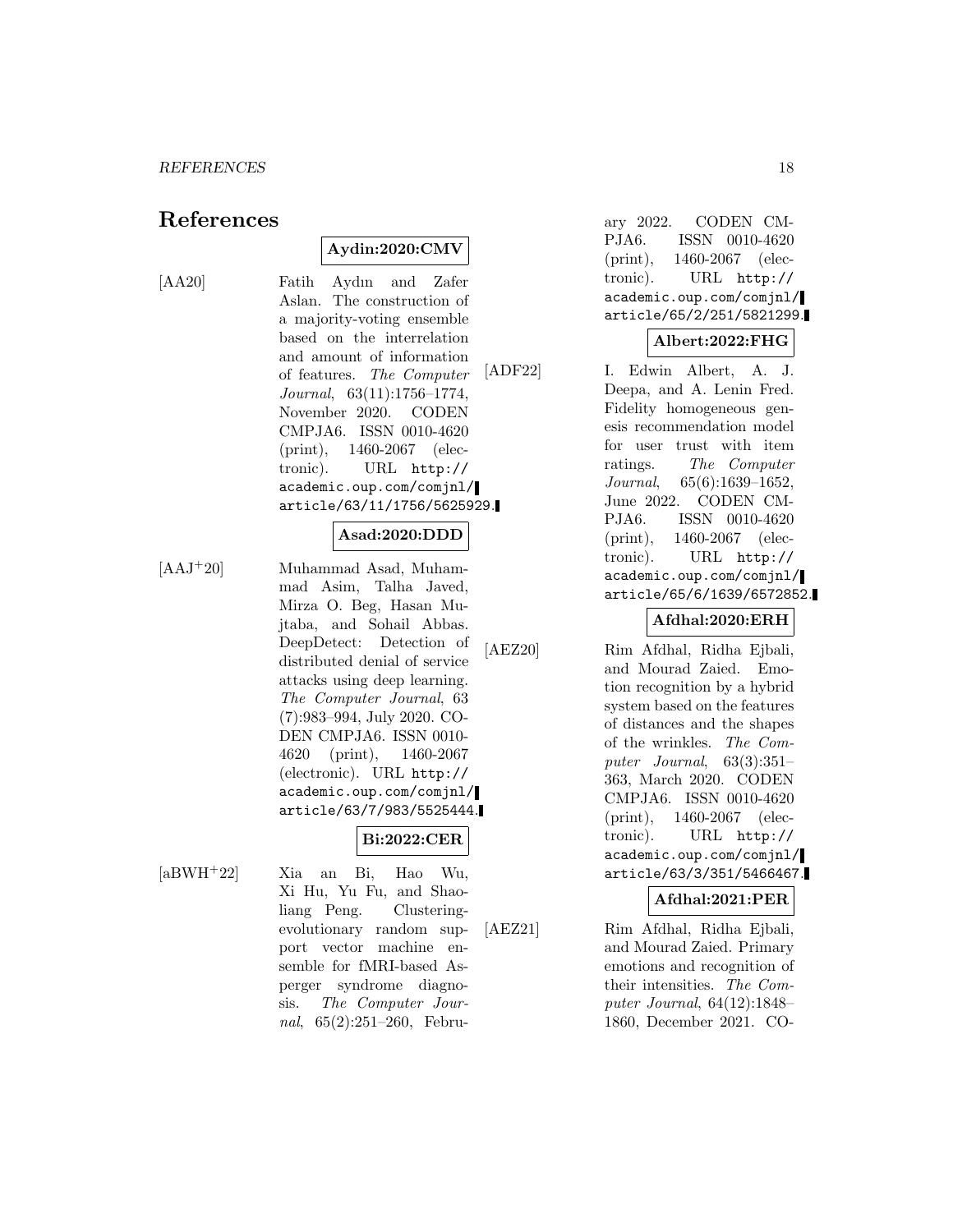DEN CMPJA6. ISSN 0010- 4620 (print), 1460-2067 (electronic). URL http:// academic.oup.com/comjnl/ article/64/12/1848/5717857.

#### **Alajlan:2022:EAC**

[AHI22] Norah Alajlan, Mohammed Hadwan, and Dina M Ibrahim. Effectiveness of adopting cloud-based elearning at Qassim University. The Computer Journal, 65(5):1098–1106, May 2022. CODEN CM-PJA6. ISSN 0010-4620 (print), 1460-2067 (electronic). URL http:// academic.oup.com/comjnl/ article/65/5/1098/6012868.

[AK20] Bechir Alaya and Rehanullah Khan. QoS enhancement in VoD systems: Load management and replication policy optimization perspectives. The Computer Journal, 63(10):1547–1563, October 2020. CODEN CM-PJA6. ISSN 0010-4620 (print), 1460-2067 (electronic). URL http:// academic.oup.com/comjnl/ article/63/10/1547/5865453.

**Alaya:2020:QEV**

## **Ata:2021:AIE**

[AKA<sup>+</sup>21] Ayesha Ata, Muhammad Adnan Khan, Sagheer Abbas, Muhammad Saleem Khan, and Gulzar Ahmad. Adaptive IoT empowered smart road traffic congestion control system using supervised machine learning algorithm. The Computer Journal, 64(11):1672–1679, November 2021. CODEN CMPJA6. ISSN 0010-4620 (print), 1460-2067 (electronic). URL http:// academic.oup.com/comjnl/ article/64/11/1672/5838271.

#### **Abbas:2022:ESC**

[AKA<sup>+</sup>22] Sagheer Abbas, Muhammad Adnan Khan, Atifa Athar, Syed Ali Shan, Anwar Saeed, and Tahir Alyas. Enabling smart city with intelligent congestion control using hops with a hybrid computational approach. The Computer Journal, 65(3):484– 494, March 2022. CODEN CMPJA6. ISSN 0010-4620 (print), 1460-2067 (electronic). URL http:// academic.oup.com/comjnl/ article/65/3/484/5866138.

# **Ali:2021:FLA**

[AKD<sup>+</sup>21] Waqar Ali, Rajesh Kumar, Zhiyi Deng, Yansong Wang, and Jie Shao. A federated learning approach for privacy protection in context-aware recommender systems. The Computer Journal, 64(7):1016–1027, July 2021. CODEN CM-PJA6. ISSN 0010-4620 (print), 1460-2067 (electronic). URL http:// academic.oup.com/comjnl/ article/64/7/1016/6259634.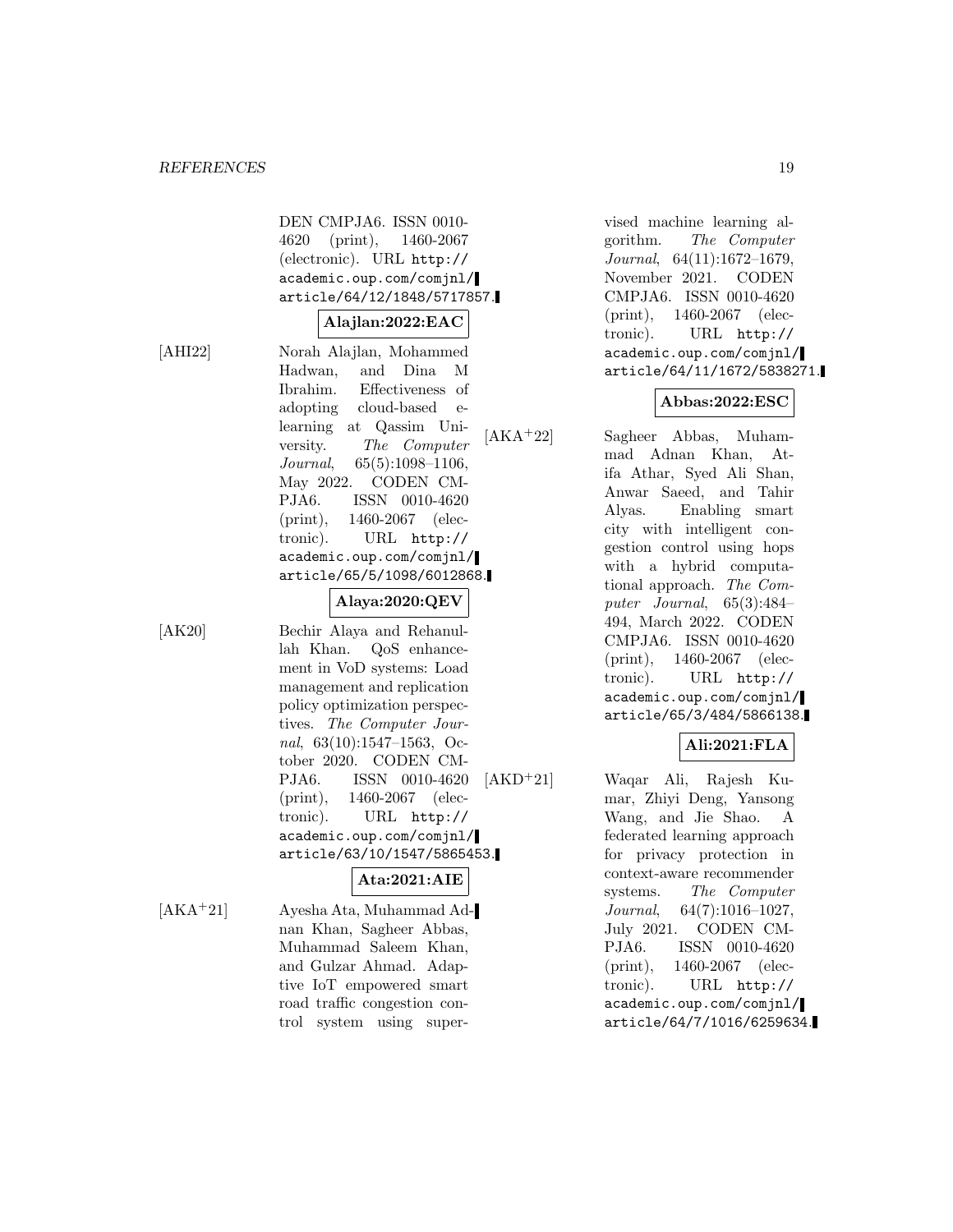# **Alyari:2020:SNR**

- [AKI20] Robab Alyari, Jaber Karimpour, and Habib Izadkhah. Specifying a new requirement model for secure adaptive systems. The Computer Journal, 63(8):1148– 1167, August 2020. CODEN CMPJA6. ISSN 0010-4620 (print), 1460-2067 (electronic). URL http:// academic.oup.com/comjnl/ article/63/8/1148/5645559. **Alawatugoda:2020:PKE** [Ala20] Janaka Alawatugoda. Publickey encryption in the standard model against strong leakage adversary. The Computer Journal, 63(12):1904–1914, December 2020. CODEN CM-PJA6. ISSN 0010-4620 (print), 1460-2067 (electronic). URL http:// academic.oup.com/comjnl/ article/63/12/1904/5850745. **Al-Muhammed:2020:LGN** [AM20] Muhammed Jassem Al-
	- Muhammed. Lookbackguess-next optimizer: Feedbackguided random search technique with biased mapping for solving unconstrained optimization problems. The Computer Journal, 63(5): 791–816, May 2020. CO-DEN CMPJA6. ISSN 0010- 4620 (print), 1460-2067 (electronic). URL http:// academic.oup.com/comjnl/ article/63/5/791/5487028.

## **Abidi:2022:HMC**

[ANA<sup>+</sup>22] Afef Abidi, Ibtihel Nouira, Ines Assali, Mohamed Ali Saafi, and Mohamed Hedi Bedoui. Hybrid multichannel EEG filtering method for ocular and muscular artifact removal based on the 3D spline interpolation technique. The Computer Journal,  $65(5):1257-$ 1271, May 2022. CODEN CMPJA6. ISSN 0010-4620 (print), 1460-2067 (electronic). URL http:// academic.oup.com/comjnl/ article/65/5/1257/6066623.

## **Abdul:2020:CWH**

[ANG20] Wadood Abdul, Ohoud Nafea, and Sanaa Ghouzali. Combining watermarking and hyper-chaotic map to enhance the security of stored biometric templates. The Computer Journal, 63(3):479–493, March 2020. CODEN CM-PJA6. ISSN 0010-4620 (print), 1460-2067 (electronic). URL http:// academic.oup.com/comjnl/ article/63/3/479/5510728.

#### **Ahmed-Nacer:2022:MDS**

[ANKZ<sup>+</sup>22] Mehdi Ahmed-Nacer, Slim Kallel, Faiez Zalila, Philippe Merle, and Walid Gaaloul. Model-driven simulation of elastic OCCI cloud resources. The Computer Journal, 65(5):1144–1166, May 2022. CODEN CM-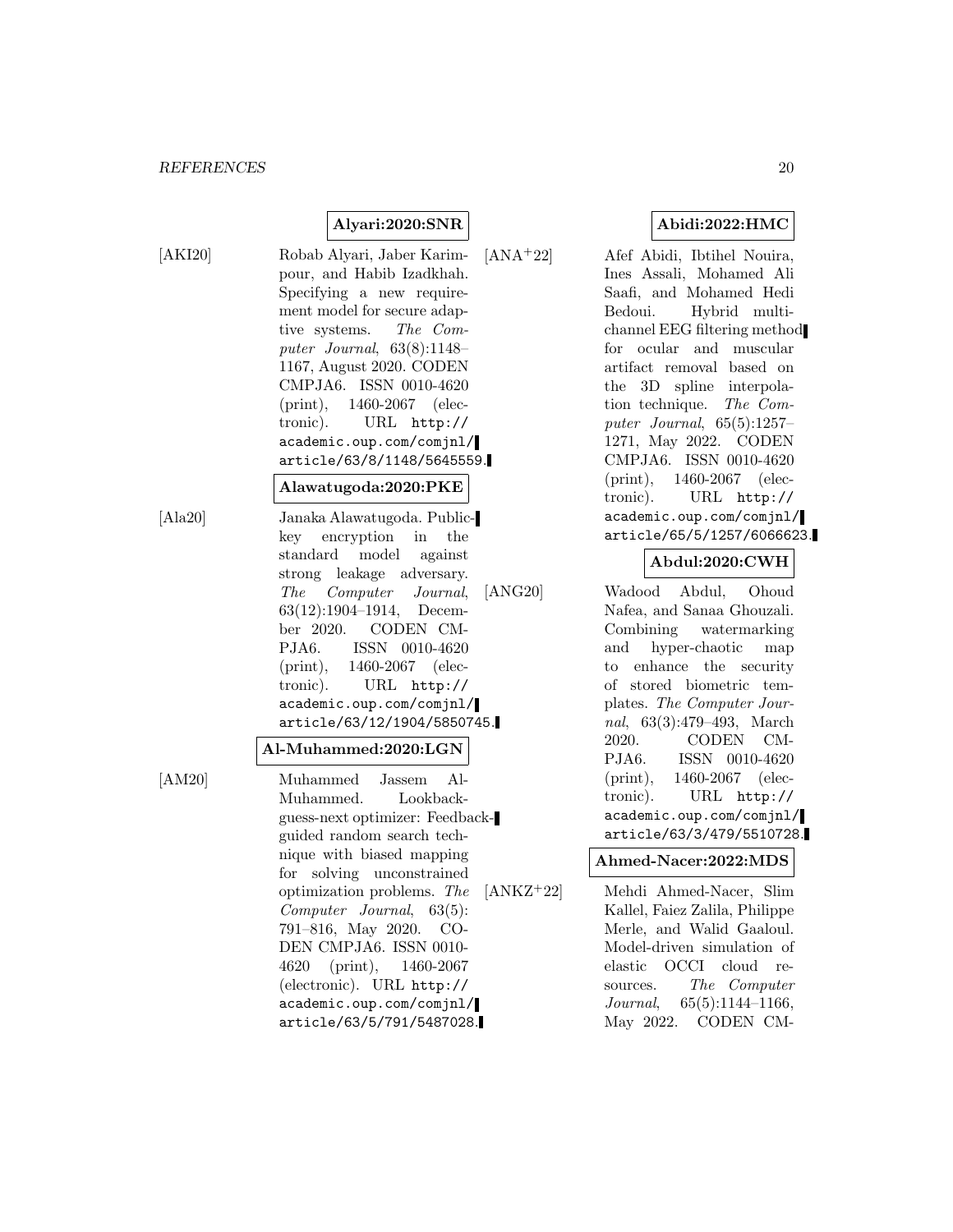| PJA6.<br>ISSN 0010-4620      |
|------------------------------|
| (print), $1460-2067$ (elec-  |
| tronic). URL http://         |
| academic.oup.com/comjnl/     |
| article/65/5/1144/6043303.   |
| Anonymous:2022:WE            |
| Anonymous. Withdrawn:        |
| Editorial. The Com-          |
| puter Journal, $65(5):??,$   |
| May 2022. CODEN CM-          |
| PJA6. ISSN 0010-4620         |
| (print), 1460-2067 (elec-    |
| tronic). URL http://         |
| academic.oup.com/comjnl/     |
| article/65/5/bxr040/2609372. |
| A blank Editorial was as-    |
| signed to this DOI in error, |
| which has been withdrawn.    |
|                              |

#### **Abdalla:2021:SAF**

 $[Ano22]$ 

[AÖ21] Ghazi Abdalla and Fatih Ozyurt. Sentiment analysis ¨ of fast food companies with deep learning models. The Computer Journal, 64(3): 383–390, March 2021. CO-DEN CMPJA6. ISSN 0010- 4620 (print), 1460-2067 (electronic). URL http:// academic.oup.com/comjnl/ article/64/3/383/5926765.

# **Aprem:2021:BOA**

[AR21] Anup Aprem and Stephen Roberts. A Bayesian optimization approach to compute Nash equilibrium of potential games using bandit feedback. The Computer Journal, 64(12):1801–1813, December 2021. CODEN CMPJA6. ISSN 0010-4620

(print), 1460-2067 (electronic). URL http:// academic.oup.com/comjnl/ article/64/12/1801/5650974.

# **Adiwal:2021:RPD**

DP21] Sanjay Adiwal, Balaji Rajendran, Pushparaj Shetty D, and Gopinath Palaniappan. Revisiting the performance of DNS queries on a DNS hierarchy testbed over dual-stack. The Computer Journal, 64(6):843– 859, June 2021. CODEN CMPJA6. ISSN 0010-4620 (print), 1460-2067 (electronic). URL http:// academic.oup.com/comjnl/ article/64/6/843/6169062.

# **Alam:2021:CBP**

[ASM<sup>+</sup>21] Talha Mahboob Alam, Kamran Shaukat, Mubbashar Mushtaq, Yasir Ali, Matloob Khushi, Suhuai Luo, and Abdul Wahab. Corporate bankruptcy prediction: an approach towards better corporate world. The Computer Journal, 64(11):1731–1746, November 2021. CODEN CMPJA6. ISSN 0010-4620 (print), 1460-2067 (electronic). URL http:// academic.oup.com/comjnl/ article/64/11/1731/5856206.

# **A:2022:LCD**

[ASPB22] Selvapandian A., Nagendra Prabhu S., Sivakumar P, and Jagannadha Rao D. B. Lung cancer detection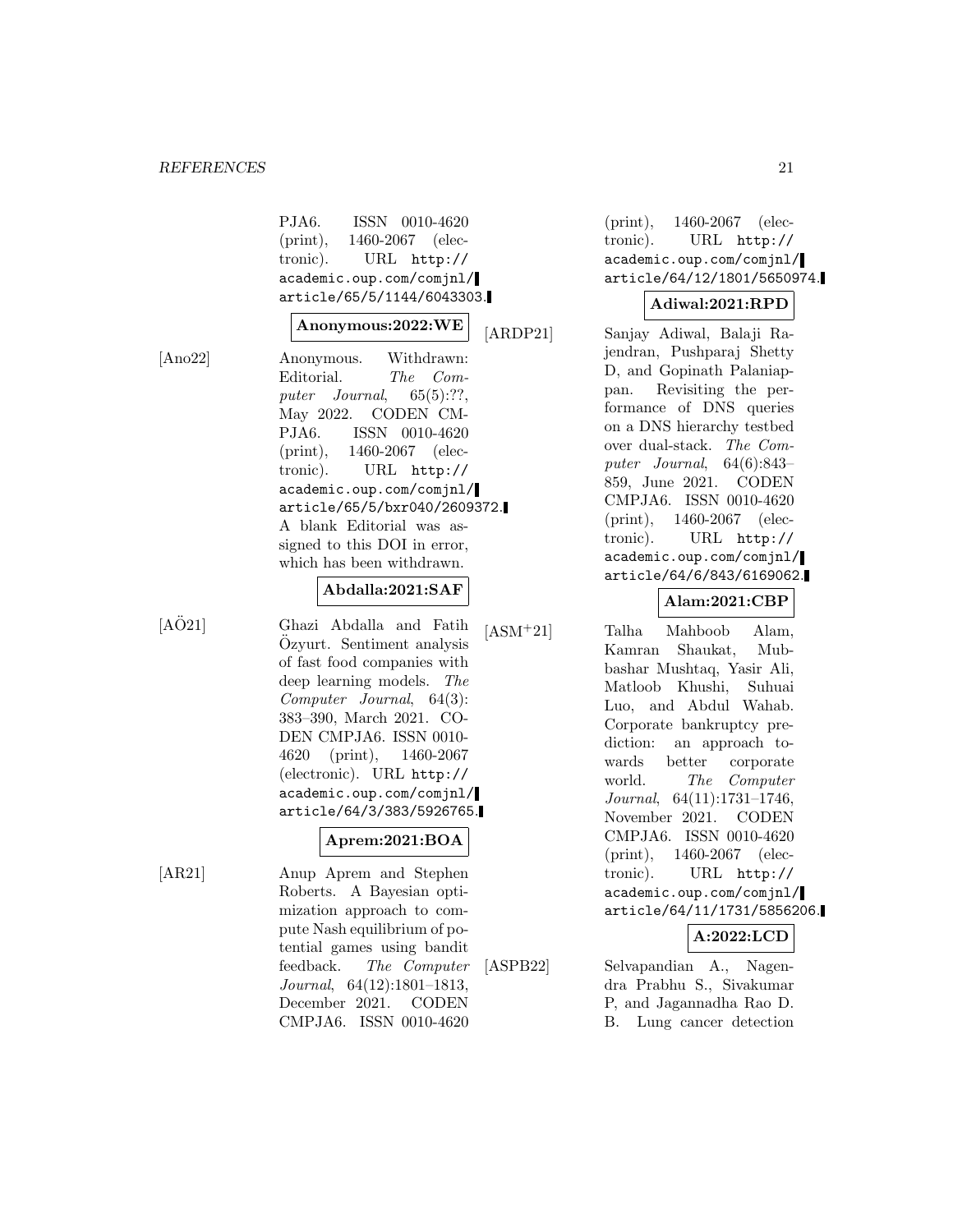and severity level classification using sine cosine sail fish optimization based generative adversarial network with CT images. The Computer Journal,  $65(6):1611-$ 1630, June 2022. CODEN CMPJA6. ISSN 0010-4620 (print), 1460-2067 (electronic). URL http:// academic.oup.com/comjnl/ article/65/6/1611/6399871.

#### **Al-Share:2021:CLB**

[ASSA21] Rama Al-Share, Mohammad Shurman, and Abdallah Alma'aitah. A collaborative learning-based algorithm for task offloading in UAV-aided wireless sensor networks. The Computer Journal, 64(10):1575–1583, October 2021. CODEN CMPJA6. ISSN 0010-4620 (print), 1460-2067 (electronic). URL http:// academic.oup.com/comjnl/ article/64/10/1575/6326765.

## **Abduljabbar:2021:SPS**

[ATZ<sup>+</sup>21] Tamara Abdulmunim Abduljabbar, Xiaohui Tao, Ji Zhang, Xujuan Zhou, Lin Li, and Yi Cai. A survey of privacy solutions using blockchain for recommender systems: Current status, classification and open issues. The Computer Journal, 64(7):1104– 1129, July 2021. CODEN CMPJA6. ISSN 0010-4620 (print), 1460-2067 (electronic). URL http://

academic.oup.com/comjnl/ article/64/7/1104/6289879.

#### **Ameen:2020:PNN**

[AV20] Salem Ameen and Sunil Vadera. Pruning neural networks using multi-armed bandits. The Computer Journal, 63(7):1099–1108, July 2020. CODEN CM-PJA6. ISSN 0010-4620 (print), 1460-2067 (electronic). URL http:// academic.oup.com/comjnl/ article/63/7/1099/5574718.

## **Ali:2021:BBF**

[AVA21] Muhammad Salek Ali, Massimo Vecchio, and Fabio Antonelli. A blockchainbased framework for IoT data monetization services. The Computer Journal, 64(2):195–210, February 2021. CODEN CM-PJA6. ISSN 0010-4620 (print), 1460-2067 (electronic). URL http:// academic.oup.com/comjnl/ article/64/2/195/5911075.

## **Boinski:2022:ODA**

[BC22] Tomasz Boiński and Pawel Czarnul. Optimization of data assignment for parallel processing in a hybrid heterogeneous environment using integer linear programming. The Computer Journal,  $65(6):1412-$ 1433, June 2022. CODEN CMPJA6. ISSN 0010-4620 (print), 1460-2067 (electronic). URL http://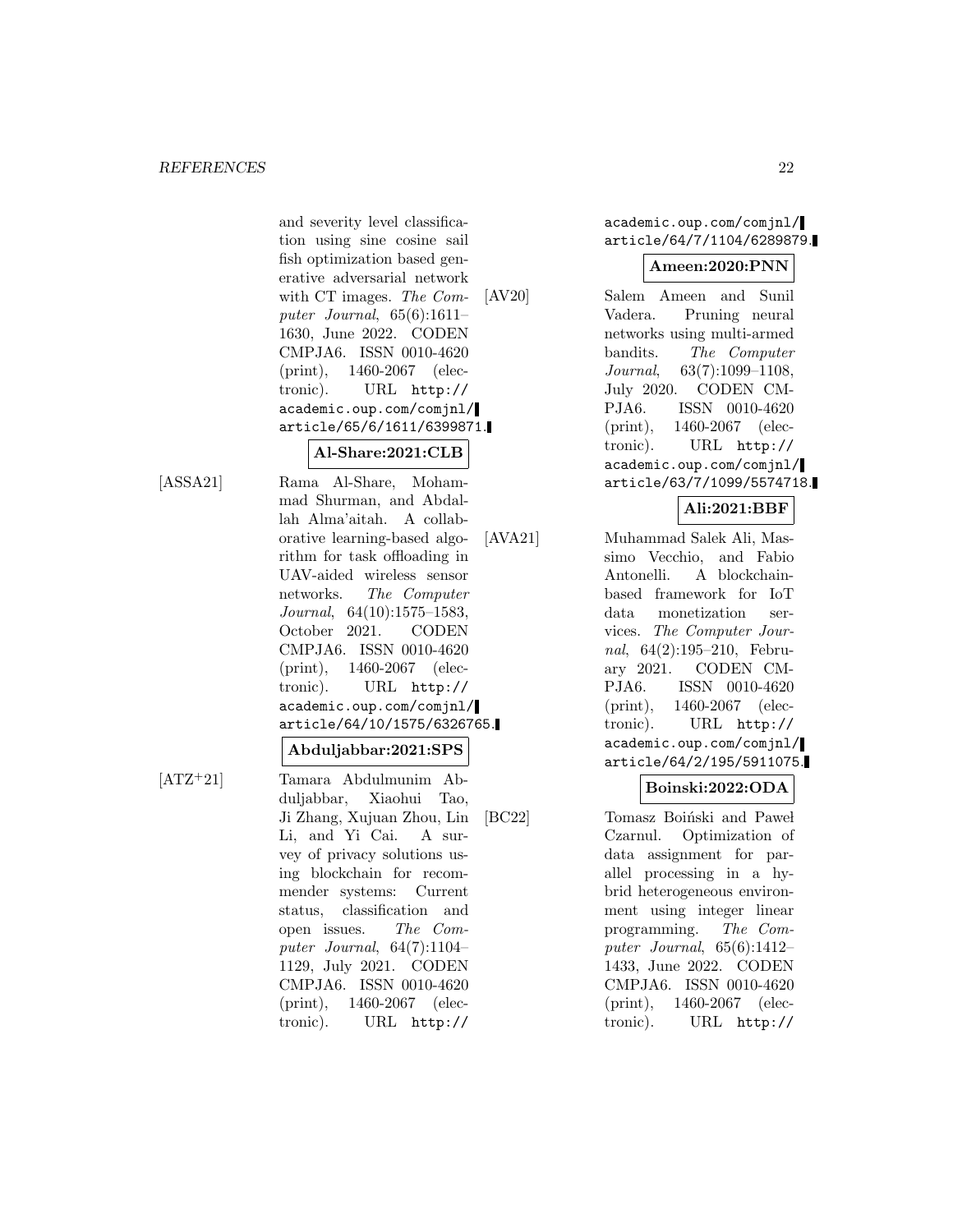# academic.oup.com/comjnl/ article/65/6/1412/6127452.

#### **Blundo:2022:RMH**

[BCS22] Carlo Blundo, Stelvio Cimato, and Luisa Siniscalchi. Role mining heuristics for permissionrole-usage cardinality constraints. The Computer Journal, 65(6):1386–1411, June 2022. CODEN CM-PJA6. ISSN 0010-4620 (print), 1460-2067 (electronic). URL http:// academic.oup.com/comjnl/ article/65/6/1386/6134261.

## **Bekos:2021:HAT**

[BFG<sup>+</sup>21] Michael A. Bekos, Henry Förster, Christian Geckeler, Lukas Holländer, Michael Kaufmann, Amadäus M. Spallek, and Jan Splett. A heuristic approach towards drawings of graphs with high crossing resolution. The Computer Journal, 64 (1):7–26, January 2021. CO-DEN CMPJA6. ISSN 0010- 4620 (print), 1460-2067 (electronic). URL http:// academic.oup.com/comjnl/ article/64/1/7/5645631.

**Bidoki:2022:TSM**

[BFM22] M Bidoki, M Fakhrahmad, and M R Moosavi. Text summarization as a multiobjective optimization task: Applying harmony search to extractive multi-document summarization. The Computer Journal, 65(5):1053– 1072, May 2022. CODEN

CMPJA6. ISSN 0010-4620 (print), 1460-2067 (electronic). URL http:// academic.oup.com/comjnl/ article/65/5/1053/6018134.

#### **Boyd:2021:MVF**

[BG21] Colin Boyd and Kai Gellert. A modern view on forward security. The Computer Journal, 64(4):639– 652, April 2021. CODEN CMPJA6. ISSN 0010-4620 (print), 1460-2067 (electronic). URL http:// academic.oup.com/comjnl/ article/64/4/639/5896207.

#### **Biswas:2022:SBV**

[BGHG22] Biswajit Biswas, Swarup Kr Ghosh, Moumita Hore, and Anupam Ghosh. SIFTbased visual tracking using optical flow and belief propagation algorithm. The Computer Journal, 65(1):1– 17, January 2022. CODEN CMPJA6. ISSN 0010-4620 (print), 1460-2067 (electronic). URL http:// academic.oup.com/comjnl/ article/65/1/1/5686229.

## **Burns:2020:DSC**

[BHJ20] Alan Burns, Ian J. Hayes, and Cliff B. Jones. Deriving specifications of control programs for cyber physical systems. The Computer Journal, 63(5):774– 790, May 2020. CODEN CMPJA6. ISSN 0010-4620 (print), 1460-2067 (electronic). URL http://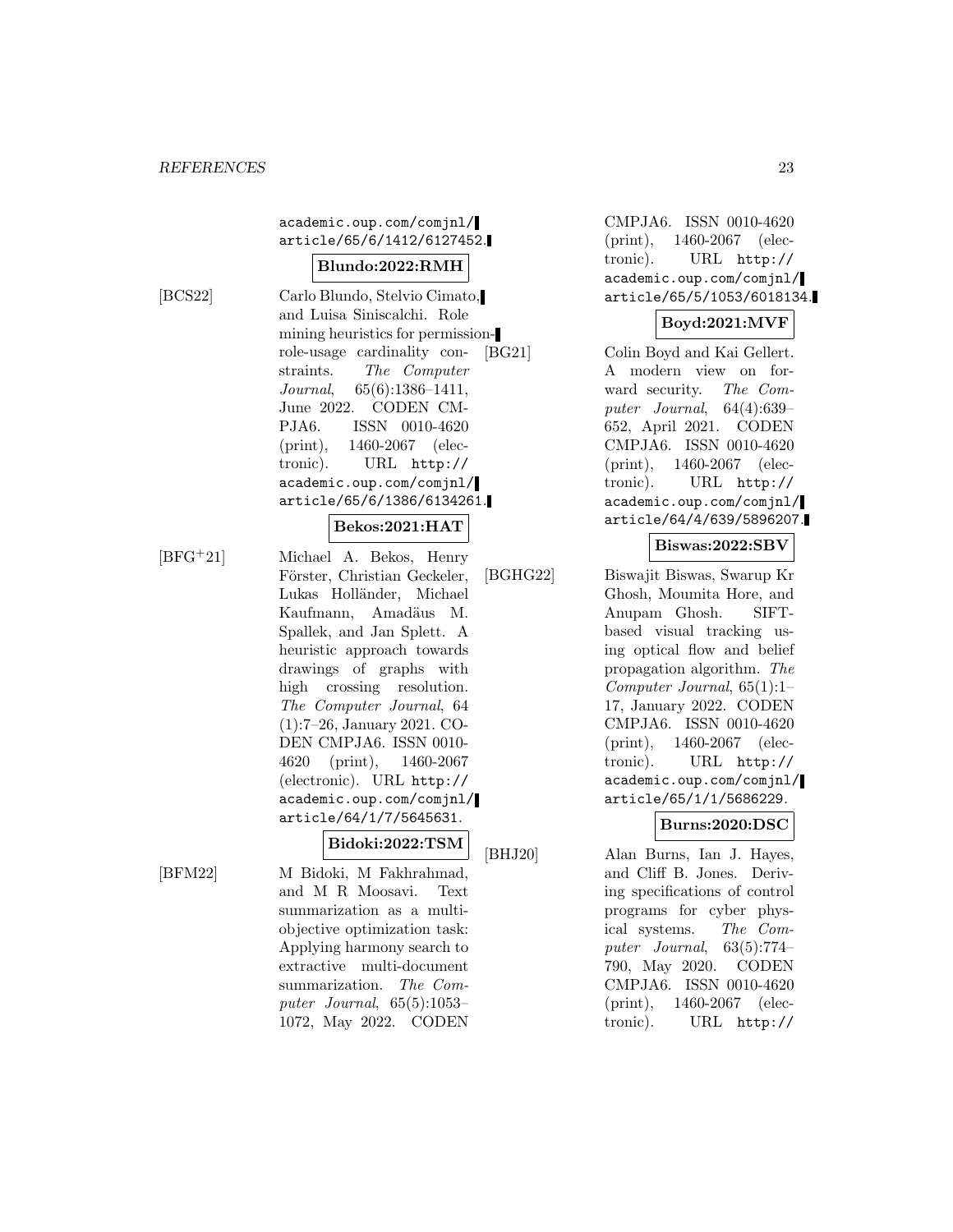# academic.oup.com/comjnl/ article/63/5/774/5481807.

#### **Bulbul:2021:IHA**

[BIZA21] Mohammad Farhad Bulbul, Saiful Islam, Yatong Zhou, and Hazrat Ali. Improving human action recognition using hierarchical features and multiple classifier ensembles. The Computer Journal, 64(11):1633–1655, November 2021. CODEN CMPJA6. ISSN 0010-4620 (print), 1460-2067 (electronic). URL http:// academic.oup.com/comjnl/ article/64/11/1633/562567\$HRA21

## **Bradley:2022:BAS**

[BJ22] Patrick Erik Bradley and Markus Wilhelm Jahn. On the behaviour of p-adic scaled space filling curve indices for high-dimensional data. The Computer Journal, 65(2):310–330, Febru-<br>ary 2022. CODEN CM-CODEN CM-PJA6. ISSN 0010-4620 (print), 1460-2067 (electronic). URL http:// academic.oup.com/comjnl/ article/65/2/310/5869134.

**Benza:2021:SCS**

[BKS21] Ekaterina Benza, Shmuel T. Klein, and Dana Shapira. Smaller compressed suffix arrays. The Computer Journal, 64(5):721– 730, May 2021. CODEN CMPJA6. ISSN 0010-4620 (print), 1460-2067 (electronic). URL http://

## academic.oup.com/comjnl/ article/64/5/721/5819212.

# **Baruch:2022:ECS**

[BKS22] Gilad Baruch, Shmuel T Klein, and Dana Shapira. Enhanced context sensitive flash codes. The Computer Journal,  $65(5):1200-$ 1210, May 2022. CODEN CMPJA6. ISSN 0010-4620 (print), 1460-2067 (electronic). URL http:// academic.oup.com/comjnl/ article/65/5/1200/6071858.

# **B:2021:PAP**

Nithya B., Naveen Ranjan, and Justin Gopinath A. Performance analysis of prioritization and contention control algorithm in wireless body area networks. The Computer Journal, 64(2):211–223, February 2021. CODEN CM-PJA6. ISSN 0010-4620 (print), 1460-2067 (electronic). URL http:// academic.oup.com/comjnl/ article/64/2/211/6032260.

#### **Baliyan:2021:RBS**

[BS21] Niyati Baliyan and Aarti Sharma. Related blogs' summarization with natural language processing. The Computer Journal, 64(3): 347–357, March 2021. CO-DEN CMPJA6. ISSN 0010- 4620 (print), 1460-2067 (electronic). URL http:// academic.oup.com/comjnl/ article/64/3/347/5901650.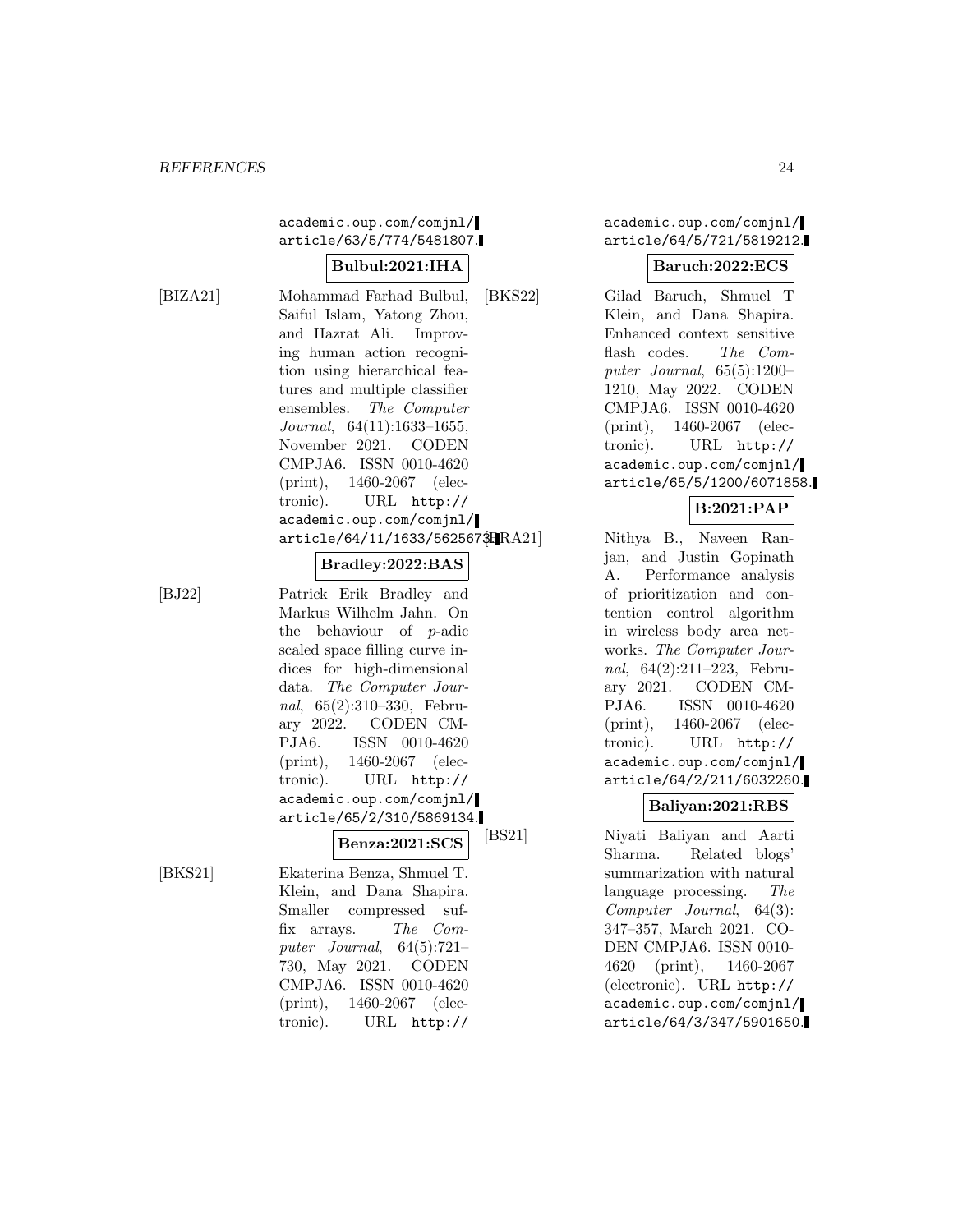[BSM21] Anterpreet Kaur Bedi, Ramesh Kumar Sunkaria, and Deepti Mittal. Ultrasound image despeckling and enhancement using modified multiscale anisotropic diffusion model in non-subsampled shearlet domain. The Computer Journal, 64(12):1785–1800, December 2021. CODEN CMPJA6. ISSN 0010-4620 (print), 1460-2067 (electronic). URL http:// academic.oup.com/comjnl/ article/64/12/1785/5670504.

**Bedi:2021:UID**

#### **Botangen:2021:ICP**

[BYYS21] Khavee Agustus Botangen,

Jian Yu, Wai Kiang Yeap, and Quan Z. Sheng. Integrating context to preferences and goals for goaloriented adaptability of software systems. The Computer Journal, 64(5):675– 706, May 2021. CODEN CMPJA6. ISSN 0010-4620 (print), 1460-2067 (electronic). URL http:// academic.oup.com/comjnl/ article/64/5/675/5709019.

#### **Castro-Bleda:2020:NDC**

[CBEBPPZM20] M. J. Castro-Bleda, S. España-Boquera, J. Pastor-Pellicer, and F. Zamora-Martínez. The NoisyOffice database: a corpus to train supervised machine learning filters for image processing. The Computer Journal, 63(11):1658–

1667, November 2020. CO-DEN CMPJA6. ISSN 0010- 4620 (print), 1460-2067 (electronic). URL http:// academic.oup.com/comjnl/ article/63/11/1658/5648014.

#### **Correa:2021:STA**

[CDCN21] Cléber G. Corrêa, Márcio E. Delamaro, Marcos L. Chaim, and Fátima L. S. Nunes. Software testing automation of VR-based systems with haptic interfaces. The Computer Journal, 64(5):826– 841, May 2021. CODEN CMPJA6. ISSN 0010-4620 (print), 1460-2067 (electronic). URL http:// academic.oup.com/comjnl/ article/64/5/826/5856158.

## **Chang:2020:MMV**

[CHT20] Hong-Yi Chang, Zih-Huan Hang, and Yih-Jou Tzang. MNVPCS: Multinode virtualpoint–based charging scheme to prolong the lifetime of wireless rechargeable sensor networks. The Computer Journal, 63(2):283– 294, February 2020. CO-DEN CMPJA6. ISSN 0010- 4620 (print), 1460-2067 (electronic). URL http:// academic.oup.com/comjnl/ article/63/2/283/5618853.

## **Chen:2021:PAI**

[CHWM21] Haixia Chen, Xinyi Huang, Wei Wu, and Yi Mu. Privacy-aware image authentication from cryptographic primitives. The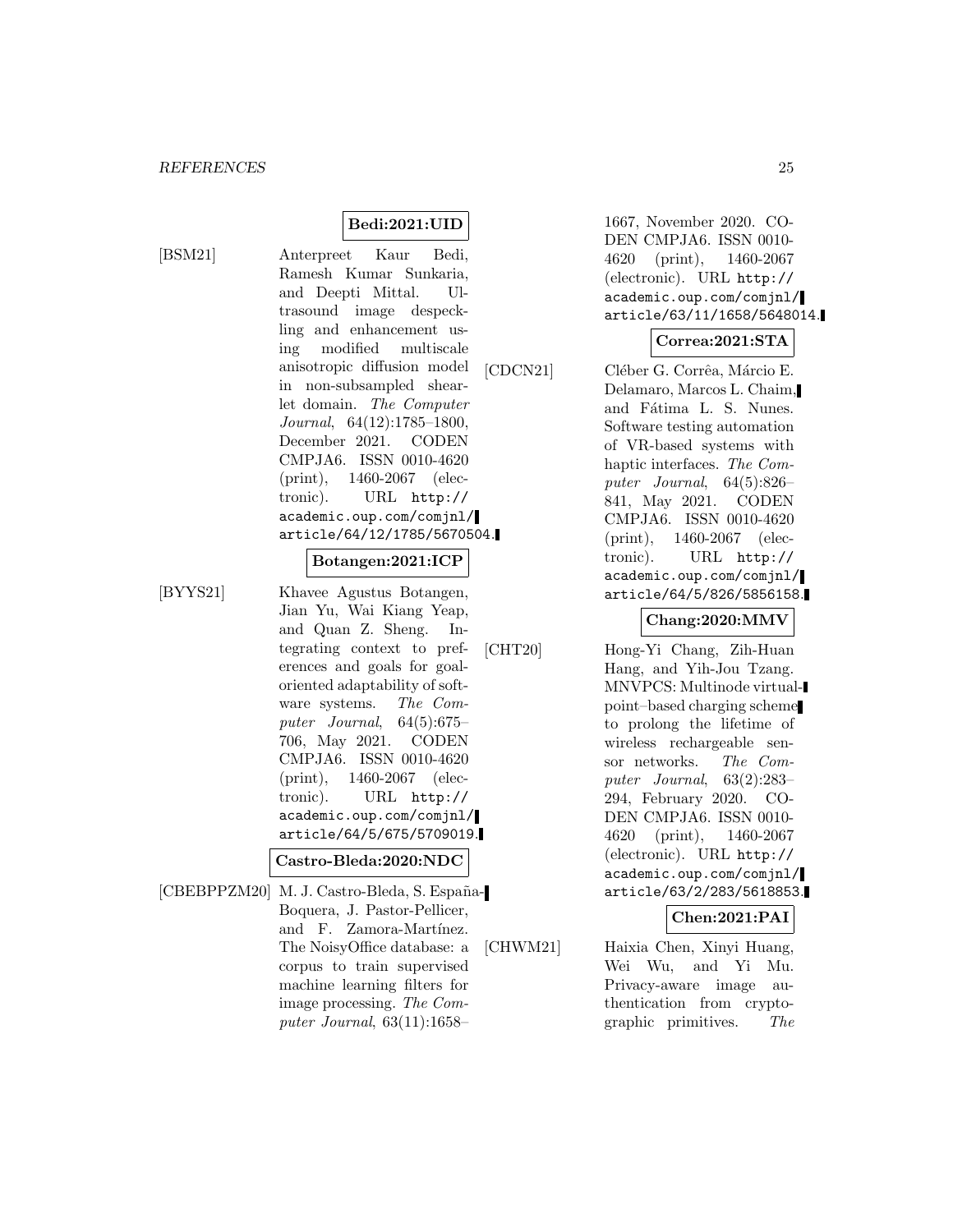Computer Journal, 64(8): 1178–1192, August 2021. CODEN CMPJA6. ISSN 0010-4620 (print), 1460- 2067 (electronic). URL http://academic.oup.com/ comjnl/article/64/8/1178/ 5943716.

## **Chadha:2021:SPS**

[CK21] Akshma Chadha and Baijnath Kaushik. A survey on prediction of suicidal ideation using machine and ensemble learning. The Computer Journal, 64(11):1617–1632, November 2021. CODEN CM-PJA6. ISSN 0010-4620 (print), 1460-2067 (electronic). URL http:// academic.oup.com/comjnl/ article/64/11/1617/5612727.

#### **Chadha:2022:PEL**

[CK22] Akshma Chadha and Baijnath Kaushik. Performance evaluation of learning models for identification of suicidal thoughts. The Computer Journal, 65(1):139– 154, January 2022. CODEN CMPJA6. ISSN 0010-4620 (print), 1460-2067 (electronic). URL http:// academic.oup.com/comjnl/ article/65/1/139/6281304.

#### **Cristin:2021:SLC**

[CKA21] R. Cristin, K. Suresh Kumar, and P. Anbhazhagan. Severity level classification of brain tumor based on MRI im- $[C\ddot{O}I21]$  ages using fractional-chicken swarm optimization algorithm. The Computer Journal, 64(10):1514–1530, October 2021. CODEN CM-PJA6. ISSN 0010-4620 (print), 1460-2067 (electronic). URL http:// academic.oup.com/comjnl/ article/64/10/1514/6287331.

## **Chen:2020:PAB**

[CLG<sup>+</sup>20] Yang Chen, Wenmin Li, Fei Gao, Kaitai Liang, Hua Zhang, and Qiaoyan Wen. Practical attributebased conjunctive keyword search scheme. The Computer Journal, 63(8):1203– 1215, August 2020. CODEN CMPJA6. ISSN 0010-4620 (print), 1460-2067 (electronic). URL http:// academic.oup.com/comjnl/ article/63/8/1203/5667449.

## **Chen:2020:BPP**

[CLM<sup>+</sup>20] Lixia Chen, Jian Li, Ruhui Ma, Haibing Guan, and Hans-Arno Jacobsen. Balancing power and performance in HPC clouds. The Computer Journal, 63(6): 880–899, June 2020. CO-DEN CMPJA6. ISSN 0010- 4620 (print), 1460-2067 (electronic). URL http:// academic.oup.com/comjnl/ article/63/6/880/5681778.

#### **Coban:2021:DLB**

Önder Çoban, Selma Ayşe Özel, and Ali İnan. Deep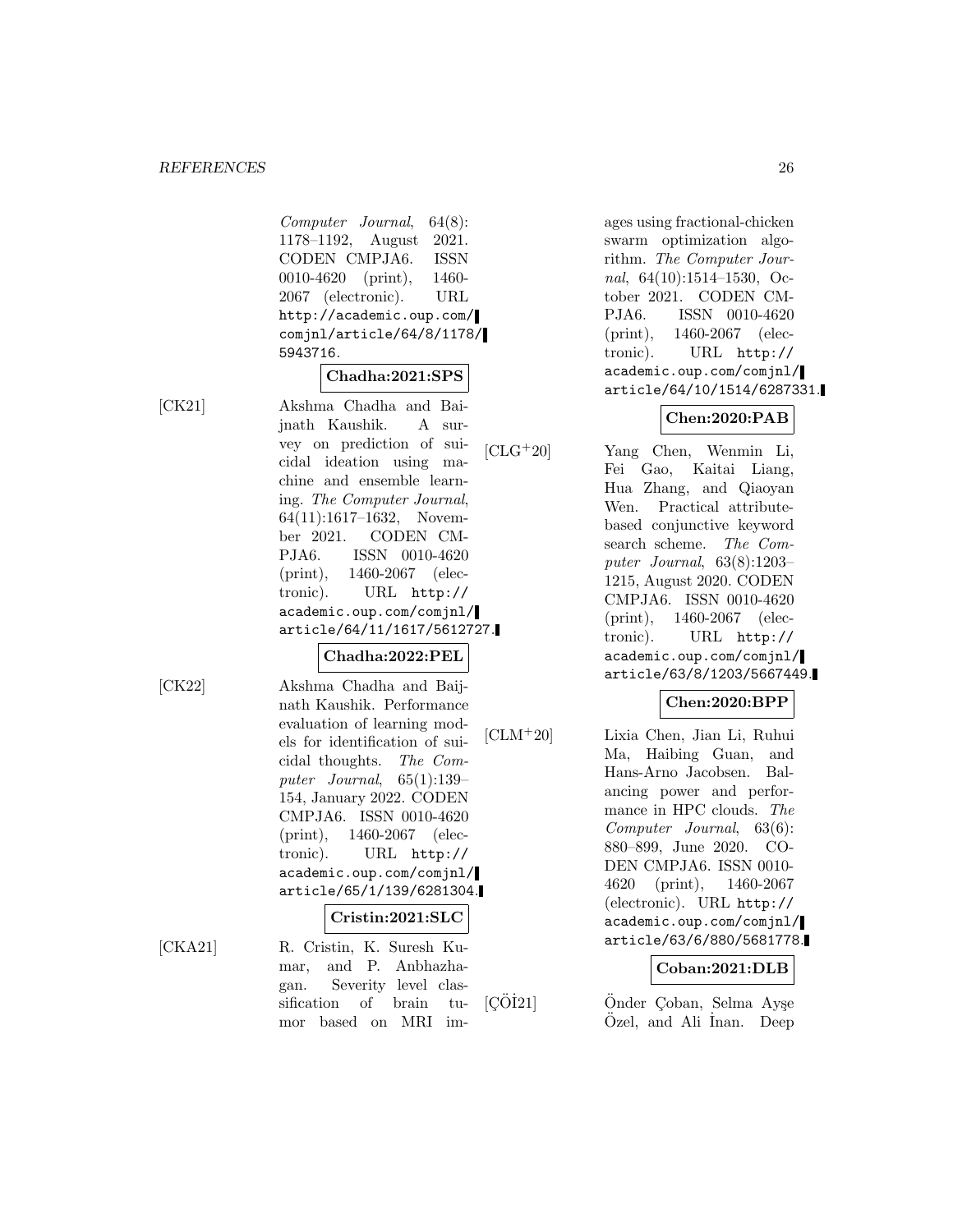learning-based sentiment analysis of Facebook data: The case of Turkish users. The Computer Journal, 64 (3):473–499, March 2021. CODEN CMPJA6. ISSN 0010-4620 (print), 1460- 2067 (electronic). URL http://academic.oup.com/ comjnl/article/64/3/473/ 6095851.

# **Cui:2021:TFD**

[CPN<sup>+</sup>21] Hui Cui, Russell Paulet, Surya Nepal, Xun Yi, and Butrus Mbimbi. Two-factor decryption: a better way to protect data security and privacy. The Computer Journal, 64(4):550– 563, April 2021. CODEN CMPJA6. ISSN 0010-4620 (print), 1460-2067 (electronic). URL http:// academic.oup.com/comjnl/ article/64/4/550/5868155.

## **Chen:2020:PIR**

[CYH<sup>+</sup>20] Haishan Chen, Junying Yuan, Wien Hong, Jiangqun Ni, and Tung-Shou Chen. On performance improvement of reversible data hiding with contrast enhancement. The Computer Journal, 63(10):1584–1596, October 2020. CODEN CM-PJA6. ISSN 0010-4620 (print), 1460-2067 (electronic). URL http:// academic.oup.com/comjnl/ article/63/10/1584/5875042. **Chen:2021:CEA**

[CZH<sup>+</sup>21] Shuhui Chen, Jincheng Zhong, Teng Huang, Ziling Wei, and Shuang Zhao. CMT: an efficient algorithm for scalable packet classification. The Computer Journal,  $64(6):941-$ 959, June 2021. CODEN CMPJA6. ISSN 0010-4620 (print), 1460-2067 (electronic). URL http:// academic.oup.com/comjnl/ article/64/6/941/6185121.

# **Cai:2021:PMM**

[CZLY21] Hui Cai, Yanmin Zhu, Jie Li, and Jiadi Yu. A profitmaximizing mechanism for query-based data trading with personalized differential privacy. The Computer Journal, 64(2):264– 280, February 2021. CO-DEN CMPJA6. ISSN 0010- 4620 (print), 1460-2067 (electronic). URL http:// academic.oup.com/comjnl/ article/64/2/264/6043302.

## **Cheng:2021:HIC**

[CZZW21] Wen Cheng, Yuqi Zou, Lingfang Zeng, and Yang Wang. Hercules: Intelligent coupling of dual-mode flash memory and hard disk drive. The Computer Journal, 64(2):224–235, February 2021. CODEN CM-PJA6. ISSN 0010-4620 (print), 1460-2067 (electronic). URL http://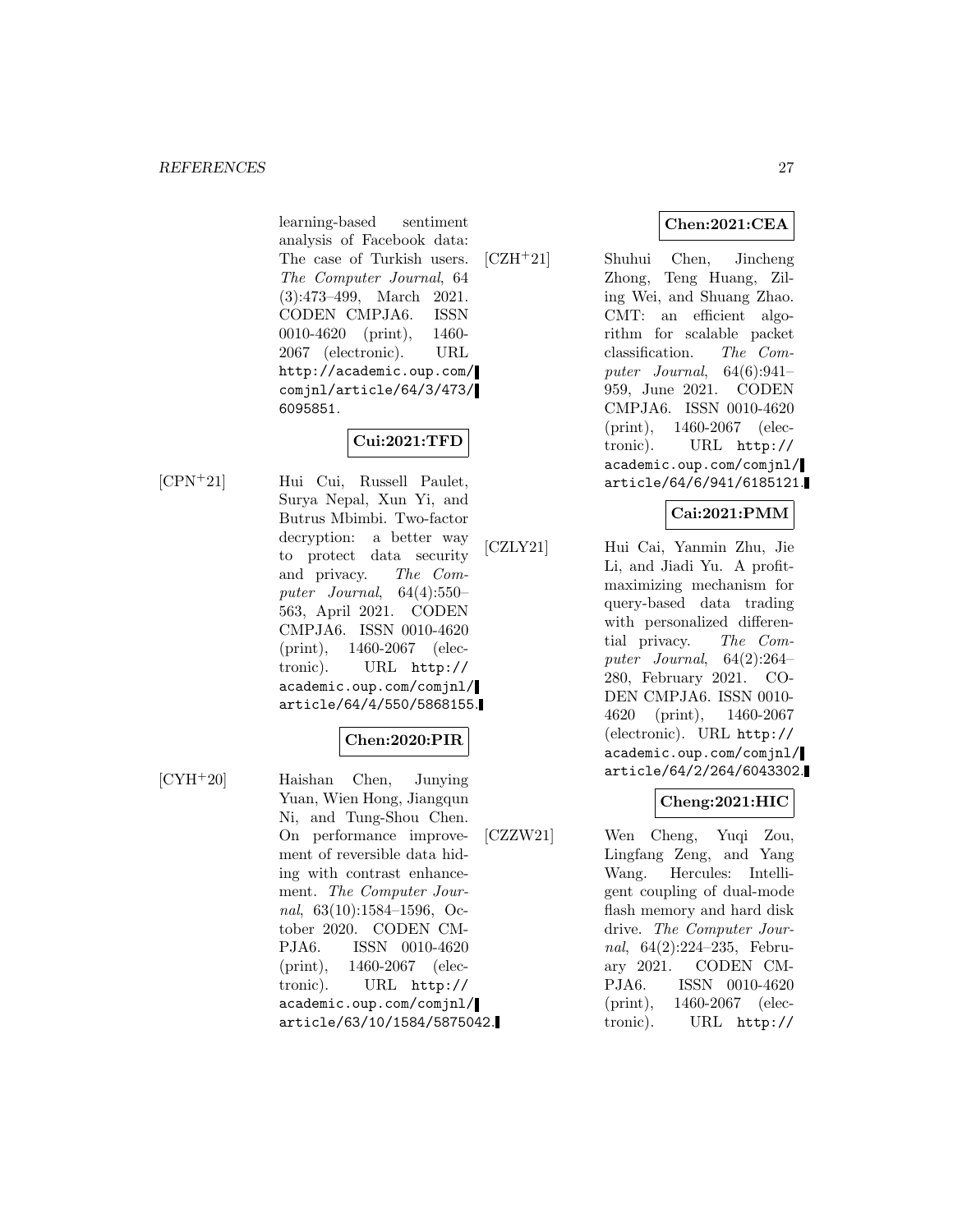# academic.oup.com/comjnl/ article/64/2/224/6032259.

#### **Junior:2022:FRM**

[dAJS22] José Wagner de Andrade Júnior and Rodrigo Duarte Seabra. Fully retroactive minimum spanning tree problem. The Computer Journal, 65(4): 973–982, April 2022. CO-DEN CMPJA6. ISSN 0010- 4620 (print), 1460-2067 (electronic). URL http:// academic.oup.com/comjnl/ article/65/4/973/6012628.

#### **Davoodi:2022:AEC**

[DAR22] Omid Davoodi, Mehrdad Ashtiani, and Morteza Rajabi. An approach for the evaluation and correction of manually designed video game levels using deep neural networks. The Computer Journal, 65(3):495– 515, March 2022. CODEN CMPJA6. ISSN 0010-4620 (print), 1460-2067 (electronic). URL http:// academic.oup.com/comjnl/ article/65/3/495/5868153.

#### **Dong:2021:CCS**

[DFS<sup>+</sup>21a] Yuhong Dong, Zetian Fu, Stevan Stankovski, Yaoqi Peng, and Xinxing Li. A call center system based on expert systems for the acquisition of agricultural knowledge transferred from textto-speech in China. The Computer Journal, 64(6): 895–908, June 2021. CO-DEN CMPJA6. ISSN 00104620 (print), 1460-2067 (electronic). URL http:// academic.oup.com/comjnl/ article/64/6/895/6139149.

## **Dong:2021:CDD**

[DFS<sup>+</sup>21b] Yuhong Dong, Zetian Fu, Stevan Stankovski, Yaoqi Peng, and Xinxing Li. A cotton disease diagnosis method using a combined algorithm of casebased reasoning and fuzzy logic. The Computer Journal, 64(2):155–168, February 2021. CODEN CM-PJA6. ISSN 0010-4620 (print), 1460-2067 (electronic). URL http:// academic.oup.com/comjnl/ article/64/2/155/5880022.

## **Drif:2021:OSP**

[DH21] Ahlem Drif and Khalil Hadjoudj. An opinion spread prediction model with Twitter emotion analysis during Algeria's Hirak. The Computer Journal, 64(3):358– 368, March 2021. CODEN CMPJA6. ISSN 0010-4620 (print), 1460-2067 (electronic). URL http:// academic.oup.com/comjnl/ article/64/3/358/5903958.

## **Devi:2022:RIV**

[DK22] P. Suthanthira Devi and S. Karthika. Rumor identification and verification for text in social media content. The Computer Journal, 65(2):436–455, February 2022. CODEN CM-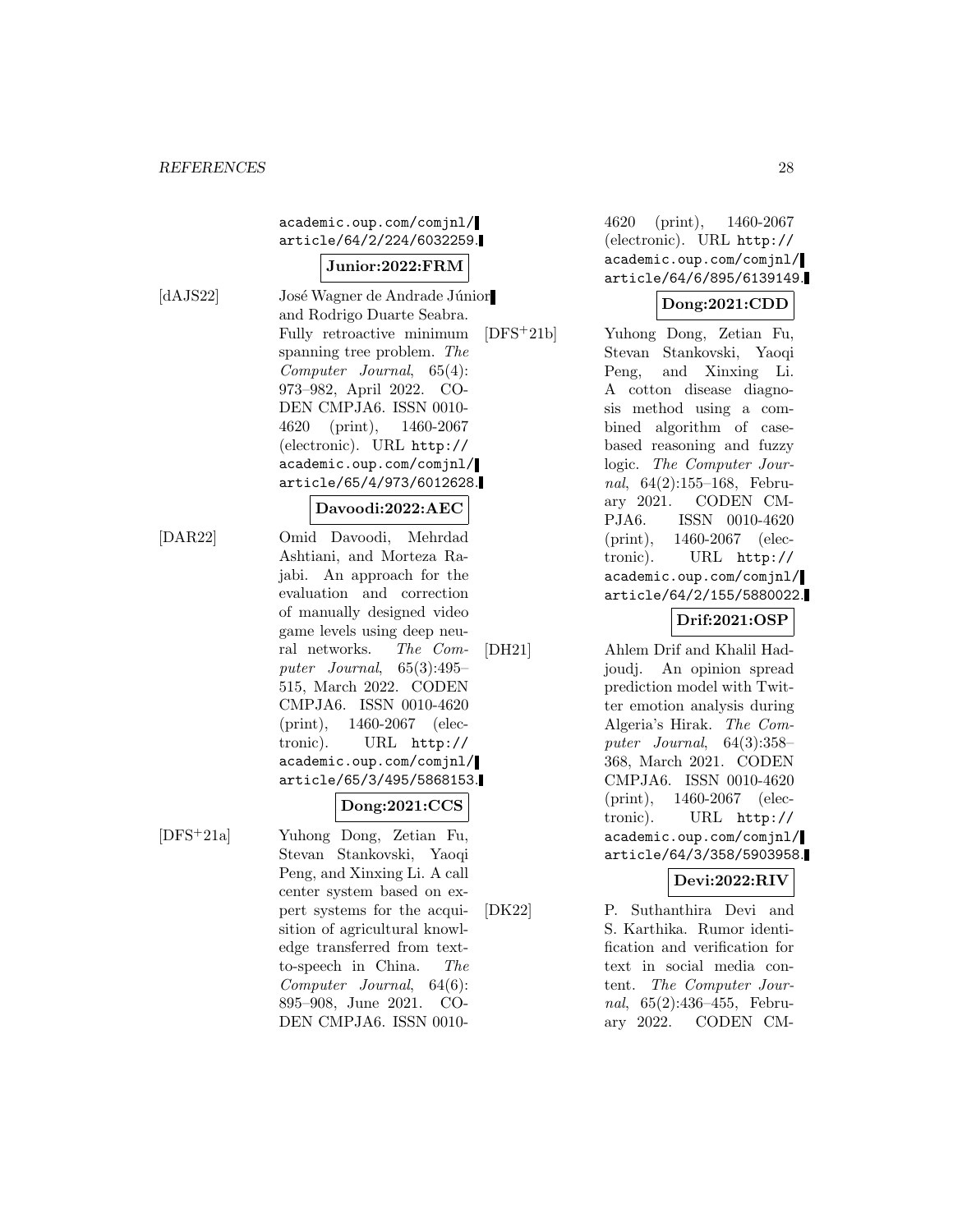PJA6. ISSN 0010-4620 (print), 1460-2067 (electronic). URL http:// academic.oup.com/comjnl/ article/65/2/436/6363561.

#### **DAndrea:2020:SMP**

[DLM20] Eleonora D'Andrea, Beatrice Lazzerini, and Francesco Marcelloni. A system for multi-passenger urban ridesharing recommendations with ordered multiple stops. The Computer Journal, 63(5):657– 687, May 2020. CODEN CMPJA6. ISSN 0010-4620 (print), 1460-2067 (electronic). URL http:// academic.oup.com/comjnl/ article/63/5/657/5363891.

## **Devismes:2021:TEG**

 $[DLP+21]$  Stéphane Devismes, Anissa Lamani, Franck Petit, Pascal Raymond, and Sébastien Tixeuil. Terminating exploration of a grid by an optimal number of asynchronous oblivious robots. The Computer Journal, 64 (1):132–154, January 2021. CODEN CMPJA6. ISSN 0010-4620 (print), 1460- 2067 (electronic). URL http://academic.oup.com/ comjnl/article/64/1/132/ 5808802.

## **Duong:2020:MBR**

[DST20] Dung Hoang Duong, Willy Susilo, and Ha Thanh Nguyen Tran. A multivariate blind ring signature scheme.

The Computer Journal, 63(8):1194–1202, August 2020. CODEN CM-PJA6. ISSN 0010-4620 (print), 1460-2067 (electronic). URL http:// academic.oup.com/comjnl/ article/63/8/1194/5643521.

## **Donglai:2021:TAT**

[DY21] Fu Donglai and Liu Yanhua. Trust-aware task allocation in collaborative crowdsourcing model. The Computer Journal, 64(6):929– 940, June 2021. CODEN CMPJA6. ISSN 0010-4620 (print), 1460-2067 (electronic). URL http:// academic.oup.com/comjnl/ article/64/6/929/6146549.

#### **ElOsta:2020:OSS**

[ECE20] Rola El Osta, Maryline Chetto, and Hussein El Ghor. Optimal slack stealing servicing for realtime energy harvesting systems. The Computer Journal, 63(10):1537–1546, October 2020. CODEN CM-PJA6. ISSN 0010-4620 (print), 1460-2067 (electronic). URL http:// academic.oup.com/comjnl/ article/63/10/1537/5867669.

#### **Elmezain:2021:RSI**

[EI21] Mahmoud Elmezain and Hani M. Ibrahem. Retrieving semantic image using shape descriptors and latent-dynamic conditional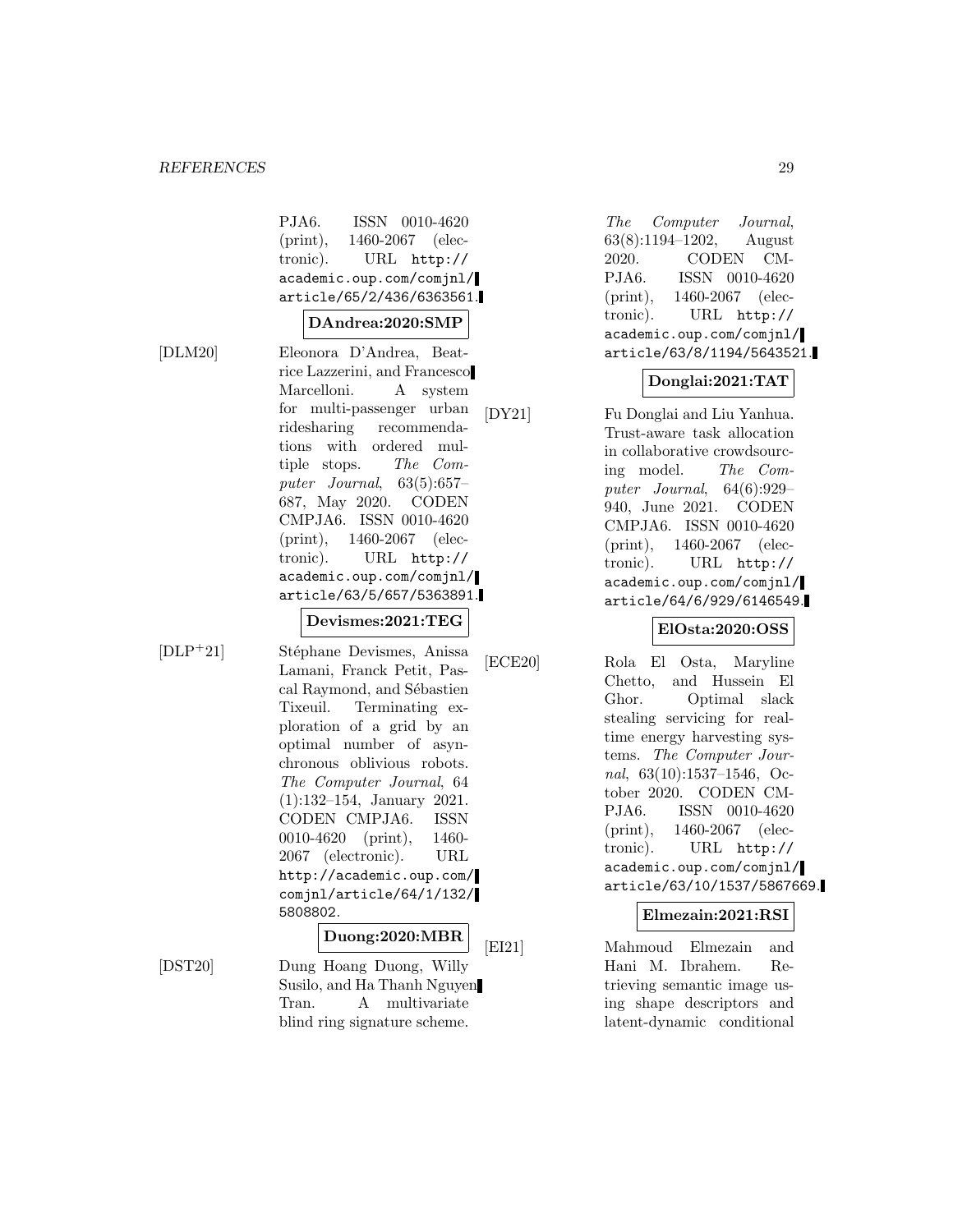random fields. The Computer Journal, 64(12):1876– 1885, December 2021. CO-DEN CMPJA6. ISSN 0010- 4620 (print), 1460-2067 (electronic). URL http:// academic.oup.com/comjnl/ article/64/12/1876/5904330. **Estrada-Moreno:2021:KMD** [EMYRV21] A. Estrada-Moreno, I. G. Yero, and J. A. Rodríguez-Velázquez. On the  $(k, t)$ metric dimension of graphs. The Computer Journal, 64 (5):707–720, May 2021. CO-DEN CMPJA6. ISSN 0010- 4620 (print), 1460-2067 (electronic). URL http:// academic.oup.com/comjnl/ article/64/5/707/5808798. FFH22 **Essiz:2021:ABC** [EO21] Esra Sarac Essiz and Murat Oturakci. Artificial bee colony-based feature selection algorithm for cyberbullying. The Computer Journal, 64(3):305– 313, March 2021. CODEN CMPJA6. ISSN 0010-4620 (print), 1460-2067 (electronic). URL http:// academic.oup.com/comjnl/ article/64/3/305/5860626. **Er-rajy:2020:NSR** [ErEE20] Latifa Er-rajy, My Ahmed El Kiram, and Mohamed El Ghazouani. New security risk value estimate method for Android applications. The Com-

puter Journal, 63(4):593–

603, April 2020. CODEN CMPJA6. ISSN 0010-4620 (print), 1460-2067 (electronic). URL http:// academic.oup.com/comjnl/ article/63/4/593/5618854.

## **Farooq:2020:RRP**

[Far20] Muhammad Omer Farooq. RIoT: a routing protocol for the Internet of Things. The Computer Journal, 63(6): 958–973, June 2020. CO-DEN CMPJA6. ISSN 0010- 4620 (print), 1460-2067 (electronic). URL http:// academic.oup.com/comjnl/ article/63/6/958/5808800.

# **Faghihi:2022:HLA**

Hossein Rajaby Faghihi, MohammadAmin Fazli, and Jafar Habibi. Hybrid learning approach toward situation recognition and handling. The Computer Journal, 65(5):1293–1305, May 2022. CODEN CM-PJA6. ISSN 0010-4620 (print), 1460-2067 (electronic). URL http:// academic.oup.com/comjnl/ article/65/5/1293/6103953.

## **Feng:2022:BTE**

[FGC22] Shengyuan Feng, Junqing Gong, and Jie Chen. Binary tree encryption with constant-size public key in the standard model. The Computer Journal, 65(6): 1489–1511, June 2022. CO-DEN CMPJA6. ISSN 0010- 4620 (print), 1460-2067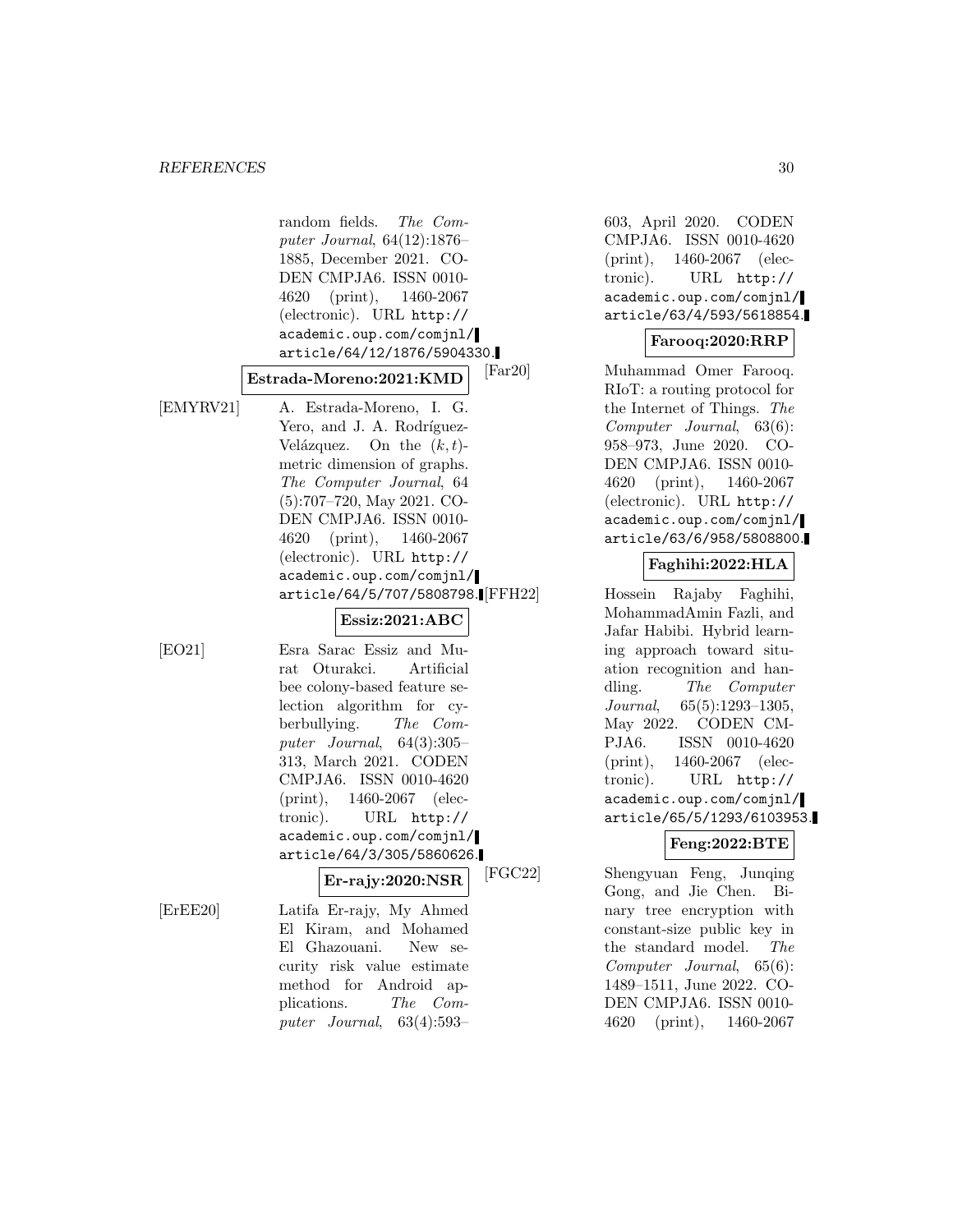(electronic). URL http:// academic.oup.com/comjnl/ article/65/6/1489/6154510.

#### **Fulber-Garcia:2021:LDF**

[FGM21] Vinicius Fulber-Garcia and Sérgio Luis Sardi Mergen. LUISA: Decoupling the frequency model from the context model in prediction-based compression. The Computer Journal, 64(9):1437–1450, September 2021. CODEN CMPJA6. ISSN 0010-4620 (print), 1460-2067 (electronic). URL http:// academic.oup.com/comjnl/ article/64/9/1437/5868170.

#### **Fiori:2022:ASM**

[FPT22] Fernando J. Fiori, Waltteri Pakalén, and Jorma Tarhio. Approximate string matching with SIMD. The Computer Journal, 65(6):1472– 1488, June 2022. CODEN CMPJA6. ISSN 0010-4620 (print), 1460-2067 (electronic). URL http:// academic.oup.com/comjnl/ article/65/6/1472/6134013.

#### **Farzadnia:2021:NID**

[FSN21] Ehsan Farzadnia, Hossein Shirazi, and Alireza Nowroozi. A new intrusion detection system using the improved dendritic cell algorithm. The Computer Journal, 64(8):1193– 1214, August 2021. CODEN CMPJA6. ISSN 0010-4620

(print), 1460-2067 (electronic). URL http:// academic.oup.com/comjnl/ article/64/8/1193/6015901.

## **Fang:2020:EEA**

[FYH20] Yong Fang, Yue Yang, and Cheng Huang. EmailDetective: an email authorship identification and verification model. The Computer Journal, 63(11):1775–1787, November 2020. CODEN CMPJA6. ISSN 0010-4620 (print), 1460-2067 (electronic). URL http:// academic.oup.com/comjnl/ article/63/11/1775/5870579.

# **Fang:2021:CCE**

[FZH21] Yong Fang, Yuchi Zhang, and Cheng Huang. CyberEyes: Cybersecurity entity recognition model based on graph convolutional network. The Computer Journal, 64(8):1215–1225, August 2021. CODEN CM-PJA6. ISSN 0010-4620 (print), 1460-2067 (electronic). URL http:// academic.oup.com/comjnl/ article/64/8/1215/6012869.

## **G:2020:NHU**

[GAK20] Balaji C. G., Anu Monisha A., and Murugan K. A novel hybrid UE selection scheme for efficient data offloading using D2D communication. The Computer Journal, 63(10):1513–1523, October 2020. CODEN CMPJA6. ISSN 0010-4620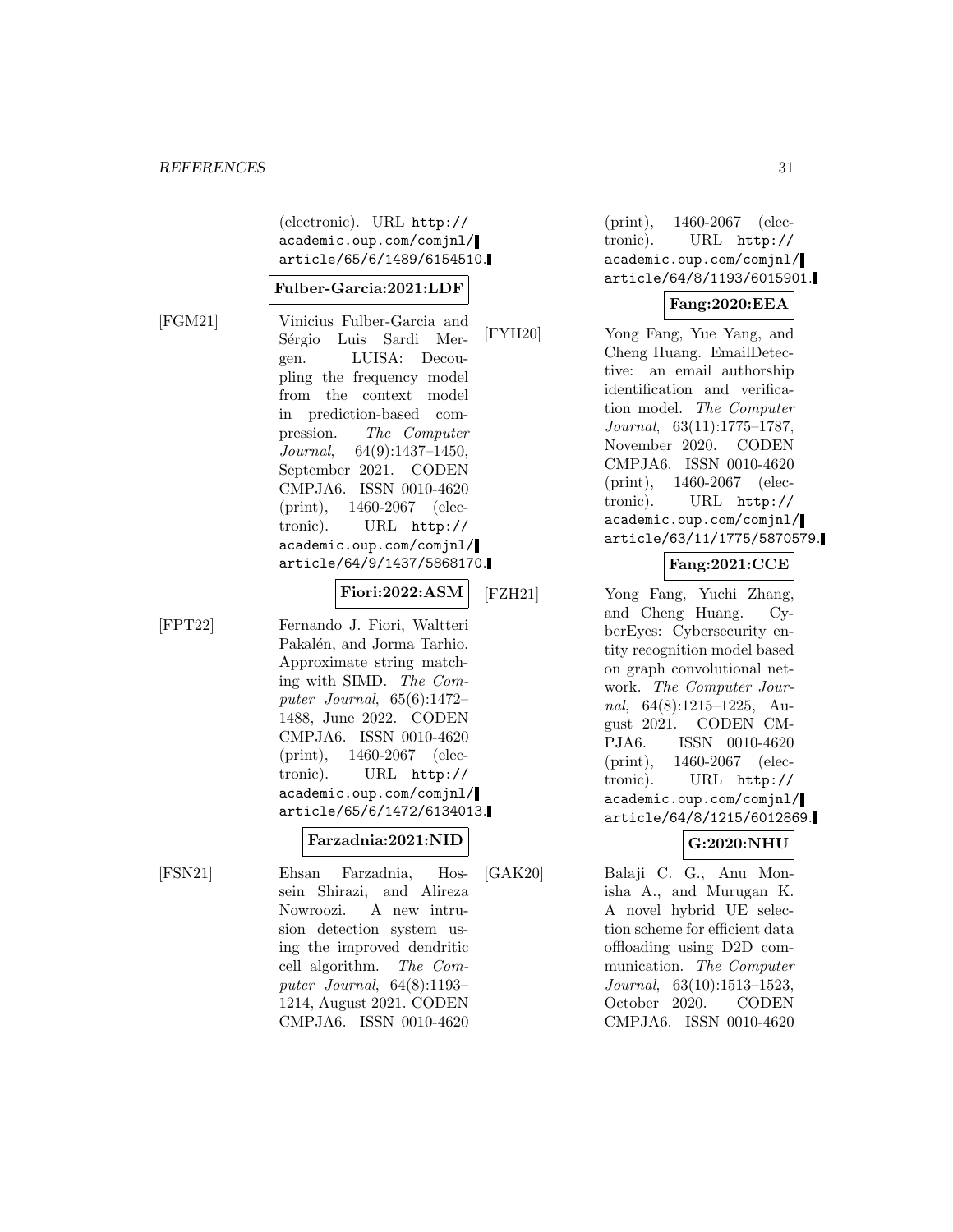(print), 1460-2067 (electronic). URL http:// academic.oup.com/comjnl/ article/63/10/1513/5855740.

#### **Ganesh:2020:PED**

[Gan20] N. Ganesh. Performance evaluation of depth adjustment and void aware pressure routing (DA-VAPR) protocol for underwater wireless sensor networks. The Computer Journal, 63(2):193–202, February 2020. CODEN CM-PJA6. ISSN 0010-4620 (print), 1460-2067 (electronic). URL http:// academic.oup.com/comjnl/ article/63/2/193/5613613.

#### **Guruvammal:2021:OFS**

[GCD21] S. Guruvammal, T. Chellatamilan, and L. Jegatha Deborah. Optimal feature selection and hybrid classification for autism detection in young children. The Computer Journal, 64(11):1760–1774, November 2021. CODEN CM-PJA6. ISSN 0010-4620 (print), 1460-2067 (electronic). URL http:// academic.oup.com/comjnl/ article/64/11/1760/6041173.

#### **Georgiou:2022:LTE**

[GCG<sup>+</sup>22] Kyriakos Georgiou, Zbigniew Chamski, Andres Amaya Garcia, David May, and Kerstin Eder. Lost in translation: Exposing hidden compiler optimization

opportunities. The Computer Journal, 65(3):718– 735, March 2022. CODEN CMPJA6. ISSN 0010-4620 (print), 1460-2067 (electronic). URL http:// academic.oup.com/comjnl/ article/65/3/718/5880035.

#### **Gu:2020:CCE**

[GCH20] Mei-Mei Gu, Jou-Ming Chang, and Rong-Xia Hao. On computing component (edge) connectivities of balanced hypercubes. The Computer Journal, 63(9):1311–1320, September 2020. CODEN CM-PJA6. ISSN 0010-4620 (print), 1460-2067 (electronic). URL http:// academic.oup.com/comjnl/ article/63/9/1311/5554332.

## **Gu:2021:SMC**

[GCH21] Mei-Mei Gu, Jou-Ming Chang, and Rong-Xia Hao. Strong Menger connectedness of augmented kary n-cubes. The Computer Journal, 64(5):812– 825, May 2021. CODEN CMPJA6. ISSN 0010-4620 (print), 1460-2067 (electronic). URL http:// academic.oup.com/comjnl/ article/64/5/812/5830802.

#### **Gupta:2022:CPC**

Surbhi Gupta and Manoj K. Gupta. Computational prediction of cervical cancer diagnosis using ensemblebased classification algo-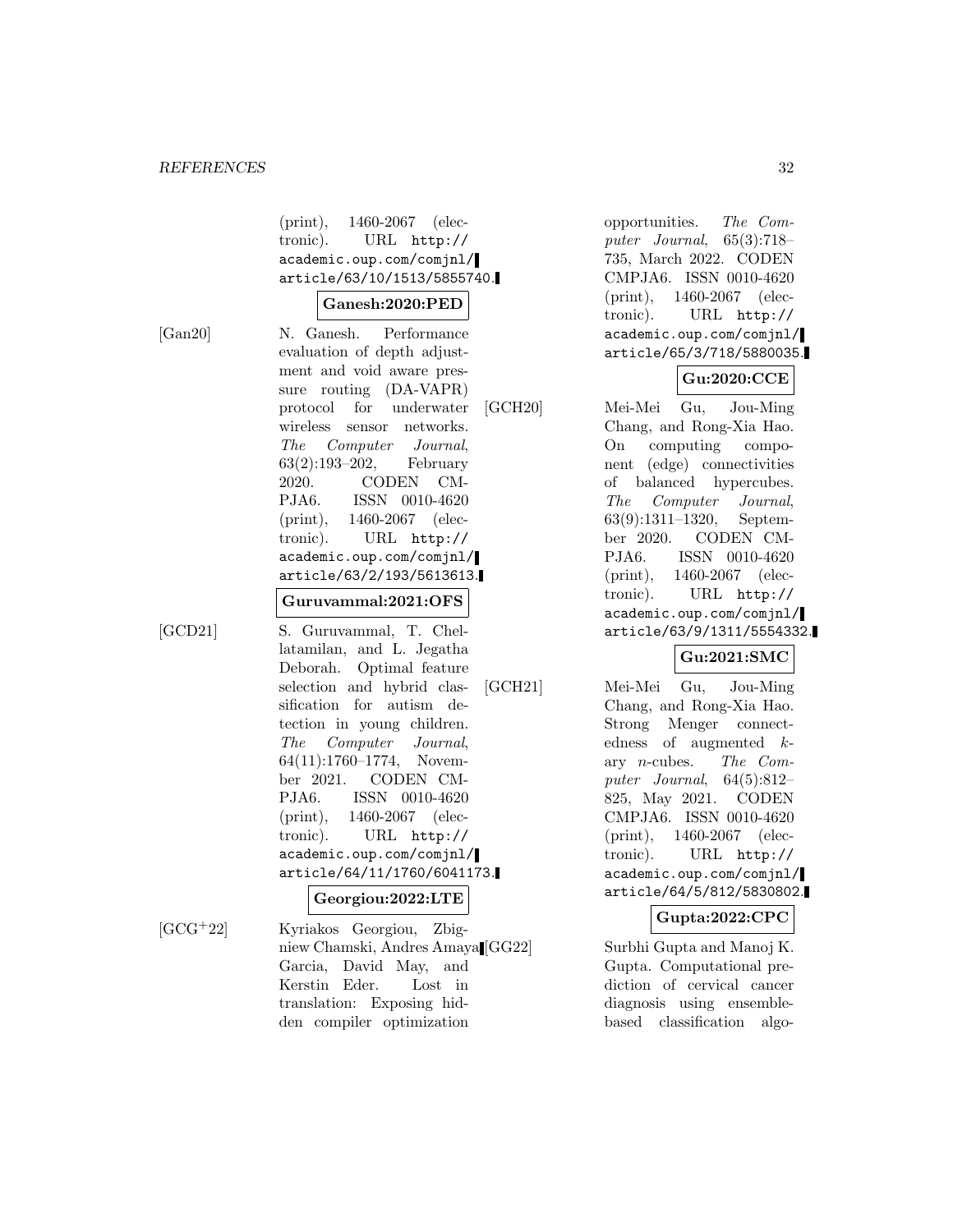|          | The Computer<br>rithm.<br>$Journal, 65(6):1527-1539,$<br>June 2022. CODEN CM-<br>PJA6.<br>ISSN<br>0010-4620<br>$(\text{print}),$<br>1460-2067<br>elec-<br>tronic).<br>URL<br>http://<br>academic.oup.com/comjnl/<br>article/65/6/1527/6153484.<br>[GK2                                                                                                                                             |
|----------|----------------------------------------------------------------------------------------------------------------------------------------------------------------------------------------------------------------------------------------------------------------------------------------------------------------------------------------------------------------------------------------------------|
|          | Gausseran:2021:SRM                                                                                                                                                                                                                                                                                                                                                                                 |
| [GGJM21] | Adrien Gausseran, Frederic<br>Giroire, Brigitte Jaumard,<br>and Joanna Moulierac. Be<br>scalable<br>and<br>rescue<br>my<br>during reconfigura-<br>slices<br>The Computer Jour-<br>tion.<br>nal, 64(10):1584-1599, Oc-<br>tober 2021. CODEN CM-<br>ISSN 0010-4620<br>P.JA6.<br>$(print), 1460-2067$ (elec-<br>URL<br>tronic).<br>http://<br>academic.oup.com/comjnl/<br>article/64/10/1584/6337892. |
|          | [GK]<br>Gu:2020:NAL                                                                                                                                                                                                                                                                                                                                                                                |
| [GHC20]  | Mei-Mei Gu, Rong-Xia Hao,<br>and Eddie Cheng.<br>Note<br>on applications of linearly<br>many faults. The Computer<br>$Journal, 63(9):1406-1416,$<br>September 2020. CODEN<br>CMPJA6.<br>ISSN 0010-4620<br>(print), 1460-2067 (elec-<br>tronic).<br>URL http://<br>academic.oup.com/comjnl/<br>article/63/9/1406/5614858.<br>Gu:2021:RAA                                                            |
|          |                                                                                                                                                                                                                                                                                                                                                                                                    |
| [GHC21]  | Mei-Mei Gu, Rong-Xia Hao,<br> GLI<br>and Jou-Ming Chang.<br>Re-                                                                                                                                                                                                                                                                                                                                    |

liability analysis of alternating group graphs and split-stars. The Computer Journal, 64(9):1425–1436,

September 2021. CODEN CMPJA6. ISSN 0010-4620 (print), 1460-2067 (electronic). URL http:// academic.oup.com/comjnl/ article/64/9/1425/5872128.

#### **Gandhmal:2021:WEF**

21] Dattatray P. Gandhmal and K. Kumar. Wrapperenabled feature selection and CPLM-based NARX model for stock market prediction. The Computer Journal, 64(2):169– 184, February 2021. CO-DEN CMPJA6. ISSN 0010- 4620 (print), 1460-2067 (electronic). URL http:// academic.oup.com/comjnl/ article/64/2/169/5894133.

# **Geetha:2022:WRT**

K22] R. Geetha, S. Karthika, and Ponnurangam Kumaraguru. I regret for this tweet?' — Twitter user's behavior analysis system for private data disclosure. The Computer Journal, 65(2):275– 296, February 2022. CO-DEN CMPJA6. ISSN 0010- 4620 (print), 1460-2067 (electronic). URL http:// academic.oup.com/comjnl/ article/65/2/275/5824617.

## **Gan:2021:NNM**

[GLLANGT] Jiangzhang Gan, Tong Liu, Li Li, and Jilian Zhang. Non-negative matrix factorization: a survey. The Computer Journal,  $64(7):1080-$ 1092, July 2021. CODEN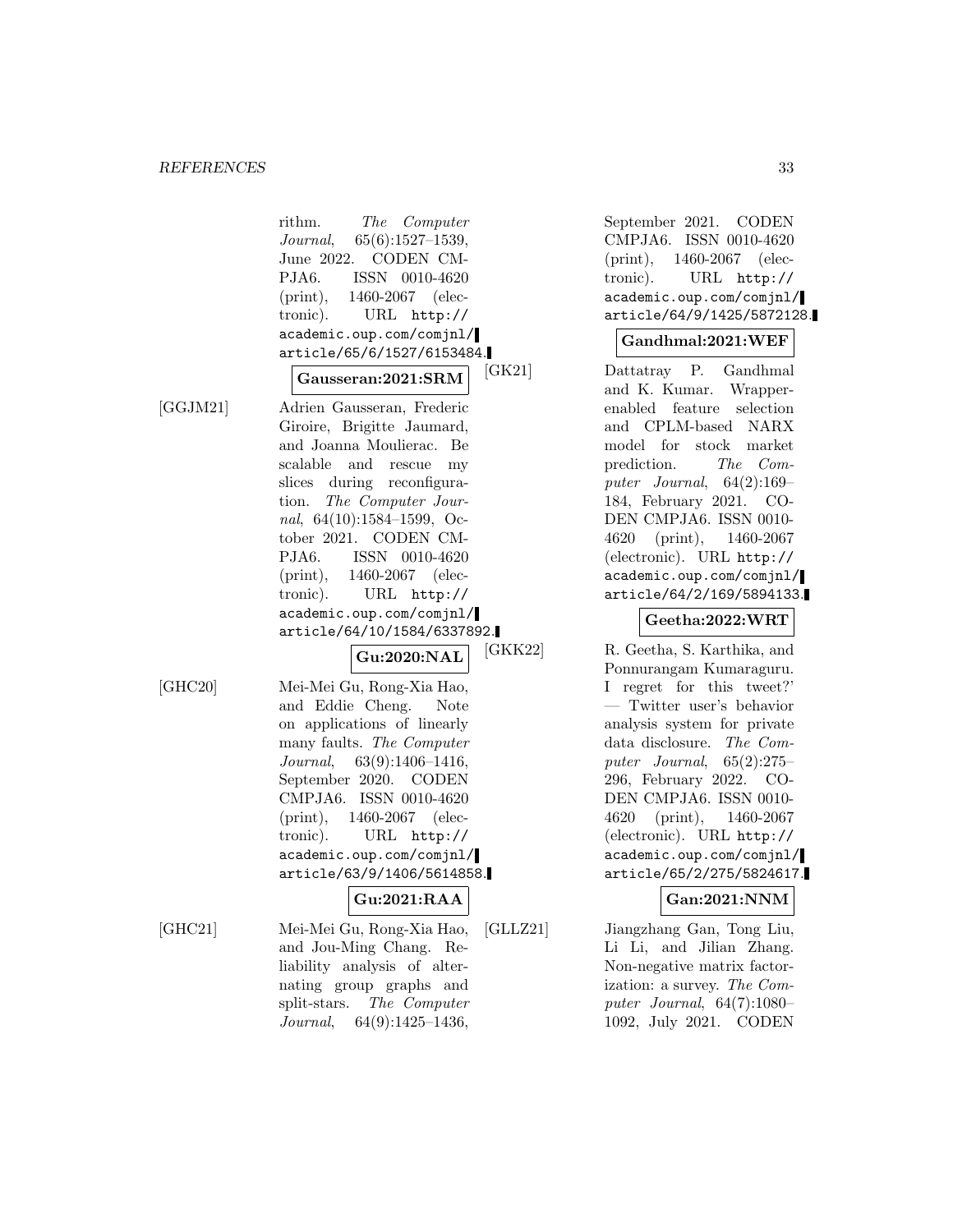CMPJA6. ISSN 0010-4620 (print), 1460-2067 (electronic). URL http:// academic.oup.com/comjnl/ article/64/7/1080/6323682.

#### **Gokcen:2021:CAD**

[Gök21] Ahmet Gökçen. Computeraided diagnosis system for chronic obstructive pulmonary disease using empirical wavelet transform on auscultation sounds. The Computer Journal, 64(11):1775–1783, November 2021. CODEN CM-PJA6. ISSN 0010-4620 (print), 1460-2067 (electronic). URL http:// academic.oup.com/comjnl/ article/64/11/1775/6132390.

# **Gokulkumari:2022:MEA**

- 
- [Gok22] G. Gokulkumari. Metaheuristicenabled artificial neural network framework for multimodal biometric recognition with local fusion visual features. The Computer Journal, 65(6):1586– 1597, June 2022. CODEN CMPJA6. ISSN 0010-4620 (print), 1460-2067 (electronic). URL http:// academic.oup.com/comjnl/ article/65/6/1586/6167838.

#### **Gandotra:2021:SSD**

[GP21] Rahil Gandotra and Levi Perigo. SDVoIP — a software-defined VoIP frame-I [GR21] work for SIP and dynamic QoS. The Computer Journal, 64(2):254–263, February 2021. CODEN CM-PJA6. ISSN 0010-4620 (print), 1460-2067 (electronic). URL http:// academic.oup.com/comjnl/ article/64/2/254/6032271.

## **Ghuge:2020:WQS**

[GPR20] C. A. Ghuge, V. Chandra Prakash, and Sachin D. Ruikar. Weighed queryspecific distance and hybrid NARX neural network for video object retrieval. The Computer Journal, 63(11):1738–1755, November 2020. CODEN CMPJA6. ISSN 0010-4620 (print), 1460-2067 (electronic). URL http:// academic.oup.com/comjnl/ article/63/11/1738/5618962.

## **Guo:2020:IPR**

[GQL<sup>+</sup>20] Wei Guo, Sujuan Qin, Jun Lu, Fei Gao, Zhengping Jin, and Qiaoyan Wen. Improved proofs of retrievability and replication for data availability in cloud storage. The Computer Journal, 63(8):1216–1230, August 2020. CODEN CM-PJA6. ISSN 0010-4620 (print), 1460-2067 (electronic). URL http:// academic.oup.com/comjnl/ article/63/8/1216/5686324.

#### **Gupta:2021:ETT**

Vishan Kumar Gupta and Prashant Singh Rana. Ensemble technique for toxicity prediction of small drug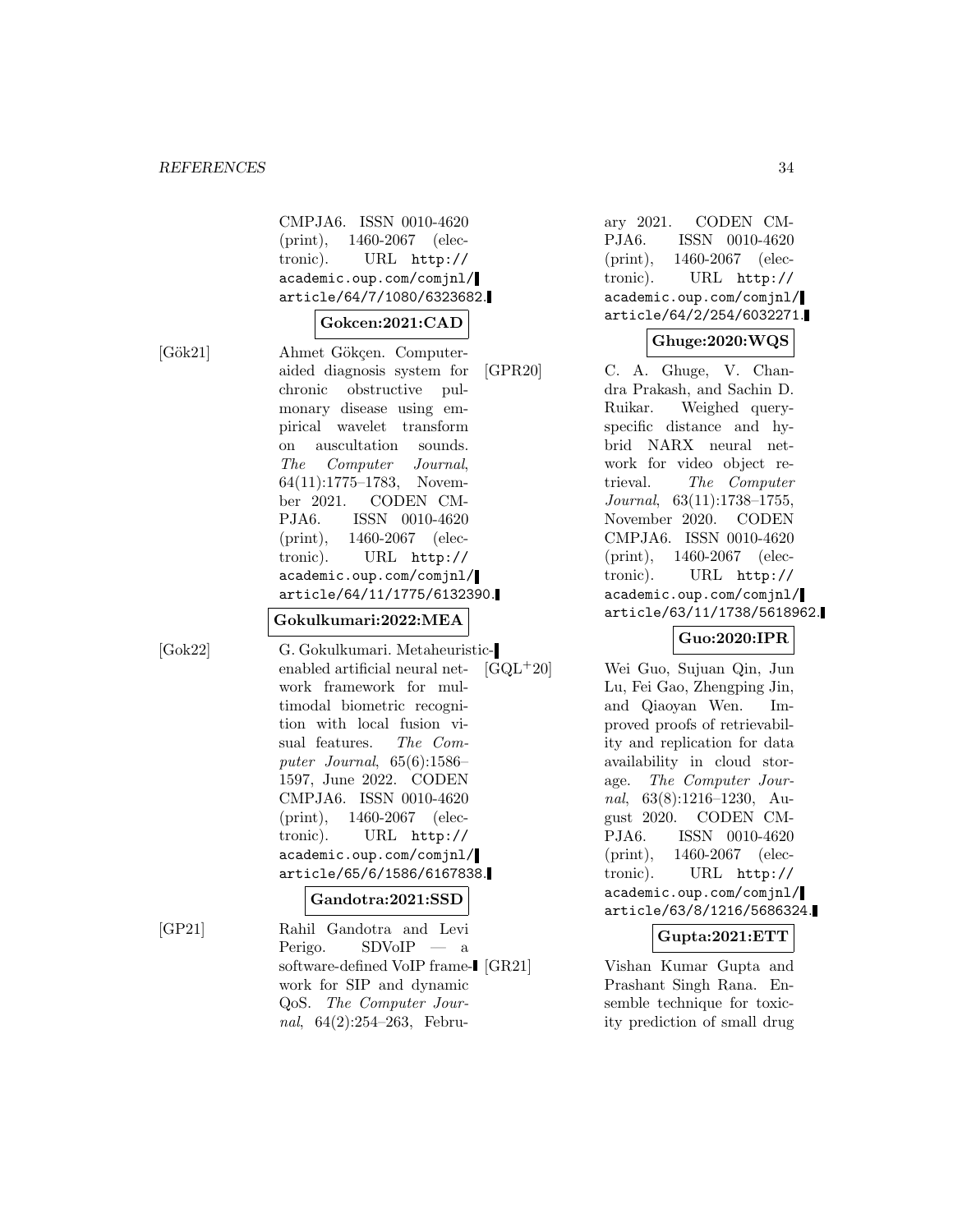molecules of the antioxidant response element signalling pathway. The Computer Journal, 64(12):1861–1875, December 2021. CODEN CMPJA6. ISSN 0010-4620 (print), 1460-2067 (electronic). URL http:// academic.oup.com/comjnl/ article/64/12/1861/5739941.

# **Gavade:2022:DMH**

[GR22] Anil B Gavade and Vijay S Rajpurohit. S-DolLion-MSVNN: a hybrid model for developing the super-resolution image from the multispectral satellite image. The Computer Journal, 65(4):757– 772, April 2022. CODEN CMPJA6. ISSN 0010-4620 (print), 1460-2067 (electronic). URL http:// academic.oup.com/comjnl/ article/65/4/757/5894718.

#### **Gokuldhev:2022:LPB**

[GS22] M. Gokuldhev and G. Singaravel. Local pollinationbased moth search algorithm for task-scheduling heterogeneous cloud environment. The Computer Journal, 65(2):382– 395, February 2022. CO-DEN CMPJA6. ISSN 0010- 4620 (print), 1460-2067 (electronic). URL http:// academic.oup.com/comjnl/ article/65/2/382/5860965.

## **Gharibi:2021:CBM**

[GSFS21] Reza Gharibi, Atefeh Safdel,

Seyed Mostafa Fakhrahmad, and Mohammad Hadi Sadreddini. A content-based model for tag recommendation in software information sites. The Computer Journal, 64(11):1680–1691, November 2021. CODEN CMPJA6. ISSN 0010-4620 (print), 1460-2067 (electronic). URL http:// academic.oup.com/comjnl/ article/64/11/1680/5682398.

## **Gong:2020:DCF**

[GYY<sup>+</sup>20] Faming Gong, Hanbing Yue, Xiangbing Yuan, Wenjuan Gong, and Tao Song. Discriminative correlation filter for long-time tracking. The Computer Journal, 63(3): 460–468, March 2020. CO-DEN CMPJA6. ISSN 0010- 4620 (print), 1460-2067 (electronic). URL http:// academic.oup.com/comjnl/ article/63/3/460/5498234.

# **Gao:2021:EDC**

[GZL<sup>+</sup>21] Rui Gao, Yuanyuan Zhu, Mingye Li, Shoufeng Li, and Xiaohu Shi. Encoder– decoder couplet generation model based on 'trapezoidal context' character vector. The Computer Journal, 64(3):286–295, March 2021. CODEN CM-PJA6. ISSN 0010-4620 (print), 1460-2067 (electronic). URL http:// academic.oup.com/comjnl/ article/64/3/286/5860617.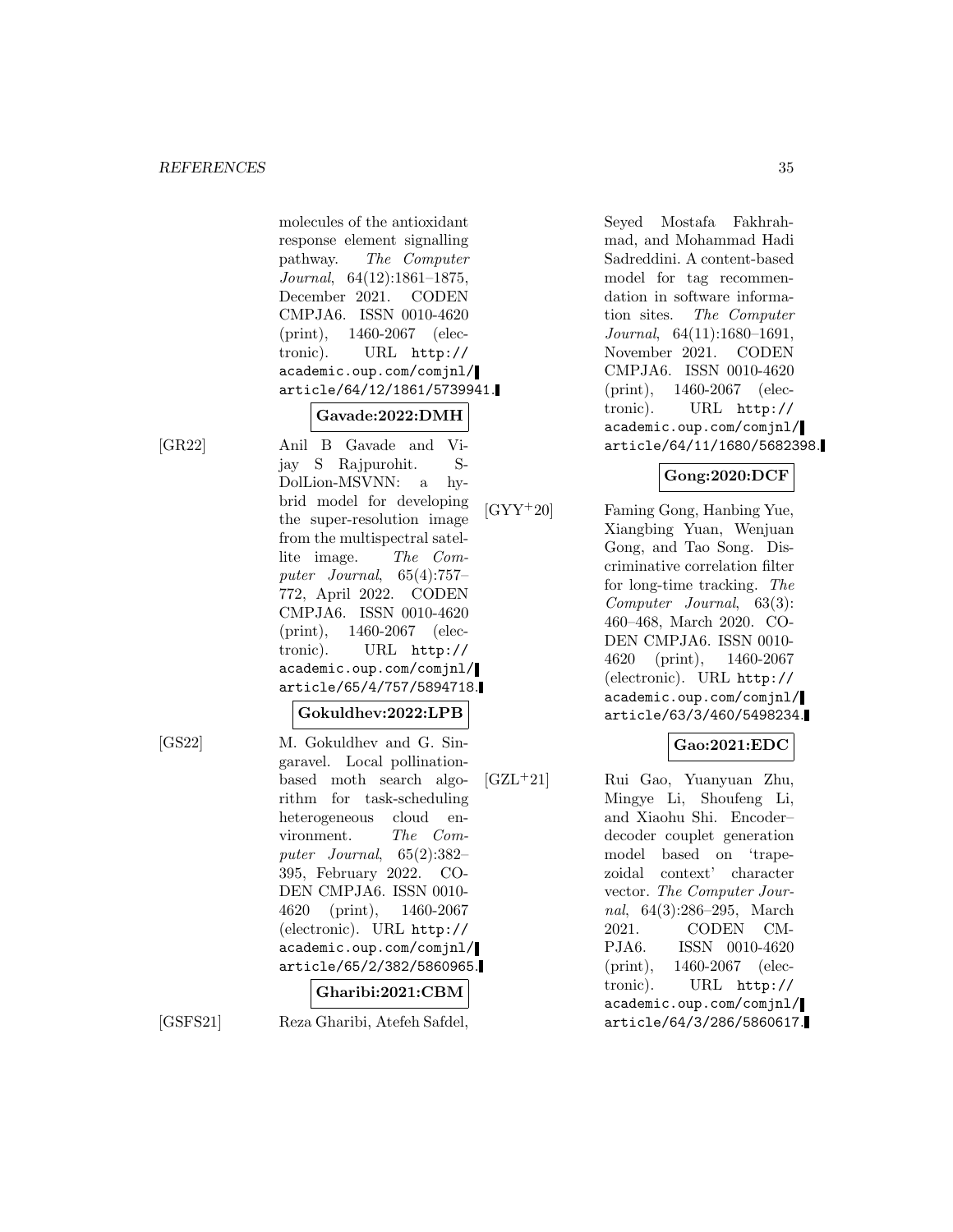[HAWA<sup>+</sup>22] Anwer Mustafa Hilal, Fahd N. Al-Wesabi, Abdelzahir Abdelmaboud, Manar Ahmed Hamza, Mohammad Mahzari, and Abdulkhaleq Q. A. Hassan. A hybrid intelligent text watermarking and natural language processing approach for transferring and receiving an authentic English text via Internet. The Computer Journal, 65(2):423–435, February 2022. CODEN CM-PJA6. ISSN 0010-4620 (print), 1460-2067 (electronic). URL http:// academic.oup.com/comjnl/ article/65/2/423/6309918.

**Hilal:2022:HIT**

**Huang:2021:CAC** [HCZ<sup>+</sup>21] Rubing Huang, Haibo Chen, Yunan Zhou, Tsong Yueh Chen, Dave Towey, Man Fai Lau, Sebastian Ng, Robert Merkel, and Jinfu Chen. Covering array constructors: an experimental analysis of their interaction coverage and fault detection. The Computer Journal, 64(5): 762–788, May 2021. CO-DEN CMPJA6. ISSN 0010- 4620 (print), 1460-2067 (electronic). URL http:// academic.oup.com/comjnl/ article/64/5/762/5822659. **Hasanzadeh:2022:RBR** [HFT22] S. Hasanzadeh, S. M. Fakhrahmad, and M. Taheri. Review-based recommender

systems: a proposed rating prediction scheme using word embedding representation of reviews. The Computer Journal, 65(2):345– 354, February 2022. CO-DEN CMPJA6. ISSN 0010- 4620 (print), 1460-2067 (electronic). URL http:// academic.oup.com/comjnl/ article/65/2/345/5837819.

## **Huynh:2022:NAD**

[HH22] Hieu Trung Huynh and Tran Minh Hoang. A novel approach for determining meal plan for gestational diabetes mellitus using artificial intelligence. The Computer Journal, 65(5):1088– 1097, May 2022. CODEN CMPJA6. ISSN 0010-4620 (print), 1460-2067 (electronic). URL http:// academic.oup.com/comjnl/ article/65/5/1088/6023092.

#### **Hsieh:2022:IES**

[HHC22] Ping-Chi Hsieh, Der-Juinn Horng, and Hong-Yi Chang. International expansion selection model by machine learning — a proprietary model. The Computer Journal, 65(2):217–236, February 2022. CODEN CM-PJA6. ISSN 0010-4620 (print), 1460-2067 (electronic). URL http:// academic.oup.com/comjnl/ article/65/2/217/5824920.

### **Hao:2022:AEC**

[HHLL22] Wangli Hao, Meng Han,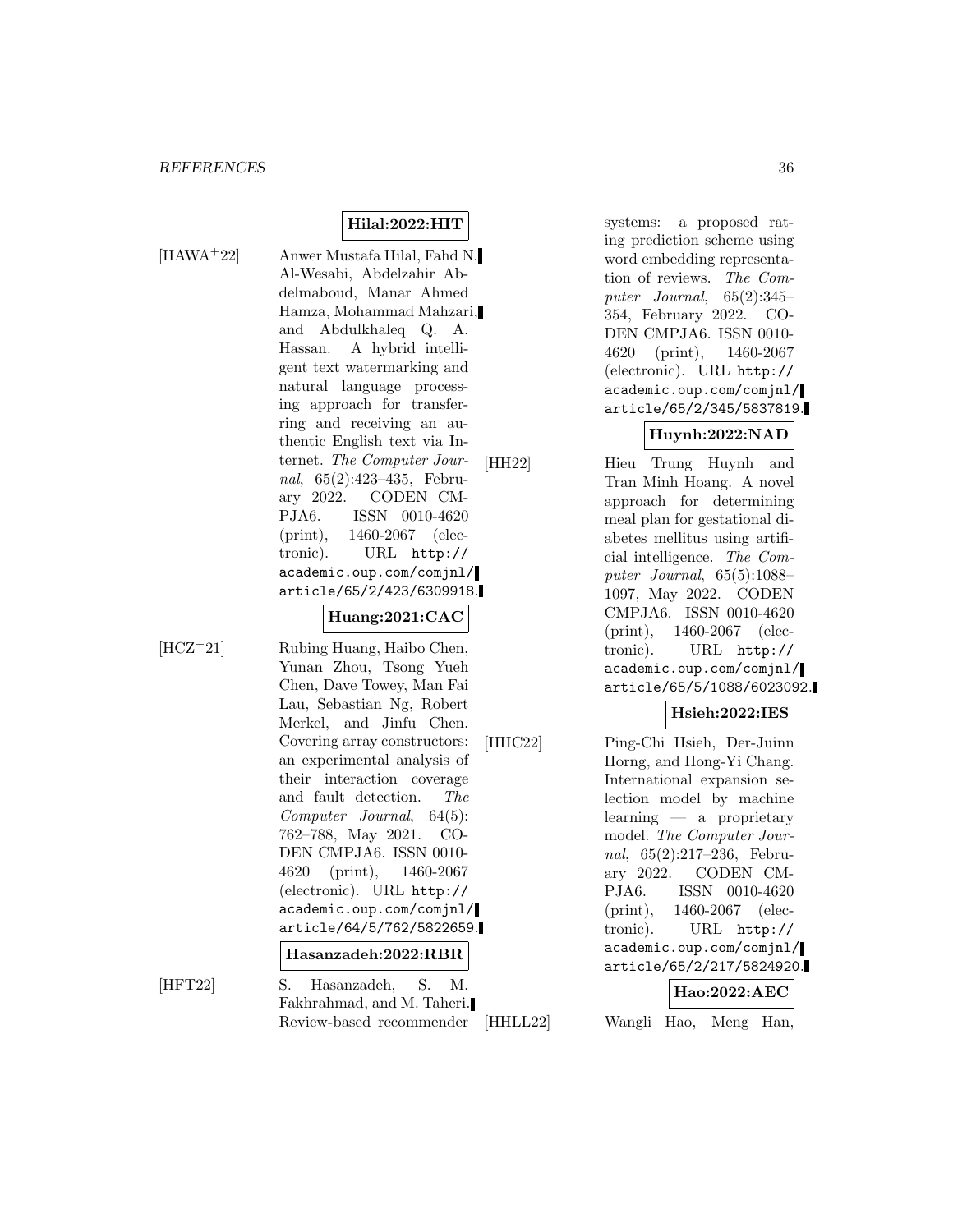Shancang Li, and Fuzhong Li. An attention enhanced cross-modal image–sound mutual generation model for birds. The Computer Journal, 65(2):410–422, February 2022. CODEN CM-PJA6. ISSN 0010-4620 (print), 1460-2067 (electronic). URL http:// academic.oup.com/comjnl/ article/65/2/410/6124656.

# **Huang:2020:DRR**

[HHX<sup>+</sup>20] Longji Huang, Jianbin Huang, Yueshen Xu, Zhiqiang Zhao, and Zhenghao Zhang. Driving route recommendation with profit maximization in ride sharing. The Computer Journal, 63(11):1607–1623, November 2020. CODEN CM-PJA6. ISSN 0010-4620 (print), 1460-2067 (electronic). URL http:// academic.oup.com/comjnl/ article/63/11/1607/5628026.

#### **Huang:2020:SDT**

[HJ20] Tianwen Huang and Fei Jiao. Study on data transfer in meteorological forecast of small and medium-sized cities and its application in Zhaoqing City. The Computer Journal, 63(7):1076– 1083, July 2020. CODEN CMPJA6. ISSN 0010-4620 (print), 1460-2067 (electronic). URL http:// academic.oup.com/comjnl/ article/63/7/1076/5560310.

[HJK20] Mohammed Haddad, Colette Johnen, and Sven Köhler. Polynomial silent self-stabilizing p-star decomposition. The Computer Journal, 63(2):253– 266, February 2020. CO-DEN CMPJA6. ISSN 0010- 4620 (print), 1460-2067 (electronic). URL http:// academic.oup.com/comjnl/ article/63/2/253/5618961.

# **Hu:2022:NDP**

Xichao Hu, Yongqiang Li, Lin Jiao, and Mingsheng Wang. New division property propagation table: Applications to block ciphers with large S-boxes. The Computer Journal, 65(6): 1560–1573, June 2022. CO-DEN CMPJA6. ISSN 0010- 4620 (print), 1460-2067 (electronic). URL http:// academic.oup.com/comjnl/ article/65/6/1560/6134263.

### **Han:2021:TIC**

[HLML21] Gang Han, Menggang Li, Yiduo Mei, and Deming Li. Transportation index computation: a development theme miningbased approach. The Computer Journal, 64(3):337– 346, March 2021. CODEN CMPJA6. ISSN 0010-4620 (print), 1460-2067 (electronic). URL http:// academic.oup.com/comjnl/ article/64/3/337/5905458.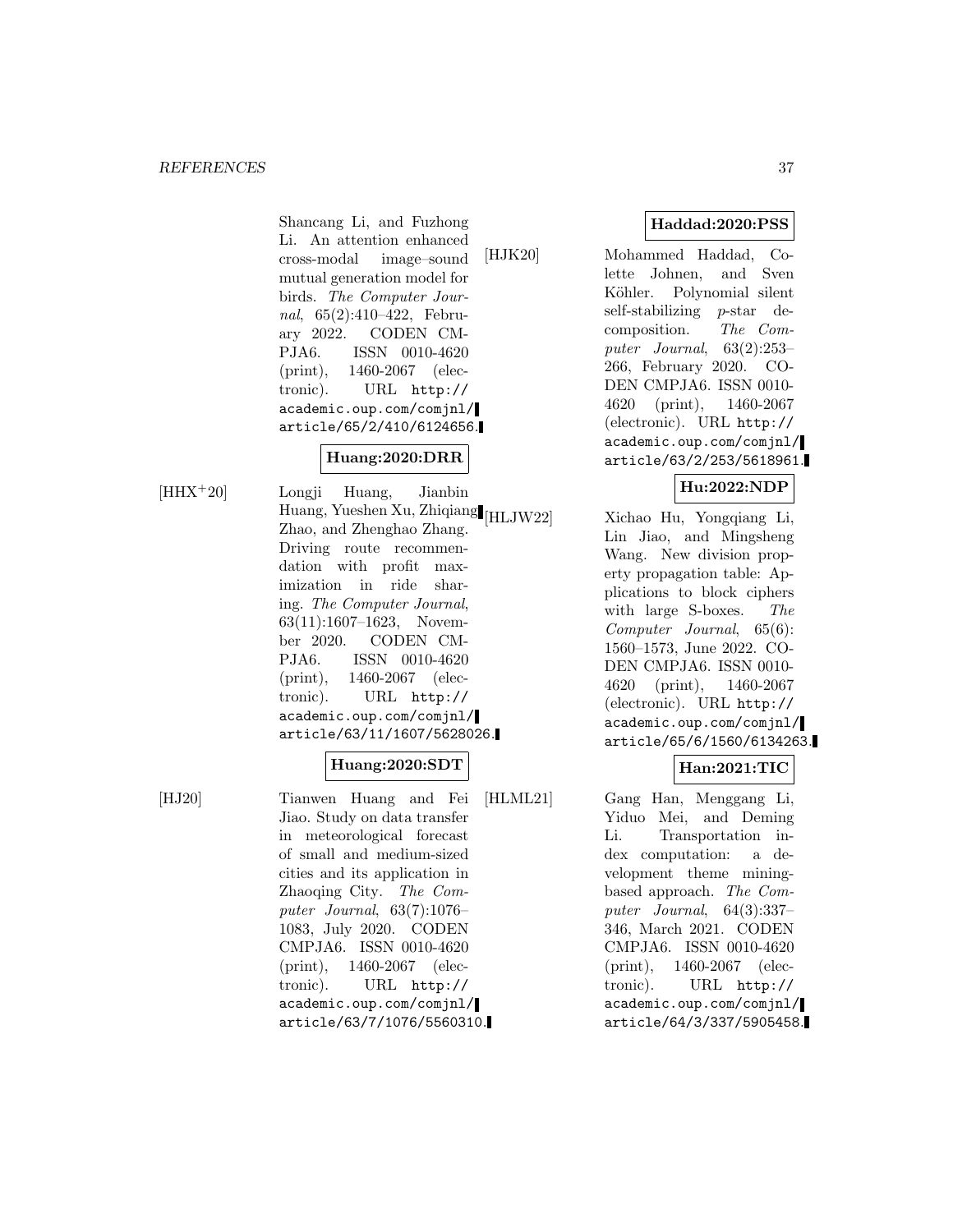# **Huang:2022:SRA**

[HLX22] Yanze Huang, Limei Lin, and Li Xu. Subgraph reliability of alternating group graph with uniform and nonuniform vertex fault-free probabilities. The Computer Journal, 65(3):589– 605, March 2022. CODEN CMPJA6. ISSN 0010-4620 (print), 1460-2067 (electronic). URL http:// academic.oup.com/comjnl/ article/65/3/589/5879957.

# **Hellings:2021:RAS**

[HPV<sup>+</sup>21] Jelle Hellings, Catherine L. Pilachowski, Dirk Van Gucht, Marc Gyssens, and Yuqing Wu. From relation algebra to semi-join algebra: an approach to graph query optimization. The Computer Journal, 64(5):789– 811, May 2021. CODEN CMPJA6. ISSN 0010-4620 (print), 1460-2067 (electronic). URL http:// academic.oup.com/comjnl/ article/64/5/789/5827080.

# **Huang:2022:CSB**

[HSL<sup>+</sup>22] Jianbin Huang, Heli Sun, He Li, Longji Huang, Ao Li, and Xiangyu Wang. Central station-based demand prediction for determining target inventory in a bikesharing system. The Computer Journal, 65(3):573– 588, March 2022. CODEN CMPJA6. ISSN 0010-4620 (print), 1460-2067 (electronic). URL http:// academic.oup.com/comjnl/ article/65/3/573/5879956.

# **Hao:2021:LSS**

[HWS21] Shijie Hao, Zhonghao Wang, and Fuming Sun. LEDet: a single-shot real-time object detector based on low-light image enhancement. The Computer Journal, 64(7): 1028–1038, July 2021. CO-DEN CMPJA6. ISSN 0010- 4620 (print), 1460-2067 (electronic). URL http:// academic.oup.com/comjnl/ article/64/7/1028/6275475.

# **Huang:2020:ULT**

[HYZ<sup>+</sup>20] Meijuan Huang, Bo Yang, Mingwu Zhang, Lina Zhang, and Hongxia Hou. Updatable lossy trapdoor functions under consecutive leakage. The Computer Journal, 63(4):648– 656, April 2020. CODEN CMPJA6. ISSN 0010-4620 (print), 1460-2067 (electronic). URL http:// academic.oup.com/comjnl/ article/63/4/648/5667451.

# **Huang:2022:CLR**

[HYZH22] Meijuan Huang, Bo Yang, Yanwei Zhou, and Xuewei Hu. Continual leakageresilient hedged public-key encryption. The Computer Journal, 65(6):1574–1585, June 2022. CODEN CM-PJA6. ISSN 0010-4620 (print), 1460-2067 (electronic). URL http://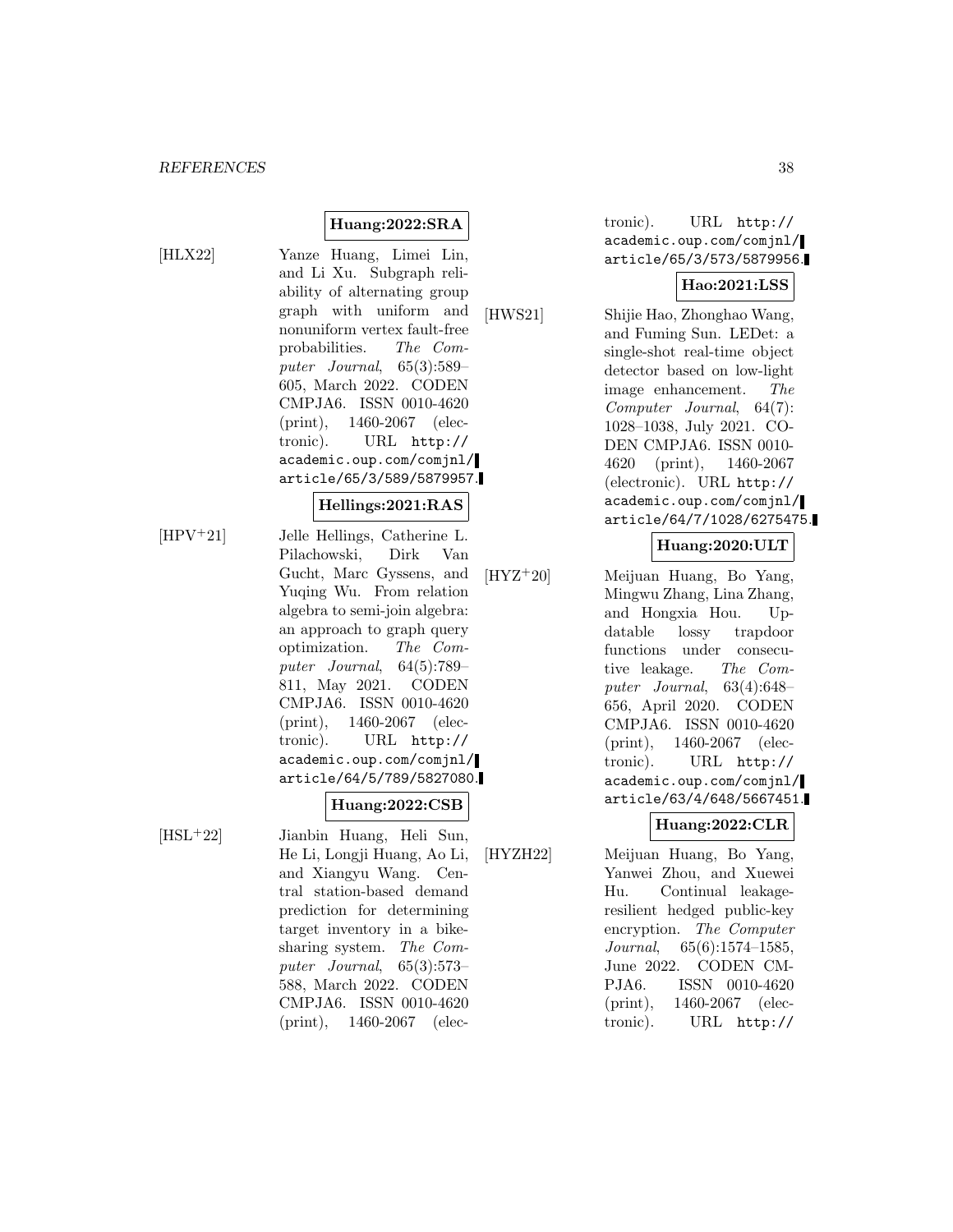# academic.oup.com/comjnl/ article/65/6/1574/6134264.

# **Hu:2021:ALS**

[HZW21] Rongyao Hu, Leyuan Zhang, and Jian Wei. Adaptive Laplacian support vector machine for semi-supervised learning. The Computer Journal, 64(7):1005–1015, July 2021. CODEN CM-PJA6. ISSN 0010-4620 (print), 1460-2067 (electronic). URL http:// academic.oup.com/comjnl/ article/64/7/1005/6259636.

# **Huang:2021:DIR**

[HZY21] Weidong Huang, Shuting Zhu, and Xinkai Yao. Destination image recognition and emotion analysis: Evidence from user-generated content of online travel communities. The Computer Journal, 64(3):296– 304, March 2021. CODEN CMPJA6. ISSN 0010-4620 (print), 1460-2067 (electronic). URL http:// academic.oup.com/comjnl/ article/64/3/296/5866111.

**He:2020:HMM**

[HZZ20] Binjie He, Dong Zhang, and Chang Zhao. Hidden Markov model-based load balancing in data center networks. The Computer Journal, 63(10):1449–1462, October 2020. CODEN CM-PJA6. ISSN 0010-4620 (print), 1460-2067 (electronic). URL http://

# academic.oup.com/comjnl/ article/63/10/1449/5666159.

#### **Jiang:2020:MBC**

[JCY<sup>+</sup>20] Lili Jiang, Xiaolin Chang, Runkai Yang, Jelena Mišić, and Vojislav B. Mišić. Model-based comparison of cloud-edge computing resource allocation policies. The Computer Journal, 63(10):1564–1583, October 2020. CODEN CM-PJA6. ISSN 0010-4620 (print), 1460-2067 (electronic). URL http:// academic.oup.com/comjnl/ article/63/10/1564/5865371.

# **Jiao:2020:GDA**

[JLH20] Lin Jiao, Yongqiang Li, and Yonglin Hao. A guess-anddetermine attack on SNOW-V stream cipher. The Computer Journal, 63(12):1789– 1812, December 2020. CO-DEN CMPJA6. ISSN 0010- 4620 (print), 1460-2067 (electronic). URL http:// academic.oup.com/comjnl/ article/63/12/1789/5739948.

# **Jain:2022:FFG**

[JMV22] Amita Jain, Kanika Mittal, and Kunwar Singh Vaisla. FLAKE: Fuzzy graph centrality-based automatic keyword extraction. The Computer Journal, 65(4):926–939, April 2022. CODEN CM-PJA6. ISSN 0010-4620 (print), 1460-2067 (electronic). URL http://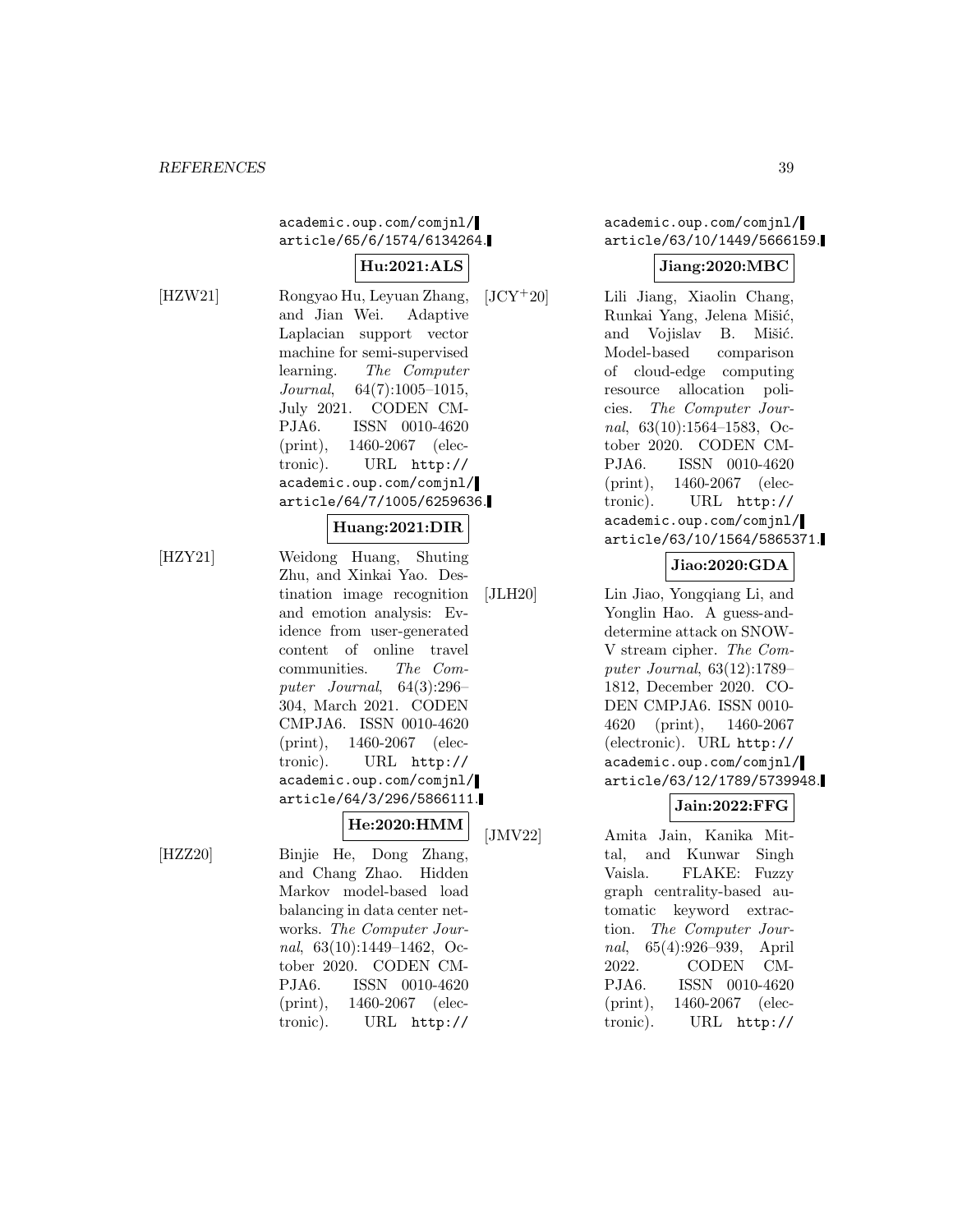# academic.oup.com/comjnl/ article/65/4/926/6015899.

### **Jiang:2020:SCR**

[JTGJ20] Jiafu Jiang, Linyu Tang, Ke Gu, and WeiJia Jia. Secure computing resource allocation framework for open fog computing. The Computer Journal, 63(4):567– 592, April 2020. CODEN CMPJA6. ISSN 0010-4620 (print), 1460-2067 (electronic). URL http:// academic.oup.com/comjnl/ article/63/4/567/5717858.

# **Ji:2021:IMS**

[JZD21] Fulei Ji, Wentao Zhang, and Tianyou Ding. Improving Matsui's search algorithm for the best differential/linear trails and its applications for DES, DESL and GIFT. The Computer Journal, 64(4):610– 627, April 2021. CODEN CMPJA6. ISSN 0010-4620 (print), 1460-2067 (electronic). URL http:// academic.oup.com/comjnl/ article/64/4/610/5880463.

# **Karaata:2020:SSM**

[KA20] Mehmet Hakan Karaata and Anwar Nais AlMutairi. A snap-stabilizing mwave algorithm for tree networks. The Computer Journal, 63(2):220–238, February 2020. CODEN CM-PJA6. ISSN 0010-4620 (print), 1460-2067 (electronic). URL http://

# academic.oup.com/comjnl/ article/63/2/220/5721330.

# **Kazmi:2022:SCA**

[KAMA22] Syed Saqib Ali Kazmi, Mehreen Ahmed, Rafia Mumtaz, and Zahid Anwar. Spatiotemporal clustering and analysis of road accident hotspots by exploiting GIS technology and kernel density estimation. The Computer Journal, 65(2):155–176, February 2022. CODEN CM-PJA6. ISSN 0010-4620 (print), 1460-2067 (electronic). URL http:// academic.oup.com/comjnl/ article/65/2/155/5709697.

# **Kumar:2022:MOR**

[KB22] Katukuri Arun Kumar and Ravi Boda. A multiobjective randomly updated beetle swarm and multiverse optimization for brain tumor segmentation and classification. The Computer Journal, 65(4):1029– 1052, April 2022. CODEN CMPJA6. ISSN 0010-4620 (print), 1460-2067 (electronic). URL http:// academic.oup.com/comjnl/ article/65/4/1029/6414419.

# **Kung:2021:TTT**

[KCLH21] Tzu-Liang Kung, Hon-Chan Chen, Chia-Hui Lin, and Lih-Hsing Hsu. Three types of two-disjoint-cycle-cover pancyclicity and their applications to cycle embedding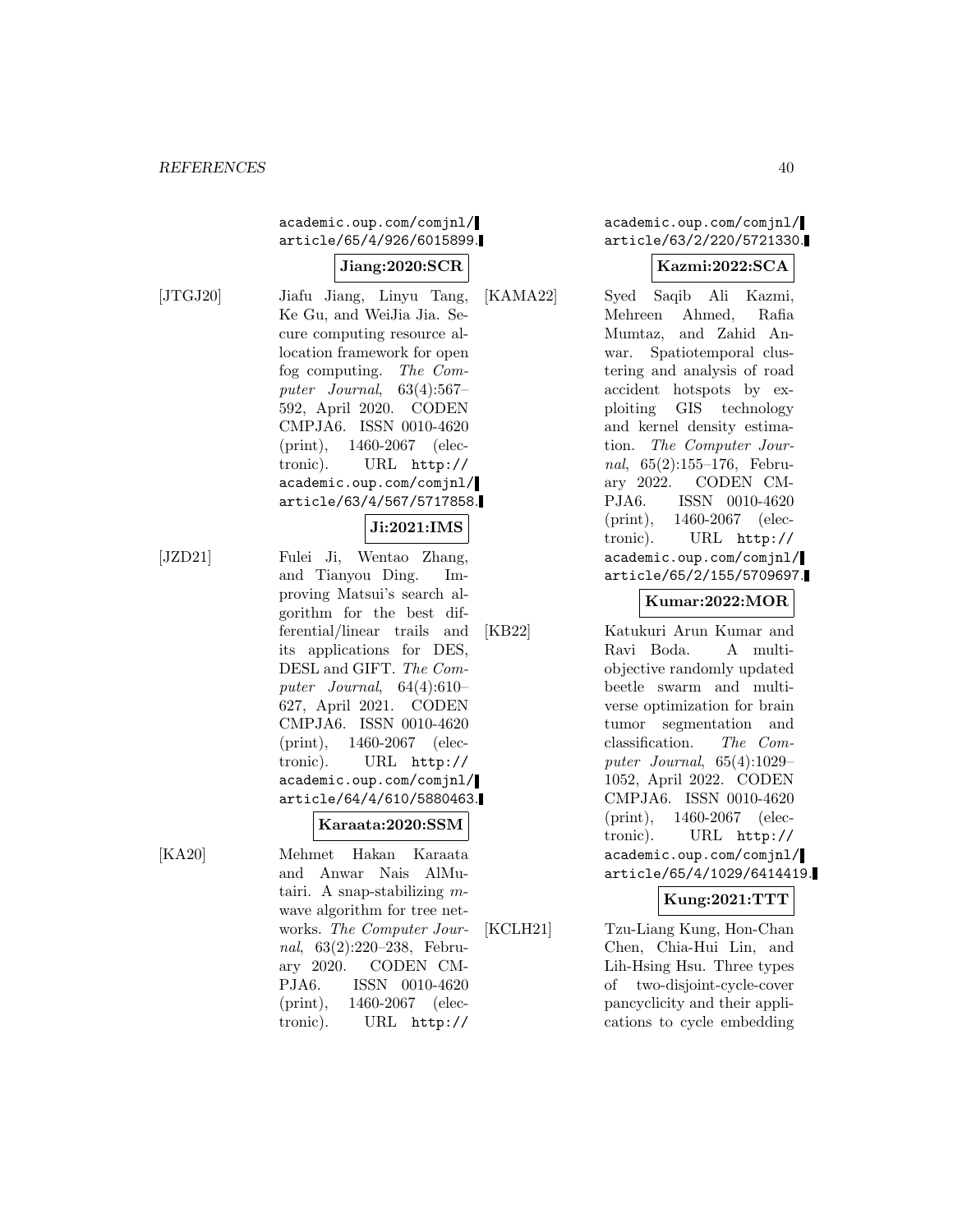in locally twisted cubes. The Computer Journal, 64(1): 27–37, January 2021. CO-DEN CMPJA6. ISSN 0010- 4620 (print), 1460-2067 (electronic). URL http:// academic.oup.com/comjnl/ article/64/1/27/5628025.

**Khaire:2021:ERF**

[KD21] Utkarsh Mahadeo Khaire and R. Dhanalakshmi. Effects of random forest parameters in the selection of biomarkers. The Computer Journal, 64(12):1840–1847, December 2021. CODEN CMPJA6. ISSN 0010-4620 (print), 1460-2067 (electronic). URL http:// academic.oup.com/comjnl/ article/64/12/1840/5808799.

#### **Kenny:2020:HFM**

[Ken20] Ian Kenny. Hydrographical flow modelling of the River Severn using particle swarm optimization. The Computer Journal, 63(11):1713– 1726, November 2020. CO-DEN CMPJA6. ISSN 0010- 4620 (print), 1460-2067 (electronic). URL http:// academic.oup.com/comjnl/ article/63/11/1713/5618958.

# **Kammoun:2022:MBS**

[KGA22] Hager Kammoun, Imen Gabsi, and Ikram Amous. MeSH-based semantic indexing approach to enhance biomedical information retrieval. The Computer Journal, 65(3):516–

536, March 2022. CODEN CMPJA6. ISSN 0010-4620 (print), 1460-2067 (electronic). URL http:// academic.oup.com/comjnl/ article/65/3/516/5869138.

# **Keles:2021:PAB**

[KKK21] Mumine Kaya Keles, Umit Kilic, and Abdullah Emre Keles. Proposed artificial bee colony algorithm as feature selector to predict the leadership perception of site managers. The Computer Journal, 64(3):408– 417, March 2021. CODEN CMPJA6. ISSN 0010-4620 (print), 1460-2067 (electronic). URL http:// academic.oup.com/comjnl/ article/64/3/408/6046268.

# **Kubilay:2021:KEP**

[KKM21] Murat Yasin Kubilay, Mehmet Sabir Kiraz, and Haci Ali Mantar. KORGAN: an efficient PKI architecture based on PBFT through dynamic threshold signatures. The Computer Journal, 64(4):564– 574, April 2021. CODEN CMPJA6. ISSN 0010-4620 (print), 1460-2067 (electronic). URL http:// academic.oup.com/comjnl/ article/64/4/564/5890396.

#### **Kumar:2020:AIS**

[KP20] B. Mathan Kumar and R. PushpaLakshmi. An approach for image search and retrieval by clusterbased indexing of binary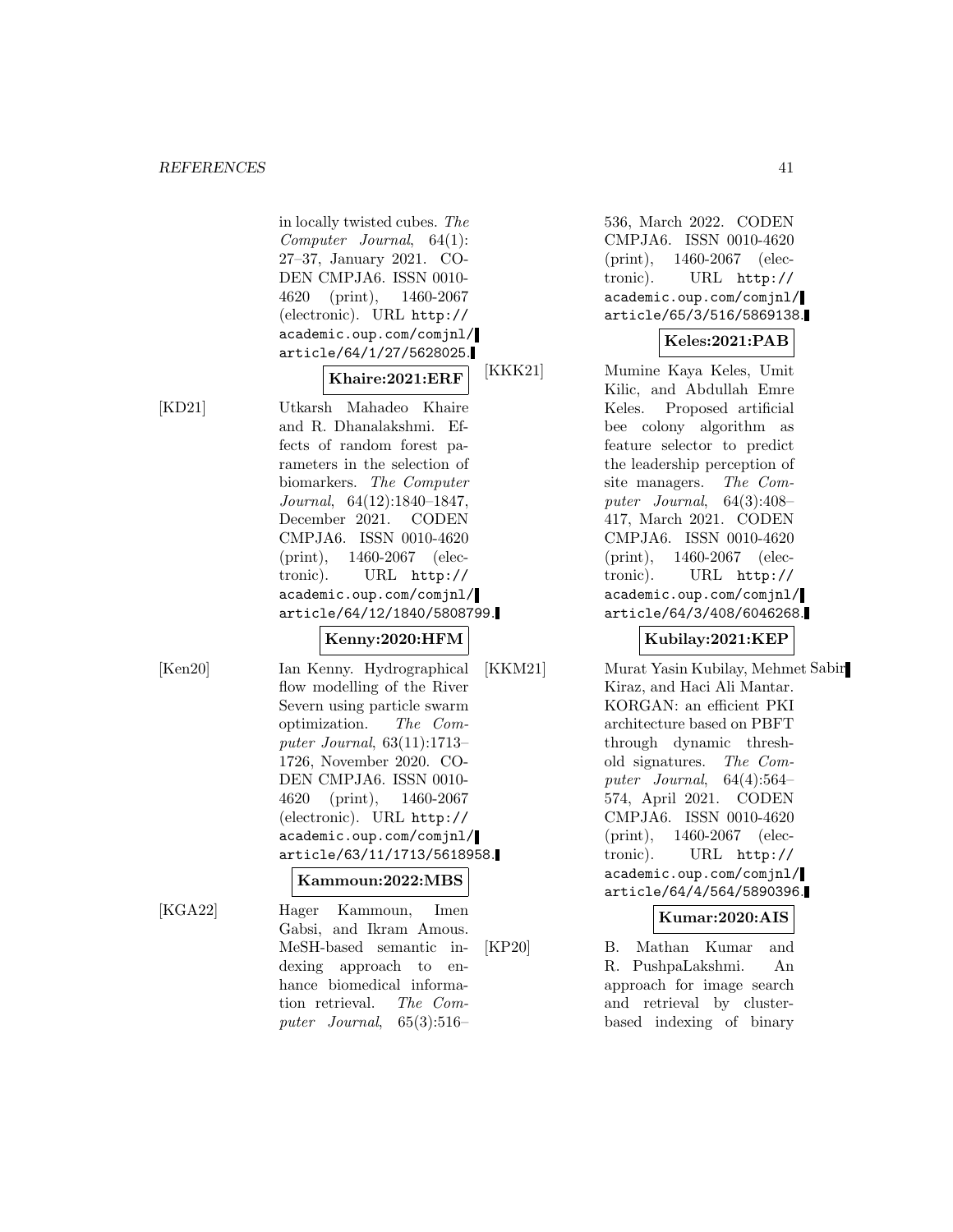MKSIFT codes. The Computer Journal, 63(6):857– 879, June 2020. CODEN CMPJA6. ISSN 0010-4620 (print), 1460-2067 (electronic). URL http:// academic.oup.com/comjnl/ article/63/6/857/5728652.

#### **Kumar:2020:WFW**

[KRR20] J. Thrisul Kumar, Y. Mallikarjuna Reddy, and B. Prabhakara Rao. WHDA-FCM: Wolf hunting-based dragonfly with fuzzy C-mean clustering for change detection in SAR images. The Computer Journal, 63(2):308– 321, February 2020. CO-DEN CMPJA6. ISSN 0010- 4620 (print), 1460-2067 (electronic). URL http:// academic.oup.com/comjnl/ article/63/2/308/5667455.

# **Kaur:2020:AIB**

[KS20a] Amandeep Kaur and Sandeep K. Sood. Artificial intelligencebased model for drought prediction and forecasting. The Computer Journal, 63(11):1704–1712, November 2020. CODEN CM-PJA6. ISSN 0010-4620 (print), 1460-2067 (electronic). URL http:// academic.oup.com/comjnl/  $\ar{ticle}/63/11/1704/5618957$ <sub>KSG20a</sub>

#### **Kaur:2020:SDM**

[KS20b] Harkiran Kaur and Sandeep K. Sood. A smart disaster management framework for

wildfire detection and prediction. The Computer Journal, 63(11):1644–1657, November 2020. CODEN CMPJA6. ISSN 0010-4620 (print), 1460-2067 (electronic). URL http:// academic.oup.com/comjnl/ article/63/11/1644/5612729.

# **K:2021:PPB**

[KS21] Reshma V. K and Vinod Kumar R. S. Pixel prediction-based image steganography by support vector neural network. The Computer Journal, 64(5):731– 748, May 2021. CODEN CMPJA6. ISSN 0010-4620 (print), 1460-2067 (electronic). URL http:// academic.oup.com/comjnl/ article/64/5/731/5819403.

# **Karacay:2020:IDE**

[KSA20] Leyli Karaçay, Erkay Savaş, and Halit Alptekin. Intrusion detection over encrypted network data. The Computer Journal, 63(4): 604–619, April 2020. CO-DEN CMPJA6. ISSN 0010- 4620 (print), 1460-2067 (electronic). URL http:// academic.oup.com/comjnl/ article/63/4/604/5618960.

#### **Kashyap:2020:DSF**

Abhishek Kashyap, B. Suresh, and Hariom Gupta. Detection of splicing forgery using differential evolution and wavelet decomposition. The Computer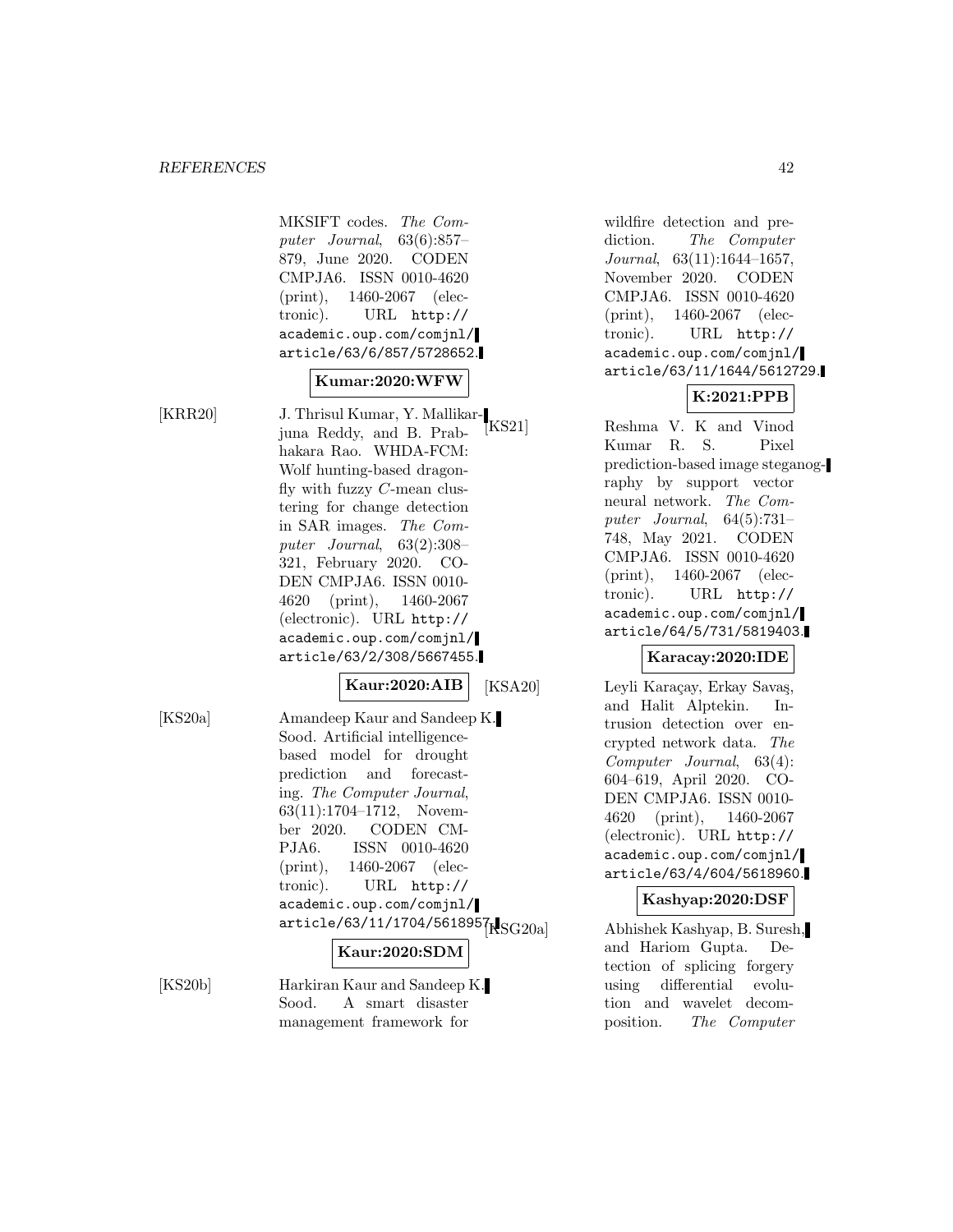Journal, 63(11):1727–1737, November 2020. CODEN CMPJA6. ISSN 0010-4620 (print), 1460-2067 (electronic). URL http:// academic.oup.com/comjnl/ article/63/11/1727/5618852.

### **Kaur:2020:RIA**

[KSG20b] Parampreet Kaur, Ashima Singh, and Sukhpal Singh Gill. RGIM: an integrated approach to improve QoS in AODV, DSR and DSDV routing protocols for FANETS using the chain mobility model. The Computer Journal, 63(10):1500– 1512, October 2020. CO-DEN CMPJA6. ISSN 0010- 4620 (print), 1460-2067 (electronic). URL http:// academic.oup.com/comjnl/ article/63/10/1500/5827627.

# **Kashyap:2022:RDC**

[KSG22] Abhishek Kashyap, B Suresh, and Hariom Gupta. Robust detection of copy-move forgery based on wavelet decomposition and firefly algorithm. The Computer Journal, 65(4):983– 996, April 2022. CODEN CMPJA6. ISSN 0010-4620 (print), 1460-2067 (electronic). URL http:// academic.oup.com/comjnl/ article/65/4/983/6012624.

#### **Khanam:2021:AIS**

[KTK21] Sana Khanam, Safdar Tan-

weer, and Syed Khalid. Artificial intelligence surpassing human intelligence: Factual or hoax. The Computer Journal, 64(12):1832–1839, December 2021. CODEN CMPJA6. ISSN 0010-4620 (print), 1460-2067 (electronic). URL http:// academic.oup.com/comjnl/ article/64/12/1832/5688168.

#### **Krishnan:2021:EEC**

[KYAN21] Kannan Krishnan, B. Yamini, Wael Mohammad Alenazy, and M. Nalini. Energyefficient cluster-based routing protocol for WSN based on hybrid BSO–TLBO optimization model. The Computer Journal, 64(10):1477– 1493, October 2021. CO-DEN CMPJA6. ISSN 0010- 4620 (print), 1460-2067 (electronic). URL http:// academic.oup.com/comjnl/ article/64/10/1477/6287332.

# **Lei:2020:NEL**

[LC20] Zhendong Lei and Shaowei Cai. NuDist: an efficient local search algorithm for (weighted) partial MaxSAT. The Computer Journal, 63(9):1321–1337, September 2020. CODEN CMPJA6. ISSN 0010-4620 (print), 1460-2067 (electronic). URL http:// academic.oup.com/comjnl/ article/63/9/1321/5544159.

# **Lv:2021:CRE**

[LCF<sup>+</sup>21] Mengjie Lv, Baolei Cheng, Jianxi Fan, Xi Wang, Jingya Zhou, and Jia Yu. The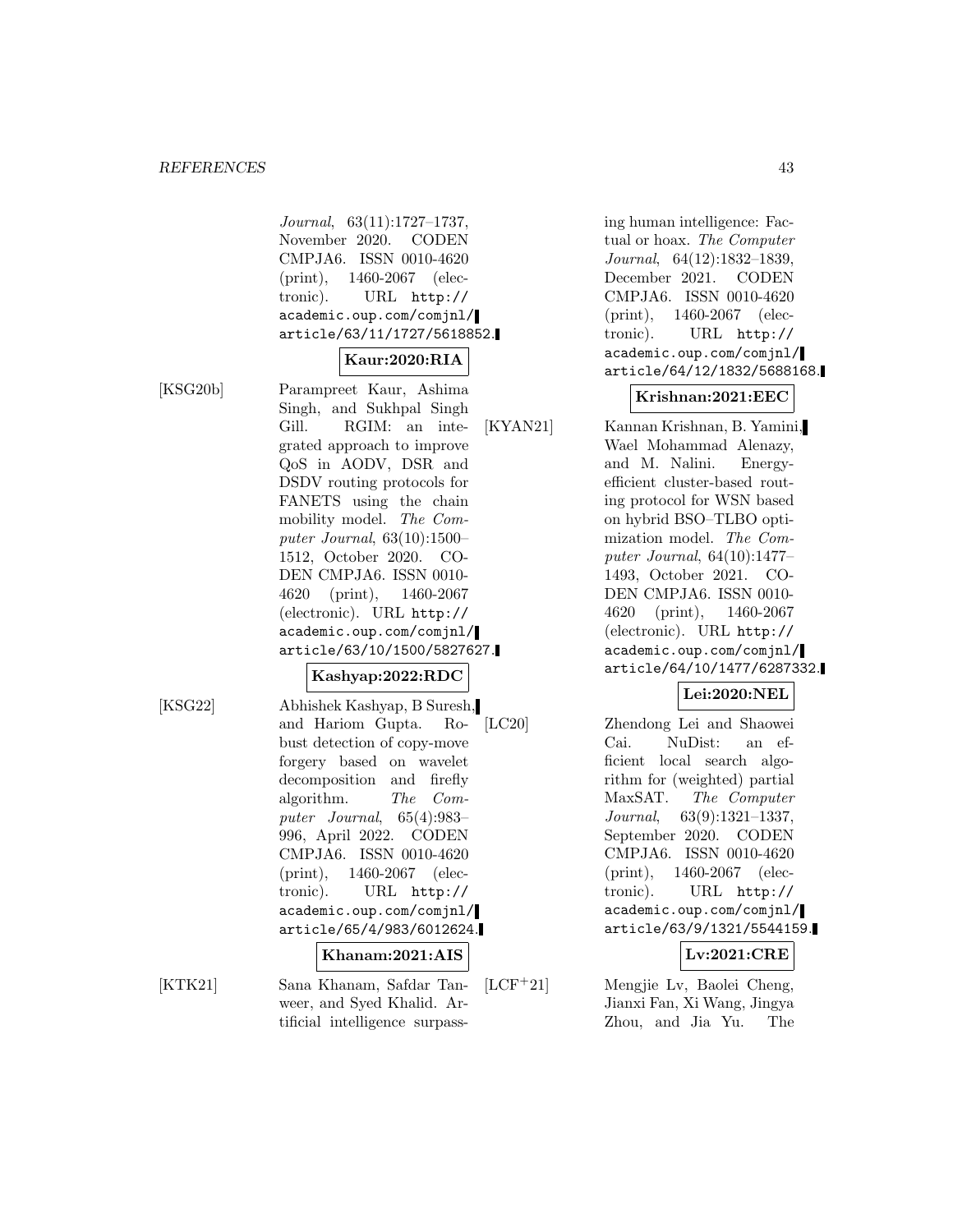conditional reliability evaluation of data center network BCDC. The Computer Journal, 64(9):1451–1464, September 2021. CODEN CMPJA6. ISSN 0010-4620 (print), 1460-2067 (electronic). URL http:// academic.oup.com/comjnl/ article/64/9/1451/5901609.

# **Liu:2021:PPS**

[LDC<sup>+</sup>21] Yuying Liu, Shaoyi Du, Wenting Cui, Xijing Wang, Qingnan Mou, Jiamin Zhao, Yucheng Guo, and Yong Zhang. Precise point set registration based on feature fusion. The Computer Journal, 64(7):1039– 1055, July 2021. CODEN CMPJA6. ISSN 0010-4620 (print), 1460-2067 (electronic). URL http:// academic.oup.com/comjnl/ article/64/7/1039/6348008.

# **Li:2021:MSC**

[LdXZ<sup>+</sup>21] Juan Li, Dan dan Xiao, Ting Zhang, Chun Liu, Yuan xiang Li, and Gai ge Wang. Multi-swarm cuckoo search algorithm with Q-learning model. The Computer Journal, 64(1): 108–131, January 2021. CO-DEN CMPJA6. ISSN 0010- 4620 (print), 1460-2067 (electronic). URL http:// academic.oup.com/comjnl/ article/64/1/108/5802861. **Leeke:2020:SFM**

[Lee20] Matthew Leeke. Simul-

taneous fault models for the generation and location of efficient error detection mechanisms. The Computer Journal, 63(5):758– 773, May 2020. CODEN CMPJA6. ISSN 0010-4620 (print), 1460-2067 (electronic). URL http:// academic.oup.com/comjnl/ article/63/5/758/5481796.

# **Liu:2020:IPP**

[LH20] Xiaoyang Liu and Daobing He. Information propagation and public opinion evolution model based on artificial neural network in online social network. The Computer Journal, 63(11):1689– 1703, November 2020. CO-DEN CMPJA6. ISSN 0010- 4620 (print), 1460-2067 (electronic). URL http:// academic.oup.com/comjnl/ article/63/11/1689/5612249.

# **Lu:2021:LRC**

[LH21] Guangquan Lu and Jihong Huang. Learning representation from concurrencewords graph for aspect sentiment classification. The Computer Journal, 64(7): 1069–1079, July 2021. CO-DEN CMPJA6. ISSN 0010- 4620 (print), 1460-2067 (electronic). URL http:// academic.oup.com/comjnl/ article/64/7/1069/6326035.

# **Larkin:2022:IGD**

[LH22] Andrew Larkin and Perry Hystad. Integrating geospa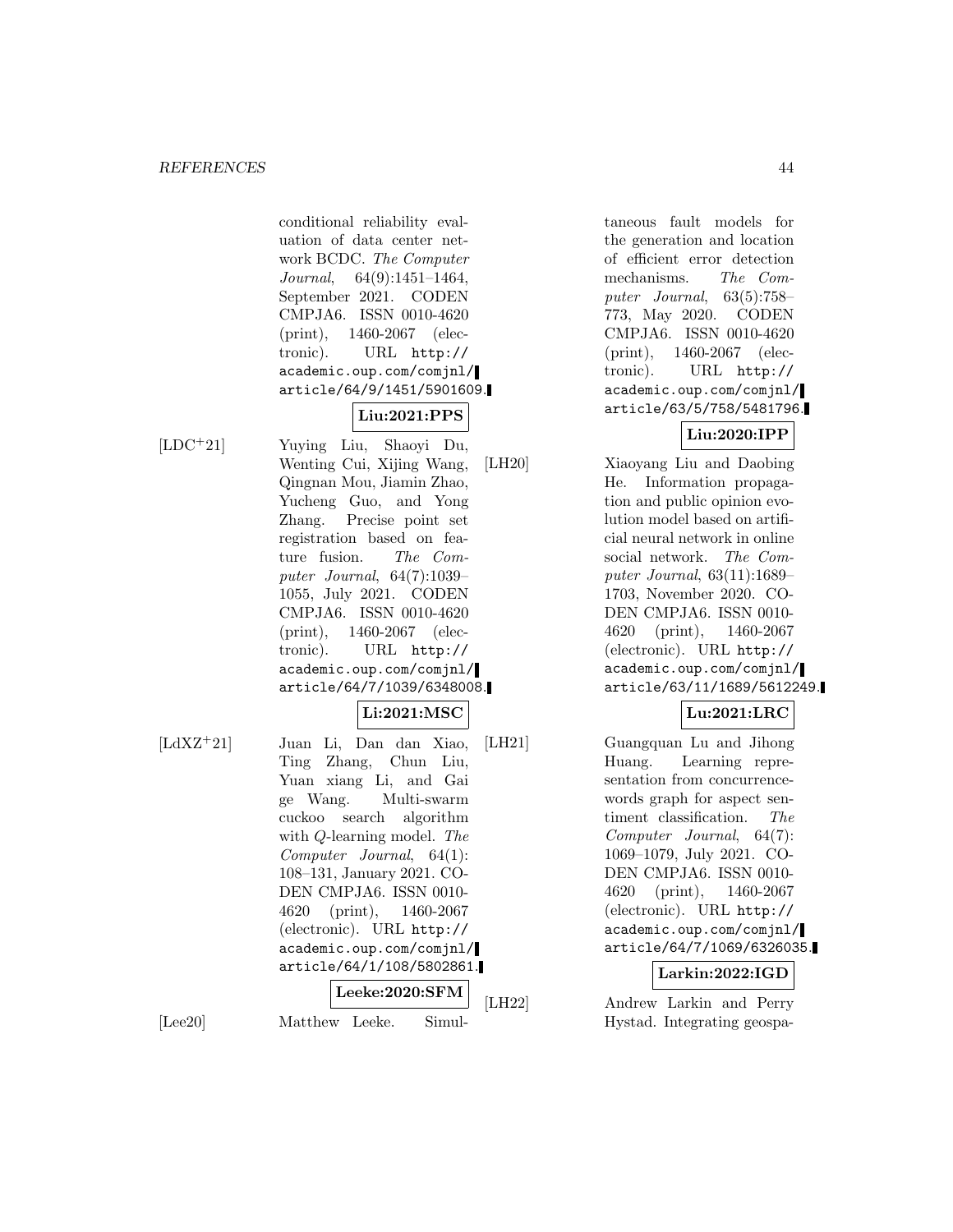tial data and social media in bidirectional longshort term memory models to capture human nature interactions. The Computer Journal, 65(3):667– 678, March 2022. CODEN CMPJA6. ISSN 0010-4620 (print), 1460-2067 (electronic). URL http:// academic.oup.com/comjnl/ article/65/3/667/5893915.

# **Li:2021:RFC**

[LHL21] Qing Yun Li, Jie Han, and Lin Lu. A random forest classification algorithm based personal thermal sensation model for personalized conditioning system in office buildings. The Computer Journal, 64(3):500– 508, March 2021. CODEN CMPJA6. ISSN 0010-4620 (print), 1460-2067 (electronic). URL http:// academic.oup.com/comjnl/ article/64/3/500/6120296.

**Liu:2020:NAB**

[LHLY20] Guangfeng Liu, Xianying Huang, Xiaoyang Liu, and Anzhi Yang. A novel aspectbased sentiment analysis network model based on multilingual hierarchy in online social network. The Computer Journal, 63(3): 410–424, March 2020. CO-DEN CMPJA6. ISSN 0010- 4620 (print), 1460-2067 (electronic). URL http:// academic.oup.com/comjnl/ article/63/3/410/5485130.

- [LHW21] Zhen Liu, Qiong Huang, and
	- Duncan S. Wong. On enabling attribute-based encryption to be traceable against traitors. The Computer Journal, 64(4):575– 598, April 2021. CODEN CMPJA6. ISSN 0010-4620 (print), 1460-2067 (electronic). URL http:// academic.oup.com/comjnl/ article/64/4/575/5874143.

# **Li:2021:VNE**

[LL21] Meng Li and MeiLian Lu. A virtual network embedding algorithm based on double-layer reinforcement learning. The Computer Journal, 64(6):973– 989, June 2021. CODEN CMPJA6. ISSN 0010-4620 (print), 1460-2067 (electronic). URL http:// academic.oup.com/comjnl/ article/64/6/973/6280580.

# **Li:2021:RBE**

[LLF<sup>+</sup>21] Xiaoyan Li, Cheng-Kuan Lin, Jianxi Fan, Xiaohua Jia, Baolei Cheng, and Jingya Zhou. Relationship between extra connectivity and component connectivity in networks. The Computer Journal,  $64(1):38-53$ , January 2021. CODEN CMPJA6. ISSN 0010-4620 (print), 1460-2067 (electronic). URL http:// academic.oup.com/comjnl/ article/64/1/38/5644395.

**Liu:2021:EAB**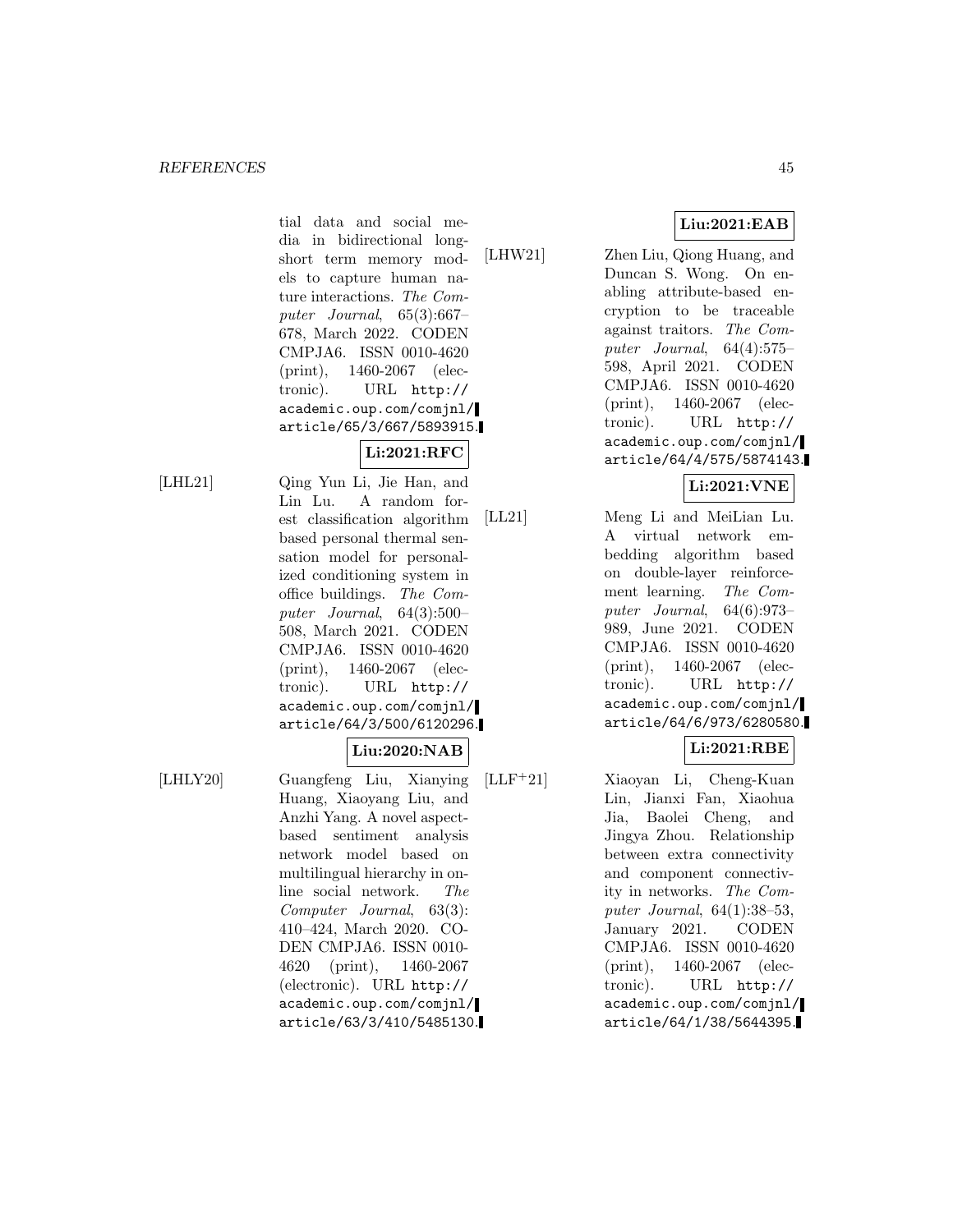[LLG<sup>+</sup>20] Zhidan Li, Wenmin Li, Fei Gao, Ping Yu, Hua Zhang Zhengping Jin, and Qiaoyan Wen. New blind filter protocol: an improved privacy-preserving scheme for location-based services. The Computer Journal, 63(12):1886–1903, December 2020. CODEN CMPJA6. ISSN 0010-4620 (print), 1460-2067 (electronic). URL http:// academic.oup.com/comjnl/ article/63/12/1886/5856151.

**Li:2020:NBF**

- **Li:2020:RFE**
- [LLGC20] Yiming Li, Shengli Liu, Dawu Gu, and Kefei Chen. Reusable fuzzy extractor based on the LPN assumption. The Computer Journal, 63(12):1826–1834, December 2020. CODEN CM-PJA6. ISSN 0010-4620 (print), 1460-2067 (electronic). URL http:// academic.oup.com/comjnl/ article/63/12/1826/5854798.

# **Lu:2021:ETL**

- 
- [LLY<sup>+</sup>21] Li Lu, Jian Liu, Jiadi Yu, Yingying Chen, Yanmin Zhu, Linghe Kong, and Minglu Li. Enable traditional laptops with virtual writing capability leveraging acoustic signals. The Computer Journal, 64(12):1814– 1831, December 2021. CO-DEN CMPJA6. ISSN 0010- 4620 (print), 1460-2067

(electronic). URL http:// academic.oup.com/comjnl/ article/64/12/1814/5699819.

#### **Ling:2021:EGI**

[LMH<sup>+</sup>21] Yunhao Ling, Sha Ma, Qiong Huang, Ximing Li, Yijian Zhong, and Yunzhi Ling. Efficient group ID-based encryption with equality test against insider attack. The Computer Journal, 64(4):661– 674, April 2021. CODEN CMPJA6. ISSN 0010-4620 (print), 1460-2067 (electronic). URL http:// academic.oup.com/comjnl/ article/64/4/661/5910102.

#### **Liu:2021:EDQ**

[LPH21] Jun Liu, Yicheng Pan, and Qifu Hu. Exact distance query in large graphs through fast graph simplification. The Computer Journal, 64(1):93–107, January 2021. CODEN CM-PJA6. ISSN 0010-4620 (print), 1460-2067 (electronic). URL http:// academic.oup.com/comjnl/ article/64/1/93/5734741.

### **Liu:2021:CRA**

[LPP21] Zhijun Liu, Xuefeng Pan, and Yuan Peng. Character recognition algorithm based on fusion probability model and deep learning. The Computer Journal, 64(11):1705–1714, November 2021. CODEN CM-PJA6. ISSN 0010-4620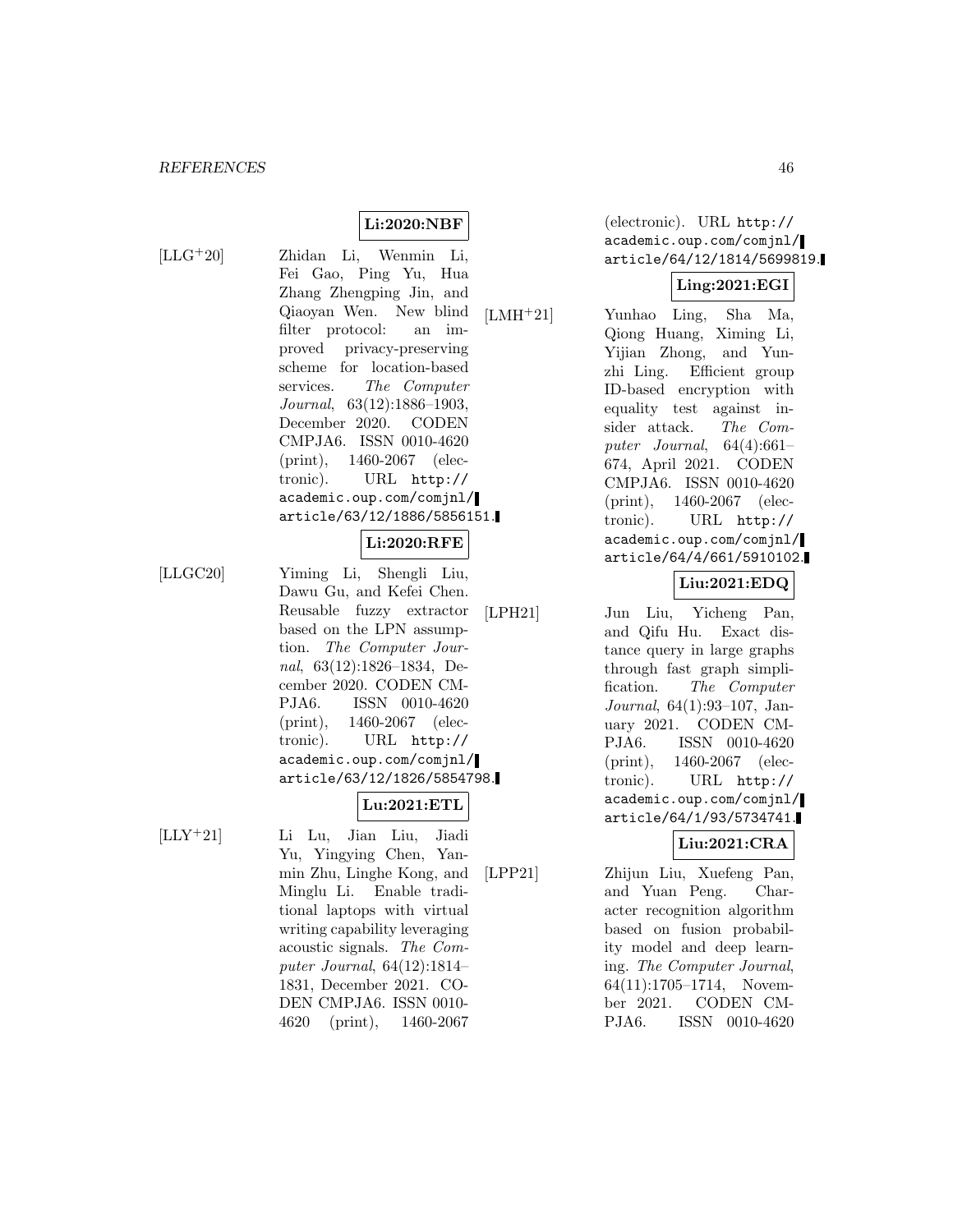(print), 1460-2067 (electronic). URL http:// academic.oup.com/comjnl/ article/64/11/1705/5819224.

### **Luo:2022:CFG**

[LSC<sup>+</sup>22] Yiqin Luo, Yanpeng Sun, Liang Chang, Tianlong Gu, Chenzhong Bin, and Long Li. Considering fine-grained and coarse-grained information for context-aware recommendations. The Computer Journal, 65(3):679– 688, March 2022. CODEN CMPJA6. ISSN 0010-4620 (print), 1460-2067 (electronic). URL http:// academic.oup.com/comjnl/ article/65/3/679/5880461.

**Liu:2020:IMM**

[LSG<sup>+</sup>20] Ya Liu, Bing Shi, Dawu Gu, Fengyu Zhao, Wei Li, and Zhiqiang Liu. Improved meet-in-the-middle attacks on reduced-round Deoxys-BC-256. The Computer Journal, 63(12):1859–1870, December 2020. CODEN CMPJA6. ISSN 0010-4620 (print), 1460-2067 (electronic). URL http:// academic.oup.com/comjnl/ article/63/12/1859/5860022.

# **Li:2022:QTG**

[LSH<sup>+</sup>22] Yang Li, Heli Sun, Liang He, Jianbin Huang, Jiyin Chen, Hui He, and Xiaolin Jia. Querying tenuous group in attributed networks. The Computer Journal, 65(4):

858–873, April 2022. CO-DEN CMPJA6. ISSN 0010- 4620 (print), 1460-2067 (electronic). URL http:// academic.oup.com/comjnl/ article/65/4/858/5898662.

# **Lin:2020:LFI**

[LSQ20] Xi-Jun Lin, Lin Sun, and Haipeng Qu. Leakage-free ID-based signature, revisited. The Computer Journal, 63(8):1263–1270, August 2020. CODEN CM-PJA6. ISSN 0010-4620 (print), 1460-2067 (electronic). URL http:// academic.oup.com/comjnl/ article/63/8/1263/5716157.

# **Li:2021:LUC**

[LSX<sup>+</sup>21] Cong Li, Qingni Shen, Zhikang Xie, Xinyu Feng, Yuejian Fang, and Zhonghai Wu. Large universe CCA2 CP-ABE with equality and validity test in the standard model. The Computer Journal, 64(4):509– 533, April 2021. CODEN CMPJA6. ISSN 0010-4620 (print), 1460-2067 (electronic). URL http:// academic.oup.com/comjnl/ article/64/4/509/5872129.

#### **Lin:2020:SCS**

 $[LSY^+20]$  Xi-Jun Lin, Lin Sun, Zhen Yan, Xiaoshuai Zhang, and Haipeng Qu. On the security of a certificateless signcryption with known session-specific temporary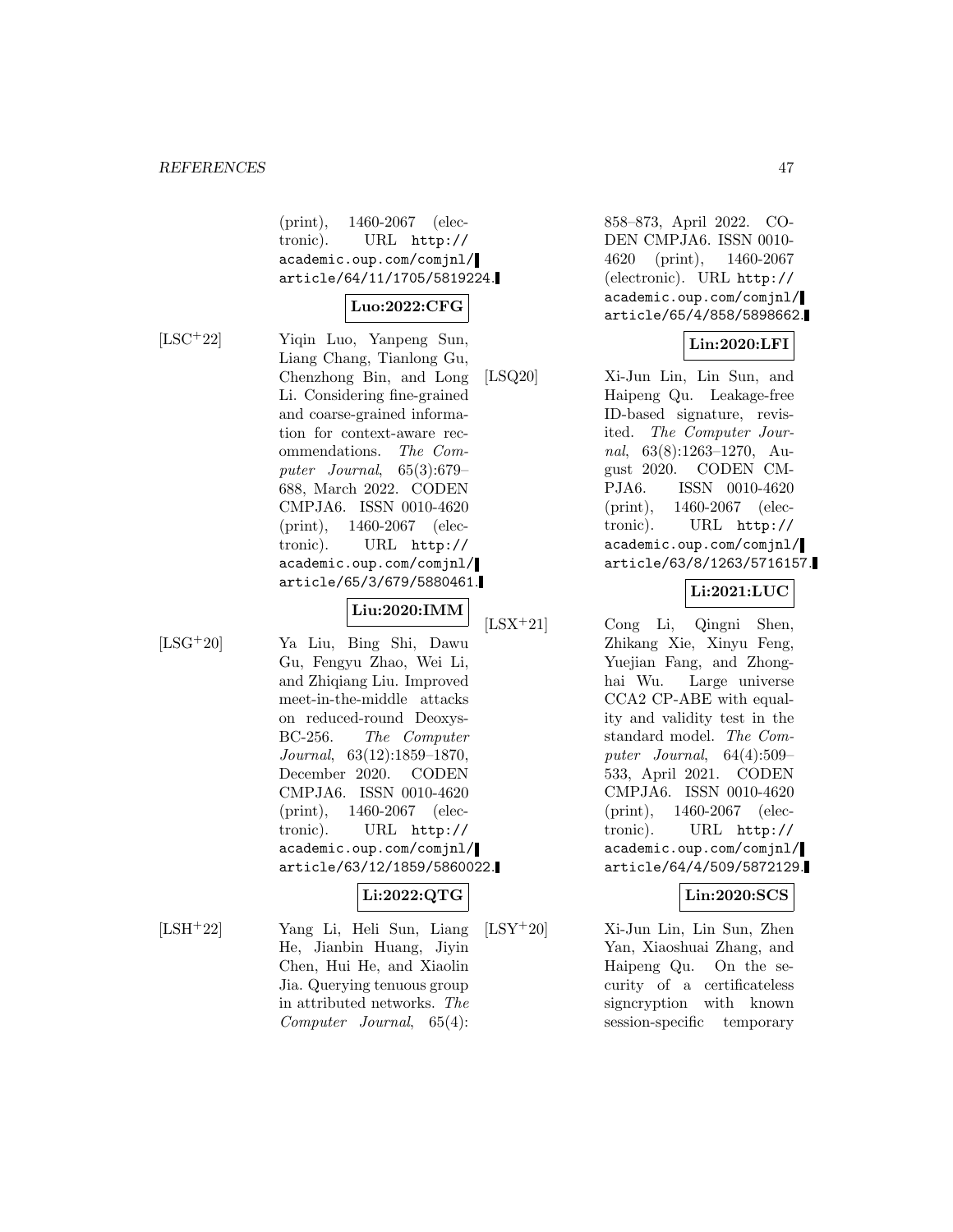information security in the standard model. The Computer Journal, 63(8):1259– 1262, August 2020. CODEN CMPJA6. ISSN 0010-4620 (print), 1460-2067 (electronic). URL http:// academic.oup.com/comjnl/ article/63/8/1259/5699818.

# **Liu:2021:DLN**

[LTH21] Xiaoyang Liu, Ting Tang, and Daobing He. Doublelayer network negative public opinion information propagation modeling based on continuous-time Markov chain. The Computer Journal, 64(9):1315–1325, September 2021. CODEN CMPJA6. ISSN 0010-4620 (print), 1460-2067 (electronic). URL http:// academic.oup.com/comjnl/ article/64/9/1315/5828288.

# **Liu:2022:EAS**

[LWL<sup>+</sup>22] Tonglai Liu, Jigang Wu, Jiaxing Li, Jingyi Li, and Zikai Zhang. Efficient algorithms for storage load balancing of outsourced data in blockchain network. The Computer Journal, 65(6): 1512–1526, June 2022. CO-DEN CMPJA6. ISSN 0010- 4620 (print), 1460-2067 (electronic). URL http:// academic.oup.com/comjnl/ article/65/6/1512/6146586.

#### **Lin:2022:SOD**

[LWM<sup>+</sup>22] Xiao Lin, Zhi-Jie Wang, Lizhuang Ma, Renjie Li, and Mei-E Fang. Salient object detection based on multiscale segmentation and fuzzy broad learning. The Computer Journal, 65(4): 1006–1019, April 2022. CO-DEN CMPJA6. ISSN 0010- 4620 (print), 1460-2067 (electronic). URL http:// academic.oup.com/comjnl/ article/65/4/1006/6042246.

# **Lin:2021:SAF**

[LWS<sup>+</sup>21] Xi-Jun Lin, Qihui Wang, Lin Sun, Zhen Yan, and Peishun Liu. Security analysis of the first certificateless proxy signature scheme against maliciousbut-passive KGC attacks. The Computer Journal, 64 (4):653–660, April 2021. CODEN CMPJA6. ISSN 0010-4620 (print), 1460- 2067 (electronic). URL http://academic.oup.com/ comjnl/article/64/4/653/ 5880730.

# **Li:2022:TBP**

[LWX22] Shimin Li, Xin Wang, and Rui Xue. Toward both privacy and efficiency of homomorphic MACs for polynomial functions and its applications. The Computer Journal, 65(4):1020– 1028, April 2022. CODEN CMPJA6. ISSN 0010-4620 (print), 1460-2067 (electronic). URL http:// academic.oup.com/comjnl/ article/65/4/1020/6281302.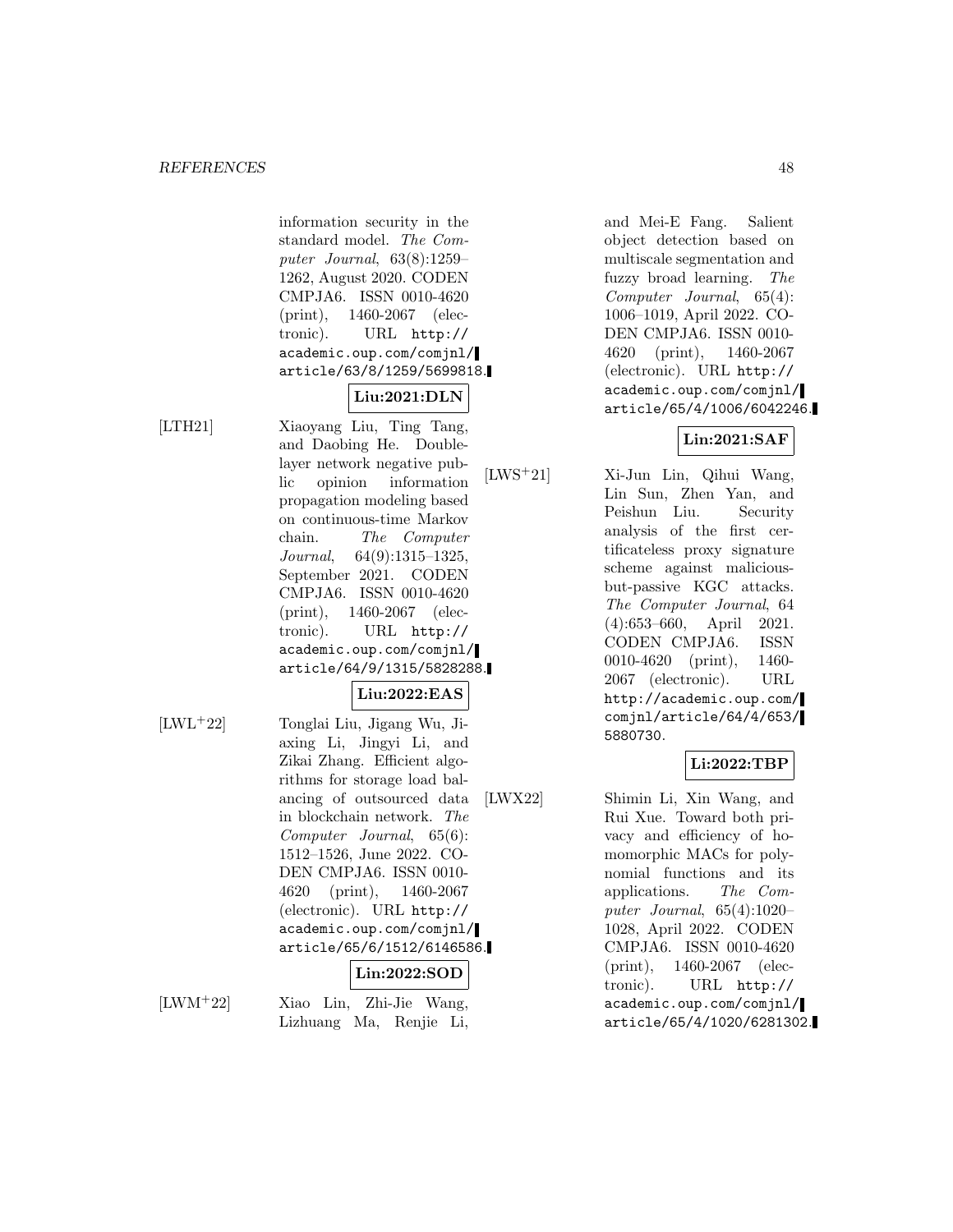# **Luo:2020:KCV**

[LX20] Zuwen Luo and Liqiong Xu. A kind of conditional vertex connectivity of Cayley graphs generated by wheel graphs. The Computer Journal, 63(9):1372–1384, September 2020. CODEN CMPJA6. ISSN 0010-4620 (print), 1460-2067 (electronic). URL http:// academic.oup.com/comjnl/ article/63/9/1372/5614857.

# **Lin:2020:LHS**

[LXY<sup>+</sup>20] Cheng-Jun Lin, Rui Xue, Shao-Jun Yang, Xinyi Huang, and Shimin Li. Linearly homomorphic signatures from lattices. The Computer Journal, 63(12): 1871–1885, December 2020. CODEN CMPJA6. ISSN 0010-4620 (print), 1460- 2067 (electronic). URL http://academic.oup.com/ comjnl/article/63/12/1871/ 5824921.

# **Li:2020:ASB**

[LYK<sup>+</sup>20] Xian-Shu Li, Su-Kyung Yoon, Jeong-Geun Kim, Bernd Burgstaller, and Shin-Dug Kim. Algorithmswitching-based last-level cache structure with hybrid main memory architecture. The Computer Journal, 63(1):123–136, January 2020. CODEN CM-PJA6. ISSN 0010-4620 (print), 1460-2067 (electronic). URL http://

academic.oup.com/comjnl/ article/63/1/123/5310129.

#### **Lin:2020:EEC**

[LZ20a] Yuan Lin and Zhongzhi Zhang. Effects of edge centrality on random walks on graphs. The Computer Journal, 63(1):25–40, January 2020. CODEN CM-PJA6. ISSN 0010-4620 (print), 1460-2067 (electronic). URL http:// academic.oup.com/comjnl/ article/63/1/25/5259180.

# **Liu:2020:ASF**

[LZ20b] Muhua Liu and Ping Zhang. An adaptively secure functional encryption for randomized functions. The Computer Journal, 63(8):1247–1258, August 2020. CODEN CM-PJA6. ISSN 0010-4620 (print), 1460-2067 (electronic). URL http:// academic.oup.com/comjnl/ article/63/8/1247/5699816.

# **Lian:2021:PHD**

[LZC<sup>+</sup>21] Guanqin Lian, Shuming Zhou, Eddie Cheng, Jiafei Liu, and Gaolin Chen. Persistence of hybrid diagnosability of regular networks under testing diagnostic model. The Computer Journal, 64(9):1401–1411, September 2021. CODEN CMPJA6. ISSN 0010-4620 (print), 1460-2067 (electronic). URL http://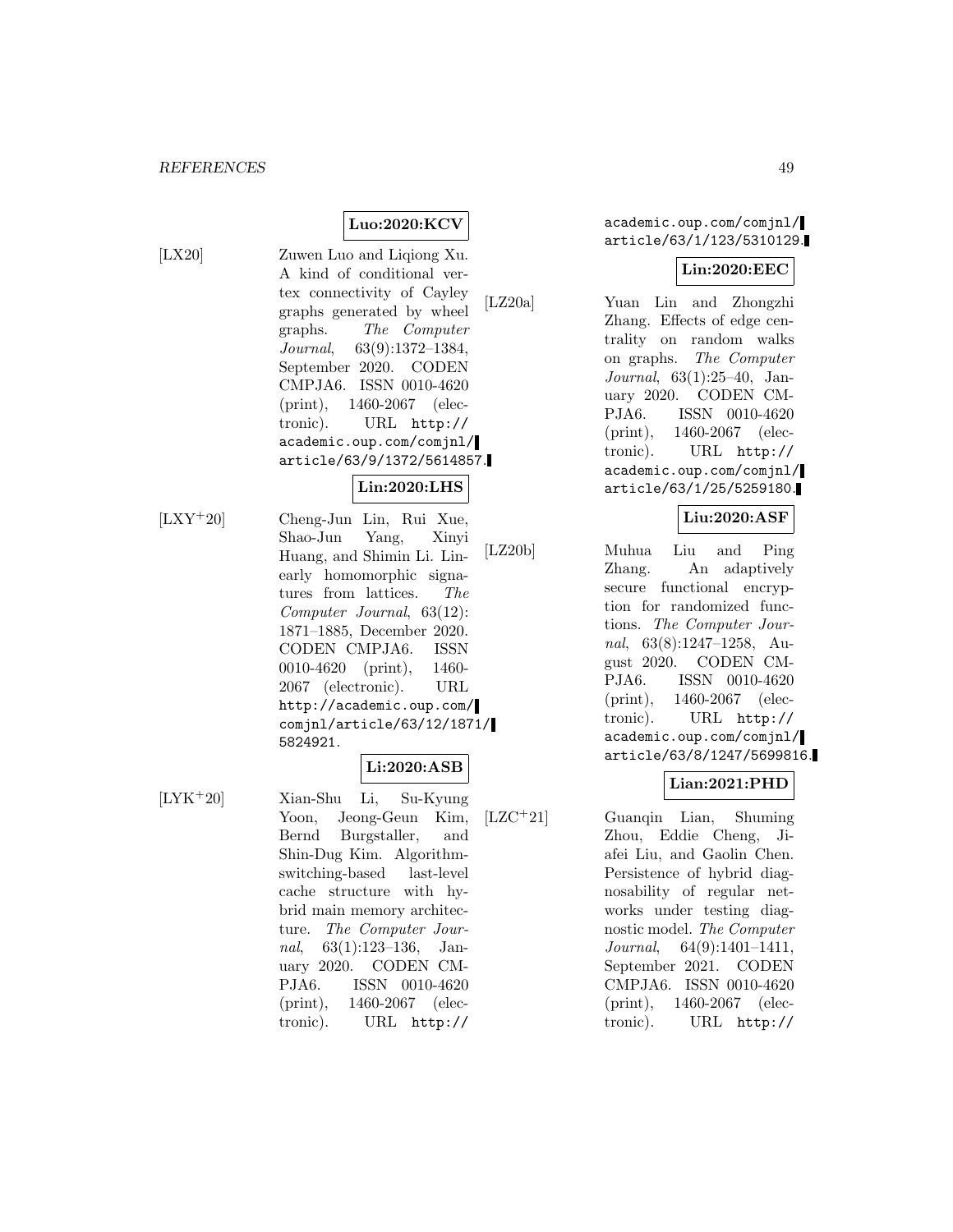academic.oup.com/comjnl/ article/64/9/1401/5872132.

# **Liang:2021:MSM**

[LZG21a] Caixia Liang, Bo Zhou, and Haiyan Guo. Minimum status, matching and domination of graphs. The Computer Journal, 64(9):1384– 1392, September 2021. CO-DEN CMPJA6. ISSN 0010- 4620 (print), 1460-2067 (electronic). URL http:// academic.oup.com/comjnl/ article/64/9/1384/5848717.

# **Lin:2021:LPK**

[LZG<sup>+</sup>21b] Hao Lin, Zhen Zhao, Fei Gao, Willy Susilo, Qiaoyan Wen, Fuchun Guo, and Yijie Shi. Lightweight public key encryption with equality test supporting partial authorization in cloud storage. The Computer Journal, 64(8):1226–1238, August 2021. CODEN CM-PJA6. ISSN 0010-4620 (print), 1460-2067 (electronic). URL http:// academic.oup.com/comjnl/ article/64/8/1226/6025507.

# **Lian:2020:CDB**

[LZH<sup>+</sup>20] Guanqin Lian, Shuming Zhou, Sun-Yuan Hsieh, Gaolin Chen, Jiafei Liu, and Zhendong Gu. Characterization of diagnosabilities on the bounded PMC model. The Computer Journal, 63(9):1397–1405, September 2020. CODEN

CMPJA6. ISSN 0010-4620 (print), 1460-2067 (electronic). URL http:// academic.oup.com/comjnl/ article/63/9/1397/5680451.

# **Li:2020:ARC**

[LZL20] Chunlin Li, YiHan Zhang, and Youlong Luo. Adaptive replica creation and selection strategies for latencyaware application in collaborative edge–cloud system. The Computer Journal, 63(9):1338–1354, September 2020. CODEN CM-PJA6. ISSN 0010-4620 (print), 1460-2067 (electronic). URL http:// academic.oup.com/comjnl/ article/63/9/1338/5618850.

#### **Liu:2021:OMA**

[LZL<sup>+</sup>21] Meiling Liu, Beixian Zhang, Xi Li, Weidong Tang, and GangQiang Zhang. An optimized k-means algorithm based on information entropy. The Computer Journal,  $64(7):1130-$ 1143, July 2021. CODEN CMPJA6. ISSN 0010-4620 (print), 1460-2067 (electronic). URL http:// academic.oup.com/comjnl/ article/64/7/1130/6291942.

# **Li:2020:NTO**

[LZM<sup>+</sup>20] Huizhong Li, Yongbin Zhou, Jingdian Ming, Guang Yang, and Chengbin Jin. The notion of transparency order, revisited. The Com-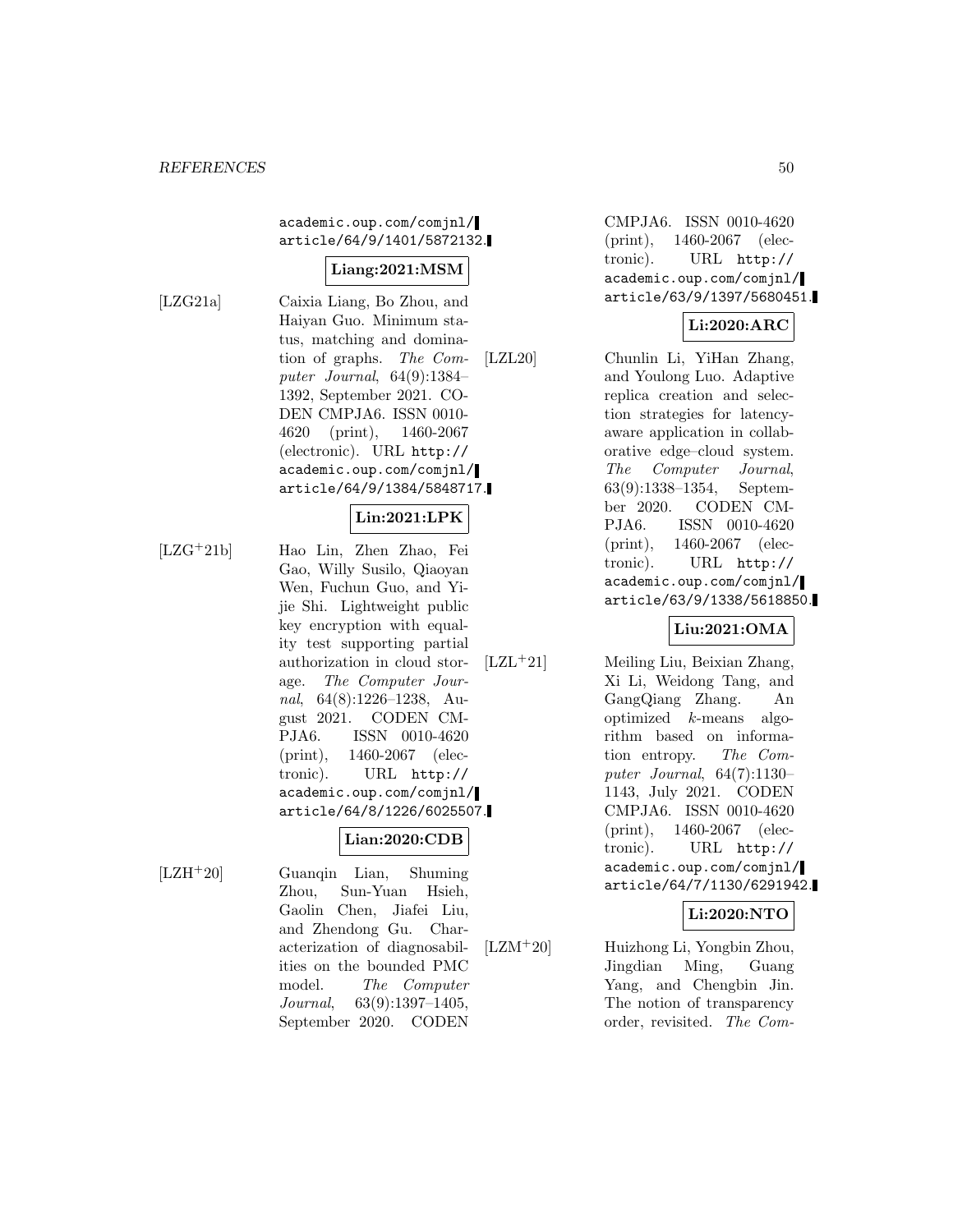puter Journal, 63(12):1915– 1938, December 2020. CO-DEN CMPJA6. ISSN 0010- 4620 (print), 1460-2067 (electronic). URL http:// academic.oup.com/comjnl/ article/63/12/1915/5866139.

# **Li:2022:CTB**

[LZQL22] Chunlin Li, Yihan Zhang, Xiaomei Qu, and Youlong Luo. Cost- and time-based data deployment for improving scheduling efficiency in distributed clouds. The Computer Journal, 65(4): 874–889, April 2022. CO-DEN CMPJA6. ISSN 0010- 4620 (print), 1460-2067 (electronic). URL http:// academic.oup.com/comjnl/ article/65/4/874/5911726.

# **Liu:2022:NLN**

[LZX<sup>+</sup>22] Zeyi Liu, Weijuan Zhang, Ji Xiang, Daren Zha, and Lei Wang. NP-LFA: Nonprofiled leakage fingerprint attacks against improved rotating S-box masking scheme. The Computer Journal, 65(6):1598–1610, June 2022. CODEN CM-PJA6. ISSN 0010-4620 (print), 1460-2067 (electronic). URL http:// academic.oup.com/comjnl/ article/65/6/1598/6178973.

# **Li:2020:RAB**

[LZY20] Juan Li, Yanmin Zhu, and Jiadi Yu. Redundancyaware and budget-feasible incentive mechanism in

crowd sensing. The Computer Journal, 63(1):66–79, January 2020. CODEN CMPJA6. ISSN 0010-4620 (print), 1460-2067 (electronic). URL http:// academic.oup.com/comjnl/ article/63/1/66/5288327.

# **Liu:2021:CGG**

[LZZZ21] Yufeng Liu, Xiaoqin Zeng, Kang Zhang, and Yang Zou. Coordinate graph grammar for the specification of spatial graphs. The Computer Journal, 64(5):749– 761, May 2021. CODEN CMPJA6. ISSN 0010-4620 (print), 1460-2067 (electronic). URL http:// academic.oup.com/comjnl/ article/64/5/749/5819257.

### **Moghaddam:2020:NAS**

[MA20] AmirHossein Ebrahimi Moghaddam and Zahra Ahmadian. New automatic search method for truncated-differential characteristics application to Midori, SKINNY and CRAFT. The Computer Journal, 63(12):1813–1825, December 2020. CODEN CMPJA6. ISSN 0010-4620 (print), 1460-2067 (electronic). URL http:// academic.oup.com/comjnl/ article/63/12/1813/5855734.

### **Meghanathan:2020:RAI**

[Meg20] Natarajan Meghanathan. Relative assortativity index: a quantitative metric to assess the impact of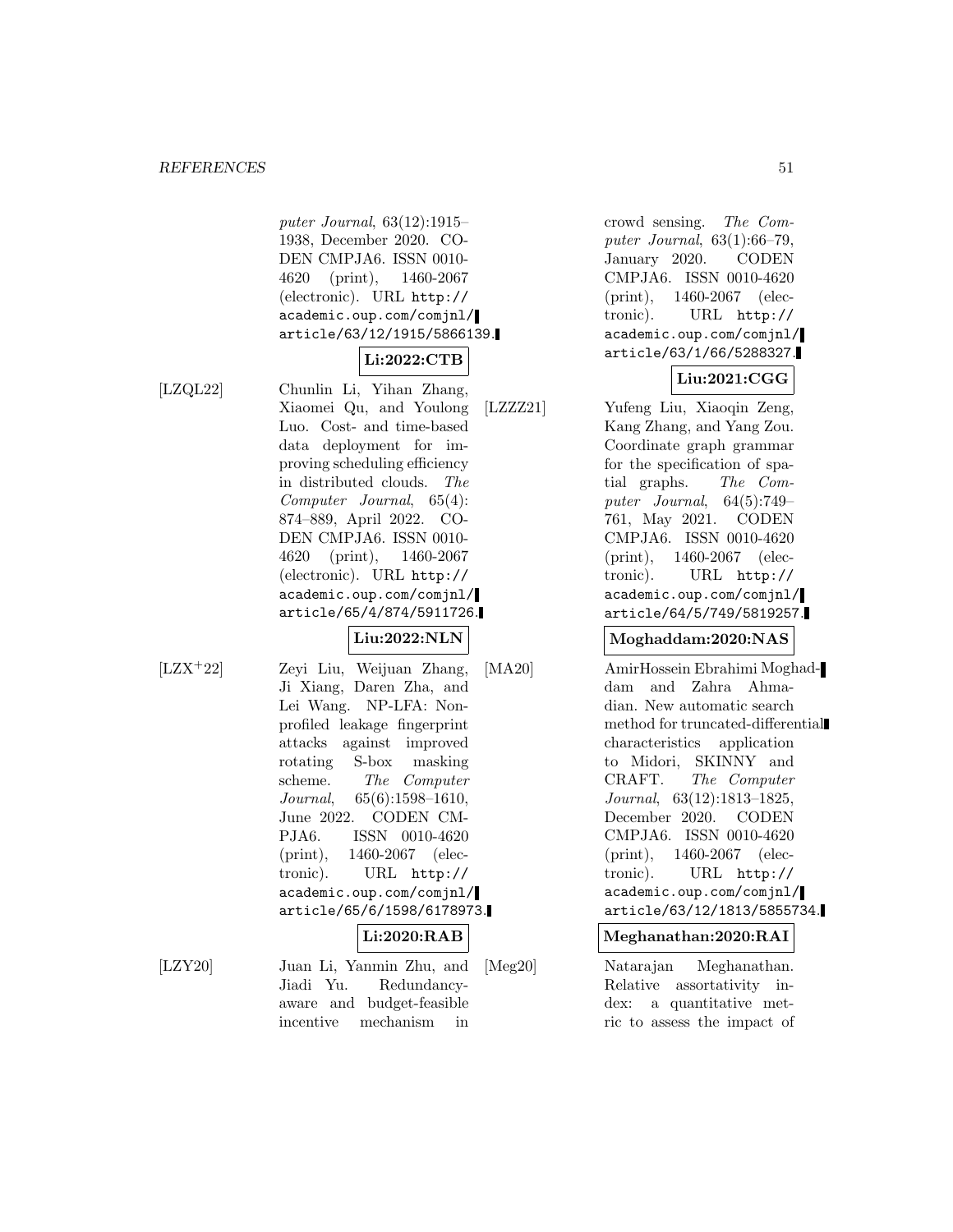link prediction techniques on assortativity of complex networks. The Computer Journal, 63(9):1417–1437, September 2020. CODEN CMPJA6. ISSN 0010-4620 (print), 1460-2067 (electronic). URL http:// academic.oup.com/comjnl/ [MG22] article/63/9/1417/5601486.

# **Mergen:2020:UME**

[Mer20] Sergio L. S. Mergen. Unfair-DuelMerge: Merging with even fewer moves. The Computer Journal, 63(5):701– 708, May 2020. CODEN CMPJA6. ISSN 0010-4620 (print), 1460-2067 (electronic). URL http:// academic.oup.com/comjnl/ article/63/5/701/5381951.

#### **Mohammed:2021:ADM**

[MFHhK21] Sabah Mohammed, Wai Chi Fang, Aboul Ella Hassanien, and Tai hoon Kim. Advanced data mining tools and methods for social computing. The Computer Journal, 64(3):281– 285, March 2021. CODEN CMPJA6. ISSN 0010-4620 (print), 1460-2067 (electronic). URL http:// academic.oup.com/comjnl/ article/64/3/281/6212710.

**Ma:2021:IKR**

[MG21] Sudong Ma and Jie Guan. Improved key recovery attacks on simplified version of K2 stream cipher. The Computer Journal, 64(8):1253–

1263, August 2021. CODEN CMPJA6. ISSN 0010-4620 (print), 1460-2067 (electronic). URL http:// academic.oup.com/comjnl/ article/64/8/1253/6042244.

#### **Mutlu:2022:ESH**

[MG22] Alev Mutlu and Furkan Goz. SkySlide: a hybrid method for landslide susceptibility assessment based on landslide-occurring data only. The Computer Journal, 65(3):473– 483, March 2022. CODEN CMPJA6. ISSN 0010-4620 (print), 1460-2067 (electronic). URL http:// academic.oup.com/comjnl/ article/65/3/473/5874134.

# **Ma:2020:NFI**

[MH20] Sha Ma and Qiong Huang. A new framework of IND-CCA secure public key encryption with keyword search. The Computer Journal, 63(12):1849–1858, December 2020. CODEN CM-PJA6. ISSN 0010-4620 (print), 1460-2067 (electronic). URL http:// academic.oup.com/comjnl/ article/63/12/1849/5854458.

# **Ma:2021:CAF**

[MH21] Sha Ma and Qiong Huang. CCA-almost-full anonymous group signature with verifier local revocation in the standard model. The Computer Journal, 64(8):1239–1252, August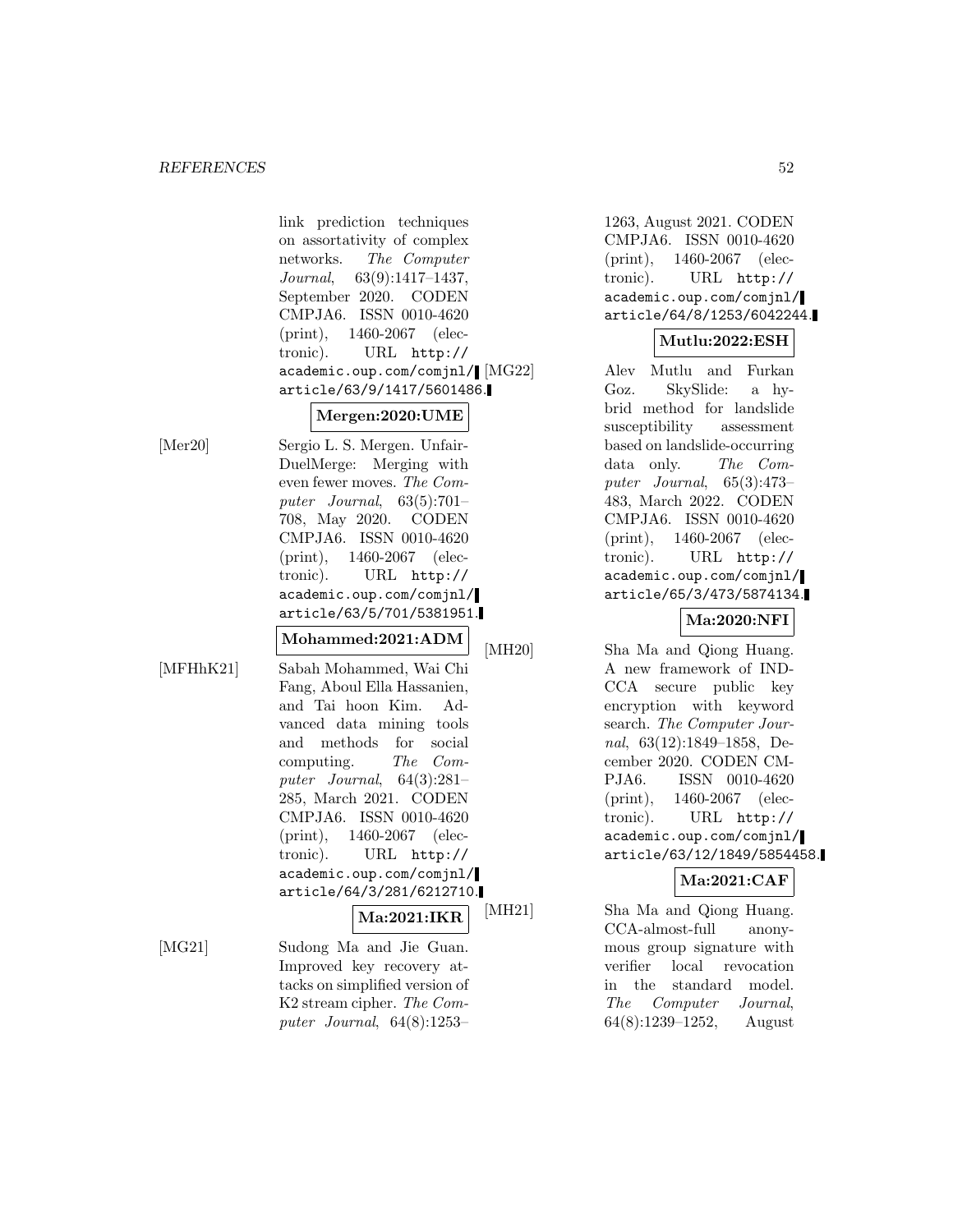#### *REFERENCES* 53

|          | <b>CODEN</b><br>2021.<br>CM-<br>ISSN<br>PJA6.<br>0010-4620<br>$(\text{print}),$<br>1460-2067<br>(elec-<br>tronic).<br>URL<br>http://<br>academic.oup.com/comjnl/<br>article/64/8/1239/6029314.<br>Mahdavi-Hezavehi:2020:EFT                                                                                                                                                                                                      |       |
|----------|----------------------------------------------------------------------------------------------------------------------------------------------------------------------------------------------------------------------------------------------------------------------------------------------------------------------------------------------------------------------------------------------------------------------------------|-------|
| [MHAR20] | S. Mahdavi-Hezavehi, Y. Al-<br>imardani, and<br>R. Rah-<br>An efficient frame-<br>mani.<br>work for a third party audi-<br>tor in cloud computing en-<br>vironments. The Computer<br>$63(9):1285-1297,$<br>Journal,<br>September 2020. CODEN<br>CMPJA6. ISSN 0010-4620<br>$(\text{print}),$<br>1460-2067<br>(elec-<br>tronic).<br>URL<br>http://<br>academic.oup.com/comjnl/<br>article/63/9/1285/5488731.<br>Manshouri:2020:CAV | [MK)  |
| [MK20]   | Negin Manshouri and Temel<br>Kayikcioglu.<br>A compre-<br>hensive analysis of 2D&3D<br>video watching of EEG sig-<br>nals by increasing PLSR<br>and SVM classification re-<br>sults. The Computer Jour-<br>nal, 63(3):425-434, March<br>2020.<br>$CM-$<br>CODEN<br>PJA6.<br>ISSN 0010-4620<br>1460-2067<br>$(\text{print}),$<br>(elec-<br>tronic).<br>URL<br>http://<br>academic.oup.com/comjnl/<br>article/63/3/425/5485565.    | [ML2] |
| [MKI20]  | Mohagheghi:2020:PMA<br>Mohammadsadegh Mohagheghiy M<br>Jaber Karimpour, and Ayaz<br>Isazadeh. Prioritizing meth-<br>accelerate proba-<br>$\rm{ods}$<br>$\mathop{\mathrm{to}}$<br>model checking of<br>bilistic                                                                                                                                                                                                                   |       |

discrete-time Markov models. The Computer Journal, 63(1):105–122, January 2020. CODEN CM-PJA6. ISSN 0010-4620 (print), 1460-2067 (electronic). URL http:// academic.oup.com/comjnl/ article/63/1/105/5307039.

### **Masood:2022:SAI**

 $[S^+22]$  Khalid Masood, Muhammad Adnan Khan, Usman Saeed, Mohammed A Al Ghamdi, Muhammad Asif, and Muhammad Arfan. Semantic analysis to identify students' feedback. The Computer Journal, 65(4): 918–925, April 2022. CO-DEN CMPJA6. ISSN 0010- 4620 (print), 1460-2067 (electronic). URL http:// academic.oup.com/comjnl/ article/65/4/918/5921713.

# **Ma:2020:SAR**

[ML20] Xuecheng Ma and Dongdai Lin. Server-aided revocable IBE with identity reuse. The Computer Journal, 63(4): 620–632, April 2020. CO-DEN CMPJA6. ISSN 0010- 4620 (print), 1460-2067 (electronic). URL http:// academic.oup.com/comjnl/ article/63/4/620/5625927.

#### **Maisuria:2020:BBS**

[M20] Jemish V. Maisuria and Saurabh N. Mehta. Bayesianbased spectrum sensing and optimal channel estimation for MAC layer proto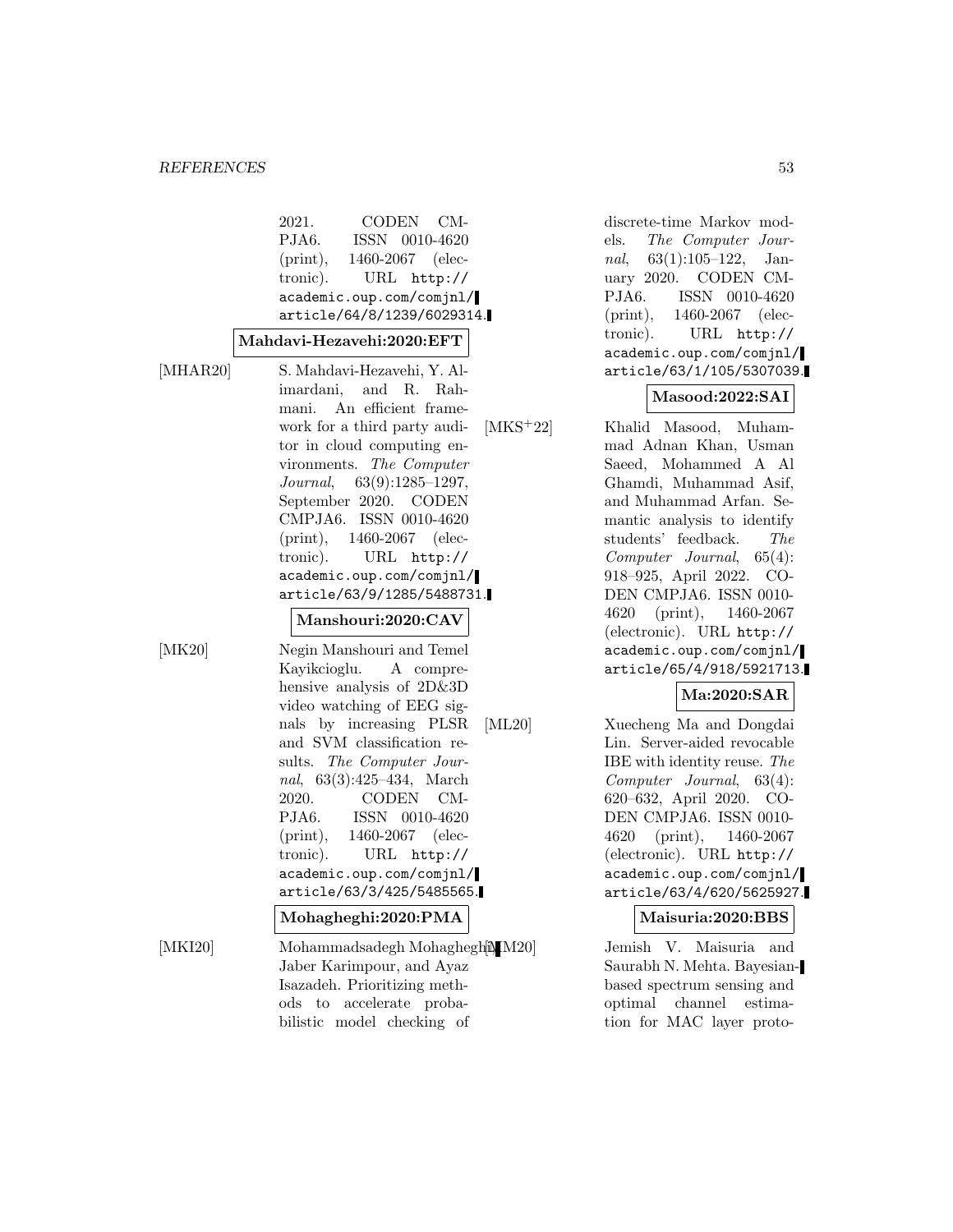col in cognitive radio sensor networks. The Computer Journal, 63(6):942– 957, June 2020. CODEN CMPJA6. ISSN 0010-4620 (print), 1460-2067 (electronic). URL http:// academic.oup.com/comjnl/ article/63/6/942/5739949.

**Mondal:2021:PHD**

[MM21] Safikureshi Mondal and Nandini Mukherjee. Pruning of health data in mobileassisted remote healthcare service delivery. The Computer Journal, 64(10):1549– 1564, October 2021. CO-DEN CMPJA6. ISSN 0010- 4620 (print), 1460-2067 (electronic). URL http:// academic.oup.com/comjnl/ article/64/10/1549/6308678.

# **Manshouri:2022:DVT**

[MMK22] Negin Manshouri, Mesut Negin Manshouri, Mesut [MPL21]<br>Melek, and Temel Kayıkcıoglu. Detection of 2D and 3D video transitions based on EEG power. The Computer Journal, 65(2):396– 409, February 2022. CO-DEN CMPJA6. ISSN 0010- 4620 (print), 1460-2067 (electronic). URL http:// academic.oup.com/comjnl/ article/65/2/396/5902223.

#### **Mishra:2022:WCJ**

[MMR22] U K Mishra, K Mahalingam, and R Rama. Watson–Crick jumping finite automata: Combination, comparison

and closure. The Computer Journal,  $65(5):1178-$ 1188, May 2022. CODEN CMPJA6. ISSN 0010-4620 (print), 1460-2067 (electronic). URL http:// academic.oup.com/comjnl/ article/65/5/1178/6056295.

#### **Manzano:2020:DSA**

[MNN20] Wallace Manzano, Valdemar Vicente Graciano Neto, and Elisa Yumi Nakagawa. Dynamic-SoS: an approach for the simulation of systems-of-systems dynamic architectures. The Computer Journal, 63(5):709– 731, May 2020. CODEN CMPJA6. ISSN 0010-4620 (print), 1460-2067 (electronic). URL http:// academic.oup.com/comjnl/ article/63/5/709/5448912.

# **Mo:2021:ELP**

Xian Mo, Jun Pang, and Zhiming Liu. Effective link prediction with topological and temporal information using wavelet neural network embedding. The Computer Journal, 64(3):325– 336, March 2021. CODEN CMPJA6. ISSN 0010-4620 (print), 1460-2067 (electronic). URL http:// academic.oup.com/comjnl/ article/64/3/325/5875044.

#### **Mahalakshmi:2020:AFT**

[MS20] T. Mahalakshmi and Alluri Sreenivas. Adaptive filter with type-2 fuzzy system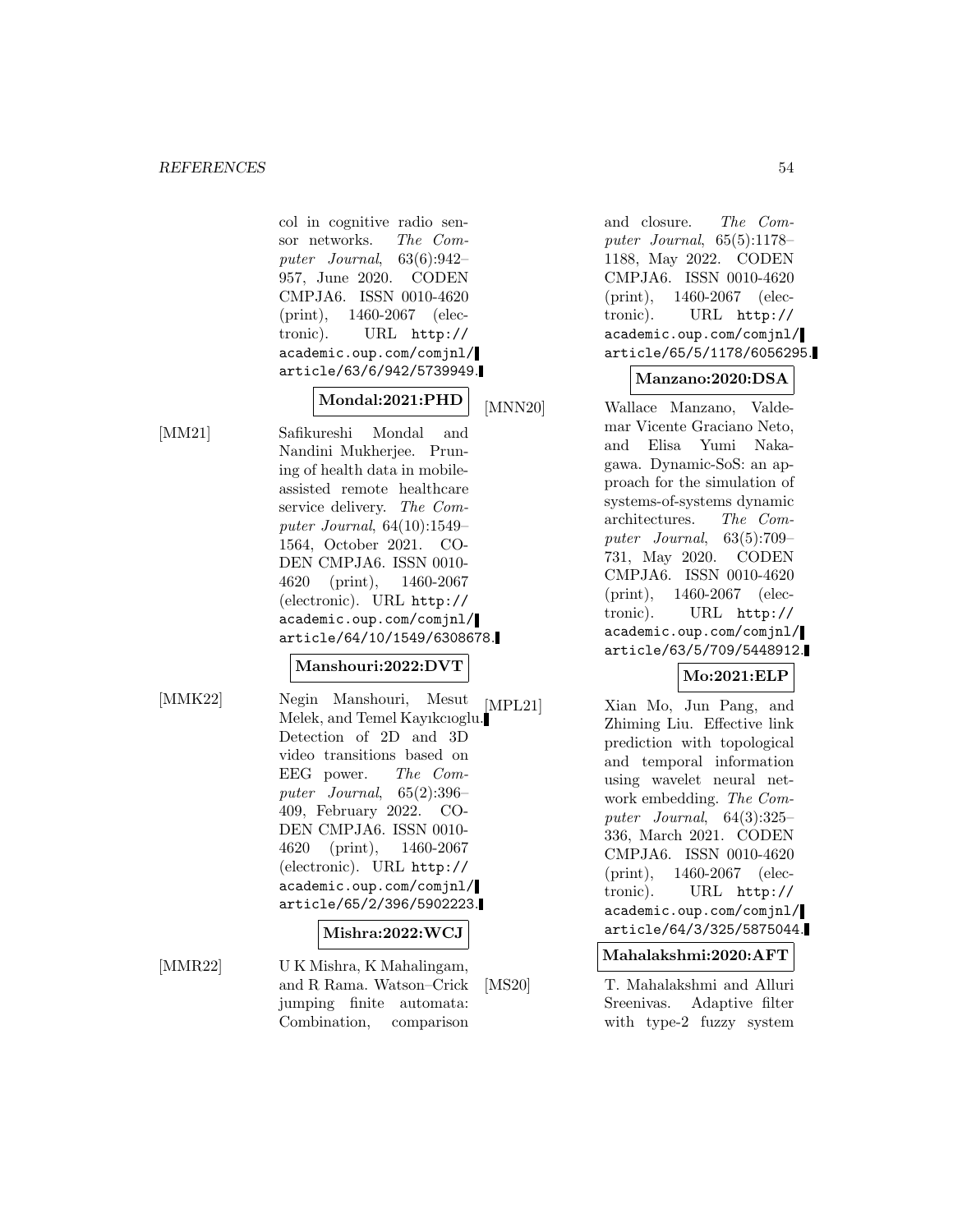and optimization-based kernel interpolation for satellite image denoising. The Computer Journal, 63(6):913– 926, June 2020. CODEN CMPJA6. ISSN 0010-4620 (print), 1460-2067 (electronic). URL http:// academic.oup.com/comjnl/ article/63/6/913/5739947. **Mumtaz:2022:FLT** [MSH22] Aqib Mumtaz, Allah Bux Sargano, and Zulfiqar Habib. Fast learning through deep multi-net CNN model for violence recognition in video surveillance. The Computer Journal, 65(3):457– 472, March 2022. CODEN CMPJA6. ISSN 0010-4620 (print), 1460-2067 (electronic). URL http://

academic.oup.com/comjnl/ article/65/3/457/5867750. **Ma:2020:DTS**

# [MSZ<sup>+</sup>20] Zongjie Ma, Abdul Sattar, Jun Zhou, Qingliang Chen, and Kaile Su. Dropout with tabu strategy for regularizing deep neural networks. The Computer Journal, 63(7):1031–1038, July 2020. CODEN CM-PJA6. ISSN 0010-4620 (print), 1460-2067 (electronic). URL http:// academic.oup.com/comjnl/

article/63/7/1031/5541821. **Ma:2021:DES**

[MW21] Fei Ma and Ping Wang. Determining exact solutions for structural parameters on hierarchical networks with density feature. The Computer Journal,  $64(9):1412-$ 1424, September 2021. CO-DEN CMPJA6. ISSN 0010- 4620 (print), 1460-2067 (electronic). URL http:// academic.oup.com/comjnl/ article/64/9/1412/5878416.

# **Mahmoudi:2020:NRT**

[MYB20] Amin Mahmoudi, Mohd Ridzwan Yaakub, and Azuraliza Abu Bakar. A new real-time link prediction method based on user community changes in online social networks. The Computer Journal, 63(3): 448–459, March 2020. CO-DEN CMPJA6. ISSN 0010- 4620 (print), 1460-2067 (electronic). URL http:// academic.oup.com/comjnl/ article/63/3/448/5498232.

# **Nofal:2021:CGE**

[NAD21] Samer Nofal, Katie Atkinson, and Paul E. Dunne. Computing grounded extensions of abstract argumentation frameworks. The Computer Journal,  $64(1):54-63$ , January 2021. CODEN CMPJA6. ISSN 0010-4620 (print), 1460-2067 (electronic). URL http:// academic.oup.com/comjnl/ article/64/1/54/5644190.

# **Narayanan:2021:CTS**

[Nar21] Hari T. S. Narayanan. Contact tracing solution for global community. The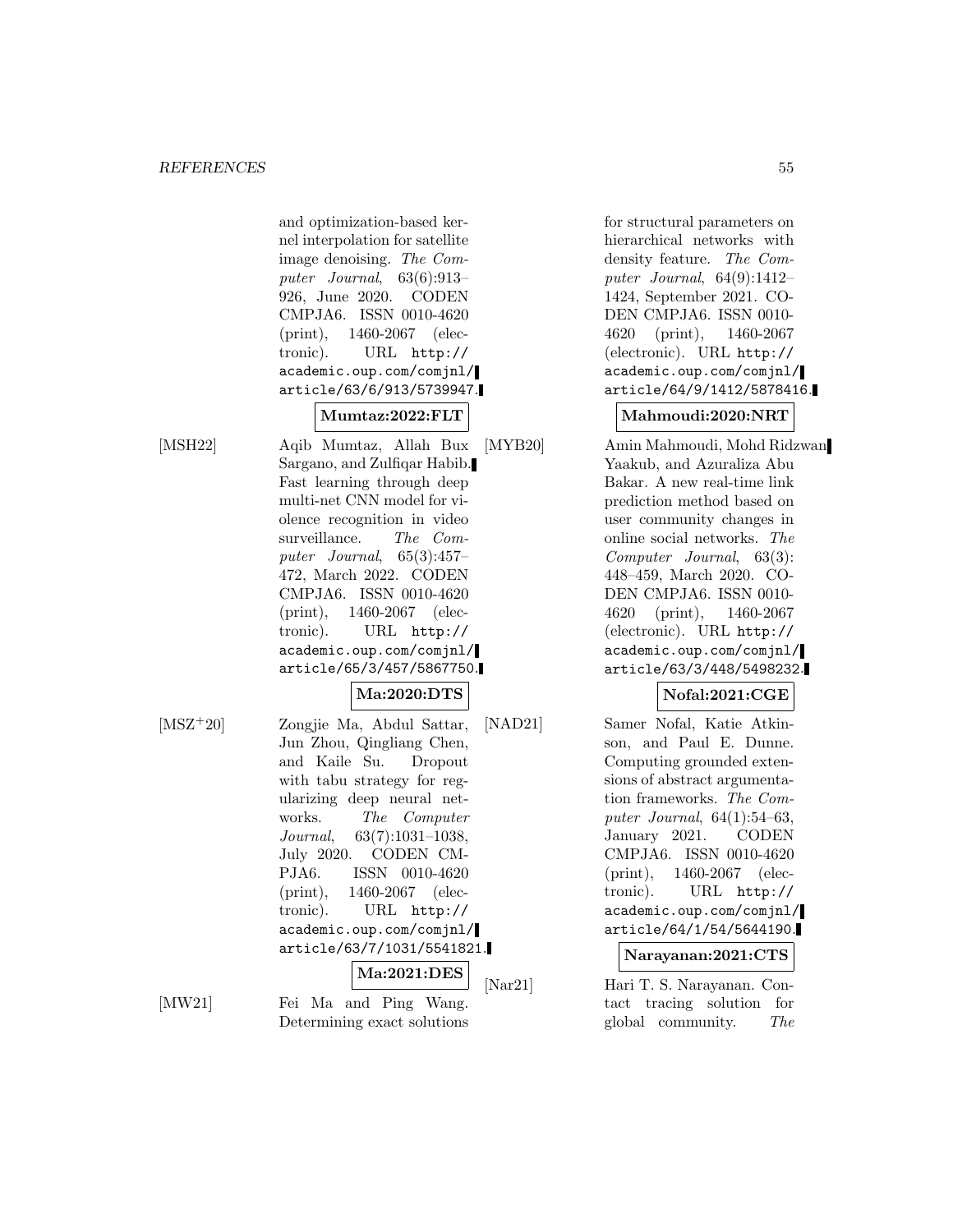Computer Journal, 64(10): 1565–1574, October 2021. CODEN CMPJA6. ISSN 0010-4620 (print), 1460- 2067 (electronic). URL http://academic.oup.com/ comjnl/article/64/10/1565/ 6323600.

#### **Narasimhulu:2022:NBW**

[Nar22] C. Venkata Narasimhulu. A new blind watermark embedding model: Spiral updated rider optimization algorithm. The Computer Journal, 65(6):1365–1385, June 2022. CODEN CM-PJA6. ISSN 0010-4620 (print), 1460-2067 (electronic). URL http:// academic.oup.com/comjnl/ article/65/6/1365/6124657.

#### **Nancy:2021:TIB**

[NB21] V. Nancy and G. Balakrishnan. Thermal imagebased object classification for guiding the visually impaired. The Computer Journal, 64(11):1747–1759, November 2021. CODEN CMPJA6. ISSN 0010-4620 (print), 1460-2067 (electronic). URL http:// academic.oup.com/comjnl/ article/64/11/1747/5879254.

#### **Neffati:2020:ESK**

[NBTB20] Syrine Neffati, Khaoula Ben Abdellafou, Okba Taouali, and Kais Bouzrara. Enhanced SVM–KPCA method for brain MR image classification. The Computer Journal, 63(3):383– 394, March 2020. CODEN CMPJA6. ISSN 0010-4620 (print), 1460-2067 (electronic). URL http:// academic.oup.com/comjnl/ article/63/3/383/5480372.

#### **Nouri:2022:GBC**

[NCL22] Anass Nouri, Christophe Charrier, and Olivier Lézoray. A genetically based combination of visual saliency and roughness for FR 3D mesh quality assessment: a statistical study. The Computer Journal, 65(3):606– 620, March 2022. CODEN CMPJA6. ISSN 0010-4620 (print), 1460-2067 (electronic). URL http:// academic.oup.com/comjnl/ article/65/3/606/5893202.

# **Naveed:2022:EDD**

[NGS22] Safia Naveed, Geetha G., and Leninisha S. Early diabetes discovery from tongue images. The Computer Journal, 65(2):237– 250, February 2022. CO-DEN CMPJA6. ISSN 0010- 4620 (print), 1460-2067 (electronic). URL http:// academic.oup.com/comjnl/ article/65/2/237/5834386.

#### **Nawaz:2021:DQA**

[NJ21] Falak Nawaz and Naeem Khalid Janjua. Dynamic QoSaware cloud service selection using best-worst method and timeslot weighted satisfaction scores. The Com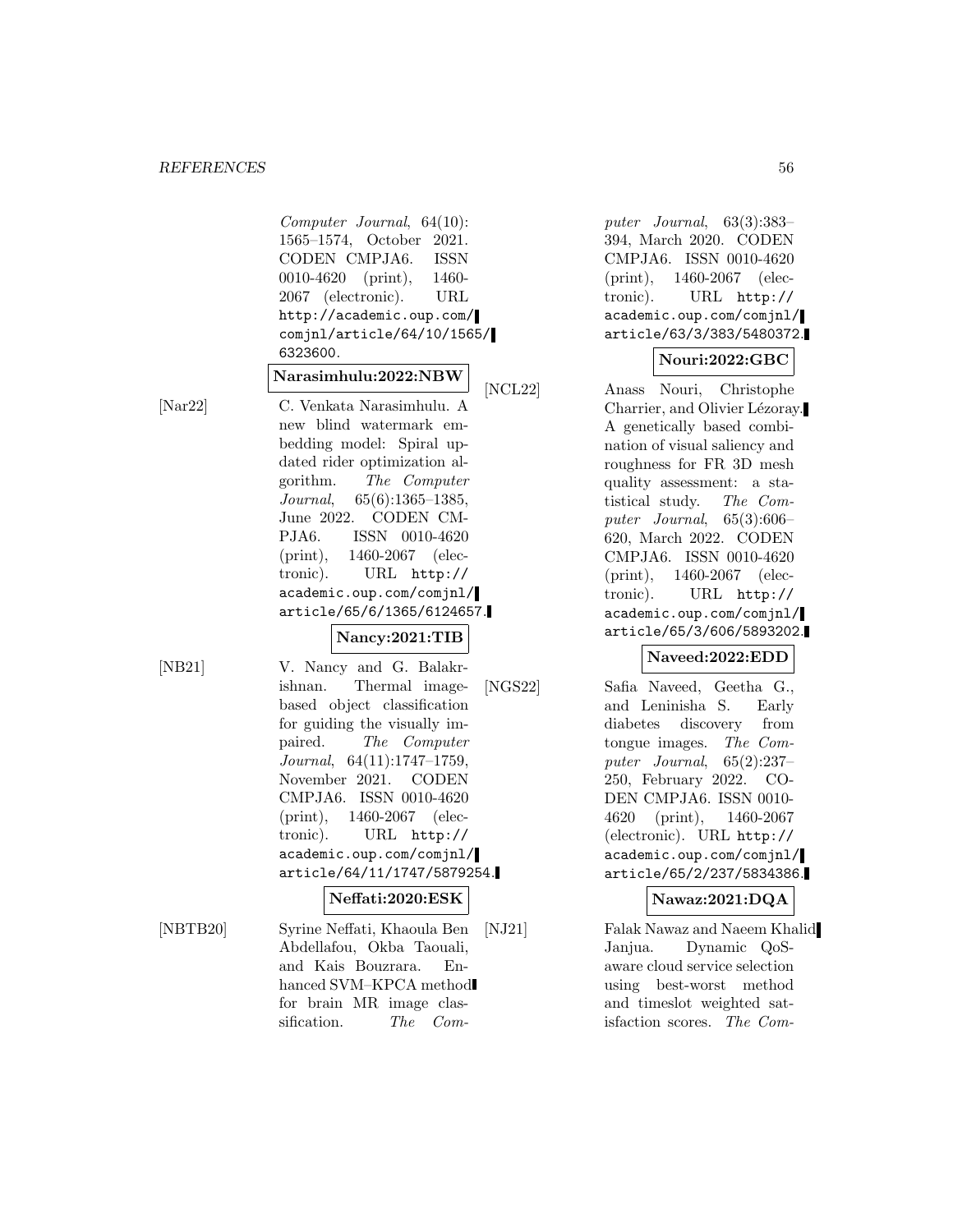puter Journal, 64(9):1326– 1342, September 2021. CO-DEN CMPJA6. ISSN 0010- 4620 (print), 1460-2067 (electronic). URL http:// academic.oup.com/comjnl/ article/64/9/1326/5850581.

#### **Ozcan:2021:PIP**

[OB21] Tayyip Ozcan and Alper Basturk. Performance improvement of pre-trained convolutional neural networks for action recognition. The Computer Journal, 64(11):1715–1730, November 2021. CODEN CMPJA6. ISSN 0010-4620 (print), 1460-2067 (electronic). URL http:// academic.oup.com/comjnl/ article/64/11/1715/5856117.

#### **ODwyer:2020:PSP**

[OCPM20] Karl J. O'Dwyer, Eoin Creedon, Mark Purcell, and David Malone. Power saving proxies for Web servers. The Computer Journal, 63(2):179–192, February 2020. CODEN CM-PJA6. ISSN 0010-4620 (print), 1460-2067 (electronic). URL http:// academic.oup.com/comjnl/ article/63/2/179/5614859.

# **Oro:2022:WEP**

[OFMH22] David Oro, Carles Fernández, Xavier Martorell, and Javier Hernando. Work-efficient parallel non-maximum suppression kernels. The Computer Journal, 65(4):773–

787, April 2022. CODEN CMPJA6. ISSN 0010-4620 (print), 1460-2067 (electronic). URL http:// academic.oup.com/comjnl/ article/65/4/773/5894719.

# **Osmani:2022:SCU**

[OMG22] Amjad Osmani, Jamshid Bagherzadeh Mohasefi, and Farhad Soleimanian Gharehchopogh. Sentiment classification using two effective optimization methods derived from the artificial bee colony optimization and imperialist competitive algorithm. The Computer Journal, 65(1): 18–66, January 2022. CO-DEN CMPJA6. ISSN 0010- 4620 (print), 1460-2067 (electronic). URL http:// academic.oup.com/comjnl/ article/65/1/18/5743591.

# **Periola:2020:ASD**

[PAO20] A. A. Periola, A. A. Alonge, and K. A. Ogudo. Architecture and system design for marine cloud computing assets. The Computer Journal, 63(6):927– 941, June 2020. CODEN CMPJA6. ISSN 0010-4620 (print), 1460-2067 (electronic). URL http:// academic.oup.com/comjnl/ article/63/6/927/5721769.

#### **Prasad:2022:PIP**

[PC22] Shitala Prasad and Tingting Chai. Palmprint for individual's personality behavior analysis. The Com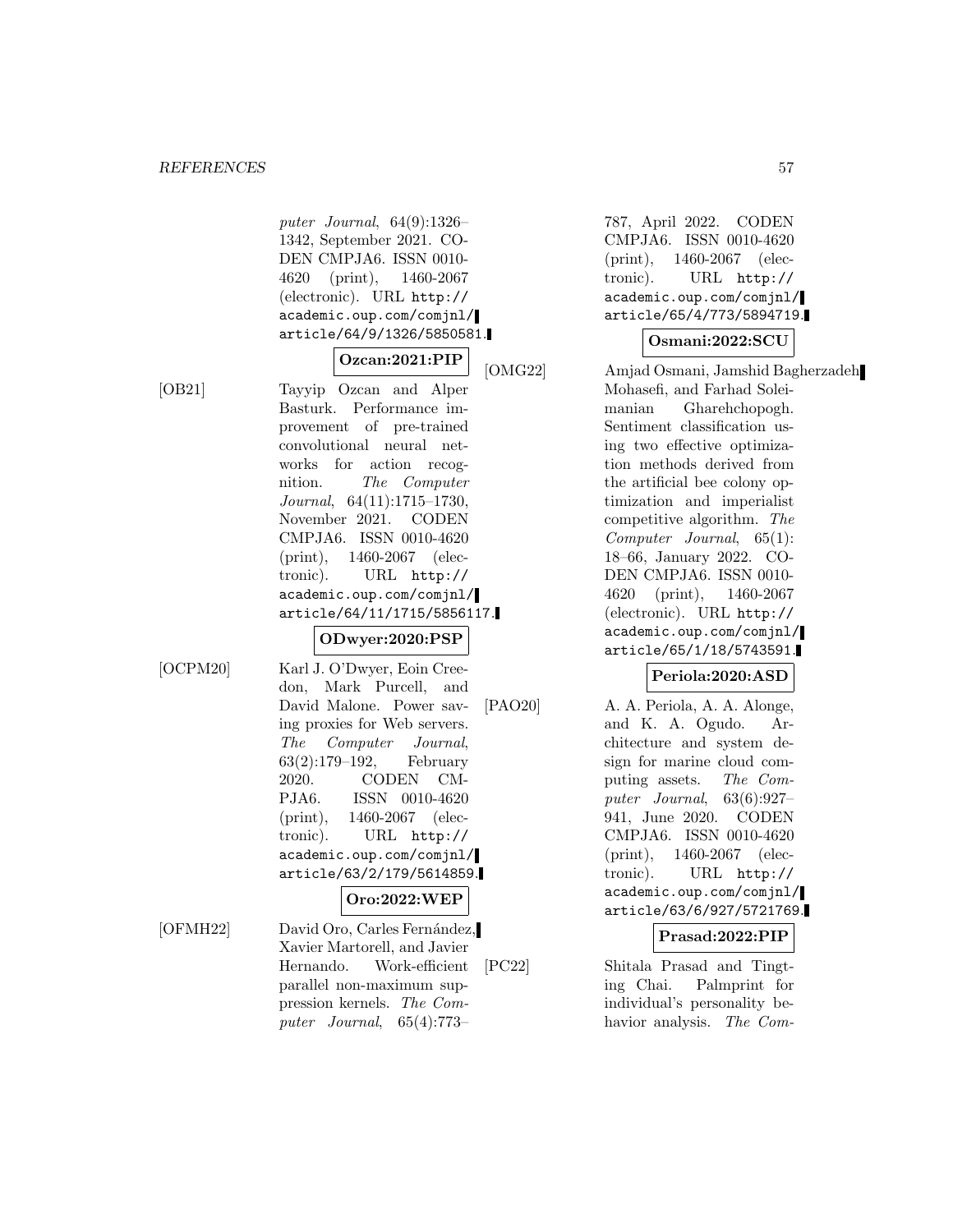puter Journal, 65(2):355– 370, February 2022. CO-DEN CMPJA6. ISSN 0010- 4620 (print), 1460-2067 (electronic). URL http:// academic.oup.com/comjnl/ article/65/2/355/5860494.

#### **Payeras-Capella:2020:IEM**

[PCMPCA<sup>+</sup>20] M. Magdalena Payeras-Capella, Macia Mut-Puigserver, Pau Conejero-Alberola, Jordi Castella-Roca, and Llorenç Huguet-Rotger. Implementation and evaluation of the mCityPASS protocol for secure and private access to associated touristic services. The Computer Journal, 63(8):1168–1193, August 2020. CODEN CM-PJA6. ISSN 0010-4620 (print), 1460-2067 (electronic). URL http:// academic.oup.com/comjnl/ article/63/8/1168/5670506.

### **Phyo:2022:DCA**

[PDO22] Yati Phyo, Canh Minh Do, and Kazuhiro Ogata. A divide & conquer approach to leads-to model checking. The Computer Journal, 65(6):1353–1364, June 2022. CODEN CM-PJA6. ISSN 0010-4620 (print), 1460-2067 (electronic). URL http:// academic.oup.com/comjnl/ article/65/6/1353/6125355.

#### **Pradhan:2022:MLM**

[PDRC22] Nitesh Pradhan, Vijaypal Singh Dhaka, Geeta Rani, and Himanshu Chaudhary. Machine learning model for multi-view visualization of medical images. The Computer Journal, 65(4):805–817, April 2022. CODEN CM-PJA6. ISSN 0010-4620 (print), 1460-2067 (electronic). URL http:// academic.oup.com/comjnl/ article/65/4/805/5896997.

### **Puri:2022:IHB**

[PG22] Arjun Puri and Manoj Kumar Gupta. Improved hybrid bag-boost ensemble with K-Means-SMOTE-ENN technique for handling noisy class imbalanced data. The Computer Journal, 65(1):124–138, January 2022. CODEN CM-PJA6. ISSN 0010-4620 (print), 1460-2067 (electronic). URL http:// academic.oup.com/comjnl/ article/65/1/124/6262253.

#### **Prasad:2022:PSP**

[PGV<sup>+</sup>22] Venkata Vara Prasad, Srinivas Gumparthi, Lokeswari Y Venkataramana, S Srinethe, and R M Sruthi Sree ... Prediction of stock prices using statistical and machine learning models: a comparative analysis. The Computer Journal, 65(5):1338– 1351, May 2022. CODEN CMPJA6. ISSN 0010-4620 (print), 1460-2067 (electronic). URL http://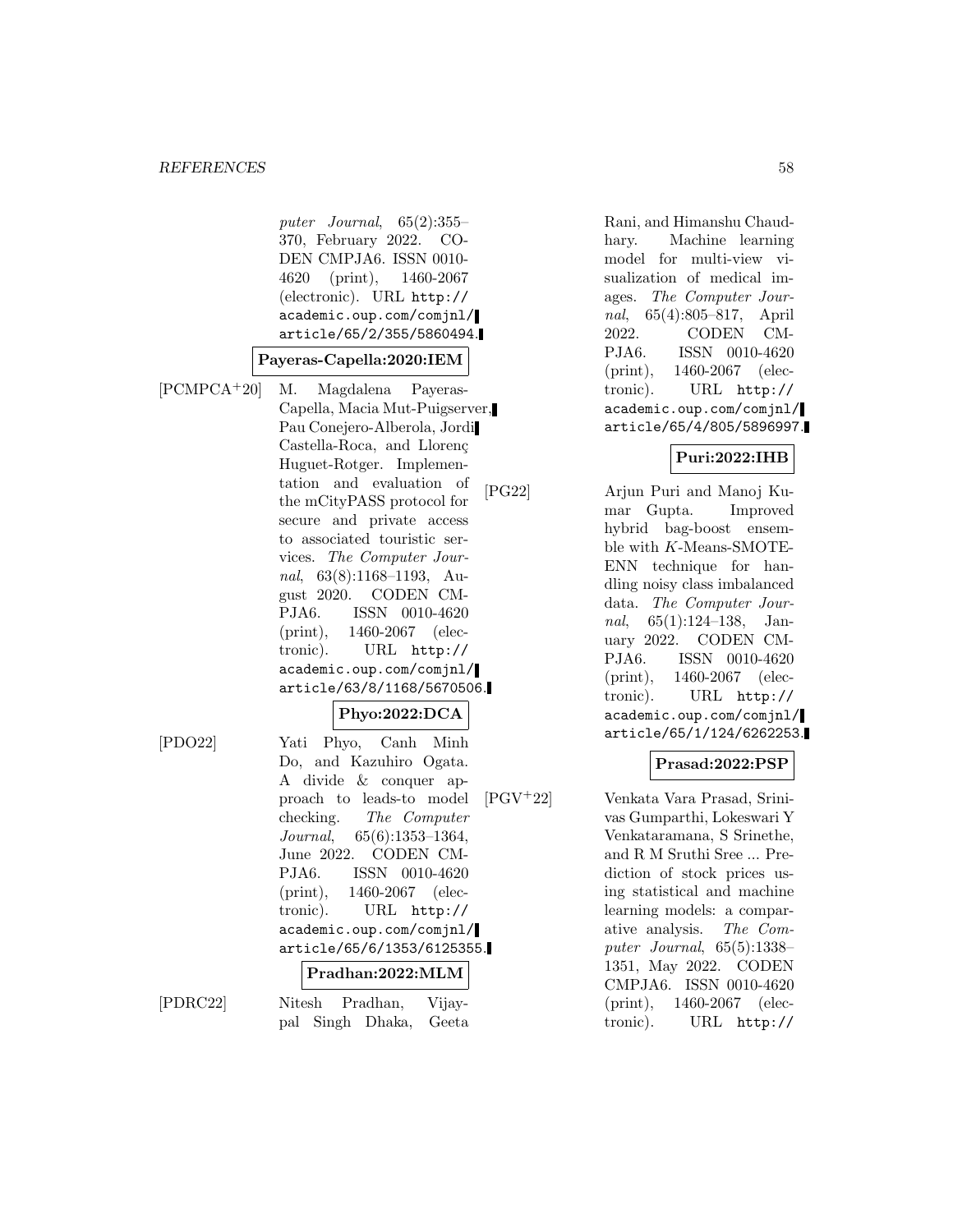# academic.oup.com/comjnl/ article/65/5/1338/6317640.

#### **Popova:2021:CAS**

[PiKT21] Diana Popova, Ken ichi Kawarabayashi, and Alex Thomo. CutTheTail: an accurate and spaceefficient heuristic algorithm for influence maximization. The Computer Journal, 64(9):1343–1357, September 2021. CODEN CM-PJA6. ISSN 0010-4620 (print), 1460-2067 (electronic). URL http:// academic.oup.com/comjnl/ article/64/9/1343/5860966.

### **Prakash:2020:WBB**

[PJ20] Pg Om Prakash and A. Jaya. WS-BD-based two-level match: Interesting sequential patterns and Bayesian fuzzy clustering for predicting the Web pages from weblogs. The Computer Journal, 63(2):322–336, February 2020. CODEN CM-PJA6. ISSN 0010-4620 (print), 1460-2067 (electronic). URL http:// academic.oup.com/comjnl/ article/63/2/322/5644196.

### **Pantula:2020:MAR**

[PK20] Muralidhar Pantula and K. S. Kuppusamy. A metric to assess the readability of video closed captions for the persons with low literacy skills. The Computer Journal, 63(7):1063– 1075, July 2020. CODEN

CMPJA6. ISSN 0010-4620 (print), 1460-2067 (electronic). URL http:// academic.oup.com/comjnl/ article/63/7/1063/5560308.

#### **Prasath:2021:UIE**

[PK21] R. Prasath and T. Kumanan. Underwater image enhancement with optimal histogram using hybridized particle swarm and dragonfly. The Computer Journal, 64(10):1494–1513, October 2021. CODEN CMPJA6. ISSN 0010-4620 (print), 1460-2067 (electronic). URL http:// academic.oup.com/comjnl/ article/64/10/1494/6287339.

#### **Pantula:2022:MLB**

[PK22] Muralidhar Pantula and K S Kuppusamy. A machine learning-based model to evaluate readability and assess grade level for the Web pages. The Computer Journal, 65(4):831– 842, April 2022. CODEN CMPJA6. ISSN 0010-4620 (print), 1460-2067 (electronic). URL http:// academic.oup.com/comjnl/ article/65/4/831/5902220.

# **Peng:2021:RDG**

[PKLK21] Liang Peng, Fei Kong, Chongzhi Liu, and Ping Kuang. Robust and dynamic graph convolutional network for multi-view data classification. The Computer Journal, 64(7):1093–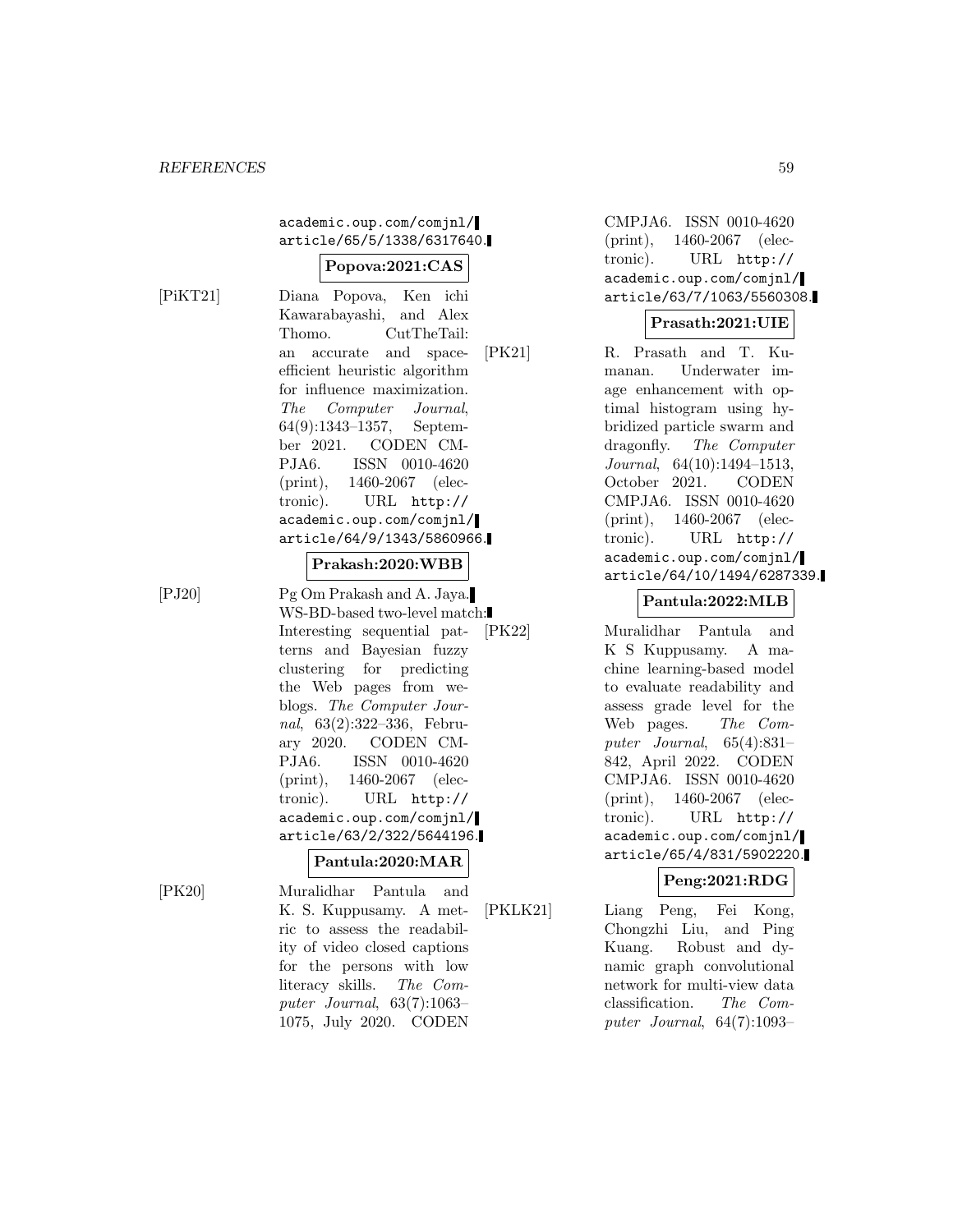#### *REFERENCES* 60

1103, July 2021. CODEN CMPJA6. ISSN 0010-4620 (print), 1460-2067 (electronic). URL http:// academic.oup.com/comjnl/ article/64/7/1093/6299204.

### **Pattanayak:2022:ACM**

[PMMS22] Debasish Pattanayak, Kaushik Mondal, Partha Sarathi Mandal, and Stefan Schmid. Area convergence of monoculus robots with additional capabilities. The Computer Journal,  $65(5):1306-$ 1319, May 2022. CODEN CMPJA6. ISSN 0010-4620 (print), 1460-2067 (electronic). URL http:// academic.oup.com/comjnl/ article/65/5/1306/6125293.

#### **Pavithra:2020:ISP**

[PS20] L. K. Pavithra and T. Sree Sharmila. An improved seed point selection-based unsupervised color clustering for content-based image retrieval application. The Computer Journal, 63(3): 337–350, March 2020. CO-DEN CMPJA6. ISSN 0010- 4620 (print), 1460-2067 (electronic). URL http:// academic.oup.com/comjnl/ article/63/3/337/5420616.

#### **Prasad:2022:SSC**

[PS22] M Krishna Siva Prasad and Poonam Sharma. Similarity of sentences with contradiction using semantic similarity measures. The Computer Journal, 65(3):701–

717, March 2022. CODEN CMPJA6. ISSN 0010-4620 (print), 1460-2067 (electronic). URL http:// academic.oup.com/comjnl/ article/65/3/701/5893603.

### **Phu:2021:EAE**

Tran Nghi Phu, Nguyen Dai Tho, Le Huy Hoang, Nguyen Ngoc Toan, and Nguyen Ngoc Binh. An efficient algorithm to extract control flow-based features for IoT malware detection. The Computer Journal, 64(4):599– 609, April 2021. CODEN CMPJA6. ISSN 0010-4620 (print), 1460-2067 (electronic). URL http:// academic.oup.com/comjnl/ article/64/4/599/5940626.

### **Philip:2022:CVA**

[PVFP22a] Felix M Philip, Jayakrishnan V, Ajesh F, and Haseena P. Corrigendum to: Video anomaly detection using the optimizationenabled deep convolutional neural network. The Computer Journal, 65(5):1352, May 2022. CODEN CM-PJA6. ISSN 0010-4620 (print), 1460-2067 (electronic). URL http:// academic.oup.com/comjnl/ article/65/5/1352/6224791. See [PVFP22b].

# **Philip:2022:VAD**

[PVFP22b] Felix M Philip, Jayakrishnan V, Ajesh F, and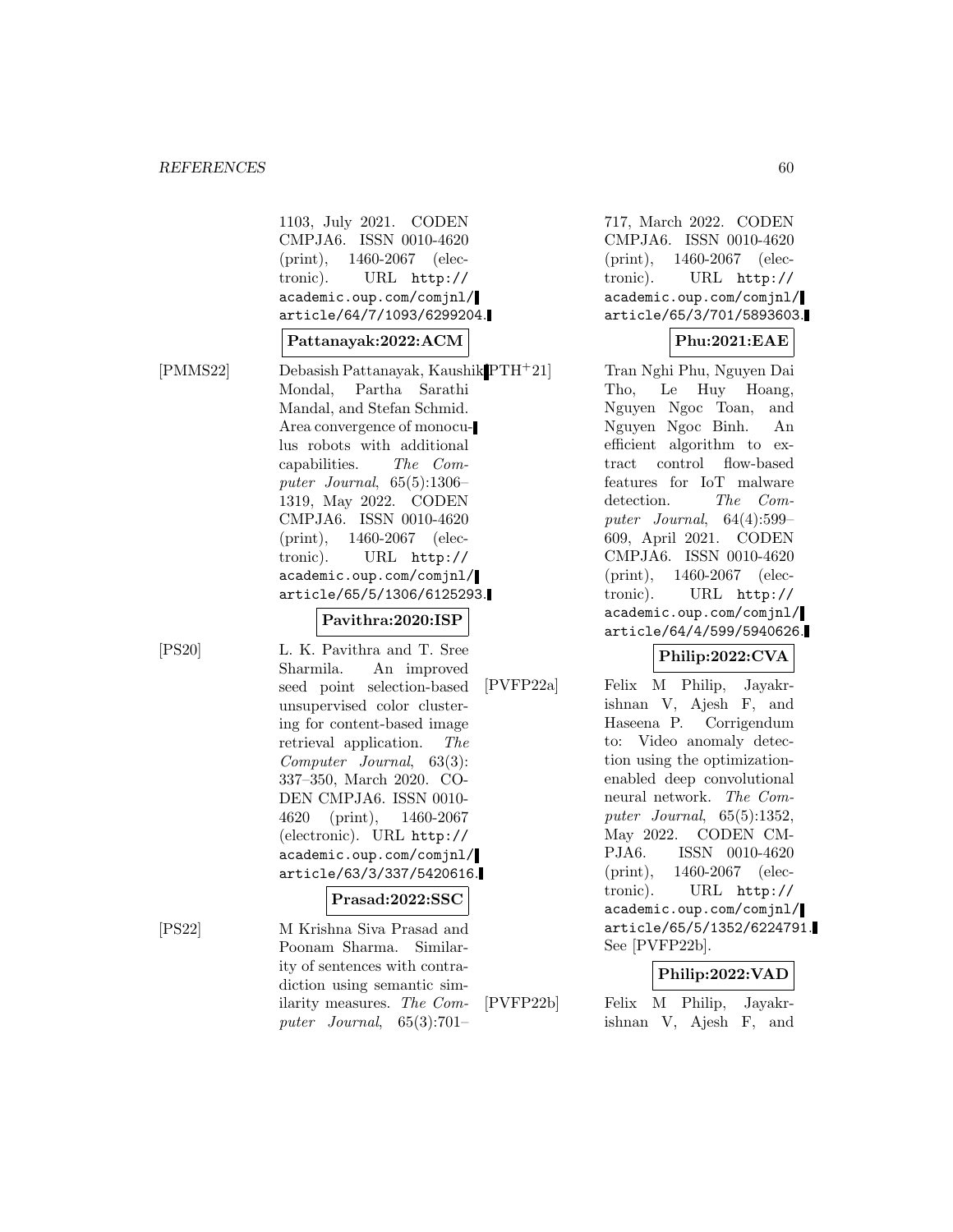Haseena P. Video anomaly detection using the optimizationenabled deep convolutional neural network. The Computer Journal, 65(5):1272– 1292, May 2022. CODEN CMPJA6. ISSN 0010-4620 (print), 1460-2067 (electronic). URL http:// academic.oup.com/comjnl/ article/65/5/1272/6090337. See corrigendum [PVFP22a].

# **Peng:2022:DBN**

[PXWL22] Tao Peng, Thomas Canhao Xu, Yihuai Wang, and Fanzhang Li. Deep belief network and closed polygonal line for lung segmentation in chest radiographs. The Computer Journal, 65(5):1107–1128, May 2022. CODEN CM-PJA6. ISSN 0010-4620 (print), 1460-2067 (electronic). URL http:// academic.oup.com/comjnl/ article/65/5/1107/6029261.

# **Qananwah:2022:DCF**

[QAA<sup>+</sup>22] Qasem Qananwah, Ali Mohammad Alqudah, Moh'd Alodat, Ahmad Dagamseh, and Oliver Hayden. Detecting cognitive features of videos using EEG signal. The Computer Journal, 65(1):105–123, January 2022. CODEN CM-PJA6. ISSN 0010-4620 (print), 1460-2067 (electronic). URL http://

# academic.oup.com/comjnl/ article/65/1/105/6077136.

# **Qi:2020:HTR**

[QDZZ20] Yi Qi, Yuze Dong, Zhongzhi Zhang, and Zhang Zhang. Hitting times for random walks on Sierpiński graphs and hierarchical graphs. The Computer Journal, 63(9):1385–1396, September 2020. CODEN CM-PJA6. ISSN 0010-4620 (print), 1460-2067 (electronic). URL http:// academic.oup.com/comjnl/ article/63/9/1385/5612725.

# **Qi:2022:RRV**

[QGL<sup>+</sup>22] Wenfa Qi, Sirui Guo, Yuxin Liu, Xiang Wang, and Zongming Guo. Research on reversible visible watermarking algorithms based on vectorization compression method. The Computer Journal, 65(5):1320–1337, May 2022. CODEN CM-PJA6. ISSN 0010-4620 (print), 1460-2067 (electronic). URL http:// academic.oup.com/comjnl/ article/65/5/1320/6120302.

# **Liu:2020:GNC**

[qLlHG20] Hui qing Liu, Xiao lan Hu, and Shan Gao. The ggood-neighbor conditional diagnosability of locally exchanged twisted cubes. The Computer Journal, 63(1): 80–90, January 2020. CO-DEN CMPJA6. ISSN 0010- 4620 (print), 1460-2067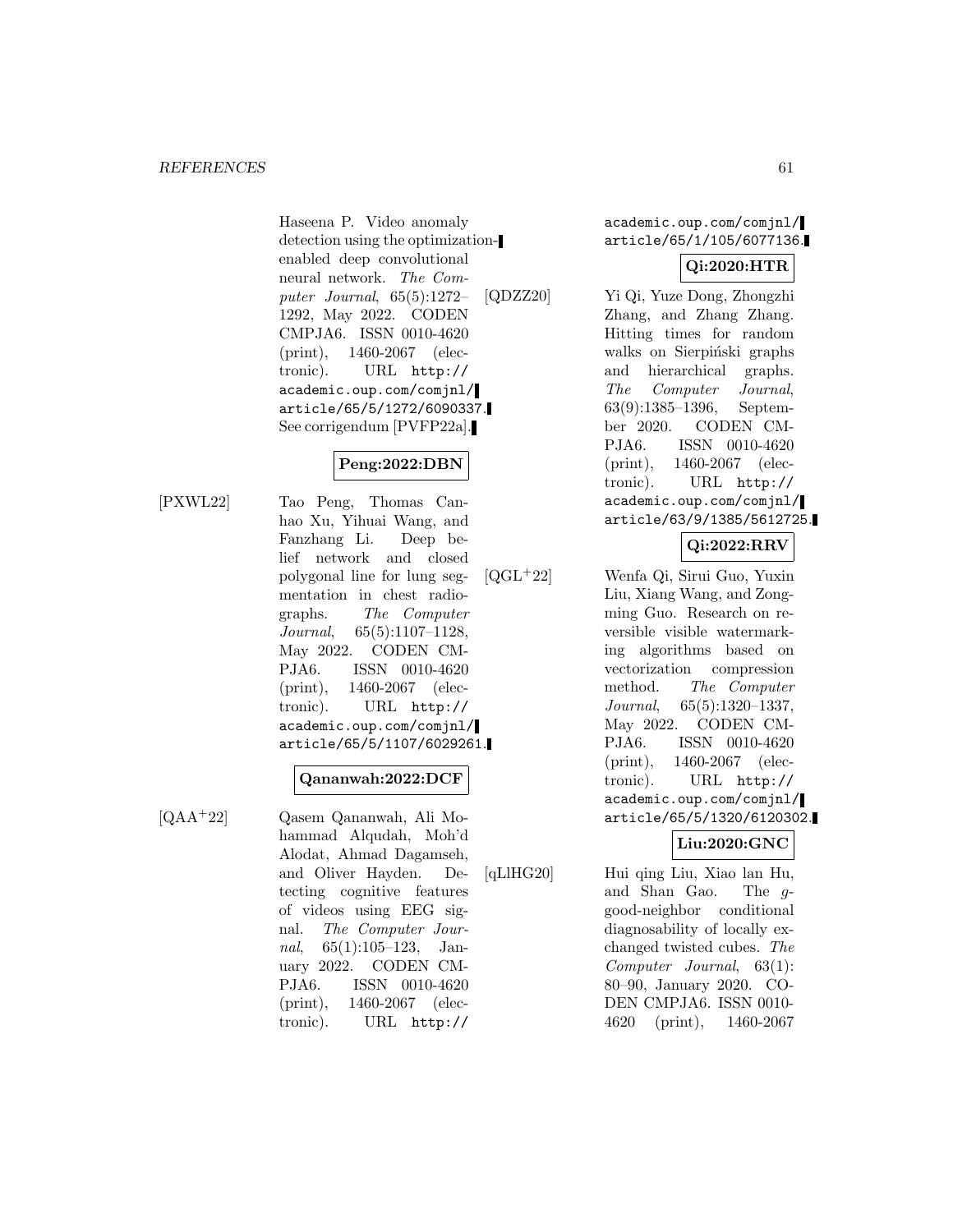(electronic). URL http:// academic.oup.com/comjnl/ article/63/1/80/5288326.

### **Qadeer:2020:VIO**

[QMR<sup>+</sup>20] Arslan Qadeer, Asad Waqar Malik, Anis Ur Rahman, Hamayun Mian Muhammad, and Arsalan Ahmad. Virtual infrastructure orchestration for cloud service deployment. The Computer Journal, 63(2):295– 307, February 2020. CO-DEN CMPJA6. ISSN 0010- 4620 (print), 1460-2067 (electronic). URL http:// academic.oup.com/comjnl/ article/63/2/295/5631925.

### **Qi:2021:RWN**

[QXZZ21] Yi Qi, Wanyue Xu, Liwang Zhu, and Zhongzhi Zhang. Real-world networks are not always fast mixing. The Computer Journal, 64(2):236–244, February 2021. CODEN CM-PJA6. ISSN 0010-4620 (print), 1460-2067 (electronic). URL http:// academic.oup.com/comjnl/ article/64/2/236/6032261.

# **Qiao:2021:NPK**

[QYZ<sup>+</sup>21] Zirui Qiao, Qiliang Yang, Yanwei Zhou, Zhe Xia, and Mingwu Zhang. Novel public-key encryption with continuous leakage amplification. The Computer Journal, 64(8):1163–1177, August 2021. CODEN CM-PJA6. ISSN 0010-4620

(print), 1460-2067 (electronic). URL http:// academic.oup.com/comjnl/ article/64/8/1163/5921729.

# **Qiu:2021:IIN**

[QZTZ21] Liqing Qiu, Jianyi Zhang, Xiangbo Tian, and Shuang Zhang. Identifying influential nodes in complex networks based on neighborhood entropy centrality. The Computer Journal, 64(10):1465–1476, October 2021. CODEN CM-PJA6. ISSN 0010-4620 (print), 1460-2067 (electronic). URL http:// academic.oup.com/comjnl/ article/64/10/1465/6284270.

# **Raghu:2021:ROD**

[RA21] A. Francis Alexander Raghu and J. P. Ananth. Robust object detection and localization using semantic segmentation network. The Computer Journal, 64(10):1531–1548, October 2021. CODEN CM-PJA6. ISSN 0010-4620 (print), 1460-2067 (electronic). URL http:// academic.oup.com/comjnl/ article/64/10/1531/6295807.

# **Raghu:2022:ODL**

[RA22a] A Francis Alexander Raghu and J P Ananth. Object detection and localization using sparse-FCM and optimization-driven deep convolutional neural network. The Computer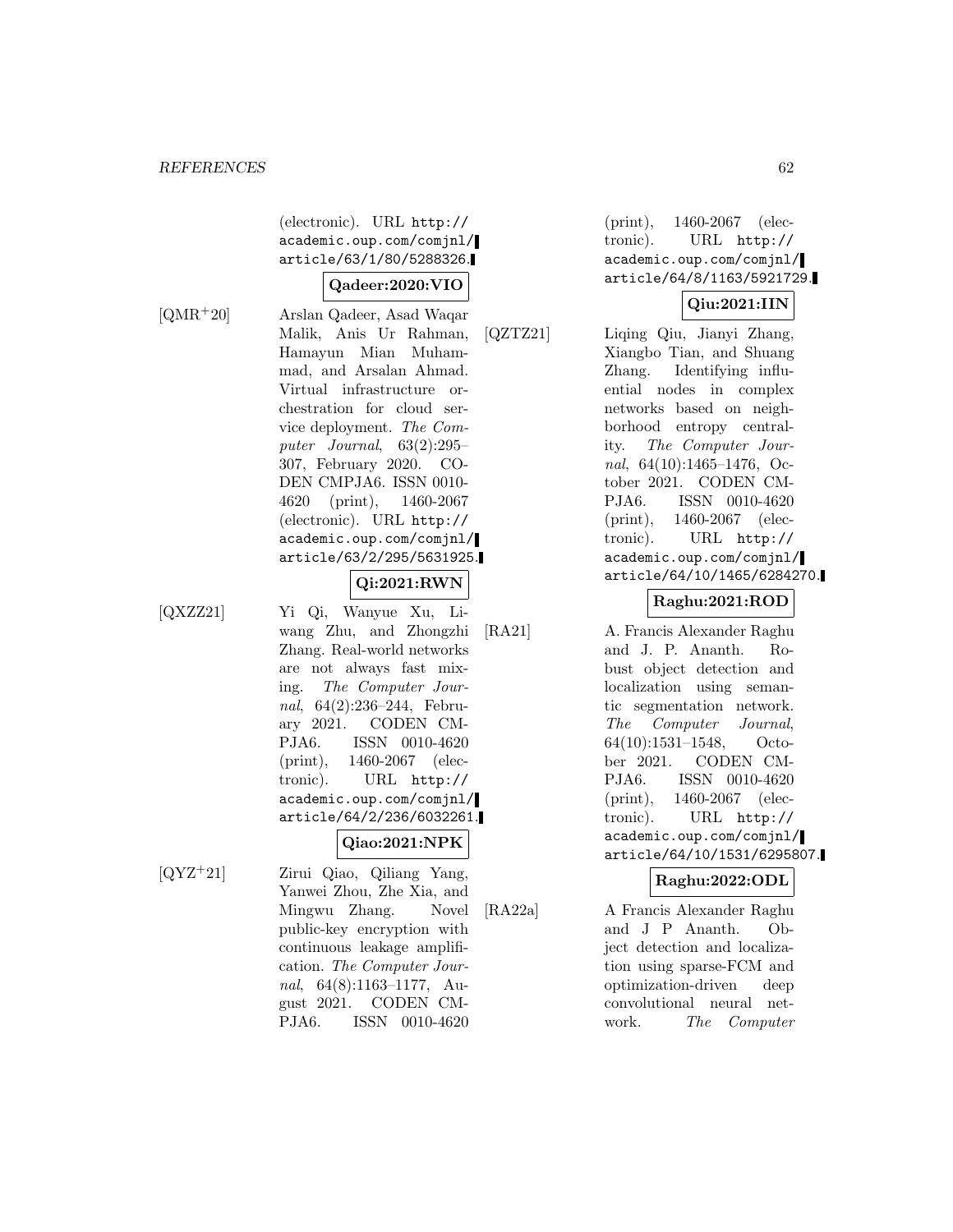Journal, 65(5):1225–1241, May 2022. CODEN CM-PJA6. ISSN 0010-4620 (print), 1460-2067 (electronic). URL http:// academic.oup.com/comjnl/ article/65/5/1225/6124655.

#### **Rezaeipanah:2022:BCD**

[RA22b] Amin Rezaeipanah and Gholamreza Ahmadi. Breast cancer diagnosis using multistage weight adjustment in the MLP neural network. The Computer Journal, 65(4):788–804, April 2022. CODEN CM-PJA6. ISSN 0010-4620 (print), 1460-2067 (electronic). URL http:// academic.oup.com/comjnl/ article/65/4/788/5894134.

# **Rizkallah:2020:SLN**

[RAD20] Lydia W. Rizkallah, Mona F. Ahmed, and Nevin M. Darwish. SMT-LH: a new satisfiability modulo theorybased technique for solving vehicle routing problem with time window constraints. The Computer Journal, 63(1):91–104, January 2020. CODEN CM-PJA6. ISSN 0010-4620 (print), 1460-2067 (electronic). URL http:// academic.oup.com/comjnl/ article/63/1/91/5288325.

### **Ratre:2020:SGD**

[Rat20] Avinash Ratre. Stochastic

gradient descent–whale optimization algorithm-based deep convolutional neural network to crowd emotion understanding. The Computer Journal, 63(2):267– 282, February 2020. CO-DEN CMPJA6. ISSN 0010- 4620 (print), 1460-2067 (electronic). URL http:// academic.oup.com/comjnl/ article/63/2/267/5627747.

# **Raj:2020:ANF**

[RD20] Ajay Amrit Raj and Dejey. Adaptive neuro-fuzzy inference system-based nonlinear equalizer for CO-OFDM systems. The Computer Journal, 63(2):169– 178, February 2020. CO-DEN CMPJA6. ISSN 0010- 4620 (print), 1460-2067 (electronic). URL http:// academic.oup.com/comjnl/ article/63/2/169/5627775.

#### **Rafiee:2021:PSO**

[RK21] Mojtaba Rafiee and Shahram Khazaei. Private set operations over encrypted cloud dataset and applications. The Computer Journal, 64(8):1145–1162, August 2021. CODEN CM-PJA6. ISSN 0010-4620 (print), 1460-2067 (electronic). URL http:// academic.oup.com/comjnl/ article/64/8/1145/5921321.

#### **Rizvi:2022:DEL**

[RKA<sup>+</sup>22] Syed Saqib Raza Rizvi, Muhammad Adnan Khan, Sagheer Abbas, Muhammad Asadullah, Nida An-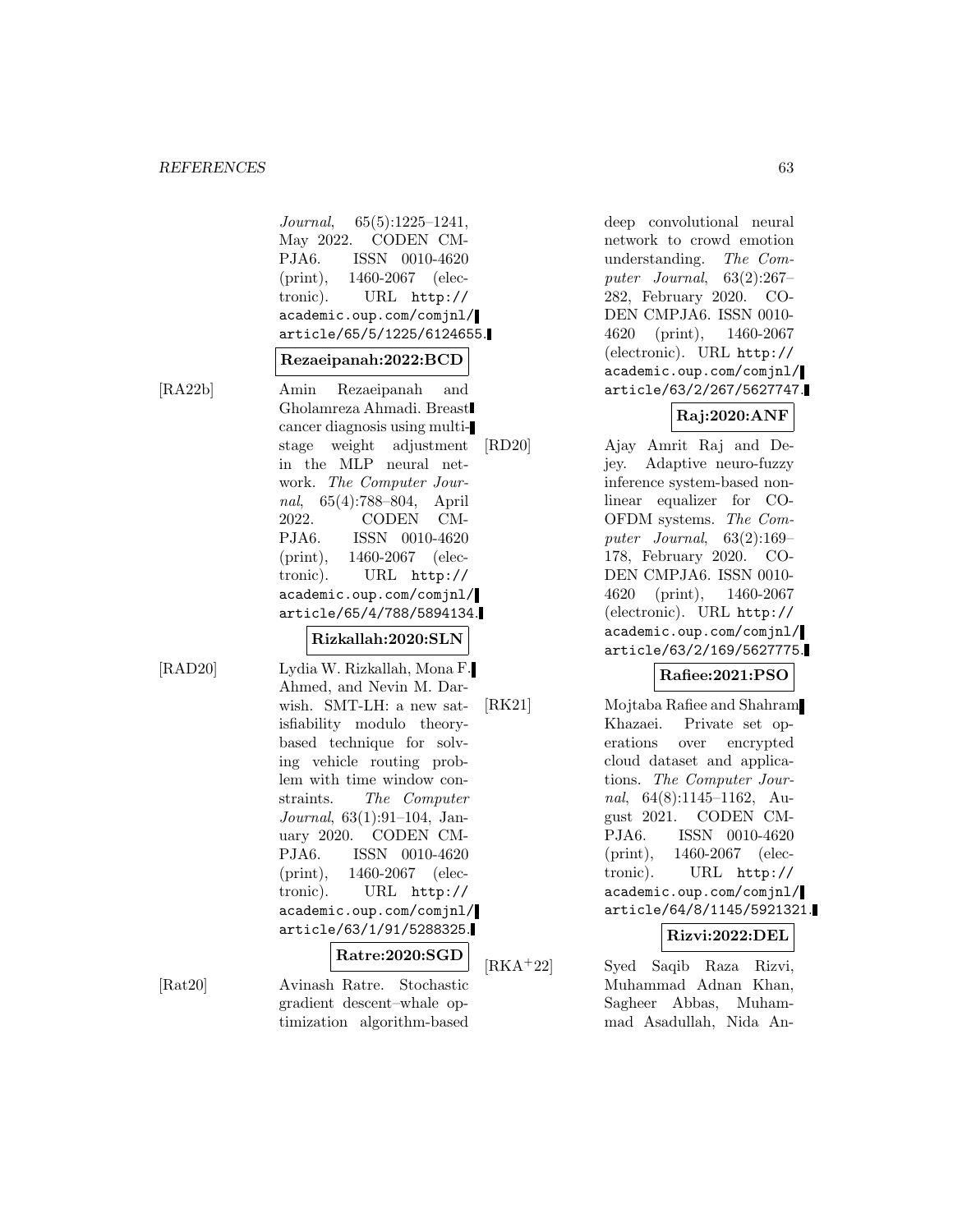wer, and Areej Fatima. Deep extreme learning machine-based optical character recognition system for Nastalique Urdu-like script languages. The Computer Journal, 65(2):331– 344, February 2022. CO-DEN CMPJA6. ISSN 0010- 4620 (print), 1460-2067 (electronic). URL http:// academic.oup.com/comjnl/ article/65/2/331/5860094.

# **Reyhan:2021:ITP**

[RLIK21] Zahra Abdi Reyhan, Shahriar Lotfi, Ayaz Isazadeh, and Jaber Karimpour. Intratile parallelization for twolevel perfectly nested loops with non-uniform dependences. The Computer Journal, 64(9):1358–1383, September 2021. CODEN CMPJA6. ISSN 0010-4620 (print), 1460-2067 (electronic). URL http:// academic.oup.com/comjnl/ article/64/9/1358/5846191.

#### **Rezgui:2020:TSF**

[RM20] Kalthoum Rezgui and Hédia Mhiri. Towards a semantic framework for lifelong integrated competency management and development. The Computer Journal, 63(7): 1004–1016, July 2020. CO-DEN CMPJA6. ISSN 0010- 4620 (print), 1460-2067 (electronic). URL http:// academic.oup.com/comjnl/ article/63/7/1004/5543654.

[RM22] Y Srinivasa Rao and R Madhu. Channel estimation for millimeter wave massive MIMO system: Proposed hybrid optimization with heuristicenabled precoding and combining. The Computer Journal, 65(5):1211–1224, May 2022. CODEN CM-PJA6. ISSN 0010-4620 (print), 1460-2067 (electronic). URL http:// academic.oup.com/comjnl/ article/65/5/1211/6090335.

**Rosales-Morales:2020:INA**

[RMSMAH<sup>+</sup>20] Viviana Yarel Rosales-Morales, Laura Nely Sánchez-Morales, Giner Alor-Hernández, Jorge Luis Garcia-Alcaraz, José Luis Sánchez-Cervantes, and Lisbeth Rodriguez-Mazahua. ImagIngDev: a new approach for developing automatic crossplatform mobile applications using image processing techniques. The Computer Journal, 63(5):732– 757, May 2020. CODEN CMPJA6. ISSN 0010-4620 (print), 1460-2067 (electronic). URL http:// academic.oup.com/comjnl/ article/63/5/732/5476716.

# **Roy:2021:MOC**

[RS21] Alak Roy and Nityananda Sarma. Multichannel ordered contention MAC protocol for underwater wireless sensor networks.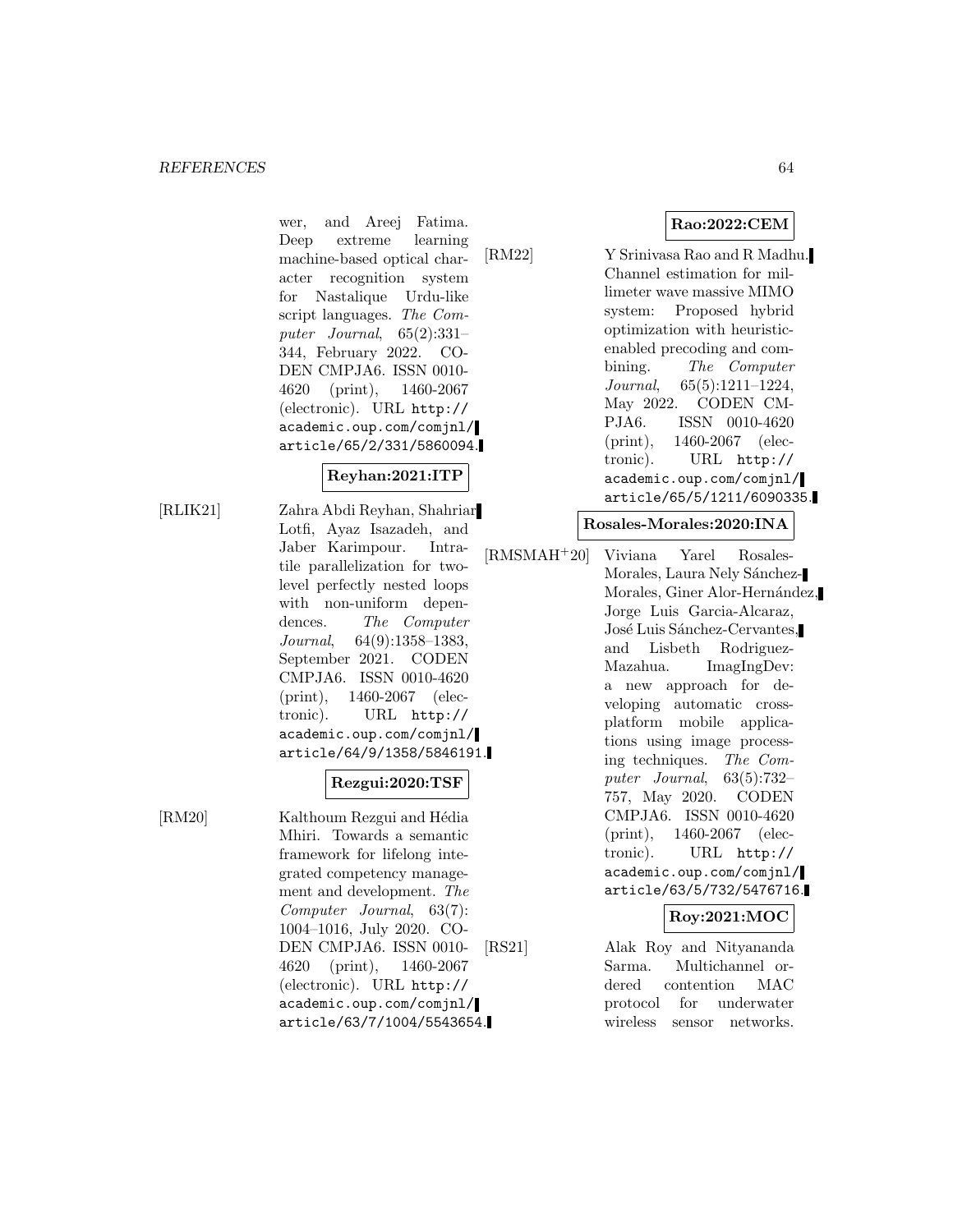The Computer Journal, 64(2):185–194, February 2021. CODEN CM-PJA6. ISSN 0010-4620 (print), 1460-2067 (electronic). URL http:// academic.oup.com/comjnl/ article/64/2/185/5894897.

**Ren:2020:DCG**

[RW20] Yunxia Ren and Shiying Wang. Diagnosability of the Cayley graph generated by complete graph with missing edges under the MM—<sup>∗</sup> — model. The Computer Journal, 63(9):1438–1447, September 2020. CODEN CMPJA6. ISSN 0010-4620 (print), 1460-2067 (electronic). URL http:// academic.oup.com/comjnl/ article/63/9/1438/5612728.

#### **Sohane:2022:KMF**

[SA22] Anurag Sohane and Ravinder Agarwal. Knee muscle force estimating model using machine learning approach. The Computer Journal, 65(5):1167–1177, May 2022. CODEN CM-PJA6. ISSN 0010-4620 (print), 1460-2067 (electronic). URL http:// academic.oup.com/comjnl/ article/65/5/1167/6032301.

### **Sarkar:2020:TSK**

[Sar20] Bikash Kanti Sarkar. A twostep knowledge extraction framework for improving disease diagnosis. The Computer Journal, 63(3):364–

382, March 2020. CODEN CMPJA6. ISSN 0010-4620 (print), 1460-2067 (electronic). URL http:// academic.oup.com/comjnl/ article/63/3/364/5476714.

# **Sajid:2022:DLA**

[SAR<sup>+</sup>22] Muhammad Sajid, Nouman Ali, Naeem Iqbal Ratyal, Muhammad Usman, Faisal Mehmood Butt, Imran Riaz, Usman Musaddiq, Mirza Jabbar Aziz Baig, Shahbaz Baig, and Umair Ahmad Salaria. Deep learning in age-invariant face recognition: a comparative study. The Computer Journal, 65(4):940– 972, April 2022. CODEN CMPJA6. ISSN 0010-4620 (print), 1460-2067 (electronic). URL http:// academic.oup.com/comjnl/ article/65/4/940/6023086.

#### **Soucha:2020:OTA**

[SB20] Michal Soucha and Kirill Bogdanov. Observation tree approach: Active learning relying on testing. The Computer Journal, 63(9):1298–1310, September 2020. CODEN CM-PJA6. ISSN 0010-4620 (print), 1460-2067 (electronic). URL http:// academic.oup.com/comjnl/ article/63/9/1298/5525443.

### **Saraswat:2022:ETC**

[SC22] Mala Saraswat and Shampa Chakraverty. Enriching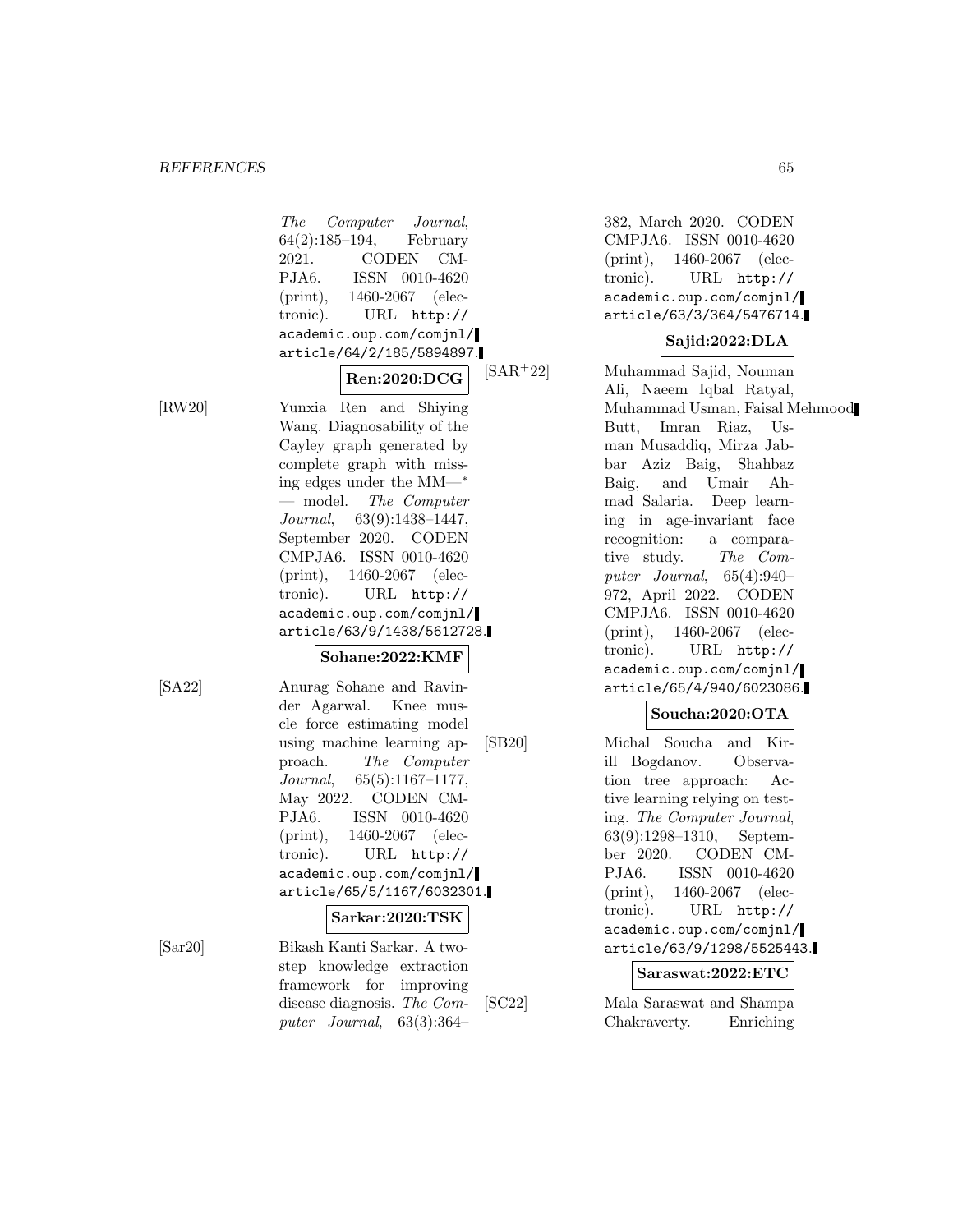topic coherence on reviews for cross-domain recommendation. The Computer Journal, 65(1):80–90, January 2022. CODEN CM-PJA6. ISSN 0010-4620 (print), 1460-2067 (electronic). URL http:// academic.oup.com/comjnl/ article/65/1/80/5827875.

# **Sarker:2020:CML**

[SCH<sup>+</sup>20] Iqbal H. Sarker, Alan Colman, Jun Han, A. S. M. Kayes, and Paul Watters. CalBehav: a machine learning-based personalized calendar behavioral model using time-series smartphone data. The Computer Journal, 63(7):1109– 1123, July 2020. CODEN CMPJA6. ISSN 0010-4620 (print), 1460-2067 (electronic). URL http:// academic.oup.com/comjnl/ article/63/7/1109/5610858.

#### **Sinha:2020:BFL**

[SD20] Bam Bahadur Sinha and R. Dhanalakshmi. Building a fuzzy logic-based artificial neural network to uplift recommendation accuracy. The Computer Journal, 63(11):1624–1632, November 2020. CODEN CMPJA6. ISSN 0010-4620 (print), 1460-2067 (electronic). URL http:// academic.oup.com/comjnl/ article/63/11/1624/5612726. **Sasikala:2021:PFC**

[SGGM21] S. Sasikala, S. Gomathi, V. Geetha, and L. Murali. A proposed framework for cloud-aware multimodal multimedia big data analysis toward optimal resource allocation. The Computer Journal, 64(6):880– 894, June 2021. CODEN CMPJA6. ISSN 0010-4620 (print), 1460-2067 (electronic). URL http:// academic.oup.com/comjnl/ article/64/6/880/6132478.

### **Shaswat:2021:HBD**

[Sha21] Kumar Shaswat. Hybridbased deep belief network model for cement compressive strength prediction. The Computer Journal, 64(6):909–920, June 2021. CODEN CM-PJA6. ISSN 0010-4620 (print), 1460-2067 (electronic). URL http:// academic.oup.com/comjnl/ article/64/6/909/6134262.

### **Sun:2022:TDF**

[SHL22] Qiong Sun, Xiankai Huang, and Zheng Liu. Tourists' digital footprint: Prediction method of tourism consumption decision preference. The Computer Journal, 65(6):1631–1638, June 2022. CODEN CM-PJA6. ISSN 0010-4620 (print), 1460-2067 (electronic). URL http://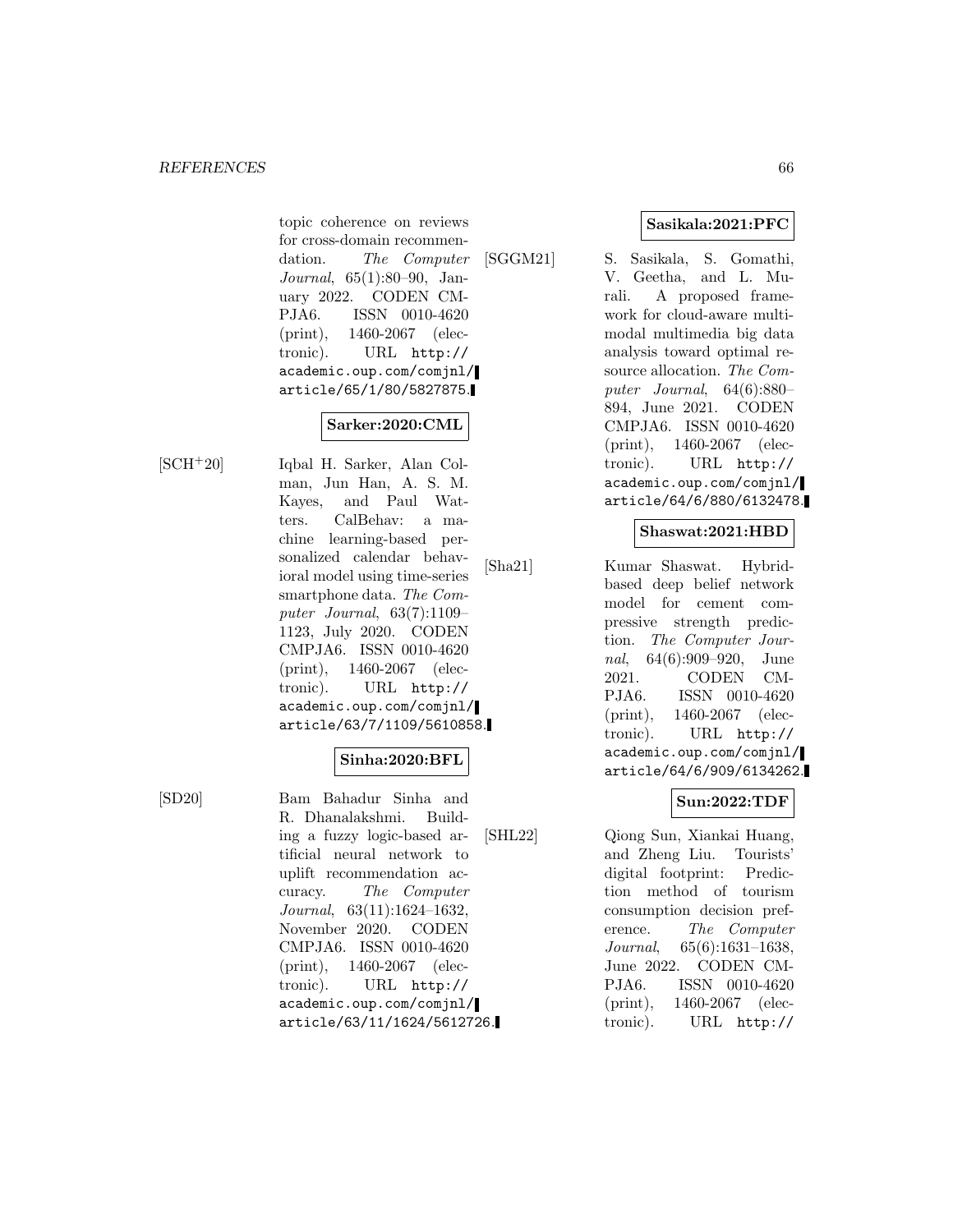academic.oup.com/comjnl/ article/65/6/1631/6513723.

#### **Salmanian:2022:ASR**

[SII22] Zolfaghar Salmanian, Habib Izadkhah, and Ayaz Isazadeh. Auto-scale resource provisioning in IaaS clouds. The Computer Journal, 65(2):297–309, February 2022. CODEN CM-PJA6. ISSN 0010-4620 (print), 1460-2067 (electronic). URL http:// academic.oup.com/comjnl/ article/65/2/297/5836052.

#### **Shen:2020:DBS**

[SIT20] Bojie Shen, Saiful Islam, and David Taniar. Direction-based spatial skyline for retrieving arbitraryshaped surrounding objects. The Computer Journal, 63(11):1668–1688, November 2020. CODEN CM-PJA6. ISSN 0010-4620 (print), 1460-2067 (electronic). URL http:// academic.oup.com/comjnl/ article/63/11/1668/5625928.

#### **Sugave:2020:MEM**

[SJ20] Shounak Sugave and Balaso Jagdale. Monarch-EWA: Monarch-earthwormbased secure routing protocol in IoT. The Computer Journal, 63(6):817– 831, June 2020. CODEN CMPJA6. ISSN 0010-4620 (print), 1460-2067 (electronic). URL http://

academic.oup.com/comjnl/ article/63/6/817/5645634.

#### **Selvi:2022:LNF**

[SJ22] M. Tamil Selvi and B. Jaison. Lemuria: a novel future crop prediction algorithm using data mining. The Computer Journal, 65(3): 655–666, March 2022. CO-DEN CMPJA6. ISSN 0010- 4620 (print), 1460-2067 (electronic). URL http:// academic.oup.com/comjnl/ article/65/3/655/5877531.

# **Shin:2021:VBP**

[SJHL21] Ji Sun Shin, Minjae Jo, Jung Yeon Hwang, and Jaehwan Lee. A verifier-based password-authenticated key exchange using tamperproof hardware. The Computer Journal, 64(8):1293– 1302, August 2021. CODEN CMPJA6. ISSN 0010-4620 (print), 1460-2067 (electronic). URL http:// academic.oup.com/comjnl/ article/64/8/1293/6064819.

#### **Su:2020:RTT**

[SJL20] Na Su, Shujuan Ji, and Jimin Liu. Real-time topic detection with dynamic windows. The Computer Journal, 63(3):469– 478, March 2020. CODEN CMPJA6. ISSN 0010-4620 (print), 1460-2067 (electronic). URL http:// academic.oup.com/comjnl/ article/63/3/469/5510726.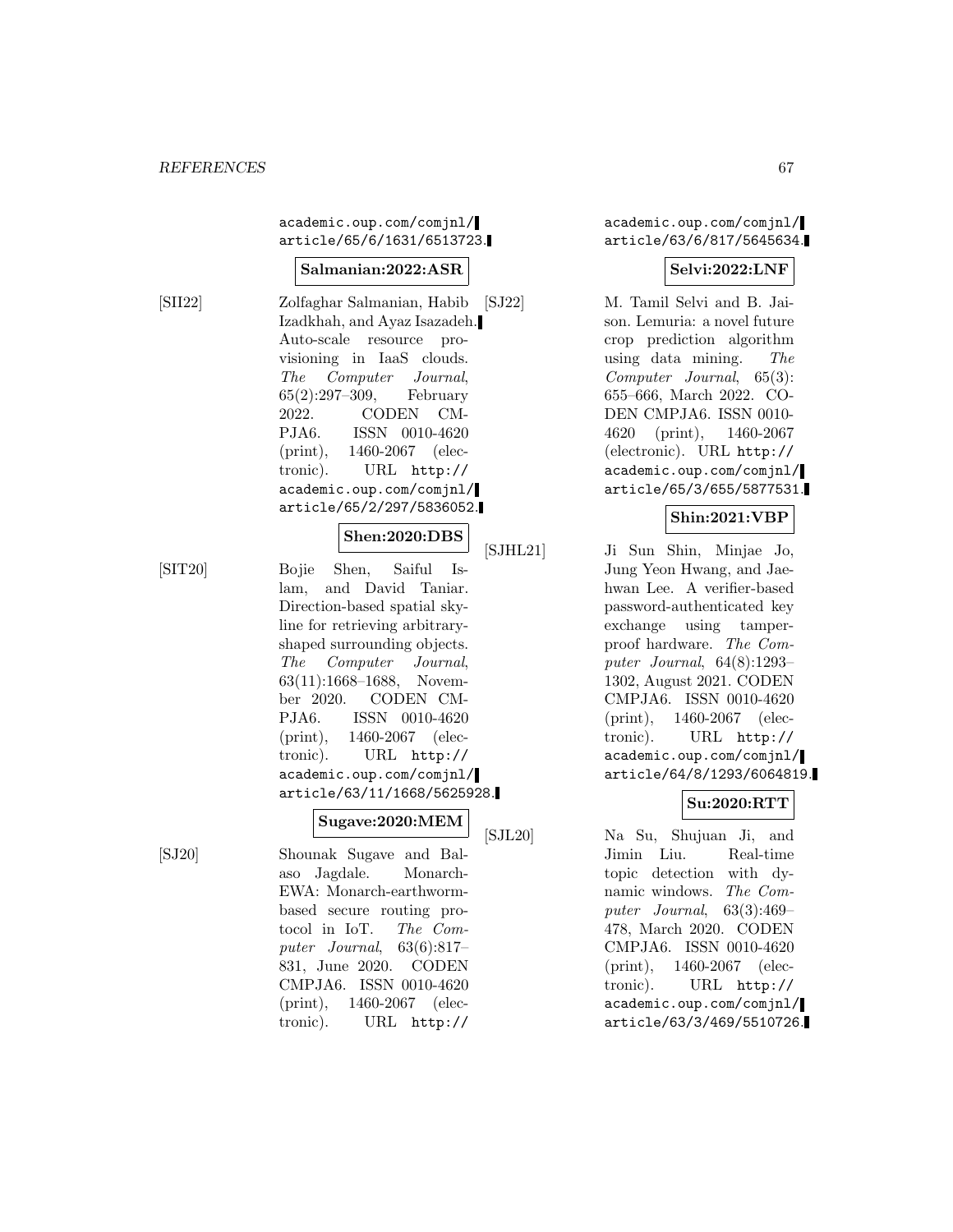#### **Sumesh:2022:SAC**

[SK22] Sreenithya Sumesh and Aneesh Krishna. Sensitivity analysis of conflicting goals in the  $i*$  goal model. The Computer Journal, 65(6): 1434–1460, June 2022. CO-DEN CMPJA6. ISSN 0010- 4620 (print), 1460-2067 (electronic). URL http:// academic.oup.com/comjnl/ article/65/6/1434/6132358.

# **Sun:2020:NCB**

[SLC<sup>+</sup>20] Jianqiu Sun, Xingguang Li, Kang Chen, Wei Cui, and Ming Chu. A novel CMA + DD LMS blind equalization algorithm for underwater acoustic communication. The Computer Journal, 63(6):974– 981, June 2020. CODEN CMPJA6. ISSN 0010-4620 (print), 1460-2067 (electronic). URL http:// academic.oup.com/comjnl/ article/63/6/974/5821573.

#### **Sabir:2021:SFT**

[SM21] Eminjan Sabir and Jixiang Meng. Structure fault tolerance of recursive interconnection networks. The Computer Journal,  $64(1):64-75$ , January 2021. CODEN CMPJA6. ISSN 0010-4620 (print), 1460-2067 (electronic). URL http:// academic.oup.com/comjnl/ article/64/1/64/5716153.

**S:2020:MOD**

[SP20a] Oswalt Manoj S. and Ananth J. P. MapReduce and optimized deep network for rainfall prediction in agriculture. The Computer Journal, 63(6):900– 912, June 2020. CODEN CMPJA6. ISSN 0010-4620 (print), 1460-2067 (electronic). URL http:// academic.oup.com/comjnl/ article/63/6/900/5721350.

# **Sankpal:2020:RRA**

[SP20b] Lata Jaywant Sankpal and Suhas H. Patil. Rider-rank algorithm-based feature extraction for re-ranking the Webpages in the search engine. The Computer Journal, 63(10):1479–1489, October 2020. CODEN CM-PJA6. ISSN 0010-4620 (print), 1460-2067 (electronic). URL http:// academic.oup.com/comjnl/ article/63/10/1479/5855737.

# **Shyamasundar:2020:MLM**

[SR20] L. B. Shyamasundar and P. Jhansi Rani. A multiplelayer machine learning architecture for improved accuracy in sentiment analysis. The Computer Journal, 63(3):395–409, March 2020. CODEN CM-PJA6. ISSN 0010-4620 (print), 1460-2067 (electronic). URL http:// academic.oup.com/comjnl/ article/63/3/395/5480914.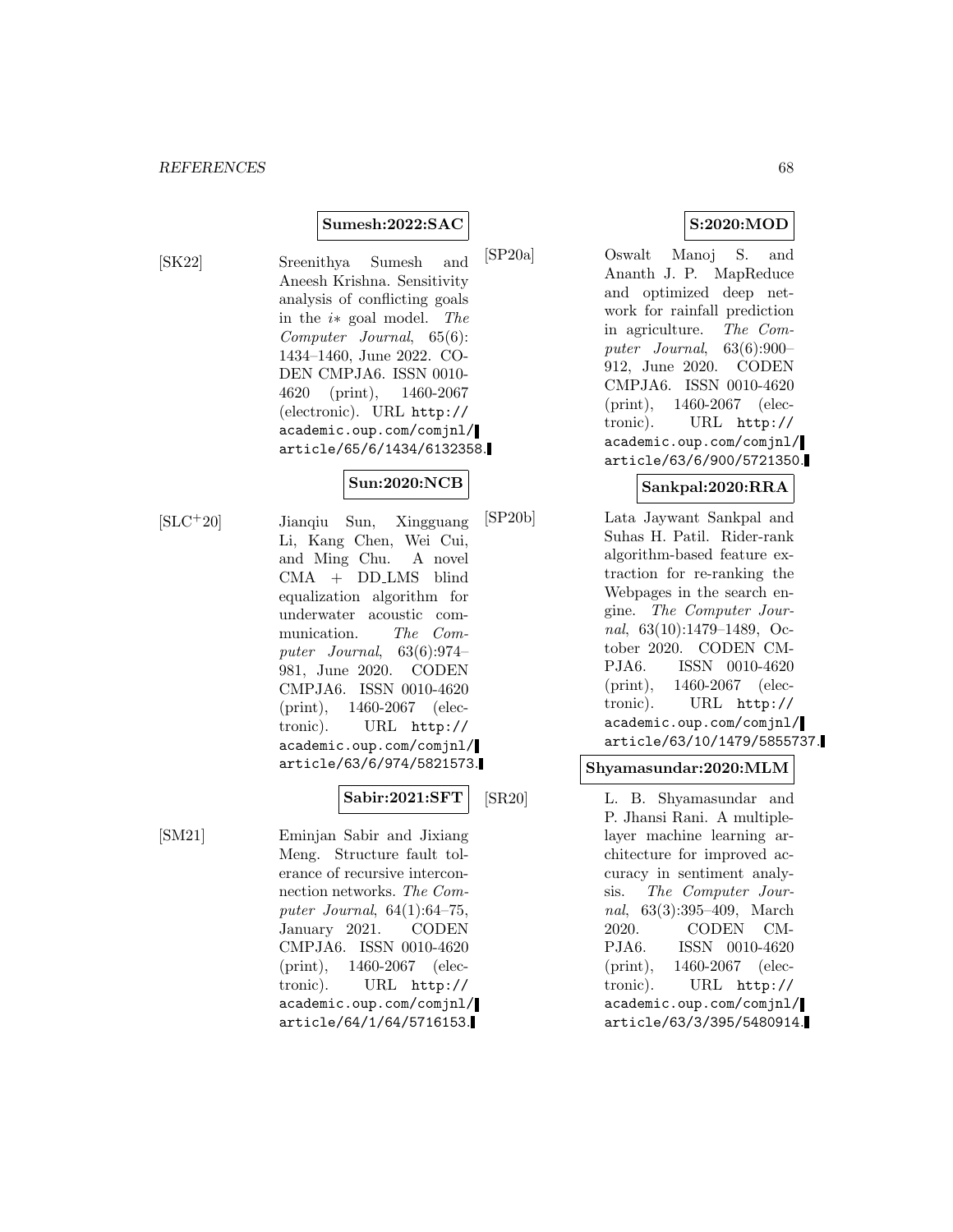$[SRC20]$ 

| Thanga Revathi S., N. Ra-  |  |  |
|----------------------------|--|--|
| maraj, and S. Chithra.     |  |  |
| Tracy-Singh product and    |  |  |
| genetic whale optimization |  |  |
| algorithm for retrievable  |  |  |
| data perturbation for pri- |  |  |
| vacy preserved data pub-   |  |  |
| lishing in cloud comput-   |  |  |
| ing. The Computer Jour-    |  |  |
| nal, 63(2):239-253, Febru- |  |  |
| ary 2020. CODEN CM-        |  |  |
| PJA6. ISSN 0010-4620       |  |  |
| (print), 1460-2067 (elec-  |  |  |
| tronic).<br>URL http://    |  |  |
| academic.oup.com/comjnl/   |  |  |
| article/63/2/239/5618959.  |  |  |
|                            |  |  |

**S:2020:TSP**

### **Salehi:2020:NDM**

[SRL20] Mohsen Salehi, Jafar Razmara, and Shahriar Lotfi. A novel data mining on breast cancer survivability using MLP ensemble learners. The Computer Journal, 63(3): 435–447, March 2020. CO-DEN CMPJA6. ISSN 0010- 4620 (print), 1460-2067 (electronic). URL http:// academic.oup.com/comjnl/ article/63/3/435/5498230.

#### **Srinivas:2020:OBS**

[SS20] Vasamsetti Srinivas and Ch Santhirani. Optimizationbased support vector neural network for speaker recognition. The Computer Journal, 63(1):151–167, January 2020. CODEN CM-PJA6. ISSN 0010-4620 (print), 1460-2067 (electronic). URL http://

academic.oup.com/comjnl/ article/63/1/151/5380618.

#### **Sahil:2022:FAE**

[SS22] Sahil and Sandeep Kumar Sood. Fog-assisted energy efficient cyber physical system for panic-based evacuation during disasters. The Computer Journal, 65(6): 1540–1559, June 2022. CO-DEN CMPJA6. ISSN 0010- 4620 (print), 1460-2067 (electronic). URL http:// academic.oup.com/comjnl/ article/65/6/1540/6249696.

# **Sood:2022:FCA**

[SSMS22] Sandeep Kumar Sood, Vaishali Sood, Isha Mahajan, and Sahil. Fog–cloud assisted IoT-based hierarchical approach for controlling dengue infection. The Computer Journal, 65(1): 67–79, January 2022. CO-DEN CMPJA6. ISSN 0010- 4620 (print), 1460-2067 (electronic). URL http:// academic.oup.com/comjnl/ article/65/1/67/5817593.

# **Shamim:2022:ADO**

[SSS<sup>+</sup>22] Mohammed Zubair M. Shamim, Sadatullah Syed, Mohammad Shiblee, Mohammed Usman, Syed Jaffar Ali qnd Hany S. Hussein, and Mohammed Farrag. Automated detection of oral pre-cancerous tongue lesions using deep learning for early diagnosis of oral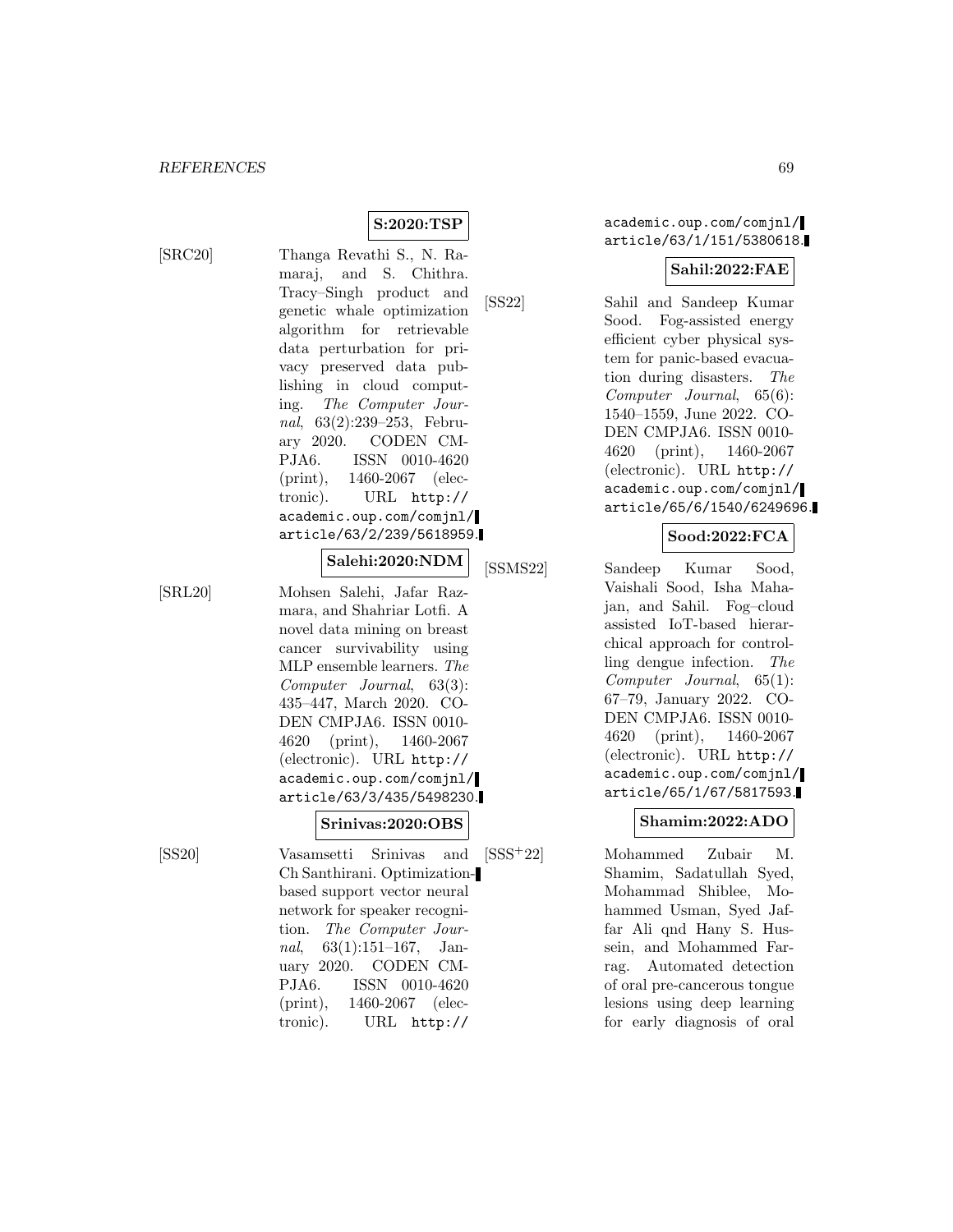cavity cancer. The Computer Journal, 65(1):91–104, January 2022. CODEN CMPJA6. ISSN 0010-4620 (print), 1460-2067 (electronic). URL http:// academic.oup.com/comjnl/ article/65/1/91/5985297.

# **Singh:2022:RBM**

[SV22] Ravindra Kumar Singh and Harsh Kumar Verma. Redisbased messaging queue and cache-enabled parallel processing social media analytics framework. The Computer Journal, 65(4):843– 857, April 2022. CODEN CMPJA6. ISSN 0010-4620 (print), 1460-2067 (electronic). URL http:// academic.oup.com/comjnl/ article/65/4/843/5956494.

# **Shi:2020:MCH**

[SWJkL20] Wenjun Shi, Jigang Wu, Guiyuan Jiang, and Siew kei Lam. Multiple-choice hardware/software partitioning for tree task-graph on MPSoC. The Computer Journal, 63(5):688– 700, May 2020. CODEN CMPJA6. ISSN 0010-4620 (print), 1460-2067 (electronic). URL http:// academic.oup.com/comjnl/ article/63/5/688/5363890.

#### **Sun:2020:IFD**

[SZL<sup>+</sup>20] Xueli Sun, Shuming Zhou, Mengjie Lv, Jiafei Liu, and Guanqin Lian. Intermittent fault diagnosability of some general regular networks. The Computer Journal, 63(1):16–24, January 2020. CODEN CMPJA6. ISSN 0010-4620 (print), 1460-2067 (electronic). URL http:// academic.oup.com/comjnl/ article/63/1/16/5255731.

# **Sun:2022:ITP**

[SZL22] Xiaoying Sun, Chen Zhang, and Guohong Liu. Improved tactile perception of 3D geometric bumps using coupled electrovibration and mechanical vibration stimuli. The Computer Journal, 65(3):621– 630, March 2022. CODEN CMPJA6. ISSN 0010-4620 (print), 1460-2067 (electronic). URL http:// academic.oup.com/comjnl/ article/65/3/621/5880725.

# **Su:2020:SOA**

[SZX20] Qianqian Su, Rui Zhang, and Rui Xue. Secure outsourcing algorithms for composite modular exponentiation based on single untrusted cloud. The Computer Journal, 63(8):1271, August 2020. CODEN CM-PJA6. ISSN 0010-4620 (print), 1460-2067 (electronic). URL http:// academic.oup.com/comjnl/ article/63/8/1271/5823571.

# **Takrouni:2021:SID**

[TBH21] Manel Takrouni, Rim Bouhouch, and Salem Hasnaoui. Simulink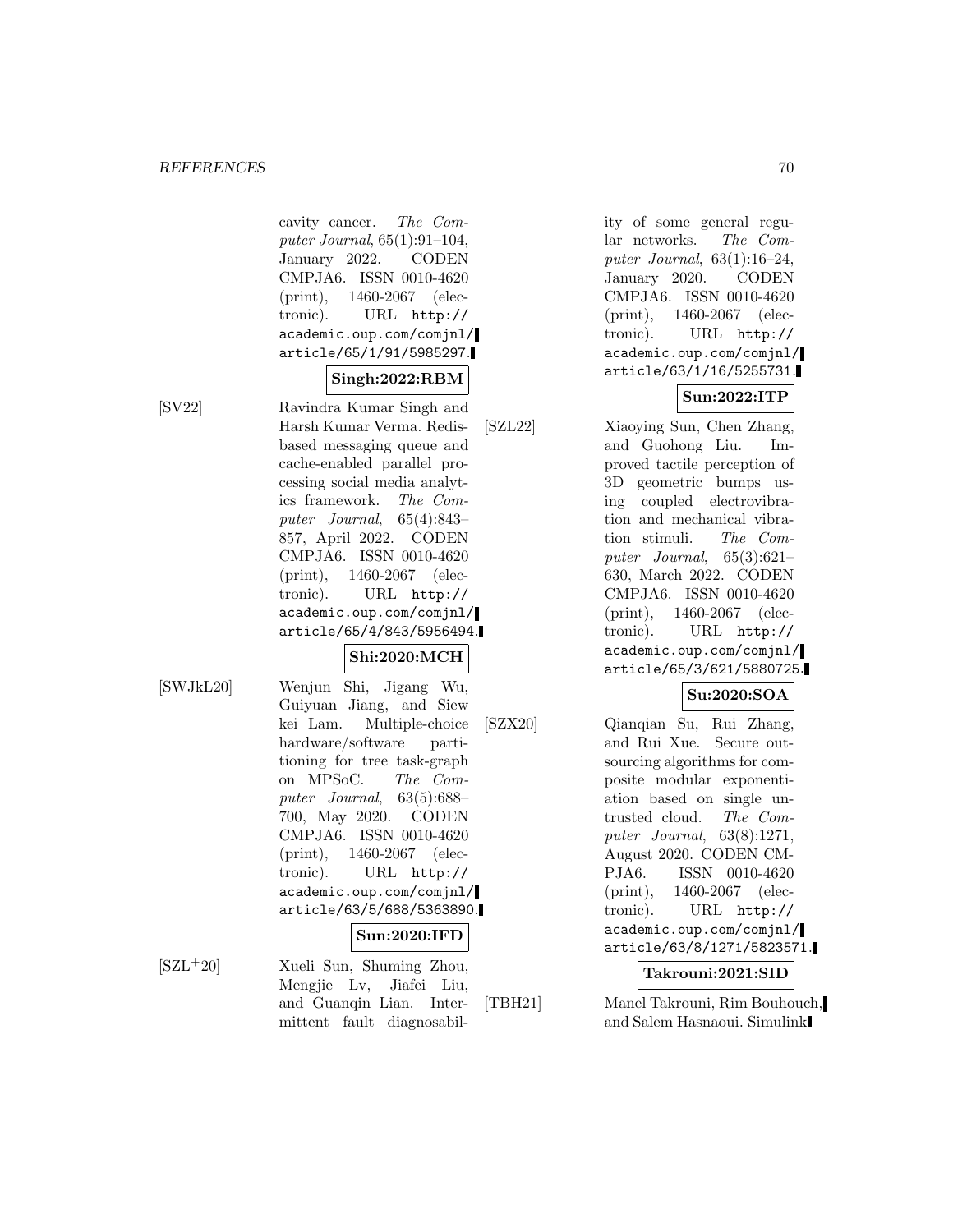implementation of the data distribution service for vehicular controllers on top of GBE and AFDX. The Computer Journal, 64(6):860– 879, June 2021. CODEN CMPJA6. ISSN 0010-4620 (print), 1460-2067 (electronic). URL http:// academic.oup.com/comjnl/ article/64/6/860/6124919.

# **Tang:2020:VHD**

 $[TCY^+20]$  Zhenjun Tang, Ly Chen, Heng Yao, Xianquan Zhang, and Chunqiang Yu. Video hashing with DCT and NMF. The Computer Journal, 63(7):1017–1030, July 2020. CODEN CM-PJA6. ISSN 0010-4620 (print), 1460-2067 (electronic). URL http:// academic.oup.com/comjnl/ article/63/7/1017/5540176.

# **Touati:2022:ATA**

[TEGB22] Imen Touati, Mariem Ellouze, Marwa Graja, and Lamia Hadrich Belguith. Appraisal of two Arabic opinion summarization methods: Statistical versus machine learning. The Computer Journal, 65(2):192– 202, February 2022. CO-DEN CMPJA6. ISSN 0010- 4620 (print), 1460-2067 (electronic). URL http:// academic.oup.com/comjnl/ article/65/2/192/5819213. **Trabay:2022:TFU**

[TEHG22] Doaa Wagdy Trabay, Ibrahim

El-Henawy, and Wajeb Gharibi. A trust framework utilization in cloud computing environment based on multi-criteria decisionmaking methods. The Computer Journal, 65(4):997– 1005, April 2022. CODEN CMPJA6. ISSN 0010-4620 (print), 1460-2067 (electronic). URL http:// academic.oup.com/comjnl/ article/65/4/997/6090334.

# **Troudi:2021:MMD**

[TGZ<sup>+</sup>21] Abir Troudi, Leila Ghorbel, Corinne Amel Zayani, Salma Jamoussi, and Ikram Amous. MDER: Multidimensional event recommendation in social media context. The Computer Journal, 64(3):369– 382, March 2021. CODEN CMPJA6. ISSN 0010-4620 (print), 1460-2067 (electronic). URL http:// academic.oup.com/comjnl/ article/64/3/369/5934818.

# **Thethi:2022:DFS**

[TK22] Sukhmani K. Thethi and Ravi Kumar. Dynamic frequency scaling of a singlecore processor using machine learning paradigms. The Computer Journal, 65 (3):631–654, March 2022. CODEN CMPJA6. ISSN 0010-4620 (print), 1460- 2067 (electronic). URL http://academic.oup.com/ comjnl/article/65/3/631/ 5880100.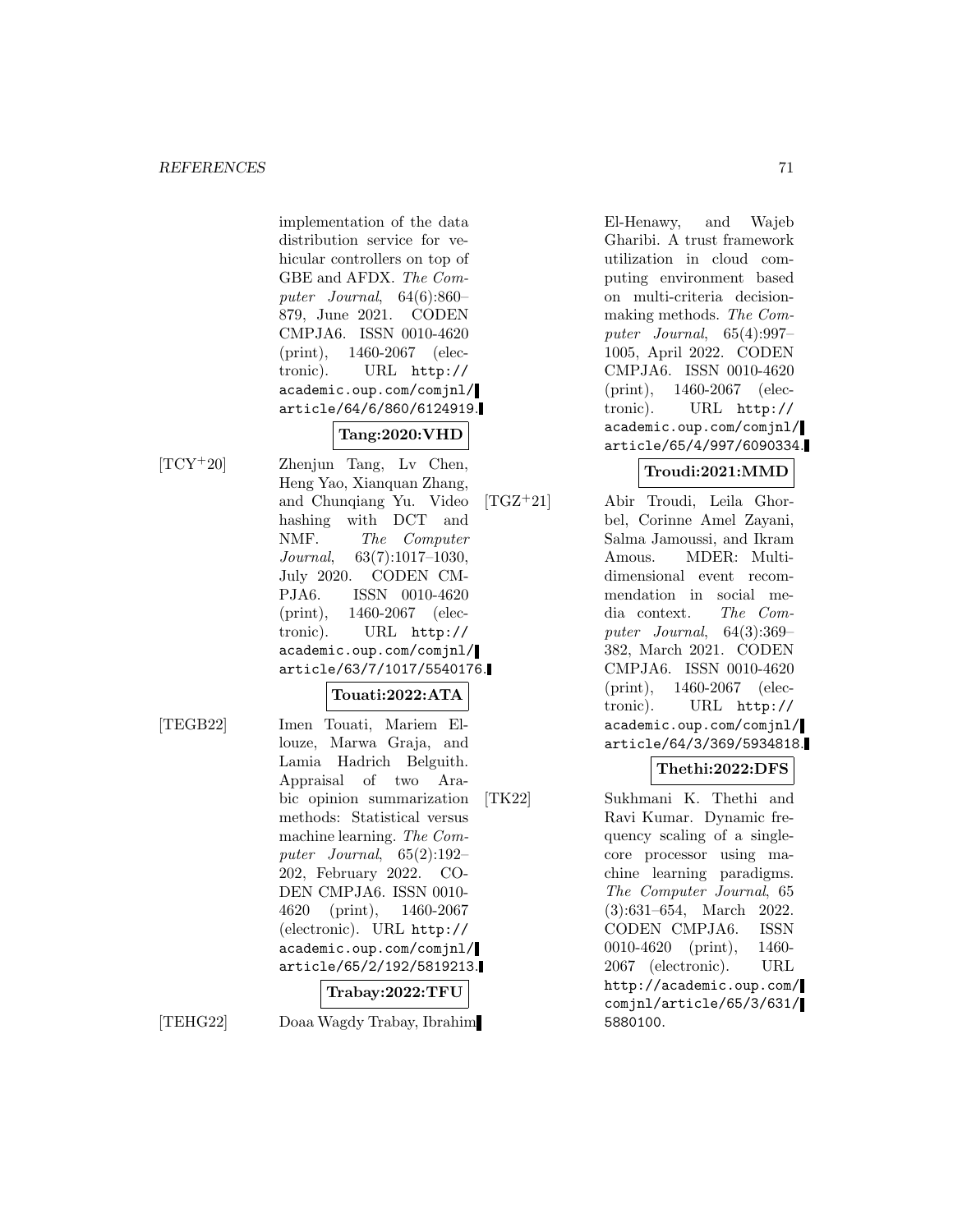**Tian:2020:NCL** [TLD<sup>+</sup>20] Yangguang Tian, Yingjiu Li, Robert H. Deng, Nan Li, Guomin Yang, and Zheng Yang. A new construction for linkable secret handshake. The Computer Journal, 63(4):536– 548, April 2020. CODEN CMPJA6. ISSN 0010-4620 (print), 1460-2067 (electronic). URL http:// academic.oup.com/comjnl/ article/63/4/536/5612724.

# **Tian:2021:URS**

[TLMY21] Yangguang Tian, Yingjiu Li, Yi Mu, and Guomin Yang. Unlinkable and revocable secret handshake. The Computer Journal, 64(8):1303–1314, August 2021. CODEN CM-PJA6. ISSN 0010-4620 (print), 1460-2067 (electronic). URL http:// academic.oup.com/comjnl/ article/64/8/1303/6095852.

### **Tripathy:2021:NAR**

[TTPD21] A. K. Tripathy, S. K. Tripathy, S. R. Pattanaik, and S. K. Das. A new algorithm for reconstruction of a computer-generated hologram (CGH). The Computer Journal, 64(2):245– 253, February 2021. CO-DEN CMPJA6. ISSN 0010- 4620 (print), 1460-2067 (electronic). URL http:// academic.oup.com/comjnl/ article/64/2/245/6029221.

# **Tang:2021:RIH**

[TYY<sup>+</sup>21] Zhenjun Tang, Mengzhu Yu, Heng Yao, Hanyun Zhang, Chunqiang Yu, and Xianquan Zhang. Robust image hashing with singular values of quaternion SVD. The Computer Journal, 64(11):1656–1671, November 2021. CODEN CMPJA6. ISSN 0010-4620 (print), 1460-2067 (electronic). URL http:// academic.oup.com/comjnl/ article/64/11/1656/5670505.

#### **Venkanna:2021:OTD**

[VB21] Gugulothu Venkanna and K. F. Bharati. Optimal text document clustering enabled by weighed similarity oriented Jaya with grey wolf optimization algorithm. The Computer Journal, 64(6): 960–972, June 2021. CO-DEN CMPJA6. ISSN 0010- 4620 (print), 1460-2067 (electronic). URL http:// academic.oup.com/comjnl/ article/64/6/960/6259660.

### **Vanamoorthy:2020:CFT**

[VD20] Muthumanikandan Vanamoorthy and Valliyammai Devendran. Congestion-Free Transient Plane (CFTP) using bandwidth sharing during link failures in SDN. The Computer Journal, 63(6): 832–843, June 2020. CO-DEN CMPJA6. ISSN 0010- 4620 (print), 1460-2067 (electronic). URL http://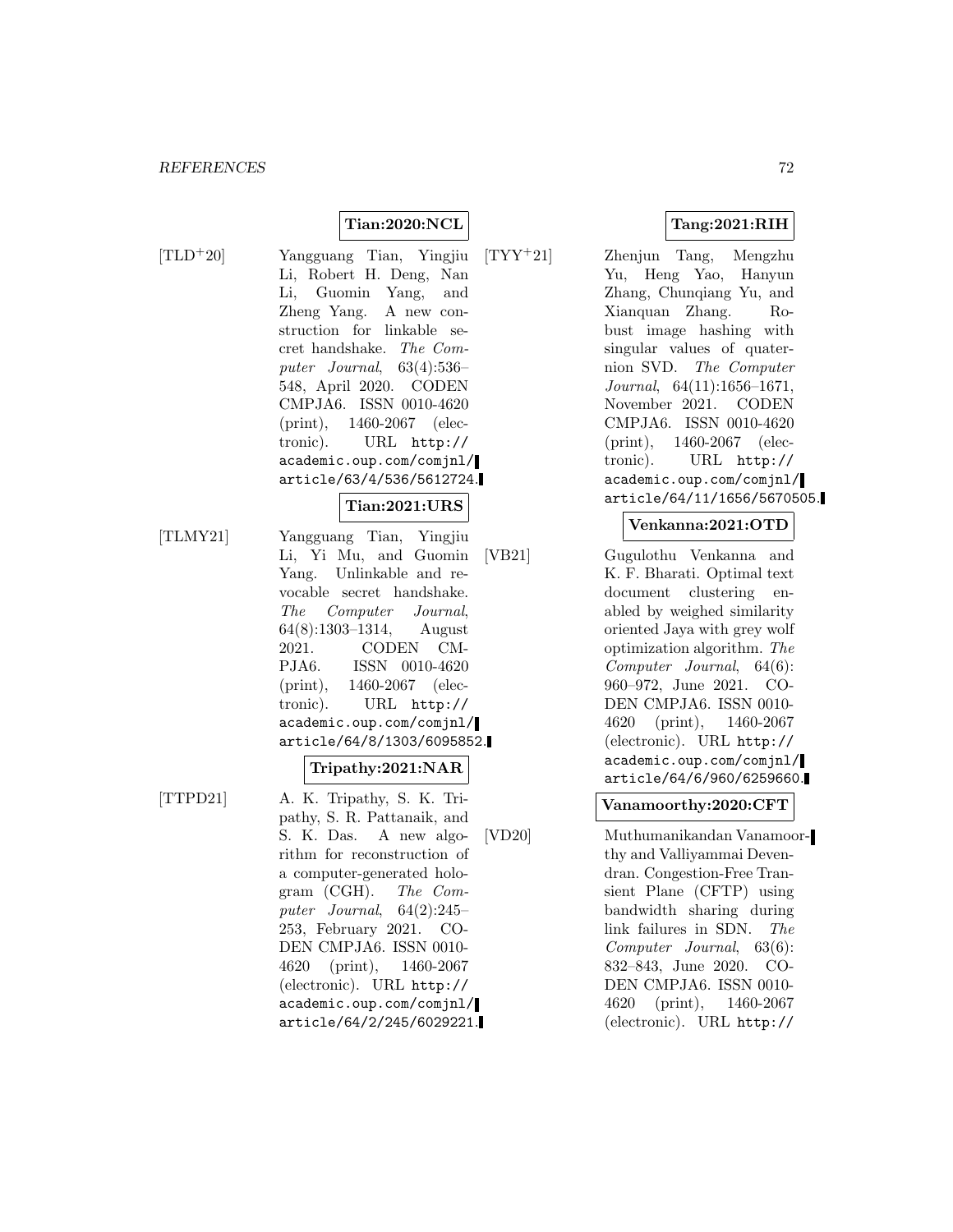academic.oup.com/comjnl/ article/63/6/832/5627746.

#### **Veluchamy:2021:DLA**

[VKM21] S. Veluchamy, L. R. Karlmarx, and K. Michael Mahesh. Detection and localization of abnormalities in surveillance video using TimeRider-based neural network. The Computer Journal, 64(12):1886–1906, December 2021. CODEN CMPJA6. ISSN 0010-4620 (print), 1460-2067 (electronic). URL http:// academic.oup.com/comjnl/ article/64/12/1886/6178419.

#### **Vinolin:2021:HCR**

[VS21] V. Vinolin and M. Sucharitha. [WCD21] Hierarchical categorization and review of recent techniques on image forgery detection. The Computer Journal, 64(11):1692–1704, November 2021. CODEN CMPJA6. ISSN 0010-4620 (print), 1460-2067 (electronic). URL http:// academic.oup.com/comjnl/ article/64/11/1692/5681102.

## **Wang:2021:PCM**

[Wan21] Ming-Hung Wang. Positioning and categorizing mass media using reaction emojis on Facebook. The Computer Journal, 64(3):451– 461, March 2021. CODEN CMPJA6. ISSN 0010-4620 (print), 1460-2067 (electronic). URL http://

academic.oup.com/comjnl/ article/64/3/451/6050691.

#### **Wani:2021:GAC**

[WBG21] Zahid Hussain Wani, Javaid Iqbal Bhat, and Kaisar Javeed Giri. A generic analogycentered software cost estimation based on differential evolution exploration process. The Computer Journal, 64(3):462– 472, March 2021. CODEN CMPJA6. ISSN 0010-4620 (print), 1460-2067 (electronic). URL http:// academic.oup.com/comjnl/ article/64/3/462/6124918.

#### **Wang:2021:IFI**

Gaoli Wang, Zhenfu Cao, and Xiaolei Dong. Improved file-injection attacks on searchable encryption using finite set theory. The Computer Journal, 64(8):1264– 1276, August 2021. CODEN CMPJA6. ISSN 0010-4620 (print), 1460-2067 (electronic). URL http:// academic.oup.com/comjnl/ article/64/8/1264/6048928.

## **Wang:2021:ICK**

[WG21] Ai Wang and Xuedong Gao. Intelligent computing: Knowledge acquisition method based on the management scale transformation. The Computer Journal,  $64(3):314-$ 324, March 2021. CODEN CMPJA6. ISSN 0010-4620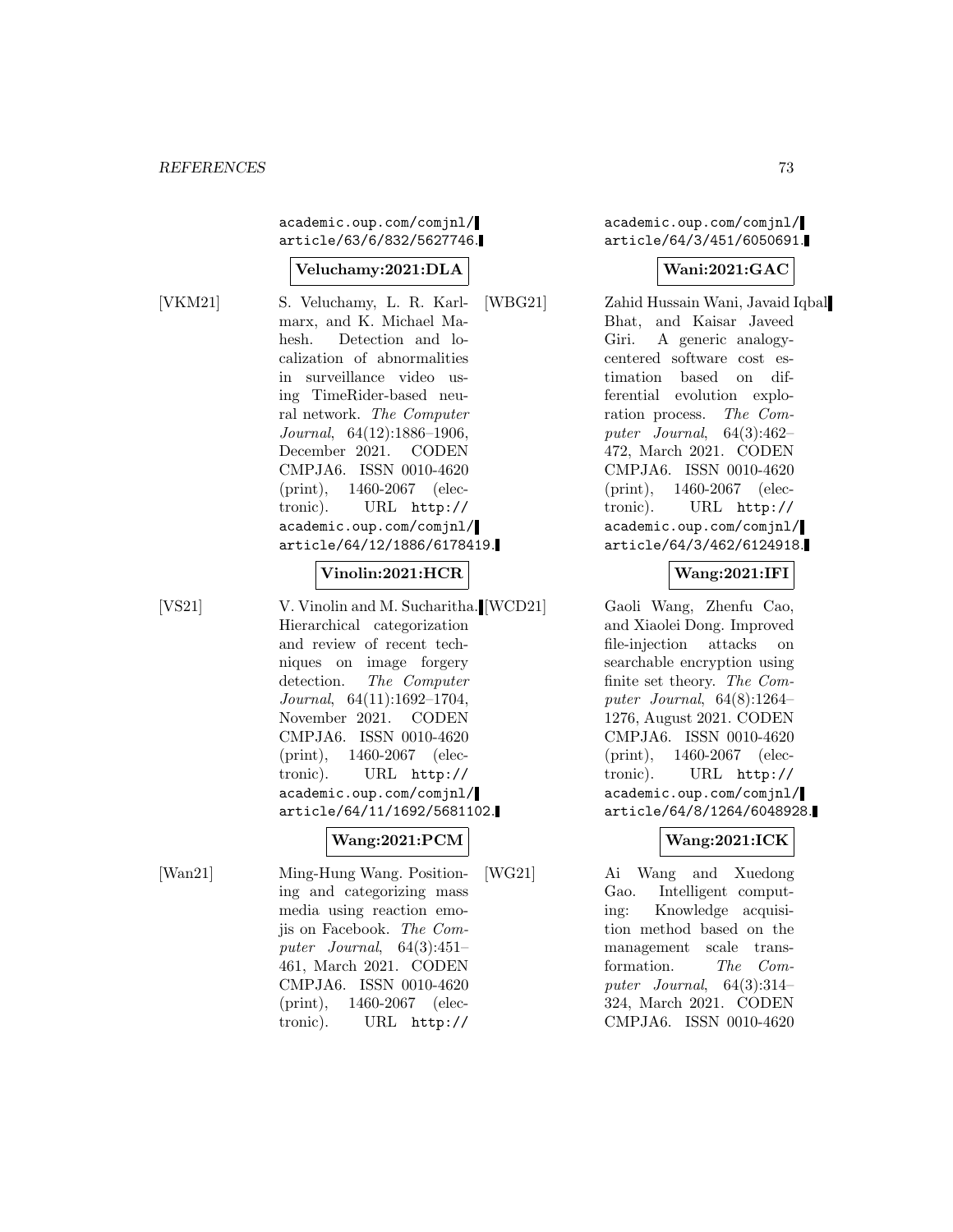(print), 1460-2067 (electronic). URL http:// academic.oup.com/comjnl/ article/64/3/314/5879955.

#### **Wang:2022:SEB**

[WGL<sup>+</sup>22] Huan Wang, Qing Gao, Hao Li, Hao Wang, and Liping Yan ... A structural evolution-based anomaly detection method for generalized evolving social networks. The Computer Journal, 65(5):1189–1199, May 2022. CODEN CM-PJA6. ISSN 0010-4620 (print), 1460-2067 (electronic). URL http:// academic.oup.com/comjnl/ article/65/5/1189/6055137.

[WHL22] Stephen Wambura, Jianbin Huang, and He Li. Robust anomaly detection in feature-evolving time series. The Computer Journal, 65(5):1242–1256, May 2022. CODEN CM-PJA6. ISSN 0010-4620 (print), 1460-2067 (electronic). URL http:// academic.oup.com/comjnl/ article/65/5/1242/6064823.

**Wambura:2022:RAD**

**Wild:2022:CWC**

[Wil22] Marcel Wild. Compression with wildcards: From CNFs to orthogonal DNFs by imposing the clauses one-by-one. The Computer Journal, 65(5):1073–1087, May 2022. CODEN CM-PJA6. ISSN 0010-4620

(print), 1460-2067 (electronic). URL http:// academic.oup.com/comjnl/ article/65/5/1073/6012400.

#### **Wang:2020:RIN**

[WL20] Hao Wang and Kaiju Li. Resistance of IID noise in differentially private schemes for trajectory publishing. The Computer Journal, 63(4):549– 566, April 2020. CODEN CMPJA6. ISSN 0010-4620 (print), 1460-2067 (electronic). URL http:// academic.oup.com/comjnl/ article/63/4/549/5625061.

## **Wang:2020:GGA**

[WLZ20] Xiao-Yu Wang, Yu-Feng Liu, and Kang Zhang. A graph grammar approach to the design and validation of floor plans. The Computer Journal, 63(1):137– 150, January 2020. CODEN CMPJA6. ISSN 0010-4620 (print), 1460-2067 (electronic). URL http:// academic.oup.com/comjnl/ article/63/1/137/5316176.

### **Wang:2022:CMB**

[WQZ<sup>+</sup>22] Lei Wang, Qing Qian, Qiang Zhang, Jishuai Wang, Wenbo Cheng, and Wei Yan. Classification model on big data in medical diagnosis based on semi-supervised learning. The Computer Journal, 65(2):177– 191, February 2022. CO-DEN CMPJA6. ISSN 0010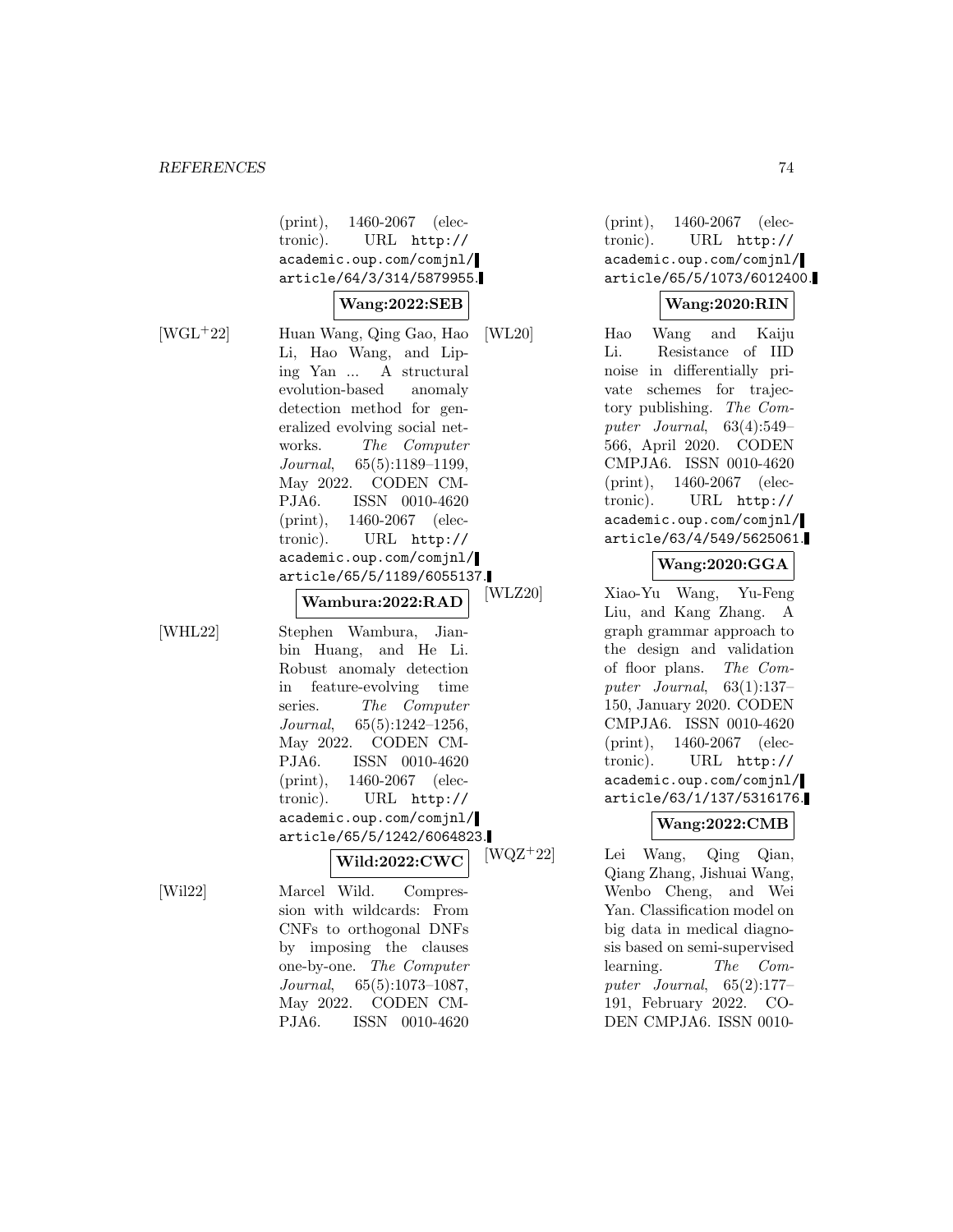4620 (print), 1460-2067 (electronic). URL http:// academic.oup.com/comjnl/ article/65/2/177/5808795.

### **W:2022:SAR**

[WSA22] Thamba Meshach W, Hemajothi S, and Mary Anita E A. Smart affect recognition system for real-time biometric surveillance using hybrid features and multilayered binary structured support vector machine. The Computer Journal, 65(4):897– 917, April 2022. CODEN CMPJA6. ISSN 0010-4620 (print), 1460-2067 (electronic). URL http:// academic.oup.com/comjnl/ article/65/4/897/5930867. **Wang:2022:EIP**

[WSCL22] Qinglong Wang, Xiaoying Sun, Dekun Cao, and Guohong Liu. Enhanced interactive performance of zoom– in/out gestures using electrostatic tactile feedback on touchscreens. The Computer Journal, 65(2):261– 274, February 2022. CO-DEN CMPJA6. ISSN 0010- 4620 (print), 1460-2067 (electronic). URL http:// academic.oup.com/comjnl/ article/65/2/261/5854799.

#### **Wang:2020:EUP**

[WtZLS20] Yan Wang, Jian tao Zhou, Xinyuan Li, and Xiaoyu Song. Effective user preference clustering in Web service applications. The Computer Journal, 63(11):1633– 1643, November 2020. CO-DEN CMPJA6. ISSN 0010- 4620 (print), 1460-2067 (electronic). URL http:// academic.oup.com/comjnl/ article/63/11/1633/5603743.

## **Wang:2020:ICM**

[WWY20a] Chao-Chao Wang, Wan-Liang Wang, and Xin-Wei Yao. Interference and coverage modeling for indoor terahertz communications with beamforming antennas. The Computer Journal, 63(10):1597–1606, October 2020. CODEN CM-PJA6. ISSN 0010-4620 (print), 1460-2067 (electronic). URL http:// academic.oup.com/comjnl/ article/63/10/1597/5872130.

### **Wang:2020:MBC**

[WWY<sup>+</sup>20b] Haijiang Wang, Jingpu Wang, Fuqi Yao, Yongqiang Ma, Lihong Li, and Qinke Yang. Multi-band contourlet transform for adaptive remote sensing image denoising. The Computer Journal, 63(7):1084–1098, July 2020. CODEN CM-PJA6. ISSN 0010-4620 (print), 1460-2067 (electronic). URL http:// academic.oup.com/comjnl/ article/63/7/1084/5573574.

### **Wang:2020:TGN**

[WZ20] Shiying Wang and Nan Zhao. The two-goodneighbor connectivity and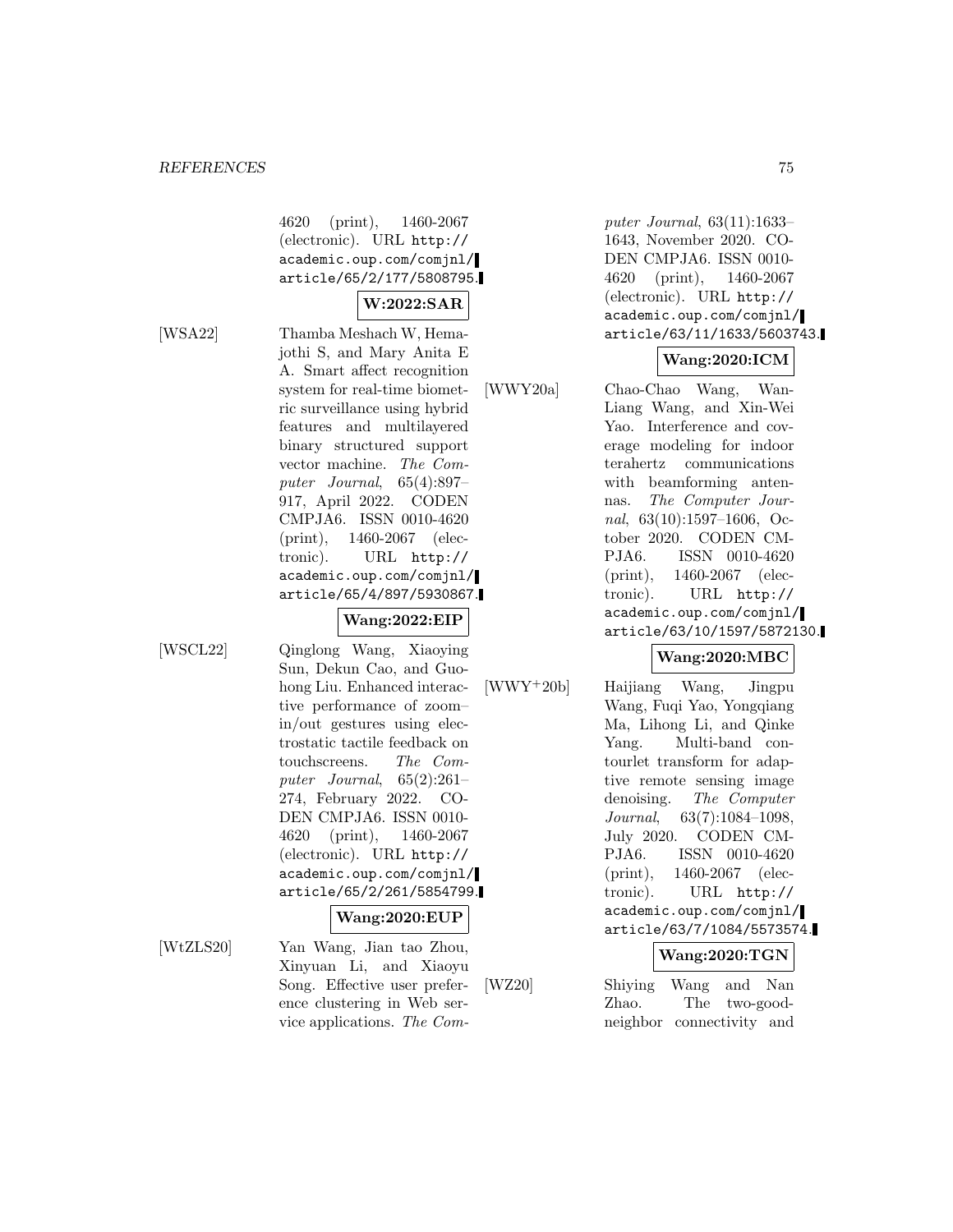#### **REFERENCES** 76

diagnosability of the augmented three-ary  $n$ -cubes. The Computer Journal, 63 (1):1–15, January 2020. CO-DEN CMPJA6. ISSN 0010- 4620 (print), 1460-2067 (electronic). URL http:// academic.oup.com/comjnl/ article/63/1/1/5239646.

### **Wen:2021:GLS**

[WZC<sup>+</sup>21] Guoqiu Wen, Yonghua Zhu, Linjun Chen, Mengmeng Zhan, and Yangcai Xie. Global and local structure preservation for nonlinear high-dimensional spectral clustering. The Computer Journal, 64(7):993– 1004, July 2021. CODEN CMPJA6. ISSN 0010-4620 (print), 1460-2067 (electronic). URL http:// academic.oup.com/comjnl/ article/64/7/993/6275471.

#### **Wu:2020:GCT**

[WZG<sup>+</sup>20] Ge Wu, Zhen Zhao, Fuchun Guo, Willy Susilo, and Futai Zhang. On the general construction of tightly secure identity-based signature schemes. The Computer Journal, 63(12):1835– 1848, December 2020. CO-DEN CMPJA6. ISSN 0010- 4620 (print), 1460-2067 (electronic). URL http:// academic.oup.com/comjnl/ article/63/12/1835/5808792.

#### **Wang:2022:MPP**

[WZQ<sup>+</sup>22] Lei Wang, Qiang Zhang, Qing Qian, Jishuai Wang, Yujun Pan, Renbing Yang, and Wenbo Cheng. Multispectral palm print and palm vein acquisition platform and recognition method based on convolutional neural network. The Computer Journal,  $65(6):1461-$ 1471, June 2022. CODEN CMPJA6. ISSN 0010-4620 (print), 1460-2067 (electronic). URL http:// academic.oup.com/comjnl/ article/65/6/1461/6178420.

# **Wang:2020:ZKV**

[WZXX20] Qiang Wang, Fucai Zhou, Jian Xu, and Zifeng Xu. A (zero-knowledge) vector commitment with sum binding and its applications. The Computer Journal, 63(4): 633–647, April 2020. CO-DEN CMPJA6. ISSN 0010- 4620 (print), 1460-2067 (electronic). URL http:// academic.oup.com/comjnl/ article/63/4/633/5627774.

## **Xu:2020:DRL**

[XCC20] Z. Xu, L. Cao, and X. Chen. Deep reinforcement learning with adaptive update target combination. The Computer Journal, 63(7):995– 1003, July 2020. CODEN CMPJA6. ISSN 0010-4620 (print), 1460-2067 (electronic). URL http:// academic.oup.com/comjnl/ article/63/7/995/5543068.

### **Xu:2022:SRB**

[XDZ22] Dong Xu, Wei Dong, and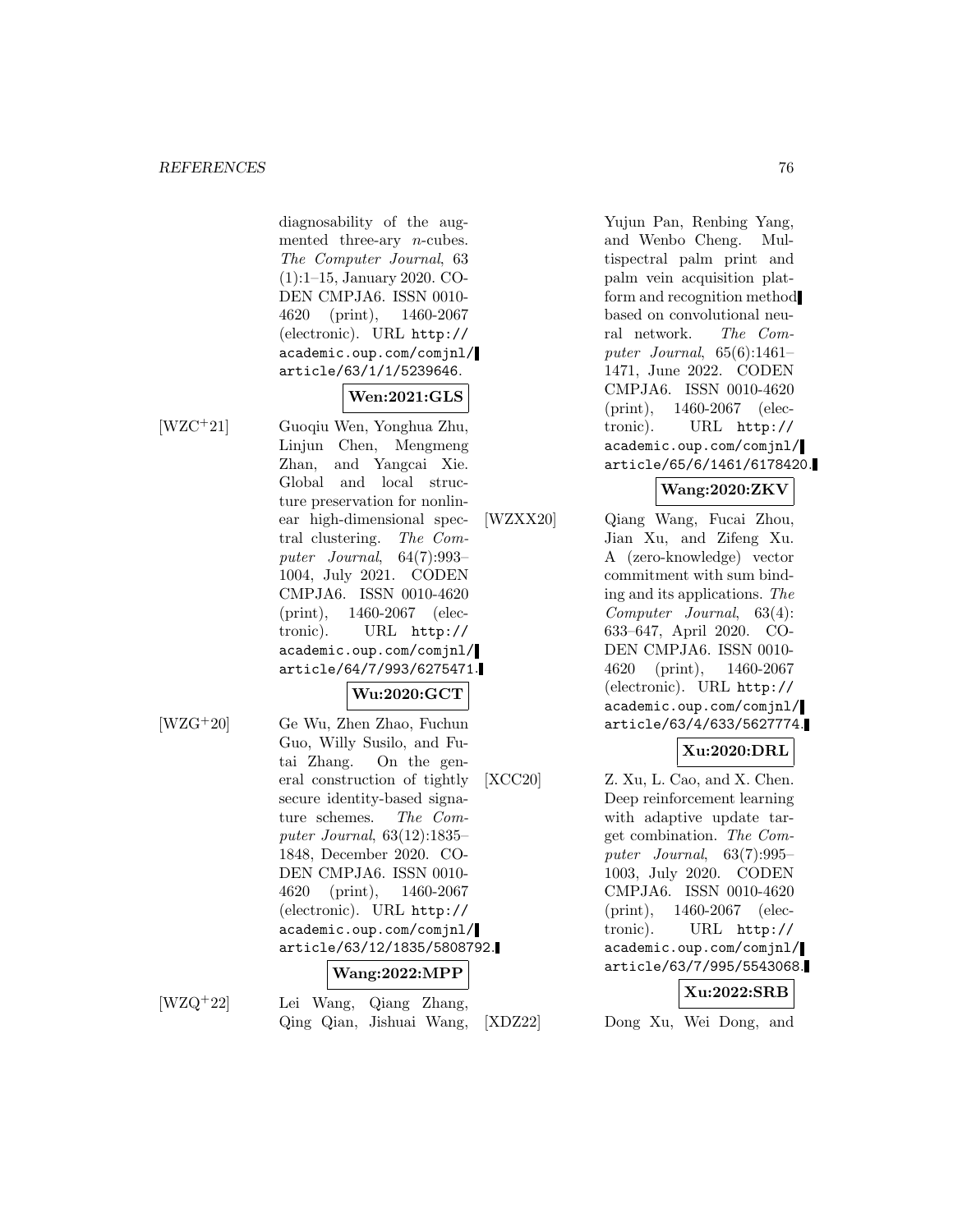Han Zhou. Sclera recognition based on efficient sclera segmentation and significant vessel matching. The Computer Journal, 65(2):371– 381, February 2022. CO-DEN CMPJA6. ISSN 0010- 4620 (print), 1460-2067 (electronic). URL http:// academic.oup.com/comjnl/ article/65/2/371/5848604.

## **Xu:2022:ACC**

[XG22] Liqiong Xu and Litao Guo. Analysis on the component connectivity of enhanced hypercubes. The Computer Journal, 65(4):890– 896, April 2022. CODEN CMPJA6. ISSN 0010-4620 (print), 1460-2067 (electronic). URL http:// academic.oup.com/comjnl/ article/65/4/890/5921320.

# **Xue:2022:WSS**

[XXM<sup>+</sup>22] Luoyang Xue, Ang Xu, Qirong Mao, Lijian Gao, and Jie Chen. Weakly supervised sentiment-specific region discovery for VSA. The Computer Journal, 65 (4):818–830, April 2022. CODEN CMPJA6. ISSN 0010-4620 (print), 1460- 2067 (electronic). URL http://academic.oup.com/ comjnl/article/65/4/818/ 5900572. **Yousefi-Azar:2020:BMR**

[YAHVC20] Mahmood Yousefi-Azar, Len Hamey, Vijay Varadharajan, and Shiping Chen.

Byte2vec: Malware representation and feature selection for Android. The Computer Journal, 63(8):1125– 1138, August 2020. CODEN CMPJA6. ISSN 0010-4620 (print), 1460-2067 (electronic). URL http:// academic.oup.com/comjnl/ article/63/8/1125/5618685.

### **Yang:2020:SLC**

[YCL<sup>+</sup>20] Zhichao Yang, Rongmao Chen, Chao Li, Longjiang Qu, and Guomin Yang. On the security of LWE cryptosystem against subversion attacks. The Computer Journal, 63(4):495– 507, April 2020. CODEN CMPJA6. ISSN 0010-4620 (print), 1460-2067 (electronic). URL http:// academic.oup.com/comjnl/ article/63/4/495/5560305.

## **Yang:2022:ABP**

[YCZ<sup>+</sup>22] Yu Yang, Beifang Chen, Guoping Zhang, Yongming Li, Daoqiang Sun, and Hongbo Liu. Algorithms based on path contraction carrying weights for enumerating subtrees of tricyclic graphs. The Computer Journal, 65(3):554– 572, March 2022. CODEN CMPJA6. ISSN 0010-4620 (print), 1460-2067 (electronic). URL http:// academic.oup.com/comjnl/ article/65/3/554/5872830.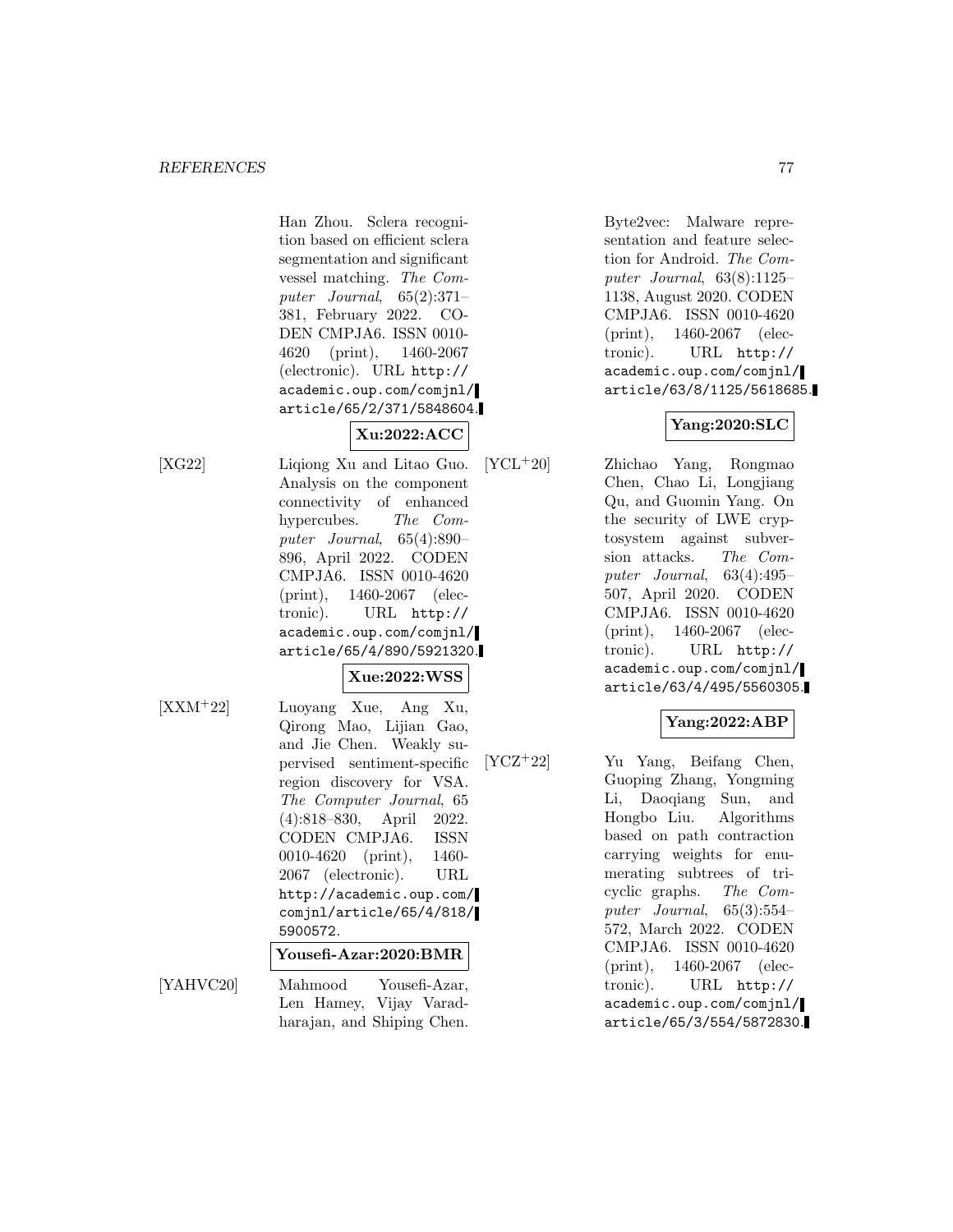### **Yan:2021:NMZ**

- 
- [YD21] Zhenbin Yan and Yi Deng. Non-malleable zero-knowledge arguments with lower round complexity. The Computer Journal, 64(4):534– 549, April 2021. CODEN CMPJA6. ISSN 0010-4620 (print), 1460-2067 (electronic). URL http:// academic.oup.com/comjnl/ article/64/4/534/5869147.

### **Yang:2020:HIB**

[YDS<sup>+</sup>20] Zhichao Yang, Dung H. Duong, Willy Susilo, Guomin Yang, Chao Li, and Rongmao Chen. Hierarchical identity-based signature in polynomial rings. The Computer Journal, 63(10):1490– 1499, October 2020. CO-DEN CMPJA6. ISSN 0010- 4620 (print), 1460-2067 (electronic). URL http:// academic.oup.com/comjnl/ article/63/10/1490/5826091.

#### **Yazdanjue:2020:EAK**

[YFA20] Navid Yazdanjue, Mohammad Fathian, and Babak Amiri. Evolutionary algorithms for k-anonymity in social networks based on clustering approach. The Computer Journal, 63(7): 1039–1062, July 2020. CO-DEN CMPJA6. ISSN 0010- 4620 (print), 1460-2067 (electronic). URL http:// academic.oup.com/comjnl/ article/63/7/1039/5550898.

### **Yuan:2021:RBG**

[YLW21] Jun Yuan, Aixia Liu, and Xi Wang. The relationship between the g-extra connectivity and the g-extra diagnosability of networks under the MM\* model. The Computer Journal, 64(6):921– 928, June 2021. CODEN CMPJA6. ISSN 0010-4620 (print), 1460-2067 (electronic). URL http:// academic.oup.com/comjnl/ article/64/6/921/6153485.

## **Yu:2020:VBG**

[YLZ20] Bin Yu, Xiaofeng Li, and He Zhao. Virtual block group: a scalable blockchain model with partial node storage and distributed hash table. The Computer Journal, 63(10):1524–1536, October 2020. CODEN CM-PJA6. ISSN 0010-4620 (print), 1460-2067 (electronic). URL http:// academic.oup.com/comjnl/ article/63/10/1524/5828295.

### **Yang:2022:EES**

[YSH<sup>+</sup>22] Runze Yang, Jian Song, Baoqi Huang, Wuyungerile Li, and Guodong Qi. An energy-efficient step-counting algorithm for smartphones. The Computer Journal, 65(3):689– 700, March 2022. CODEN CMPJA6. ISSN 0010-4620 (print), 1460-2067 (electronic). URL http://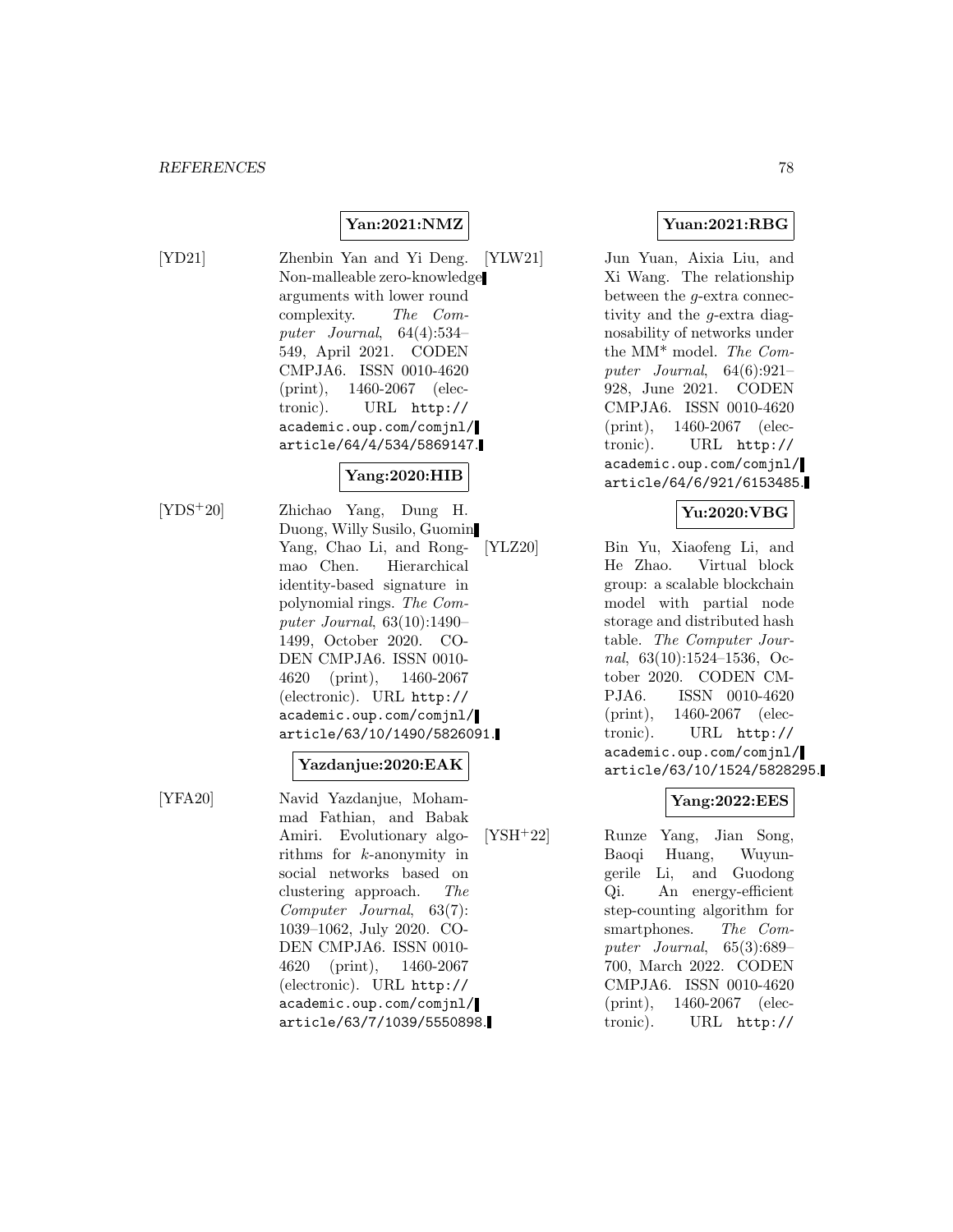academic.oup.com/comjnl/ article/65/3/689/5880469.

### **Yang:2020:PSC**

[YWHY20] Wenjie Yang, Jian Weng, Xinyi Huang, and Anjia Yang. A provably secure certificateless proxy signature scheme against malicious-but-passive KGC attacks. The Computer Journal, 63(8):1139–1147, August 2020. CODEN CM-PJA6. ISSN 0010-4620 (print), 1460-2067 (electronic). URL http:// academic.oup.com/comjnl/ article/63/8/1139/5667454.

#### **Yu:2021:ACL**

[YWY21] Jianxing Yu, Shiqi Wang, and Jian Yin. Adaptive cross-lingual question generation with minimal resources. The Computer Journal, 64(7):1056–1068, July 2021. CODEN CM-PJA6. ISSN 0010-4620 (print), 1460-2067 (electronic). URL http:// academic.oup.com/comjnl/ article/64/7/1056/6323599.

# **Yu:2020:RCE**

[YYL<sup>+</sup>20] Hui Yu, Jiejie Yang, Limei Lin, Yanze Huang, Jine Li, and Riqing Chen.  ${1, 2, 3}$ -restricted connectivity of  $|(n, k)|$ -enhanced hypercubes. The Computer Journal, 63(9):1355–1371, September 2020. CODEN CMPJA6. ISSN 0010-4620

(print), 1460-2067 (electronic). URL http:// academic.oup.com/comjnl/ article/63/9/1355/5614860.

#### **Yuan:2021:SOS**

[YYLX21] Zhu Yuan, Xindong You, Xueqiang Lv, and Ping Xie. SS6: Online short-code RAID-6 scaling by optimizing new disk location and data migration. The Computer Journal, 64(10):1600– 1616, October 2021. CO-DEN CMPJA6. ISSN 0010- 4620 (print), 1460-2067 (electronic). URL http:// academic.oup.com/comjnl/ article/64/10/1600/6372943.

### **Zarei:2020:TCM**

[Zar20] Mani Zarei. Trafficcentric mesoscopic analysis of connectivity in VANETs. The Computer Journal, 63(2):203– 219, February 2020. CO-DEN CMPJA6. ISSN 0010- 4620 (print), 1460-2067 (electronic). URL http:// academic.oup.com/comjnl/ article/63/2/203/5618855.

#### **Zhao:2021:RAS**

[ZHP21] Shu-Li Zhao, Rong-Xia Hao, and Sheng-Lung Peng. Reliability assessment of some regular networks. The Computer Journal,  $64(1):1-6$ , January 2021. CODEN CMPJA6. ISSN 0010-4620 (print), 1460-2067 (electronic). URL http://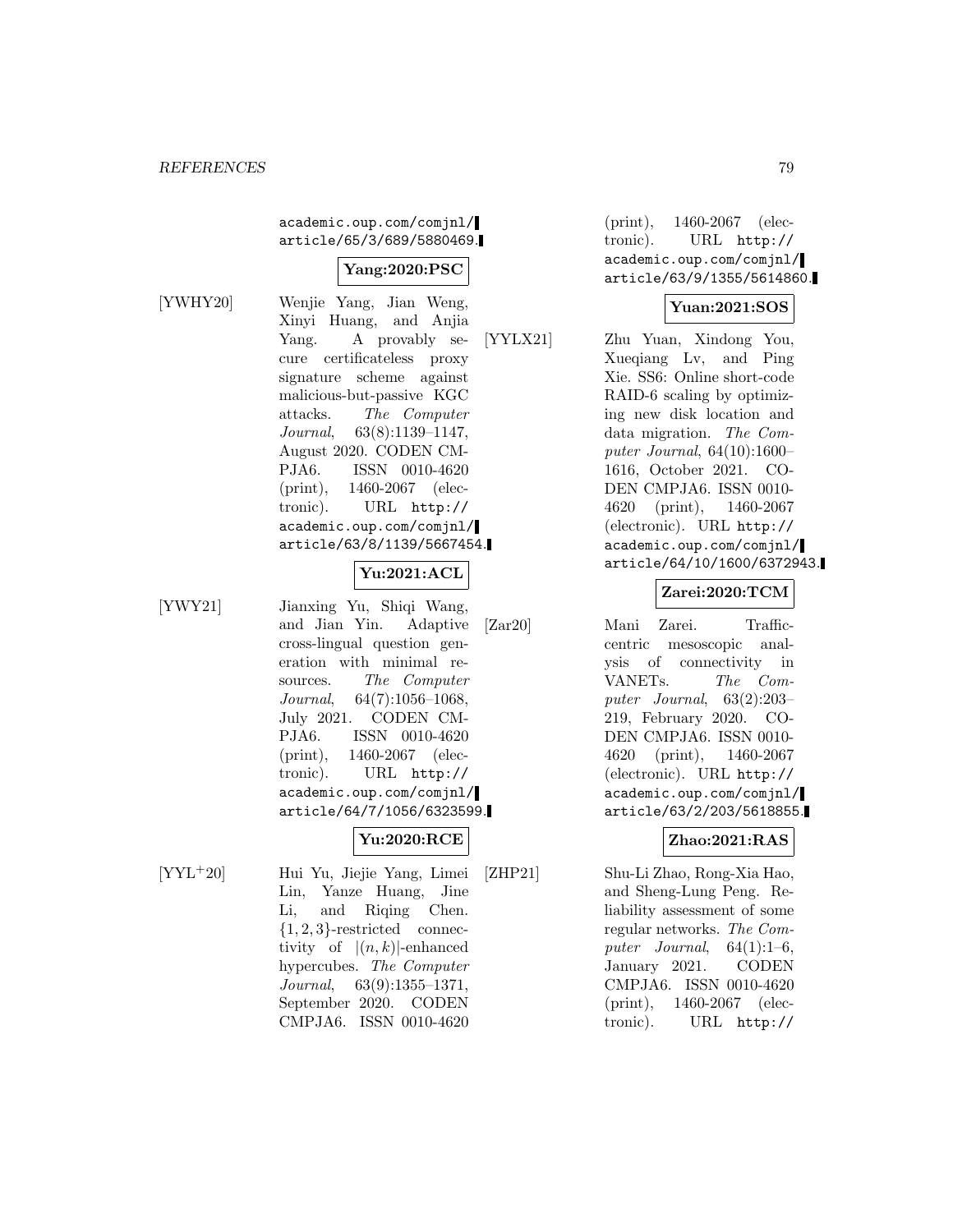academic.oup.com/comjnl/ article/64/1/1/5611267.

#### **Zhang:2022:CDH**

[ZLC<sup>+</sup>22] Shurong Zhang, Dongyue Liang, Lin Chen, Ronghua Li, and Weihua Yang. The component diagnosability of hypercubes with large-scale faulty nodes. The Computer Journal, 65(5):1129– 1143, May 2022. CODEN CMPJA6. ISSN 0010-4620 (print), 1460-2067 (electronic). URL http:// academic.oup.com/comjnl/ article/65/5/1129/6032262.

### **Zhou:2020:PKR**

[ZLD<sup>+</sup>20] Haibo Zhou, Zheng Li, Xiaoyang Dong, Keting Jia, and Willi Meier. Practical key-recovery attacks on round-reduced Ketje Jr, Xoodoo-AE and Xoodyak. The Computer Journal, 63(8):1231–1246, August 2020. CODEN CM-PJA6. ISSN 0010-4620 (print), 1460-2067 (electronic). URL http:// academic.oup.com/comjnl/  $\ar{ticle}/63/8/1231/5709729.$ <br> $\sqrt{W}$ 

### **Zhang:2021:RDB**

[ZM21] Hong Zhang and Jixiang Meng. Reliability of DQcube based on g-extra conditional fault. The Computer Journal, 64(9):1393– 1400, September 2021. CO-DEN CMPJA6. ISSN 0010- 4620 (print), 1460-2067

(electronic). URL http:// academic.oup.com/comjnl/ article/64/9/1393/5856207.

#### **Zheng:2020:SGT**

[ZMWL20] Lixiao Zheng, Shuai Ma, Yuanyang Wang, and Gang Lin. String generation for testing regular expressions. The Computer Journal, 63(1):41–65, January 2020. CODEN CM-PJA6. ISSN 0010-4620 (print), 1460-2067 (electronic). URL http:// academic.oup.com/comjnl/ article/63/1/41/5288328.

### **Zhu:2021:PPM**

[ZTK21] Xiaofeng Zhu, Kim Han Thung, and Minjeong Kim. Privacy-preserving multimedia data analysis. The Computer Journal, 64(7): 991–992, July 2021. CO-DEN CMPJA6. ISSN 0010- 4620 (print), 1460-2067 (electronic). URL http:// academic.oup.com/comjnl/ article/64/7/991/6356799.

#### **Zhao:2020:BBA**

Zhen Zhao, Ge Wu, Fuchun Guo, Willy Susilo, Yi Mu, Baocang Wang, and Yupu Hu. Black-box accountable authority identity-based revocation system. The Computer Journal, 63(4):525– 535, April 2020. CODEN CMPJA6. ISSN 0010-4620 (print), 1460-2067 (electronic). URL http://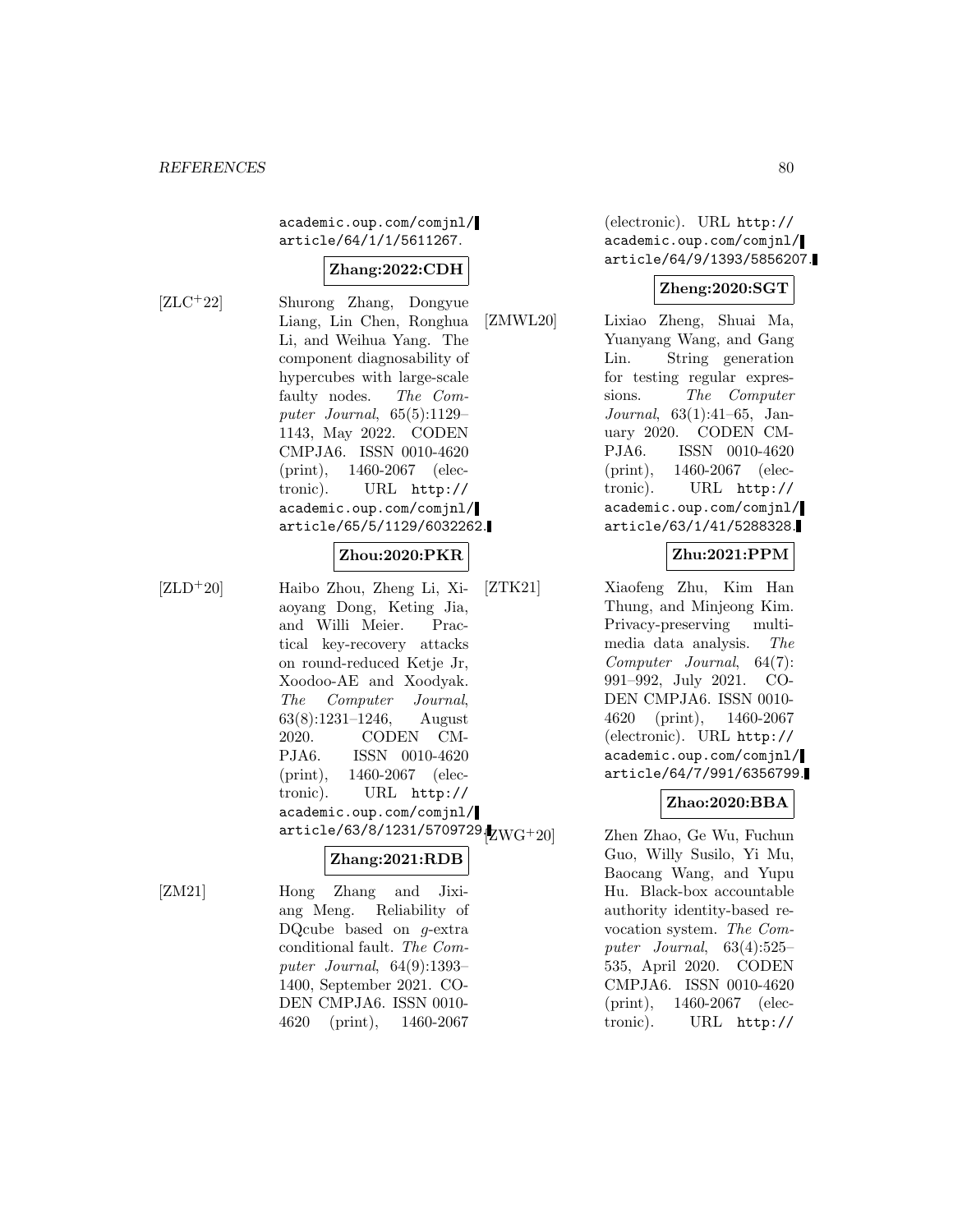academic.oup.com/comjnl/ article/63/4/525/5618849.

### **Zhang:2022:STR**

[ZWM22] Xinpeng Zhang, Jigang Wu, and Min Meng. Small target recognition using dynamic time warping and visual attention. The Computer Journal, 65(2):203– 216, February 2022. CO-DEN CMPJA6. ISSN 0010- 4620 (print), 1460-2067 (electronic). URL http:// academic.oup.com/comjnl/ article/65/2/203/5860020.

### **Zhang:2021:TES**

[ZY21] Hailong Zhang and Wei Yang. Theoretical estimation on the success rate of the asymptotic higher order optimal distinguisher. The Computer Journal, 64(8):1277–1292, August 2021. CODEN CM-PJA6. ISSN 0010-4620 (print), 1460-2067 (electronic). URL http:// academic.oup.com/comjnl/ article/64/8/1277/6062487.

### **Zhou:2020:CLR**

[ZYW<sup>+</sup>20] Yanwei Zhou, Bo Yang, Tao Wang, Zhe Xia, and Hongxia Hou. Continuous leakage-resilient certificate-based encryption scheme without bilinear pairings. The Computer Journal, 63(4):508– 524, April 2020. CODEN CMPJA6. ISSN 0010-4620

(print), 1460-2067 (electronic). URL http:// academic.oup.com/comjnl/ article/63/4/508/5614856.

### **Zeng:2021:SHT**

[ZZ21] Yibo Zeng and Zhongzhi Zhang. Spectra, hitting times and resistance distances of q-subdivision graphs. The Computer Journal, 64(1):76–92, January 2021. CODEN CM-PJA6. ISSN 0010-4620 (print), 1460-2067 (electronic). URL http:// academic.oup.com/comjnl/ article/64/1/76/5670503.

# **Zhang:2022:IBC**

[ZZC<sup>+</sup>22] Kai Zhang, Yuan Zhou, Zheng Chen, Yufei Liu, Zhuo Tang, Li Yin, and Jihong Chen. Incorporating biterm correlation knowledge into topic modeling for short texts. The Computer Journal, 65(3):537– 553, March 2022. CODEN CMPJA6. ISSN 0010-4620 (print), 1460-2067 (electronic). URL http:// academic.oup.com/comjnl/ article/65/3/537/5868156.

## **Zhou:2021:IAR**

[ZZD<sup>+</sup>21] Haibo Zhou, Rui Zong, Xiaoyang Dong, Keting Jia, and Willi Meier. Interpolation attacks on roundreduced Elephant, Kravatte and Xoofff. The Computer Journal, 64(4):628– 638, April 2021. CODEN